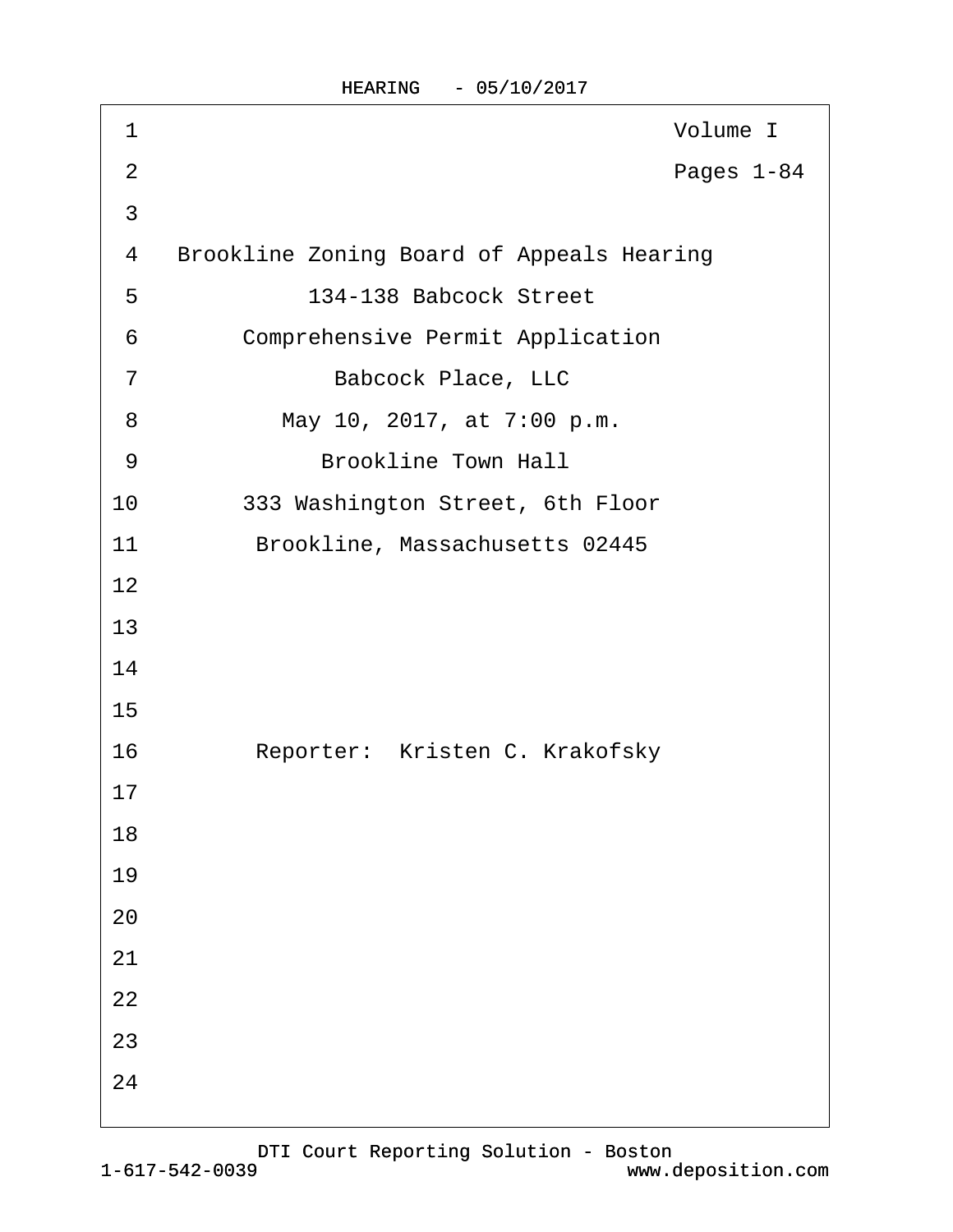| 1  | <b>APPEARANCES</b>                                      |
|----|---------------------------------------------------------|
|    | 2 Board Members:                                        |
|    | 3 Jesse Geller, Chairman                                |
|    | 4 Christopher Hussey                                    |
|    | 5 Kate Poverman                                         |
|    | 6 Mark Zuroff                                           |
| 7  |                                                         |
|    | 8 Town Staff:                                           |
|    | 9 Alison Steinfeld, Planning Director                   |
|    | 10 Maria Morelli, Senior Planner                        |
| 11 |                                                         |
|    | 12 Applicant:                                           |
|    | 13 Robert Allen Jr., Esquire, Law Office of Robert L.   |
|    | 14 Allen, Jr., LLP                                      |
|    | 15 Geoff Engler, Vice President, SEB, LLC               |
|    | 16 Peter W. Bartash, Associate Principal, CUBE 3 Studio |
|    | 17 Shawn Kelly, Vanasse & Associates                    |
| 18 |                                                         |
|    | 19 Members of the Public:                               |
|    | 20 Dan Hill, Esquire                                    |
| 21 |                                                         |
| 22 |                                                         |
| 23 |                                                         |
| 24 |                                                         |
|    |                                                         |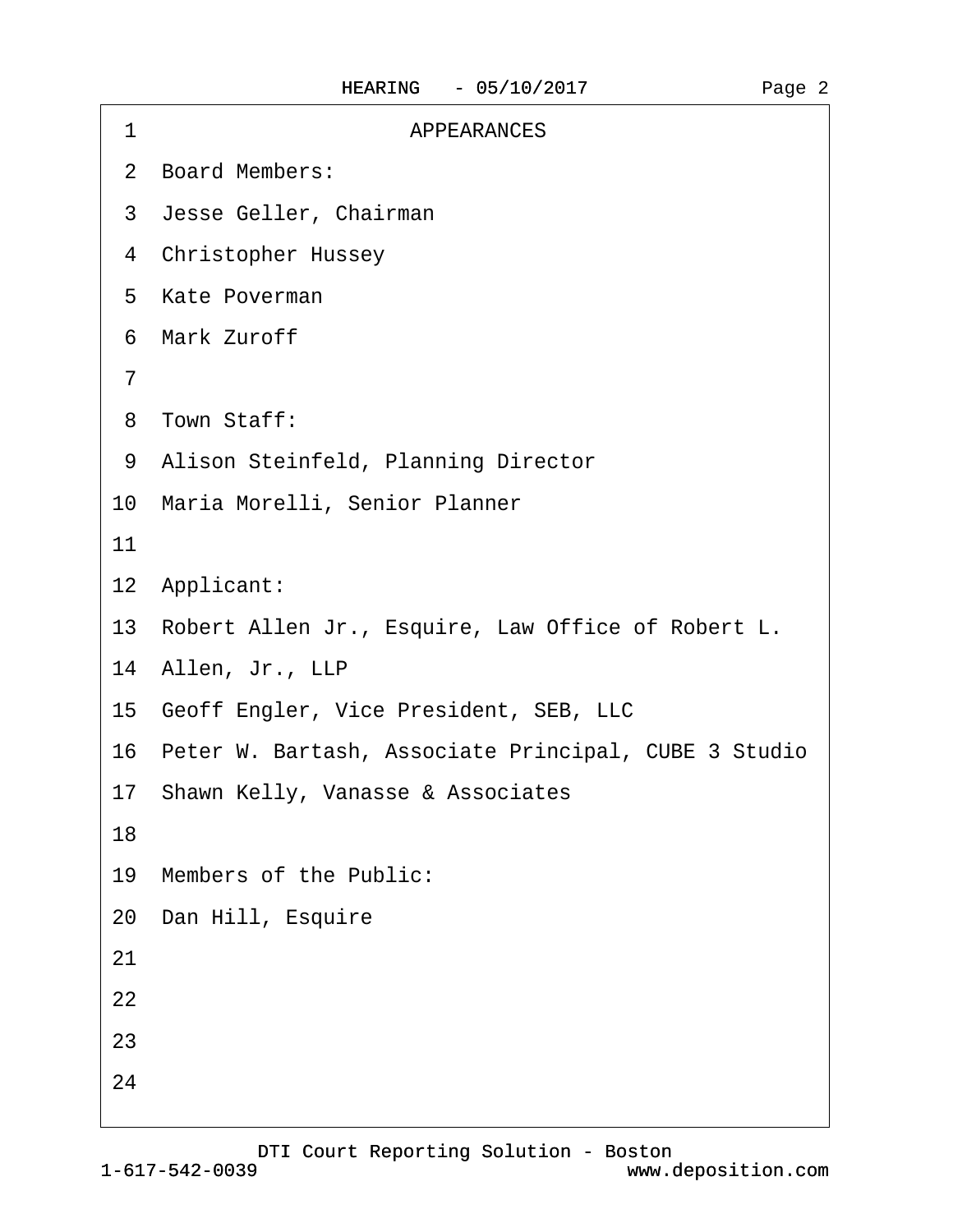| PROCEEDINGS:<br>1                                       |
|---------------------------------------------------------|
| $\overline{2}$<br>7:03 p.m.                             |
| 3<br>MR. GELLER: Good evening, everyone. This           |
| 4 is an application for a comprehensive permit under    |
| 5 Chapter 40B Mass. General Laws. This is to construct  |
| 6 62 rental residential units and 31 at-grade parking   |
| spaces at 134-138 Babcock Street.<br>$\overline{7}$     |
| Tonight is our first hearing in what will<br>8          |
| 9 be a number of hearings, and there will be a process  |
| 10 to the hearings altogether. And by the end of the    |
| 11 process, what we would hope is that it will give the |
| 12 board an opportunity to understand the project and   |
| 13 deliberate and make a decision.                      |
| 14<br>Tonight will be dedicated to administrative       |
| 15 details. We will hear from staff, I assume about the |
| 16 PEL and other requirements for the application. We   |
| 17 will skip what I think is a helpful component, which |
| 18 is an overview of what is and what is not permitted  |
| 19 under 40B. Unfortunately, our consultant is under    |
| 20 the weather this evening, and we're hopeful that by  |
| the next hearing, which will be scheduled for<br>21     |
| 22 June 21st, that she will be available to review the  |
| 23 finer points of 40B for all of us.                   |
| 24<br>We, as part of typical 40B proceedings and        |

 $\sqrt{ }$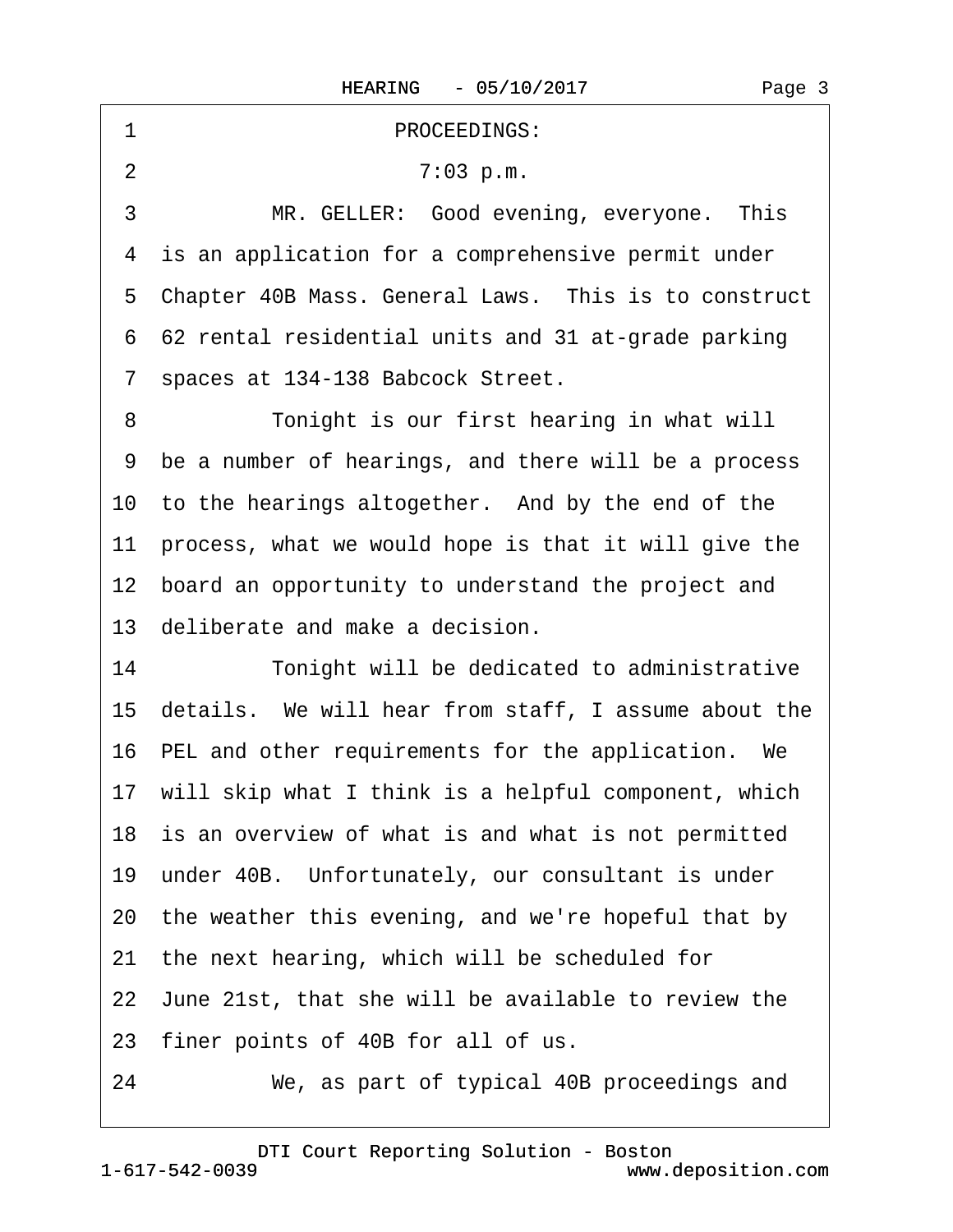| 1 to assist us with technical details, typically engage  |
|----------------------------------------------------------|
| 2 the assistance of peer reviewers. Although we          |
| 3 haven't heard anything about the project yet, I'm      |
| 4 going to take a shot in the dark that transportation   |
| 5 would be one peer reviewer that we likely would need.  |
| 6<br>Is there anything else that staff is                |
| 7 recommending?                                          |
| MS. MORELLI: Good evening, Chairman<br>8                 |
| 9 Geller. Maria Morelli, senior planner, planning        |
| 10 department.                                           |
| Staff is recommending that we have a<br>11               |
| 12 transportation consultant, James Fitzgerald; and Art  |
| 13 Stadig from Walker Consulting, who would be handling  |
| 14 the parking; as well as Cliff Boehmer, who would      |
| 15 handle the site and building design.                  |
| 16<br>Now, there will be stormwater. We've               |
| 17 talked to the director of engineering about technical |
| 18 assistance outside of his staff, and he feels that    |
| 19 that can be handled in-house.                         |
| 20<br>So those are -- the two peer reviews are           |
| 21 basically parking/traffic and site and building       |
| 22 design.                                               |
| Typically, the applicant does pay for --<br>23           |
| 24 incur those costs, but you do need to ask the         |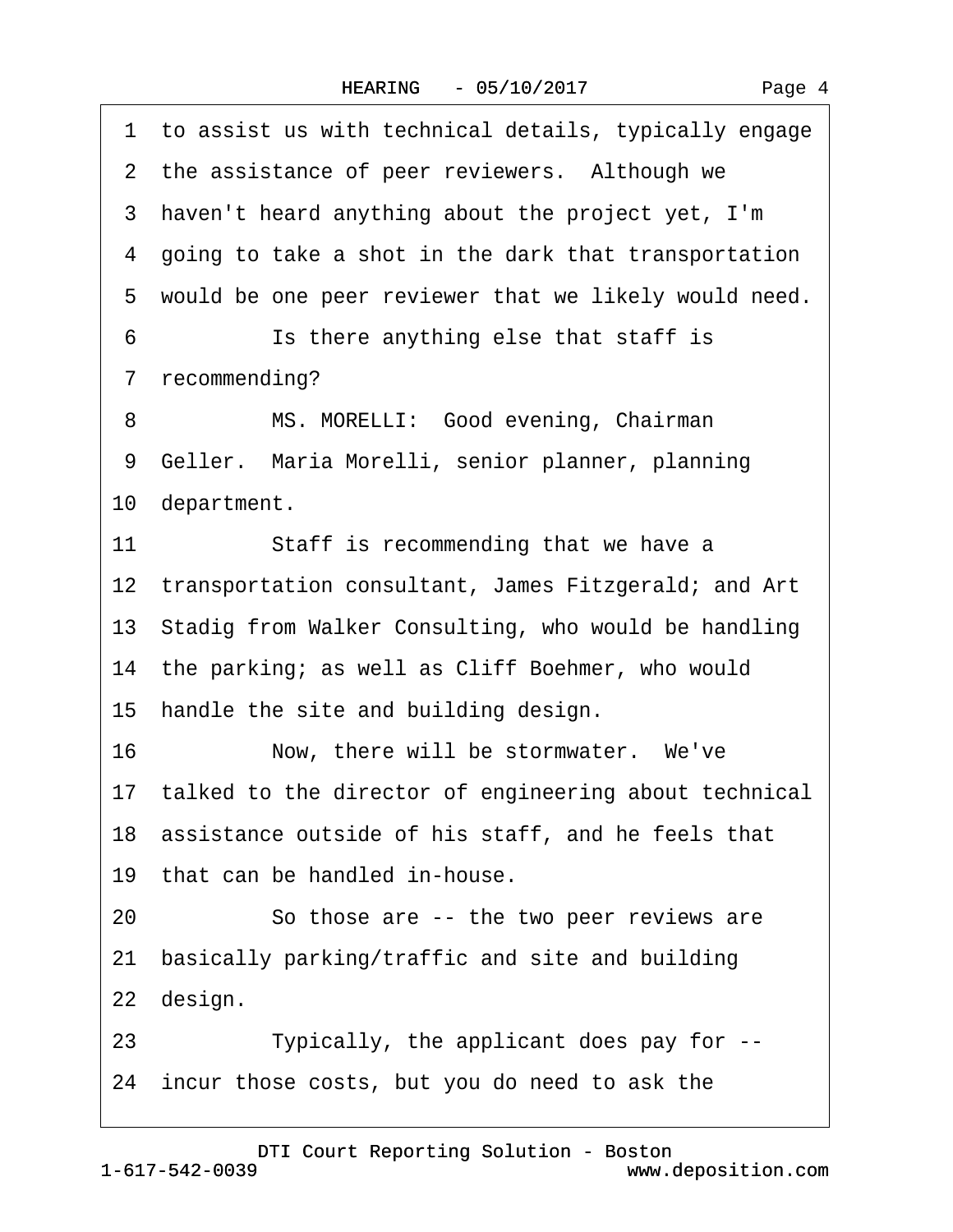| 1<br>applicant.                                            |
|------------------------------------------------------------|
| $\overline{2}$<br>MR. GELLER: Applicant, you've heard what |
| 3 is being recommended? Will the applicant agree to        |
| 4 pay for them?                                            |
| 5<br>MR. ALLEN: We will.                                   |
| MR. GELLER: Thank you, Bob.<br>6                           |
| 7<br>Okay. In terms of -- just briefly, for the            |
| 8 record, my name is Jesse Geller. To my immediate         |
| 9 left is Mark Zuroff. To Mr. Zuroff's left is Chris       |
| 10 Hussey. To my right is Kate Poverman.                   |
| 11<br>Tonight -- the hearings will be in the               |
| 12 following order: We will first hear the applicant's     |
| 13 presentation. That's going to occur tonight. At         |
| 14 future hearings, we will give an opportunity to take    |
| 15 testimony from the public, from town departments and    |
| 16 boards. We'll hear from our peer reviewers. This is     |
| 17 an iterative process. We will ask the applicant         |
| 18 whether they will participate in a series of meetings   |
| 19 with the planning department.                           |
| Applicant, will you participate in that<br>20              |
| 21 process?                                                |
| MR. ALLEN: We will.<br>22                                  |
| MR. GELLER: And just so everyone<br>23                     |
| 24 understands, that process will not be attended by a     |
|                                                            |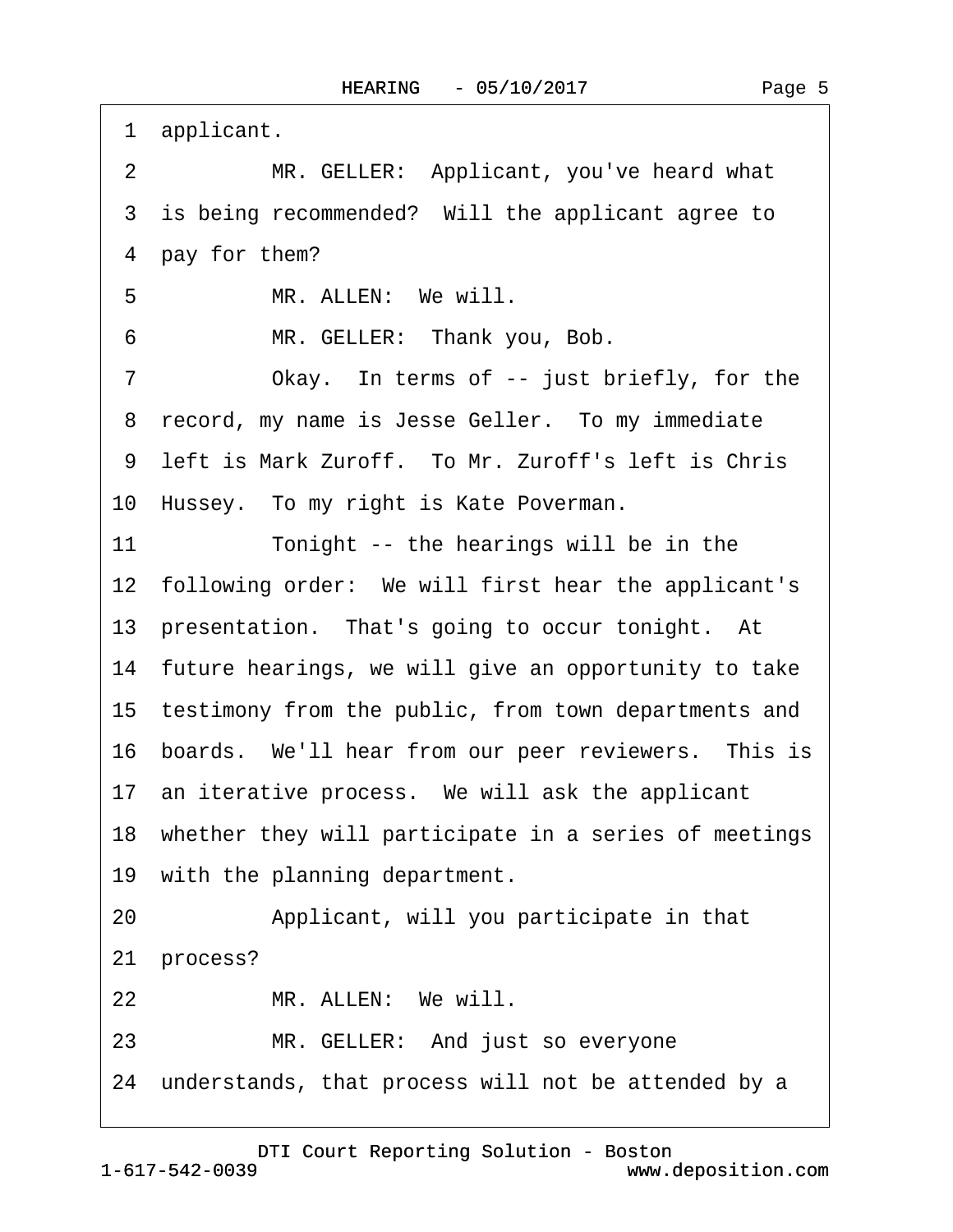|    | 1 member of the ZBA. The planning department             |
|----|----------------------------------------------------------|
|    | 2 representative has no authority to make decisions.     |
|    | 3 But rather, what will happen is they will come back    |
|    | 4 to the ZBA at the next open hearing, and they will     |
|    | 5 report back. And what will drive the discussion will   |
|    | 6 be comments from the ZBA and testimony taken at the    |
|    | 7 hearings. So I want to be clear about that component   |
|    | 8 of the process.                                        |
| 9  | Tonight's hearing and future hearings are                |
|    | 10 all being preserved for a record. There's a           |
|    | 11 stenographer.                                         |
| 12 | Is it also being --                                      |
| 13 | MS. MORELLI: It's being televised.                       |
| 14 | MR. GELLER: It's also being televised.                   |
| 15 | MS. STEINFELD: I don't know if the                       |
|    | 16 applicant has agreed to pay for the stenographer yet. |
| 17 | MR. GELLER: Will the applicant pay for the               |
|    | 18 stenographer?                                         |
| 19 | MR. ALLEN: We will, Mr. Chairman.                        |
| 20 | MR. GELLER: Thank you.                                   |
| 21 | And the transcripts will be available --                 |
|    | 22 two weeks?                                            |
| 23 | MS. MORELLI: Two weeks after each hearing.               |
| 24 | MR. GELLER: Two weeks after each hearing,                |
|    |                                                          |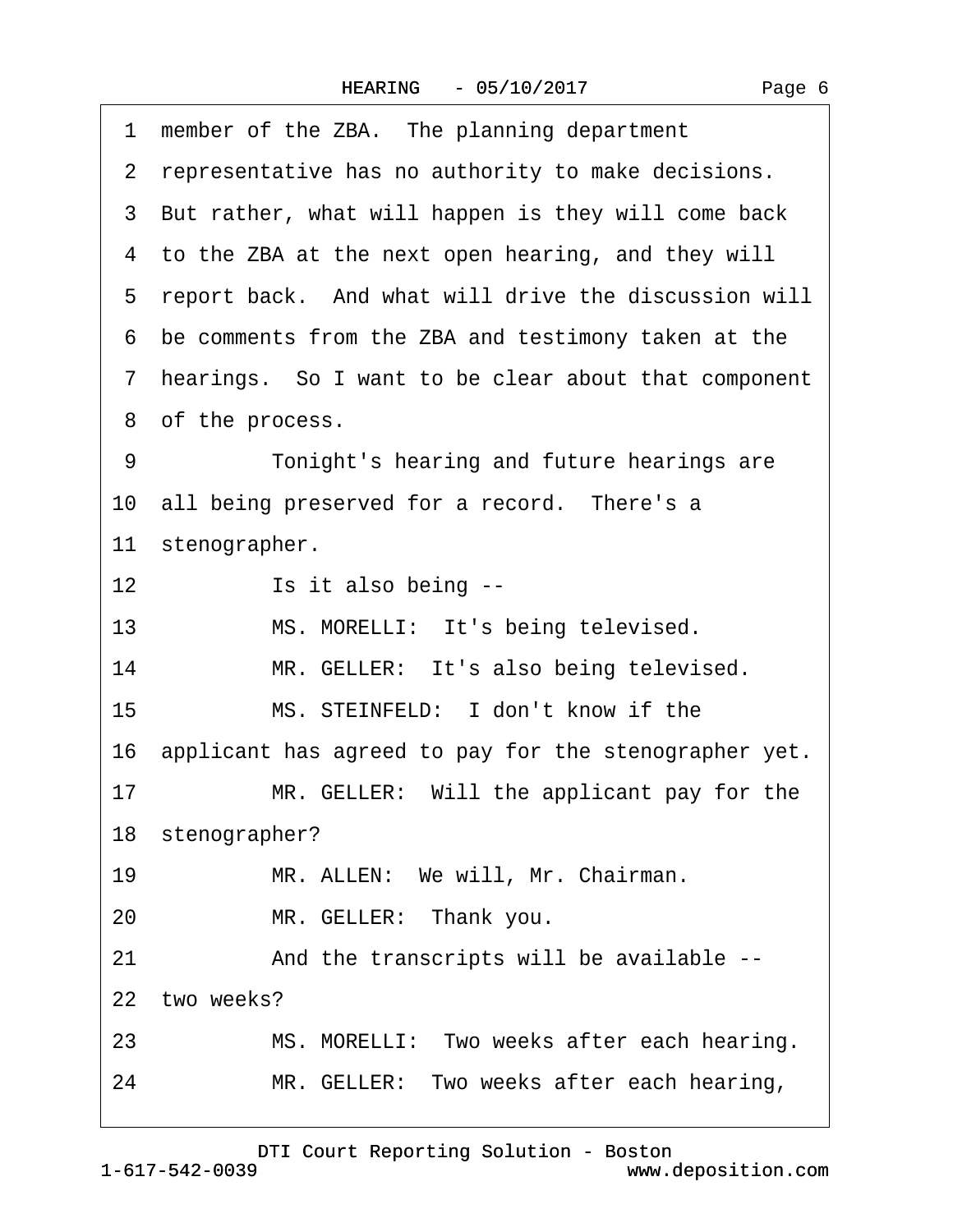| 1 it will be available at the online site for the        |
|----------------------------------------------------------|
| 2 planning department. So anyone who is interested in    |
| 3 this matter can either read it online, or you can      |
| 4 print it off, but you have those transcripts           |
| 5 available to you.                                      |
| There will also be available the various<br>6            |
| 7 exhibits and presentations that are part of this       |
| 8 application. So you'll be able to find all of those    |
| 9 materials online.                                      |
| Anything else?<br>10                                     |
| 11<br>Anyone who wants to offer testimony --             |
| 12<br>MS. MORELLI: You can email the planning            |
| 13 department. You can email me at                       |
| 14 mmorelli@brooklinema.gov, and that will be forwarded  |
| 15 to the ZBA and posted online promptly.                |
| 16<br>MR. GELLER: Let me also urge people. We            |
| 17 will be taking public testimony, but it is very       |
| 18 helpful to the board if we receive testimony -- if we |
| 19 receive your comments in written fashion, and we get  |
| 20 it in sufficient time before hearings that we really  |
| 21 can take a look at it and consider the content. So    |
| 22 Maria's given you an email address. You can           |
| 23 certainly circulate things to that email address.     |
| 24 But, again, there will be an opportunity for people   |
|                                                          |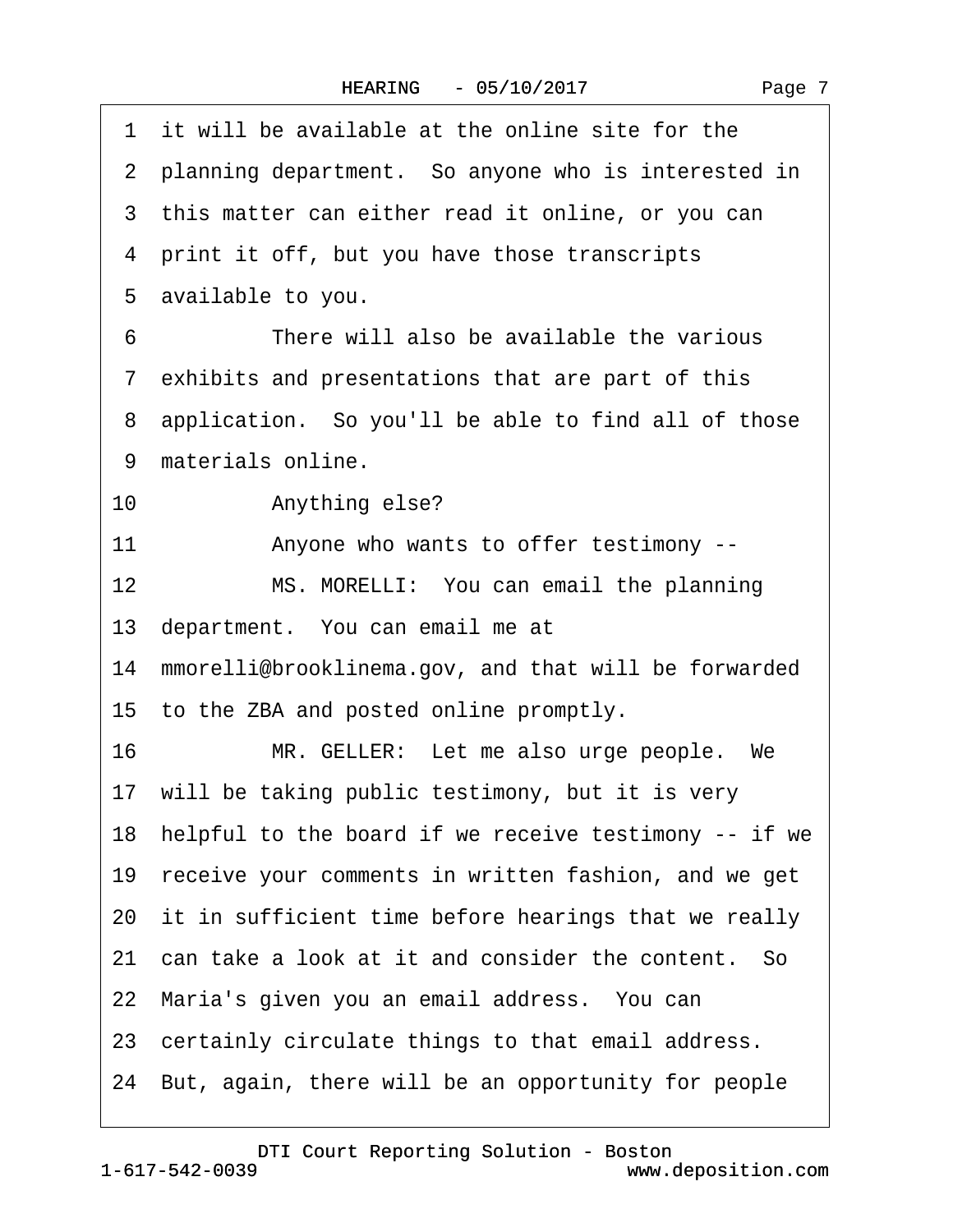1 to offer testimony at a hearing. So again, written ·2· fashion is great, but you'll have an opportunity to 3 speak as well. 4 Maria? 5 MS. MORELLI: Just a few details before the ·6· applicant presents.· I do understand that Mr. Slater ·7· has invited residents to speak with him directly. 8 The town does encourage interactions between 9 developers and abutters. It's certainly encouraged 10 throughout the public hearing process. I just wanted 11 to state that. 12 One of the more administrative details that 13 we do when we receive a ZBA application is, per the 14 state regs at 760 CMR 56.05  $2(a)$  through (h) and also 15· the ZBA regulations under Section (h), there are a 16 list of components that comprise a complete ZBA 17· application, and staff has reviewed the application 18 against those standard requirements. Again, these 19 are just for the components. It's not a review of 20 the content. Staff and our 40B consultant deems the 21 application complete. We sent a letter to Mr. Slater 22 outlining some areas where clarification is required, 23 and we would ask for those required materials before 24 the next hearing on June 21st.

1-617-542-0039 [DTI Court Reporting Solution - Boston](http://www.deposition.com) www.deposition.com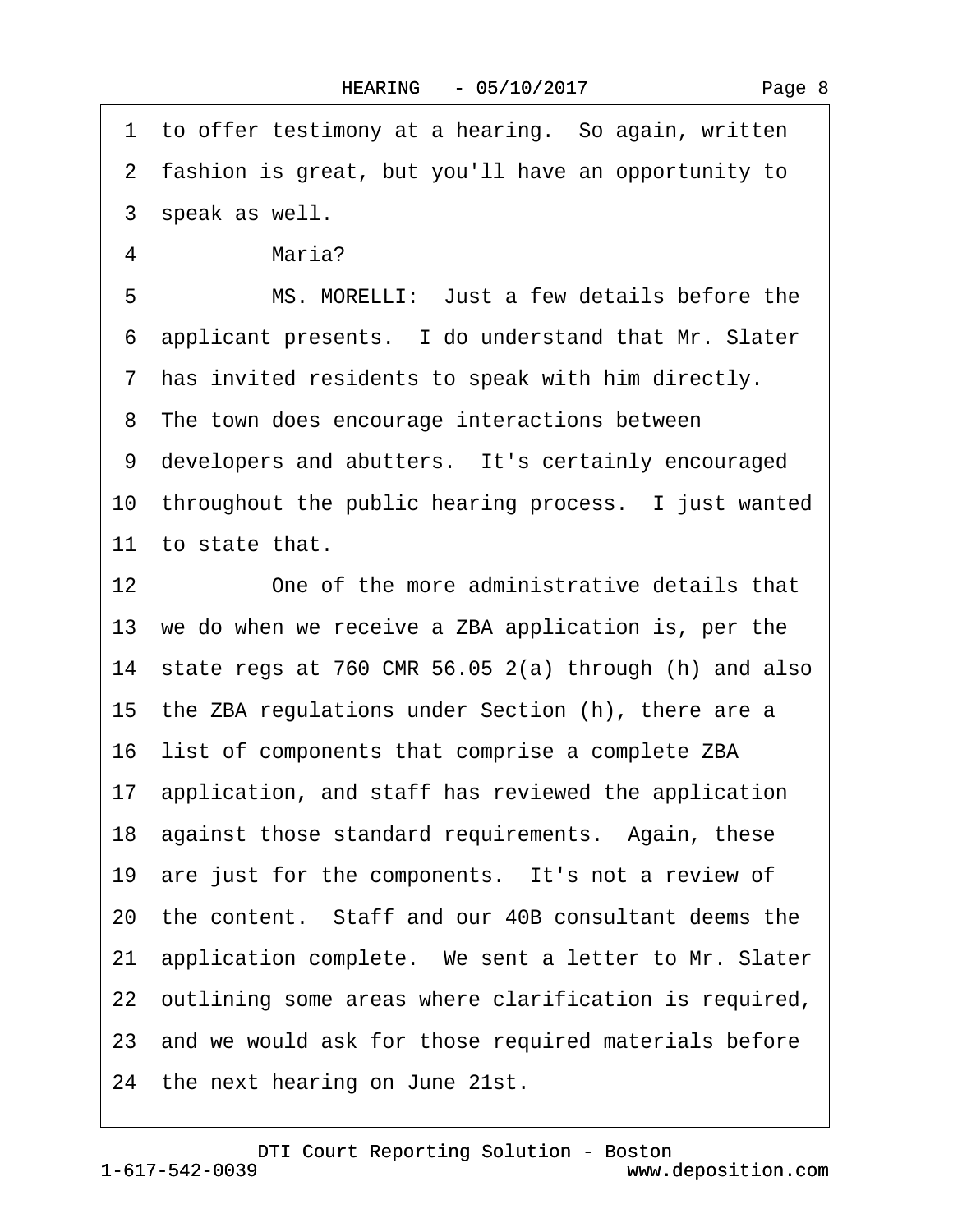1 We've also asked for additional materials

|    | 2 in terms of a 3D model with the surrounding context,   |
|----|----------------------------------------------------------|
|    | 3 massing of the abutting properties represented. They   |
|    | 4 can be represented simply as gray masses, but the      |
|    | 5 proposal does need to be -- have some detail.          |
| 6  | And also shadow studies are very helpful                 |
|    | 7 that compare existing and proposed conditions at       |
|    | 8 different times -- for times through the year.         |
| 9  | I also want to state that throughout this                |
|    | 10 process, staff, boards, and commissions will be       |
|    | 11 reviewing this proposal and giving the ZBA comments.  |
|    | 12 And that can take place at the next hearing. We       |
|    | 13 haven't exactly decided how that's going to play out. |
|    | 14 But normally, the second hearing is when staff,       |
|    | 15 boards, and commissions provide testimony to the ZBA. |
| 16 | Several boards, actually, would like to see              |
|    | 17 plans as they evolve, so they can comment multiple    |
|    | 18 times during the public hearing process. And I        |
|    | 19 wanted to assure the public that staff will be        |
|    | 20 looking at things very closely.                       |
| 21 | You've discussed peer review. Throughout                 |
|    | 22 these reviews, there might be additional materials or |
|    | 23 visuals that would be helpful to the ZBA, and that    |

24 can come out of those processes and will be made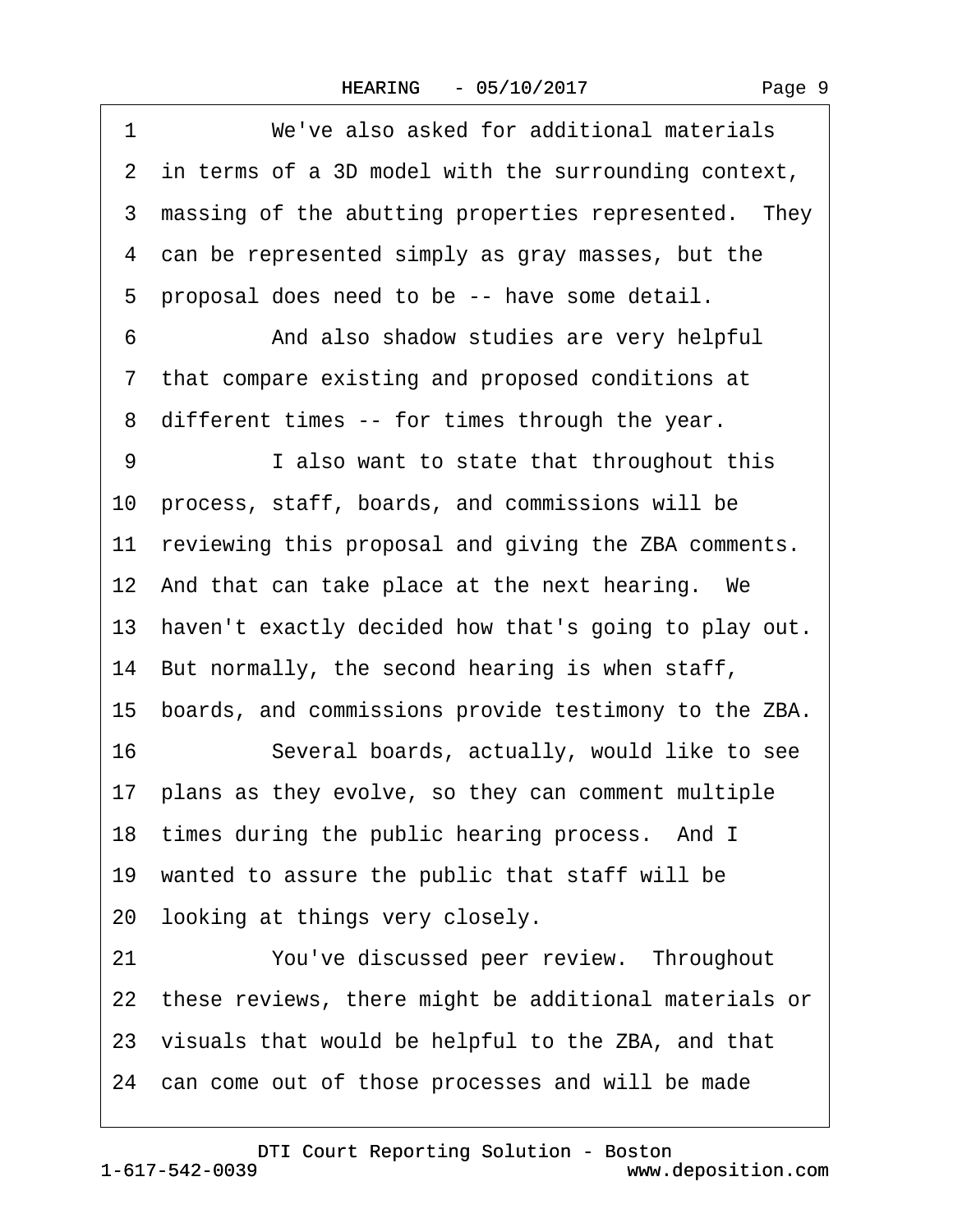| available to the public promptly.<br>1                       |
|--------------------------------------------------------------|
| $\overline{2}$<br>There is one other detail, and that has to |
| 3 do with a site visit. Normally, early in the               |
| 4 process, a site visit is scheduled for the ZBA and it      |
| 5 is announced to the public. It would be helpful if         |
| 6 you are able to determine what morning would work for      |
| 7 you, so we can just establish that date and time and       |
| 8 announce it to the public. If you want to maybe --         |
| MR. GELLER: Let me just add one thing.<br>9                  |
| 10 The site visit is actually an opportunity for the         |
| board to walk the site. We would ask that the<br>11          |
| 12 parameters of the structure be marked so we have a        |
| 13 sense of height and where the walls will be, the          |
| 14 corners will be.                                          |
| 15<br>The applicant will do that; correct?                   |
| 16<br>MR. ALLEN: Correct.                                    |
| MR. GELLER: It is not -- people have<br>17                   |
| 18 trouble with this one. It is not an opportunity for       |
| 19 us to take testimony. We're not taking testimony at       |
| 20 that site visit. It is an opportunity for the ZBA to      |
| 21 ask questions of the applicant. So I just wanted to       |
| 22 be clear on the purpose of the site visit.                |
| 23<br>Do people know their calendars?                        |
| 24<br>MR. ZUROFF: What we are looking at?                    |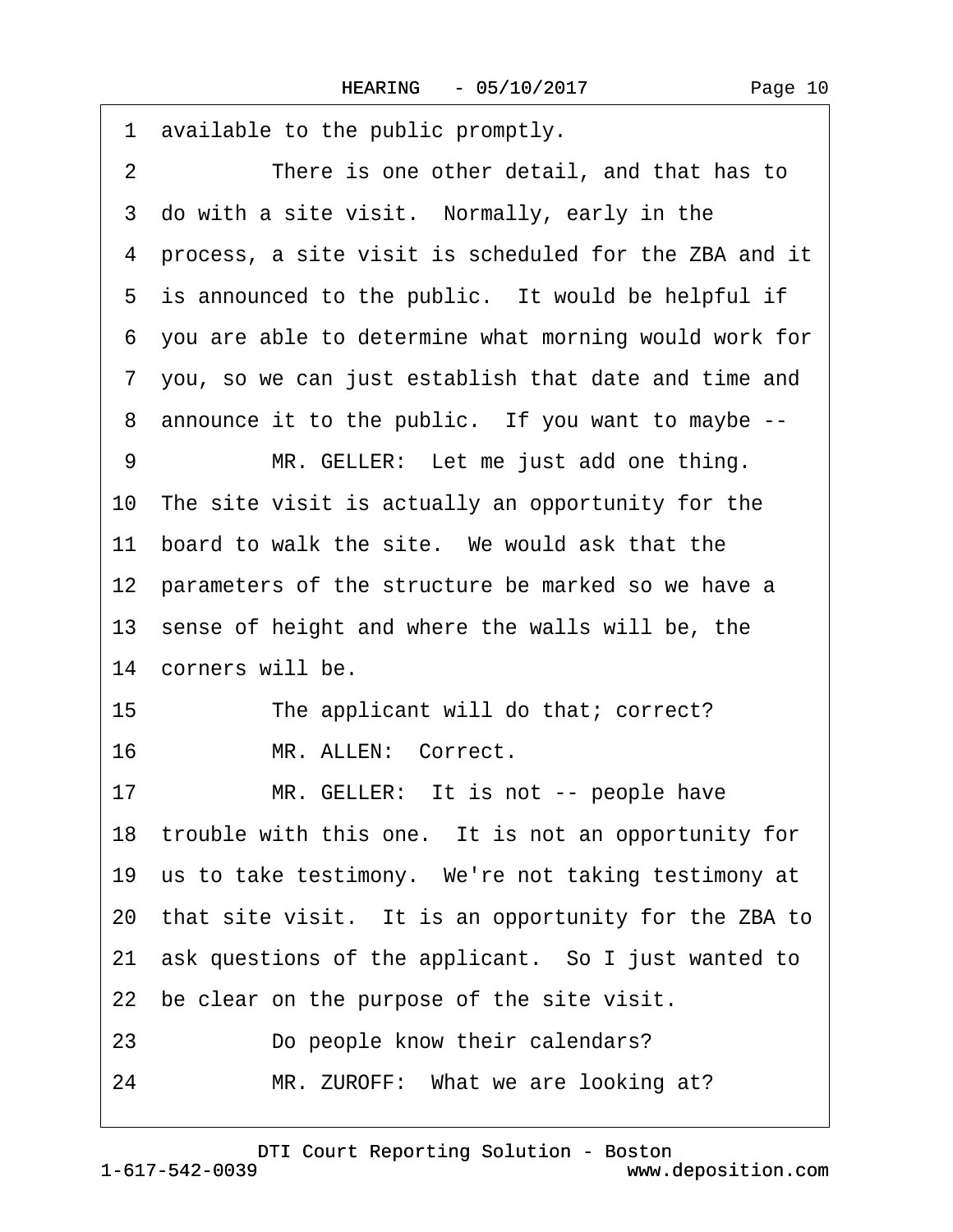| MS. MORELLI: Well, it actually depends<br>2<br>3 on -- it would be helpful to have the architect<br>4 present at the site visit, so --<br>5<br>MR. GELLER: Peter needs to be there.<br>MS. MORELLI: Right.<br>6<br>MR. GELLER: Let me also suggest that it is<br>7<br>8 helpful -- I'll take it back. What I was going to<br>9 say was it would be helpful that we have a sense -- a<br>10 real sense of what the improvements will be, and that<br>11 may necessitate a secondary site visit.<br>12 <sup>1</sup><br>MS. MORELLI: I understand what you mean by<br>13 "improvements," but I think the public might be<br>14 confused by it. Do you mean revisions to the plans?<br>MR. GELLER: Correct.<br>15 <sup>15</sup><br>MS. MORELLI: Okay. I haven't addressed<br>16<br>17 that. That's really up to the applicant.<br>18<br>MR. GELLER: That's not what I meant by<br>19 "improvements." Improvements, I mean structure, what<br>20 they're building on-site.<br>21<br>MS. MORELLI: So you want to see an outline<br>22 of the footprint stakes on the site?<br>MR. GELLER: Yes. As I've mentioned, this<br>23<br>24 is an iterative process. And to the extent that | MR. GELLER: Maria?<br>1 |
|------------------------------------------------------------------------------------------------------------------------------------------------------------------------------------------------------------------------------------------------------------------------------------------------------------------------------------------------------------------------------------------------------------------------------------------------------------------------------------------------------------------------------------------------------------------------------------------------------------------------------------------------------------------------------------------------------------------------------------------------------------------------------------------------------------------------------------------------------------------------------------------------------------------------------------------------------------------------------------------------------------------------------------------------------------------------------------------------------------------------------------------------------------------------------|-------------------------|
|                                                                                                                                                                                                                                                                                                                                                                                                                                                                                                                                                                                                                                                                                                                                                                                                                                                                                                                                                                                                                                                                                                                                                                              |                         |
|                                                                                                                                                                                                                                                                                                                                                                                                                                                                                                                                                                                                                                                                                                                                                                                                                                                                                                                                                                                                                                                                                                                                                                              |                         |
|                                                                                                                                                                                                                                                                                                                                                                                                                                                                                                                                                                                                                                                                                                                                                                                                                                                                                                                                                                                                                                                                                                                                                                              |                         |
|                                                                                                                                                                                                                                                                                                                                                                                                                                                                                                                                                                                                                                                                                                                                                                                                                                                                                                                                                                                                                                                                                                                                                                              |                         |
|                                                                                                                                                                                                                                                                                                                                                                                                                                                                                                                                                                                                                                                                                                                                                                                                                                                                                                                                                                                                                                                                                                                                                                              |                         |
|                                                                                                                                                                                                                                                                                                                                                                                                                                                                                                                                                                                                                                                                                                                                                                                                                                                                                                                                                                                                                                                                                                                                                                              |                         |
|                                                                                                                                                                                                                                                                                                                                                                                                                                                                                                                                                                                                                                                                                                                                                                                                                                                                                                                                                                                                                                                                                                                                                                              |                         |
|                                                                                                                                                                                                                                                                                                                                                                                                                                                                                                                                                                                                                                                                                                                                                                                                                                                                                                                                                                                                                                                                                                                                                                              |                         |
|                                                                                                                                                                                                                                                                                                                                                                                                                                                                                                                                                                                                                                                                                                                                                                                                                                                                                                                                                                                                                                                                                                                                                                              |                         |
|                                                                                                                                                                                                                                                                                                                                                                                                                                                                                                                                                                                                                                                                                                                                                                                                                                                                                                                                                                                                                                                                                                                                                                              |                         |
|                                                                                                                                                                                                                                                                                                                                                                                                                                                                                                                                                                                                                                                                                                                                                                                                                                                                                                                                                                                                                                                                                                                                                                              |                         |
|                                                                                                                                                                                                                                                                                                                                                                                                                                                                                                                                                                                                                                                                                                                                                                                                                                                                                                                                                                                                                                                                                                                                                                              |                         |
|                                                                                                                                                                                                                                                                                                                                                                                                                                                                                                                                                                                                                                                                                                                                                                                                                                                                                                                                                                                                                                                                                                                                                                              |                         |
|                                                                                                                                                                                                                                                                                                                                                                                                                                                                                                                                                                                                                                                                                                                                                                                                                                                                                                                                                                                                                                                                                                                                                                              |                         |
|                                                                                                                                                                                                                                                                                                                                                                                                                                                                                                                                                                                                                                                                                                                                                                                                                                                                                                                                                                                                                                                                                                                                                                              |                         |
|                                                                                                                                                                                                                                                                                                                                                                                                                                                                                                                                                                                                                                                                                                                                                                                                                                                                                                                                                                                                                                                                                                                                                                              |                         |
|                                                                                                                                                                                                                                                                                                                                                                                                                                                                                                                                                                                                                                                                                                                                                                                                                                                                                                                                                                                                                                                                                                                                                                              |                         |
|                                                                                                                                                                                                                                                                                                                                                                                                                                                                                                                                                                                                                                                                                                                                                                                                                                                                                                                                                                                                                                                                                                                                                                              |                         |
|                                                                                                                                                                                                                                                                                                                                                                                                                                                                                                                                                                                                                                                                                                                                                                                                                                                                                                                                                                                                                                                                                                                                                                              |                         |
|                                                                                                                                                                                                                                                                                                                                                                                                                                                                                                                                                                                                                                                                                                                                                                                                                                                                                                                                                                                                                                                                                                                                                                              |                         |
|                                                                                                                                                                                                                                                                                                                                                                                                                                                                                                                                                                                                                                                                                                                                                                                                                                                                                                                                                                                                                                                                                                                                                                              |                         |
|                                                                                                                                                                                                                                                                                                                                                                                                                                                                                                                                                                                                                                                                                                                                                                                                                                                                                                                                                                                                                                                                                                                                                                              |                         |
|                                                                                                                                                                                                                                                                                                                                                                                                                                                                                                                                                                                                                                                                                                                                                                                                                                                                                                                                                                                                                                                                                                                                                                              |                         |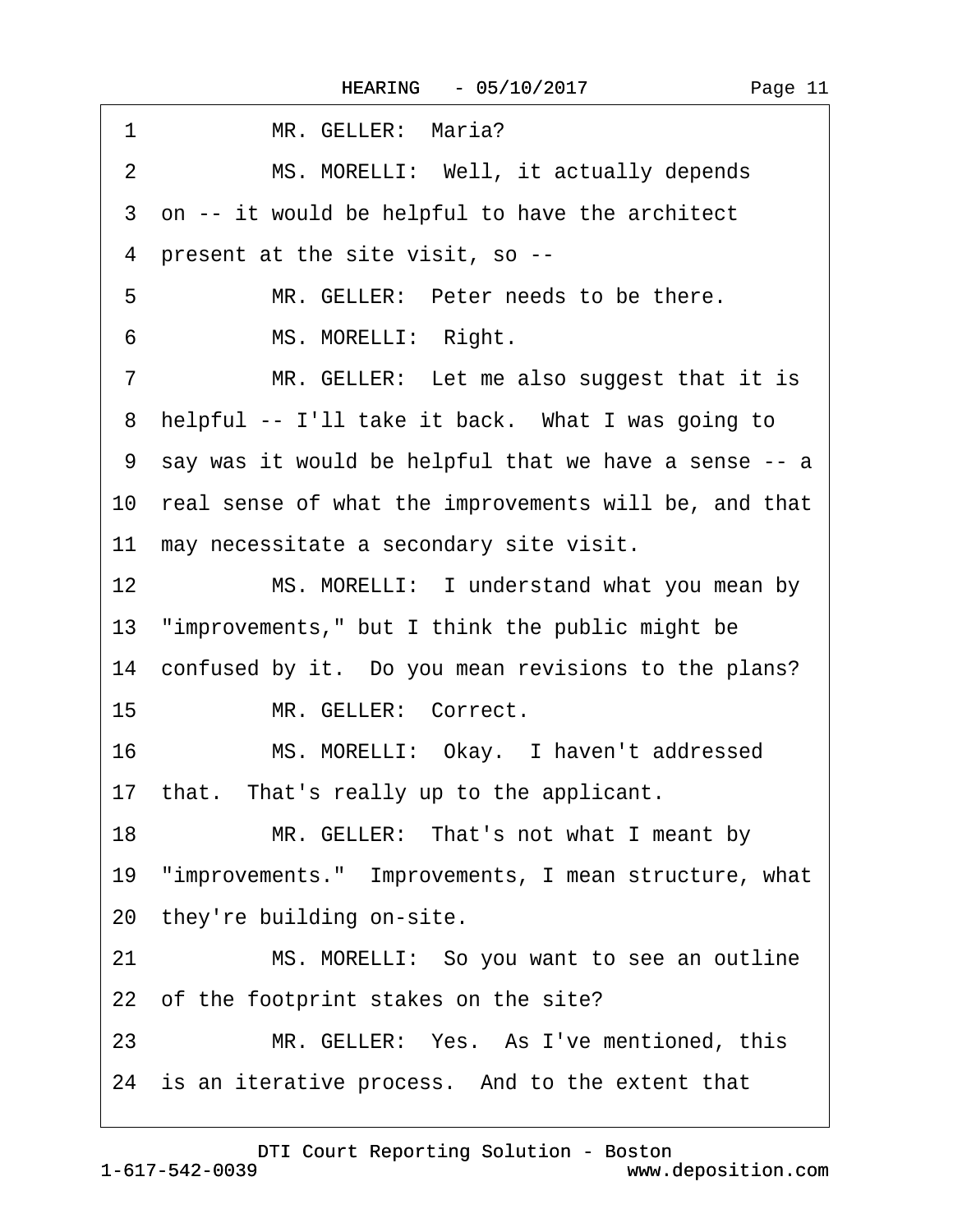| Page 12 |  |
|---------|--|
|---------|--|

1 there are changes forthcoming that are important to 2 the board's thinking, we may need to see it again. 3 That's my point. 4 MS. MORELLI: Understood. 5 Okay. So Mr. Bartash might want to suggest ·6· some dates for the ZBA. 7 MR. BARTASH: We'll probably need about two 8 weeks to get everything staked out and marked out ·9· on-site, so that puts us in either the end of the 10 last week in May or the first week in June. 11 MR. HUSSEY: I won't be available the last 12 week in May, and I'll be back, I think, the 3rd, 13 Thursday or Friday -- Friday or Saturday of June. 14 MR. BARTASH: So the week of the 5th? 15 MR. HUSSEY: Yeah, I think so. I think 16 that would be all right. 17 MR. BARTASH: Monday or Tuesday morning, 18· the 5th or the 6th? 19 MS. POVERMAN: Monday is good for me. 20 MR. ZUROFF: Monday is fine. 21 MR. GELLER: So can we make it 8:45? 22 MS. MORELLI: 8:45 on Monday June 5th. 23 Okay. And that's at 134-138 Babcock. 24 Do you have questions?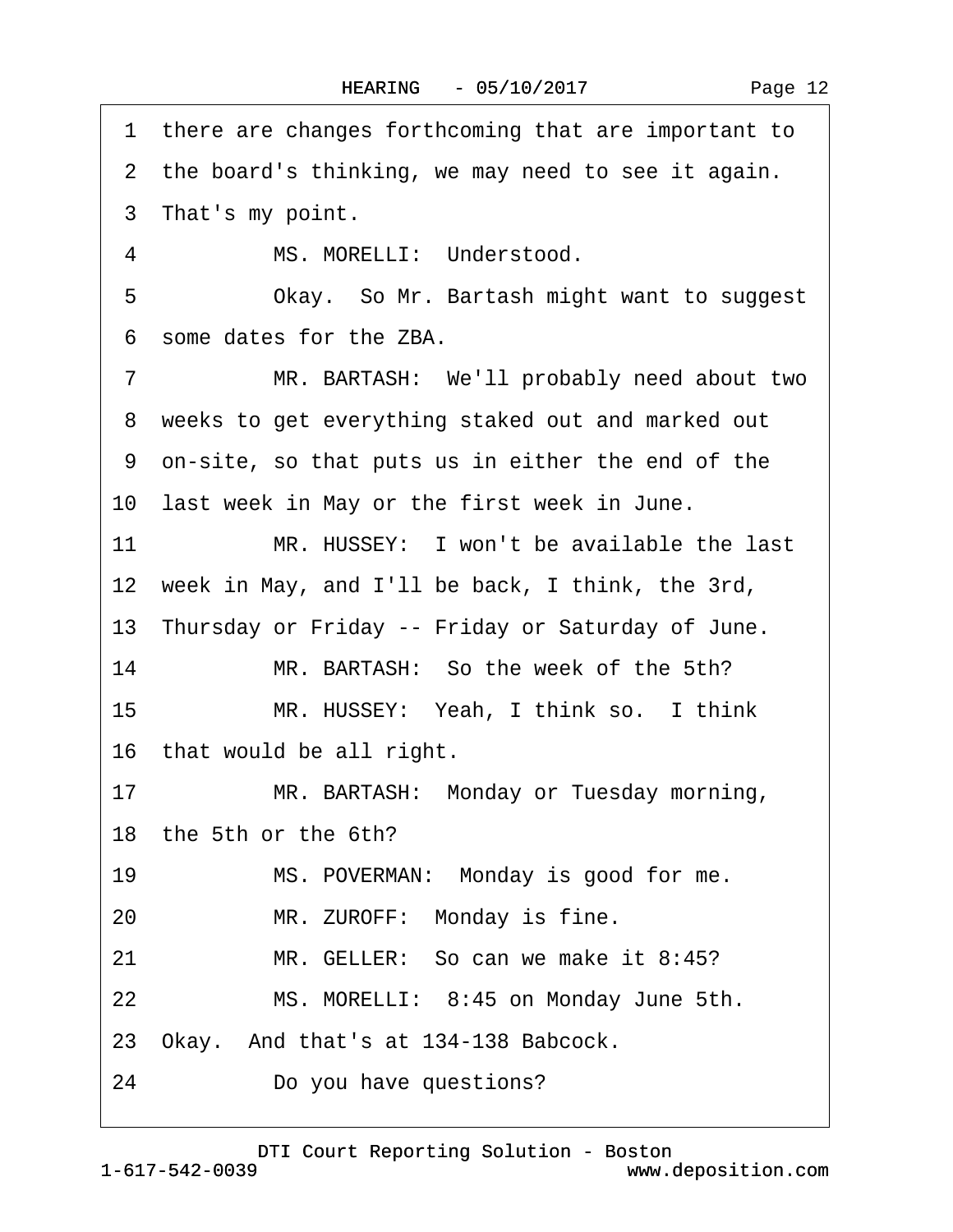|  | Page 13 |
|--|---------|
|--|---------|

1 MR. GELLER: Any questions at this point? 2 MS. POVERMAN: Oh, can we get a balloon to 3 show how high it is? It never gets done. We've 4 asked for it. But it would be nice to know how high 5 the five stories are actually going to be, to put it 6 in context.

7 MS. MORELLI: Mr. Hussey might have a 8 comment.

9 MR. HUSSEY: I think what would be -- the 10 site sections of the drawings are pretty descriptive 11 of the height of the new building relative to the 12 existing buildings around it.

13 • Absent that, I think a massing model might 14 be helpful, which we haven't had in the past. But 15 it's a model of the site and of the buildings, of the 16 new work and all the adjacent buildings and the sites 17 around it. And not with fenestration and materials 18 indicated, but the shape of the new building and the 19 existing building, articulation of the roof and all 20· that sort of thing.· So it's not a detailed model, 21· but it's a model that when you put it up here, you 22 can see it in relation to the other buildings in the 23· immediate area.

24 MS. POVERMAN: See, I would love that, but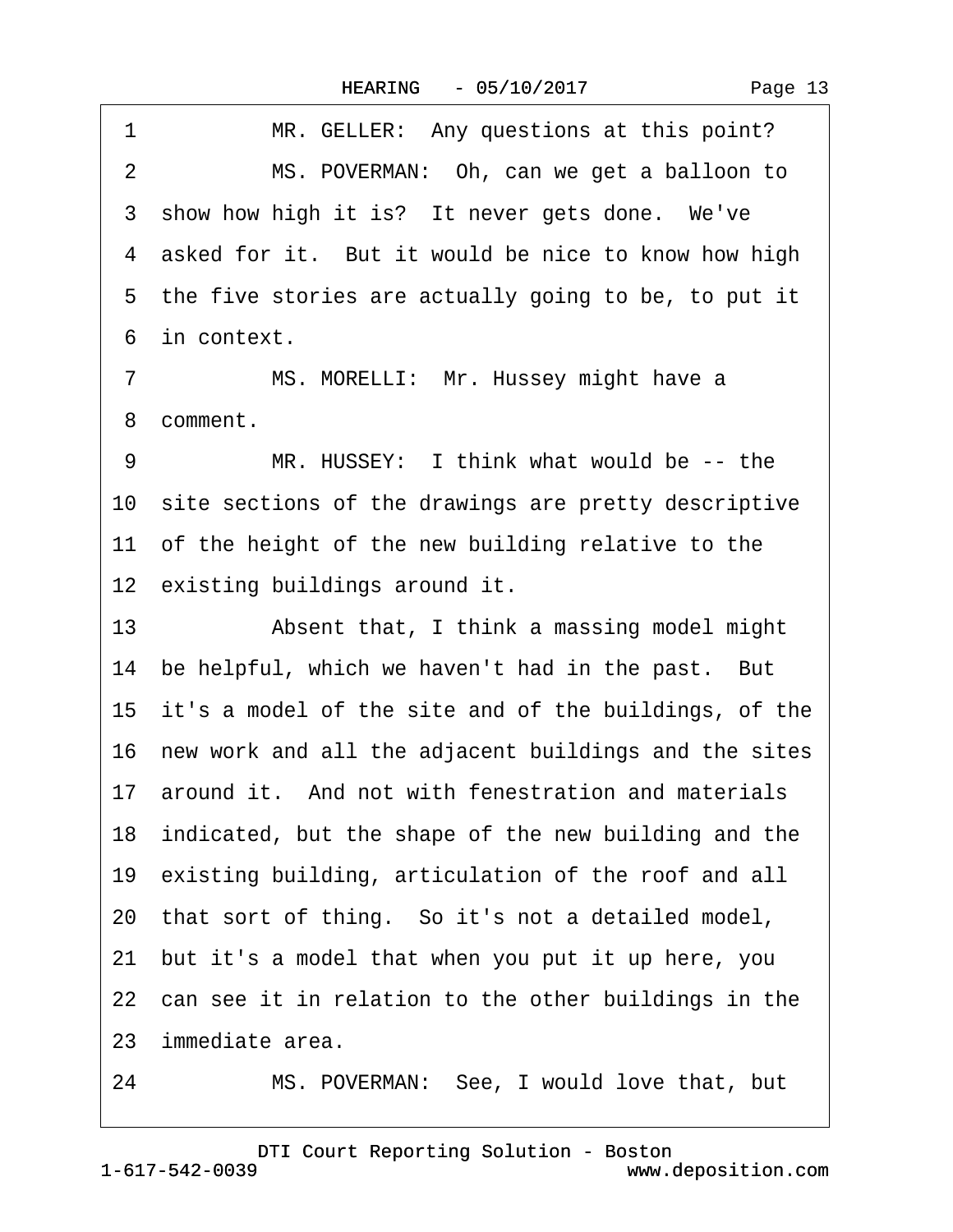·1· we're always told that the 3D pictures are just as 2 good. 3 MR. HUSSEY: They're not as good. They 4 really are not, as a matter of fact. 5 MS. POVERMAN: lagree. 6 UNIDENTIFIED AUDIENCE MEMBER: Topography? 7 MR. HUSSEY: Topography would be good, but 8 there's only about an 8-foot difference between the 9 lower end and the upper end. 10 MS. POVERMAN: If we could get that. 11 MR. HUSSEY: Topography would be good as 12· well. 13 MS. POVERMAN: And I think especially in 14 this particular case, because of how the building is 15· fitting into the neighborhood and the trees and -- I 16· would find it extremely helpful in this case. 17 MS. MORELLI: I'm just going to comment to 18 say I think it would be, number 1, impractical to 19 have a physical building model. It is customary on 20· really all of our cases to have a 3D electronic 21 model. 22 Also, if there are going to be revisions to 23· the plans, we'll be able to see those input 24 correctly. And it would just take more time to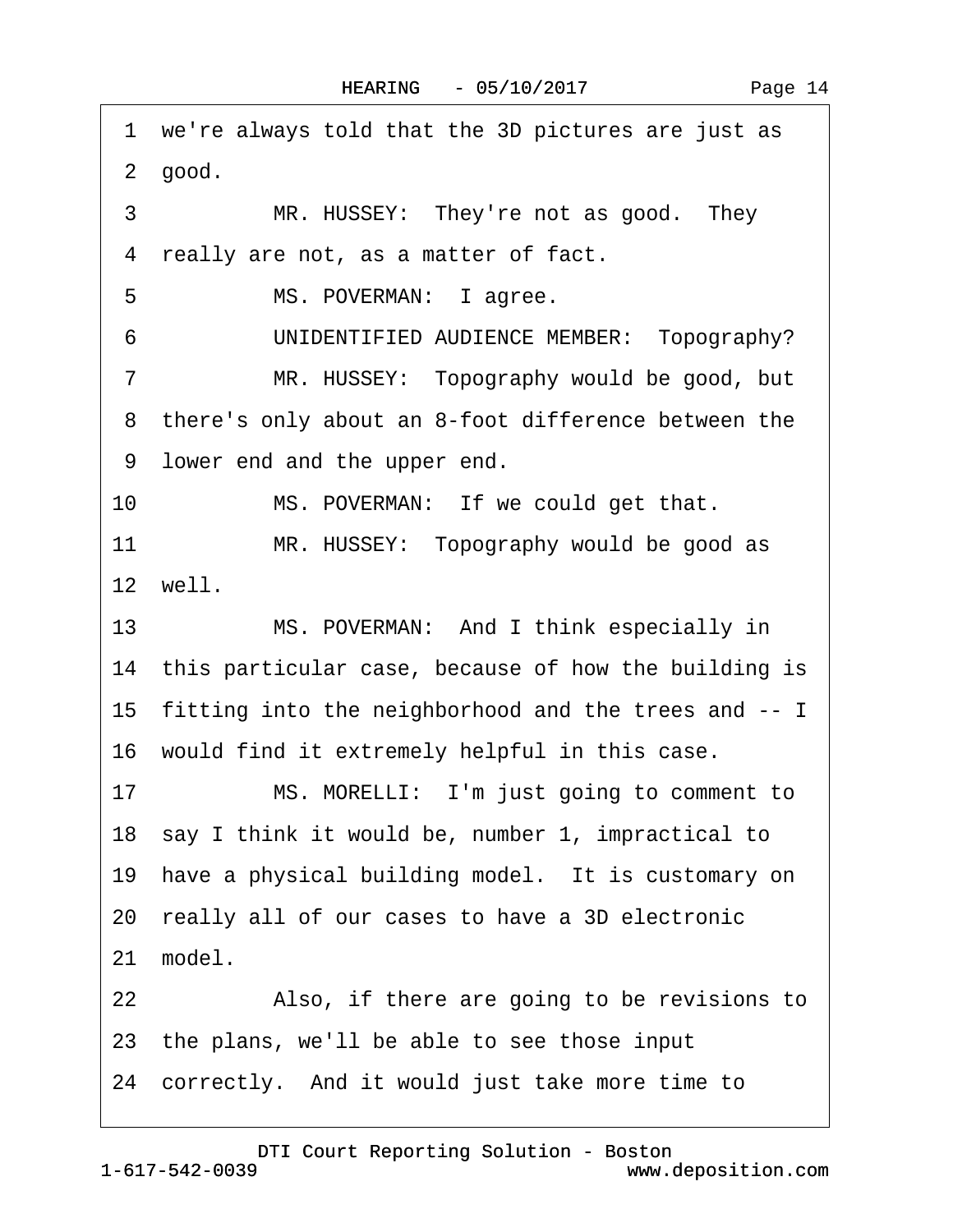Page 15

·1· actually reflect that in a wood-constructed model. 2 So just to be consistent with how we're 3 treating all of our major impact projects and 40B 4 cases, I'd like to ask you to see if we can work with 5 the 3D model, the electronic version, and have as ·6· much detail, as much visual information that will 7 help you understand the surrounding context. That 8 has worked for our peer reviewers. That's also very ·9· accessible to the public because we're able to post 10 it online. And I think that is also an important 11 element for this process, the fact that it is 12 accessible to everyone. 13 MR. HUSSEY: So far as changing the model 14 is concerned, it doesn't need to be wood. It could 15· be made out of a dense foam material, and that you 16 can shape and change as the time goes by. 17 The 3D model, you know, you have to then 18· think, okay, is this going to be from the north, 19 east, south, west? Is it going to be from ground 20· level?· Halfway up the building level or higher?· You 21· really need about a dozen or two dozen 3D model 22· generations to have an adequate sense of what's going 23· on. 24 I know you haven't done this in the past,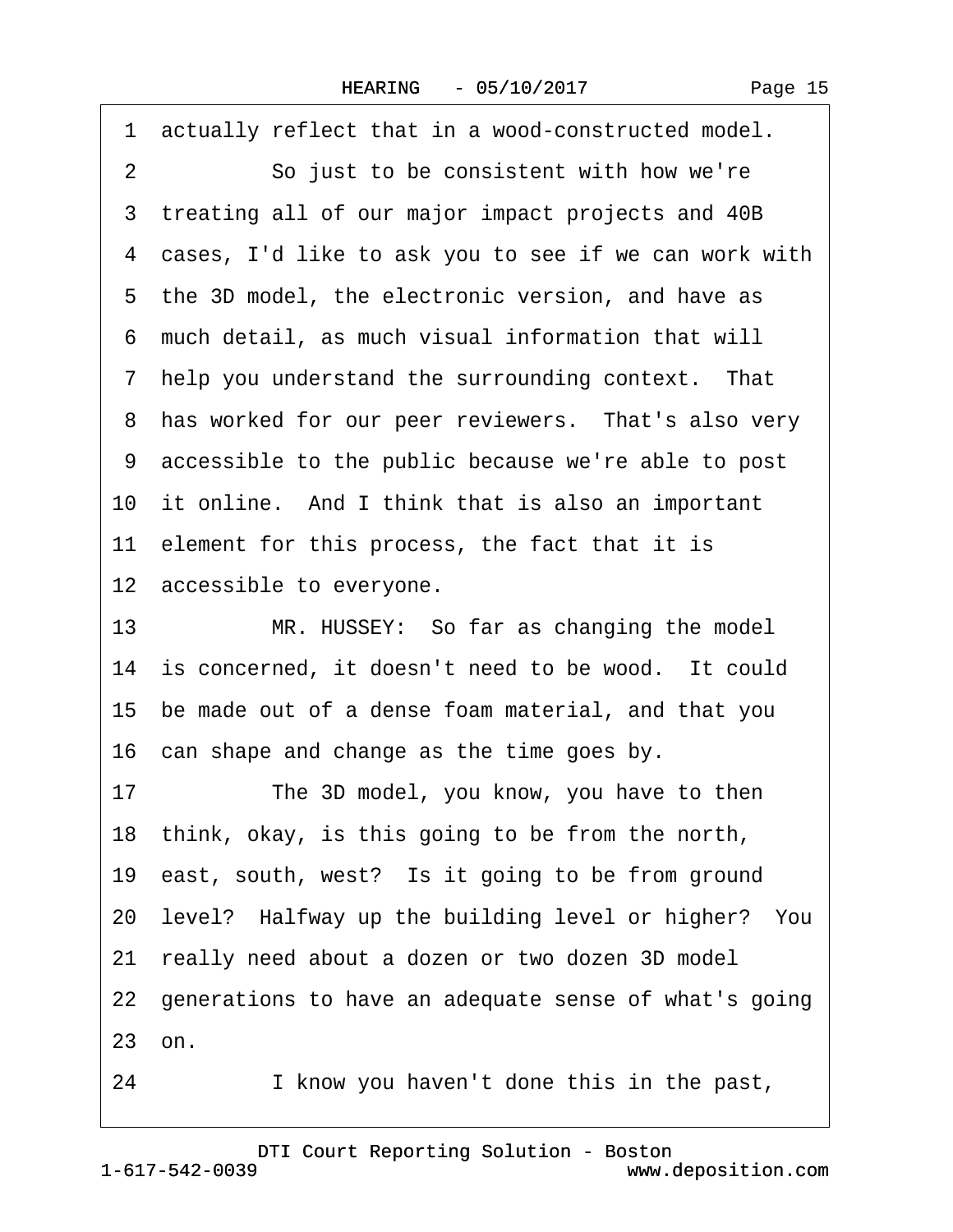| 1 and I haven't pushed it. But I think in this         |
|--------------------------------------------------------|
| 2 particular case, there are a lot of different        |
| 3 structures around this property that are quite       |
| 4 different from each other. And absent the developer  |
| 5 and the architect having cogent reasons why they     |
| 6 cannot produce or should not produce a model, my     |
| 7 tendency is still to push for the massing model.     |
| MS. POVERMAN: I would agree with<br>8                  |
| 9 Mr. Hussey. Despite the fact that there is nice -- a |
| 10 nice feeling of being -- doing the same thing in    |
| 11 every case, we've asked for it in just about every  |
| 12 case, and we get the same answer. But I've never    |
| 13 been really happy with the result, because I'm much |
| 14 more visual in the 3D ability to see it. And I do   |
| 15 think in this particular case it would be very      |
| 16 helpful if the applicant would do it, give it to us |
| 17 in that base, as long as it is one that can be      |
| 18 manipulated.                                        |
| 19<br>MR. GELLER: Would the applicant agree to         |
| 20 do it?                                              |
| 21<br>You're saying no.                                |
| 22<br>Maria, what do we do in 40A cases?               |
| 23<br>MS. MORELLI: I've not seen a massing             |
| 24 model. I think it's -- I haven't seen one on any    |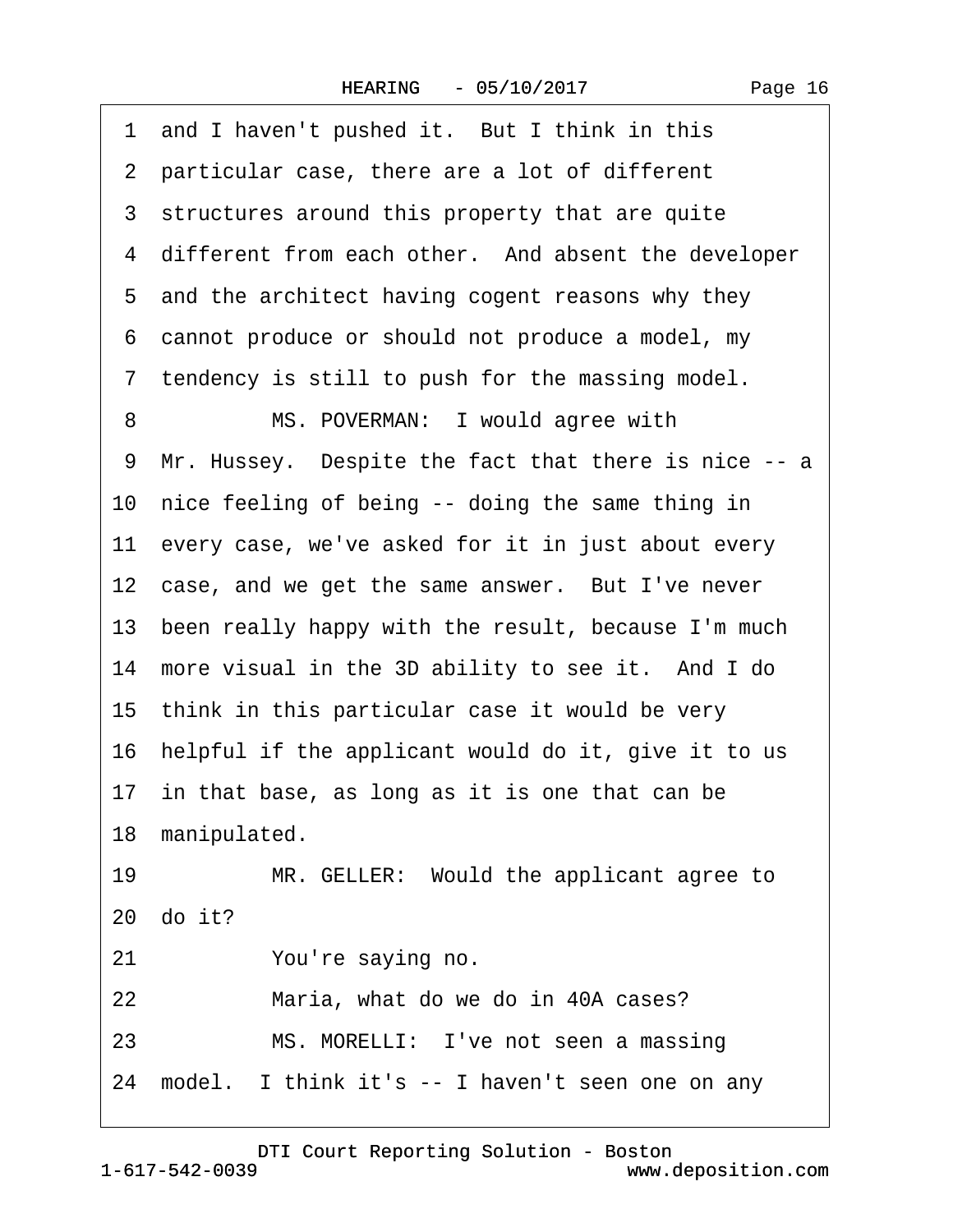|  | Page 17 |  |
|--|---------|--|
|--|---------|--|

1 major impact projects, as far as I can remember. 2 MR. GELLER: Okay. You know what I'm going 3 to say. 4 MR. HUSSEY: Hang on. Let me push back a 5 little. What exactly is the objection to having a ·6· physical massing model? 7 MS. POVERMAN: And also let me say, if we 8 haven't done it in any 40As, it's not the same as to 9 whether we can. The issue is whether we can do it, 10 and I'd like that to be researched before we give 11 that up and say we're not going to do it. 12 MR. GELLER: Mr. Engler, tell us who you 13· are. 14 MR. ENGLER: For the record, Geoff Engler 15 from SEB, affordable housing consultant representing 16 Mr. Sam Slater and the applicant in this case, 17 Babcock Place, LLC. 18 First of all, the model you're requesting 19· hasn't been done, nor asked -- I mean, perhaps asked 20· of, but not done on any other 40Bs that have been 21 before this board in the recent past. And as Maria 22 indicated, it's not asked of any of the other major 23 mixed-use projects before the town.  $24$  I would also say it's -- the detail is  $-$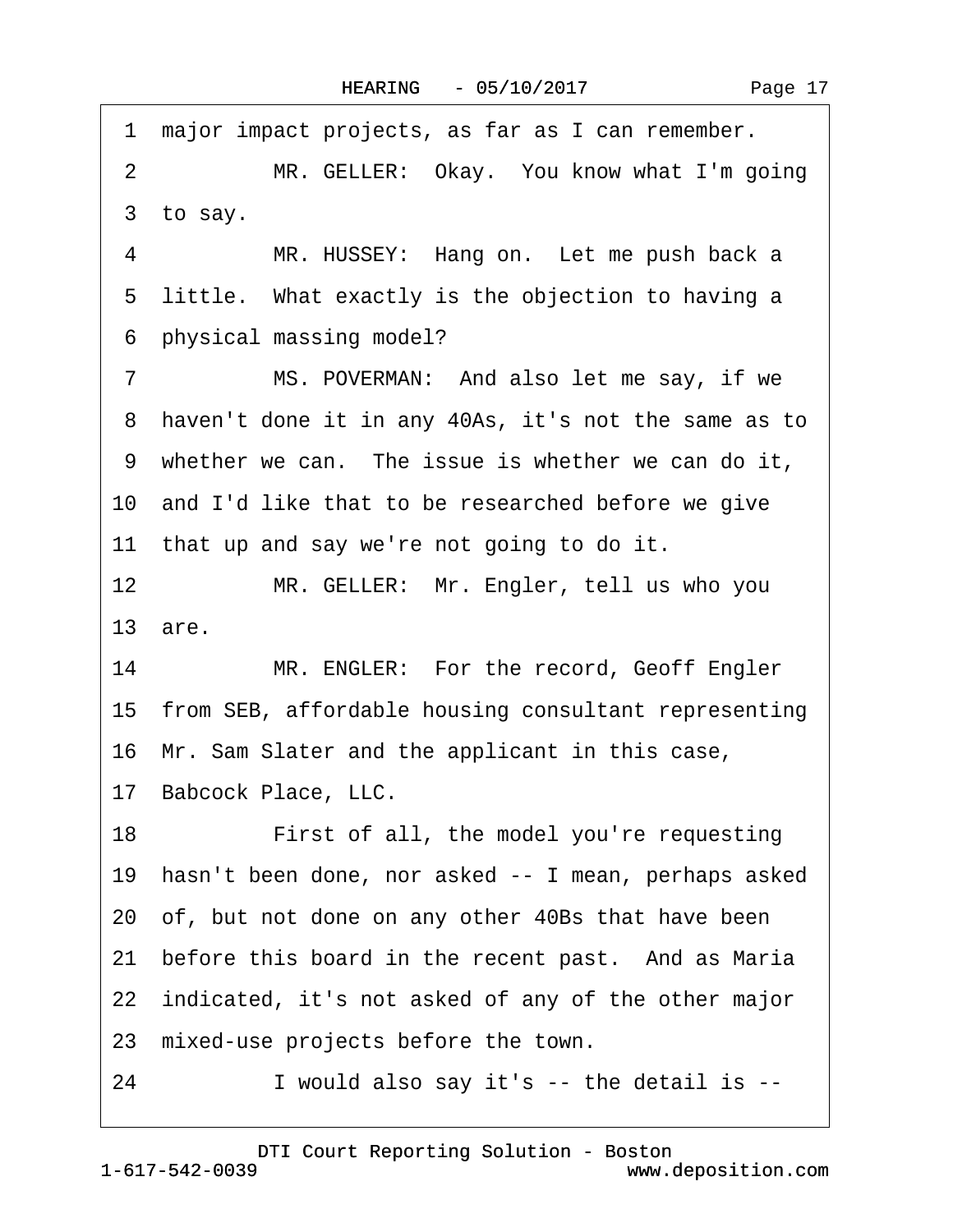·1· compared to what can be done electronically in a 3D 2 modeling basis is apples and oranges. It's difficult 3 to manipulate. Every time something gets changed, 4 it's not going to be -- I mean, unless you did it, ·5· like, expansively for a whole neighborhood, I just -- ·6· I mean, as you know, and I've said many times, I'm ·7· involved with lots of 40Bs in lots of towns, lots of 8 projects taller than this. I haven't seen it done on ·9· any other 40B projects, a physical model. 10 • And it's quite costly. I mean, I think the 11 applicant will be more than generous in all the peer 12 review that's asked of, the professionals, 13 transportation, parking, engineering, architecture, 14 more than generous, which is an effective process and 15 has served this board very well on the other 40Bs. 16 • A physical model is not an effective use of 17 time and money in this context, nor will it provide 18 any more detail. I would suggest it would 19 misrepresent more than what we could do visually, so 20 that's our position on that issue. 21 MS. MORELLI: It might be helpful -- I 22 mean, our role here is to help people, the ZBA and 23 the public, envision what will take place. We're 24 very sensitive to that. We have a lot of experience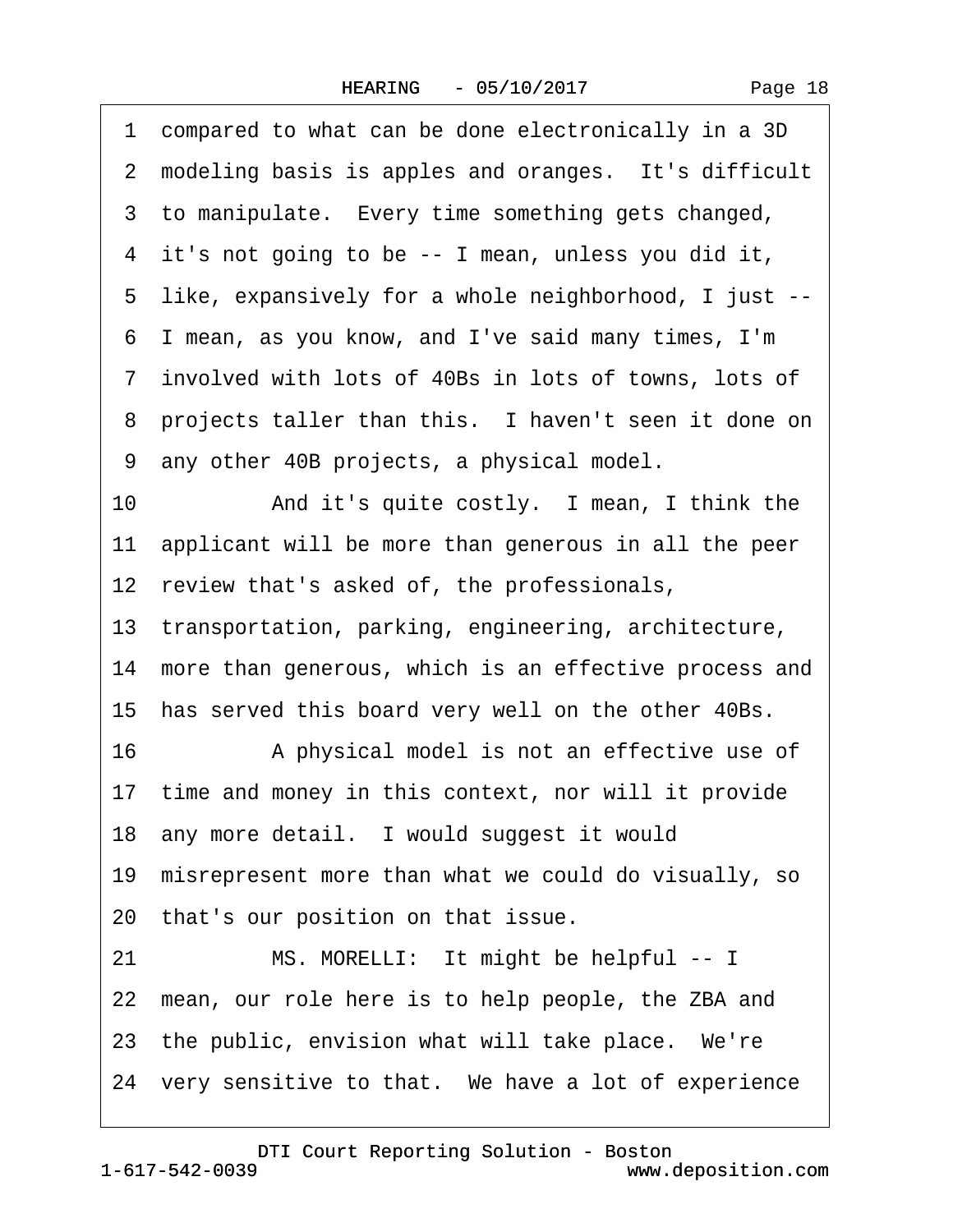| Page 19 |
|---------|
|---------|

| 1 trying to ensure that the visuals are represented     |
|---------------------------------------------------------|
| 2 accurately and that they are represented with enough  |
| 3 detail, with enough site section so that people do    |
| 4 understand where the impacts are going to be.         |
| I do want to remind you that on 40A cases               |
| 6 you rely a great deal on the planning board, and we   |
| 7 have excellent architects and experienced designers   |
| 8 on the planning board who actually wish to review 40B |
| 9 cases a little more frequently as the plans evolve.   |
| 10 The planning board has never requested a massing     |
| 11 model, but they're able to give you effective        |
| 12 comments that I think might help guide your          |
| 13 discussions. So if we could just, you know, work     |
| 14 with the system that we have and provide the visuals |
| 15 that you need --                                     |
| MR. GELLER: Let me make sure I understand.<br>16        |
| 17 The planning board has the right to offer testimony, |
| 18 just like any other town board or department.        |
| 19<br>MS. MORELLI: Correct.                             |
| MR. GELLER: You're not proposing that we<br>20          |
| 21 introduce the planning board as some advisory body,  |
| 22 which would, in fact, be very unusual for a 40B.     |
| MS. MORELLI: Not at all. Keep that in<br>23             |
| 24 mind that boards -- you take the place of all local  |
|                                                         |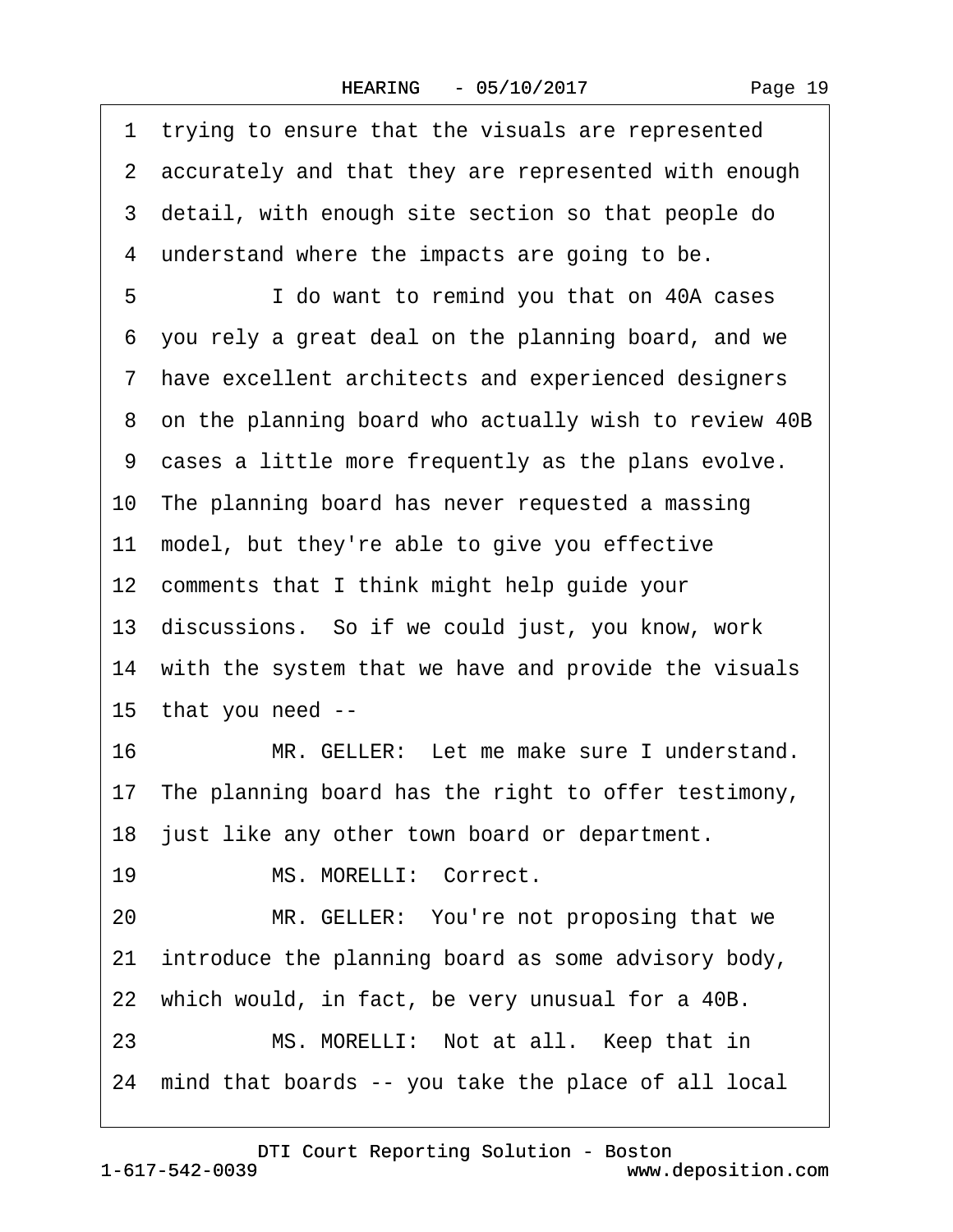| 1 boards.                                                |
|----------------------------------------------------------|
| 2<br>MR. GELLER: Right.                                  |
| MS. MORELLI: They understand that.<br>3                  |
| 4<br>However, if a board realizes that the plans         |
| 5 have changed, they may wish to -- like the             |
| 6 transportation board has requested to review plans as  |
| 7 they get revised. The planning board has expressed     |
| 8 that. It might be a second meeting. We do schedule     |
| 9 a meeting with the planning board so they can review   |
| 10 the proposal and submit comments to you. In the       |
| 11 past, they have expressed an interest in reviewing    |
| 12 plans. If they evolve, if they are revised in a       |
| 13 substantial way, they would like the opportunity to   |
| 14 give you comments again.                              |
| 15<br>MR. GELLER: They have that opportunity,            |
| $16$ so $-$                                              |
| 17 MS. MORELLI: Right.                                   |
| 18<br>MR. GELLER: Okay.                                  |
| Mark, do you have a thought on this?<br>19               |
| MR. ZUROFF: In the spirit of moving things<br>20         |
| 21 forward, I would suggest that while Chris's idea is   |
| 22 good, and I defer to Chris for architectural advice,  |
| 23 why don't we take a viewing of the computer-generated |
| 24 model and see if it's adequate and see if it can be   |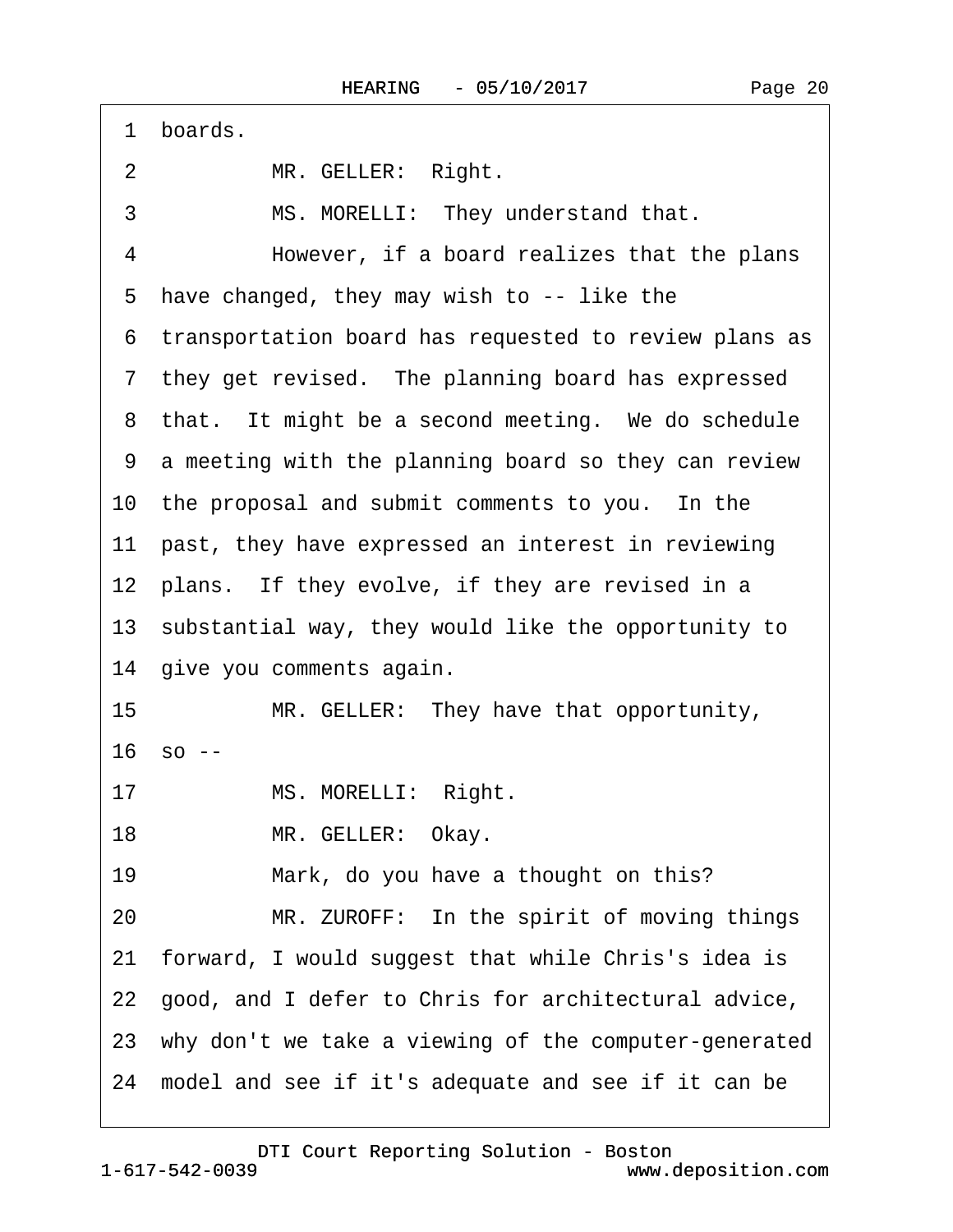|  | Page 21 |  |
|--|---------|--|
|--|---------|--|

| 1  | created in such a way as to give us more perspective    |
|----|---------------------------------------------------------|
|    | 2 on what we are intending to look at. So maybe we can  |
|    | 3 have elevated views and make sure that we have a      |
|    | 4 perspective on surrounding buildings a little bit     |
|    | 5 more than what I've seen in the past.                 |
| 6  | MS. POVERMAN: Well, could we also have the              |
|    | 7 issue reviewed as to whether or not it is something   |
|    | 8 you can ask for in 40As? Because I think that might   |
|    | 9 ultimately inform what we can ask for.                |
| 10 | MR. GELLER: It's not whether you can ask.               |
|    | 11 It's whether have we, as a matter of process, asked  |
|    | 12 for it.                                              |
|    | MS. POVERMAN: No. I think under the<br>13               |
|    | 14 law -- that's not my understanding of the law. Maybe |
|    | 15 it's something we'll ask of Judi Barrett, who's not  |
|    | 16 here today, so maybe next time.                      |
| 17 | MR. GELLER: Okay. So we will reserve                    |
|    | 18 rights with respect to that issue.                   |
| 19 | Okay. Other questions for Maria?                        |
| 20 | (No audible response.)                                  |
| 21 | MR. GELLER: Thank you, Maria.                           |
| 22 | MR. HILL: Can I be heard on that, sir?                  |
| 23 | MR. GELLER: Can you be heard on that?                   |
| 24 | MR. HILL: Yeah.                                         |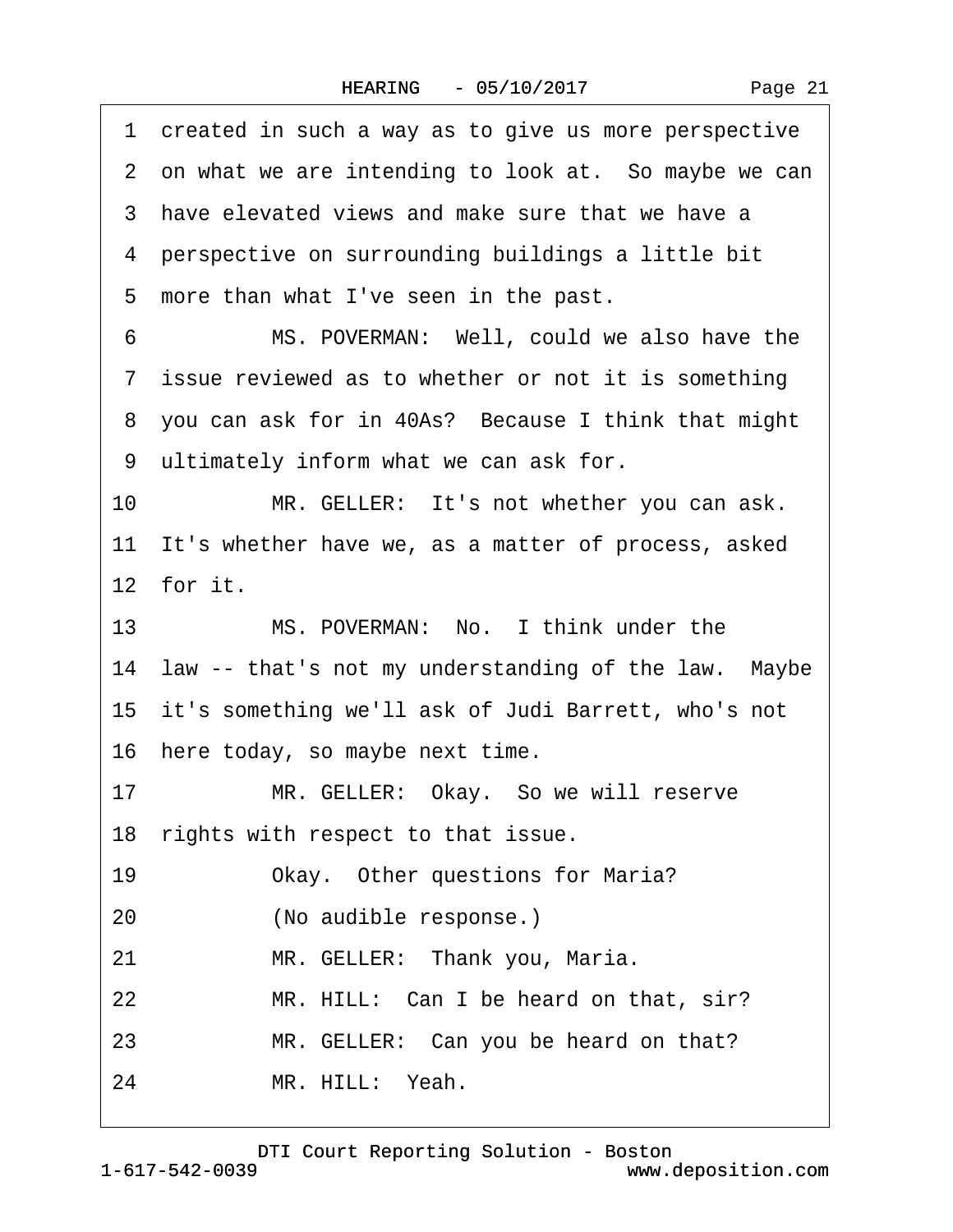| 1<br>MR. GELLER: Not at the moment.                     |
|---------------------------------------------------------|
| MR. HILL: You're not going to let us speak<br>2         |
| 3 tonight?                                              |
| 4<br>MR. GELLER: How far are we -- can you tell         |
| 5 me -- I don't know that we're going to get to public  |
| 6 testimony tonight.                                    |
| MR. HILL: I want to make a comment<br>7                 |
| 8 actually on this issue, alone.                        |
| 9<br>MS. MORELLI: Mr. Chairman, typically --            |
| 10 and I've actually submitted a letter to the -- some  |
| 11 community members for which I have email addresses,  |
| 12 and you saw a copy of that.                          |
| 13<br>Typically, the first hearing is                   |
| 14 administrative in nature, and so we -- it's really a |
| 15 matter of introducing the ZBA and the public to the  |
| 16 application and the proposal, going through some     |
| 17 administrative details, and sharing an overview of   |
| 18 how this public hearing will take place. And if      |
| 19 Ms. Barrett were here, she would be giving us an     |
| 20 overview of the 40B process. So it's purely          |
| 21 technical. I think people's expectations were that   |
| 22 there wasn't going to be public comments, per our    |
| 23 usual -- how we typically handled the first hearing. |
| 24<br>MR. GELLER: Right. And, frankly, I think          |

 $\Gamma$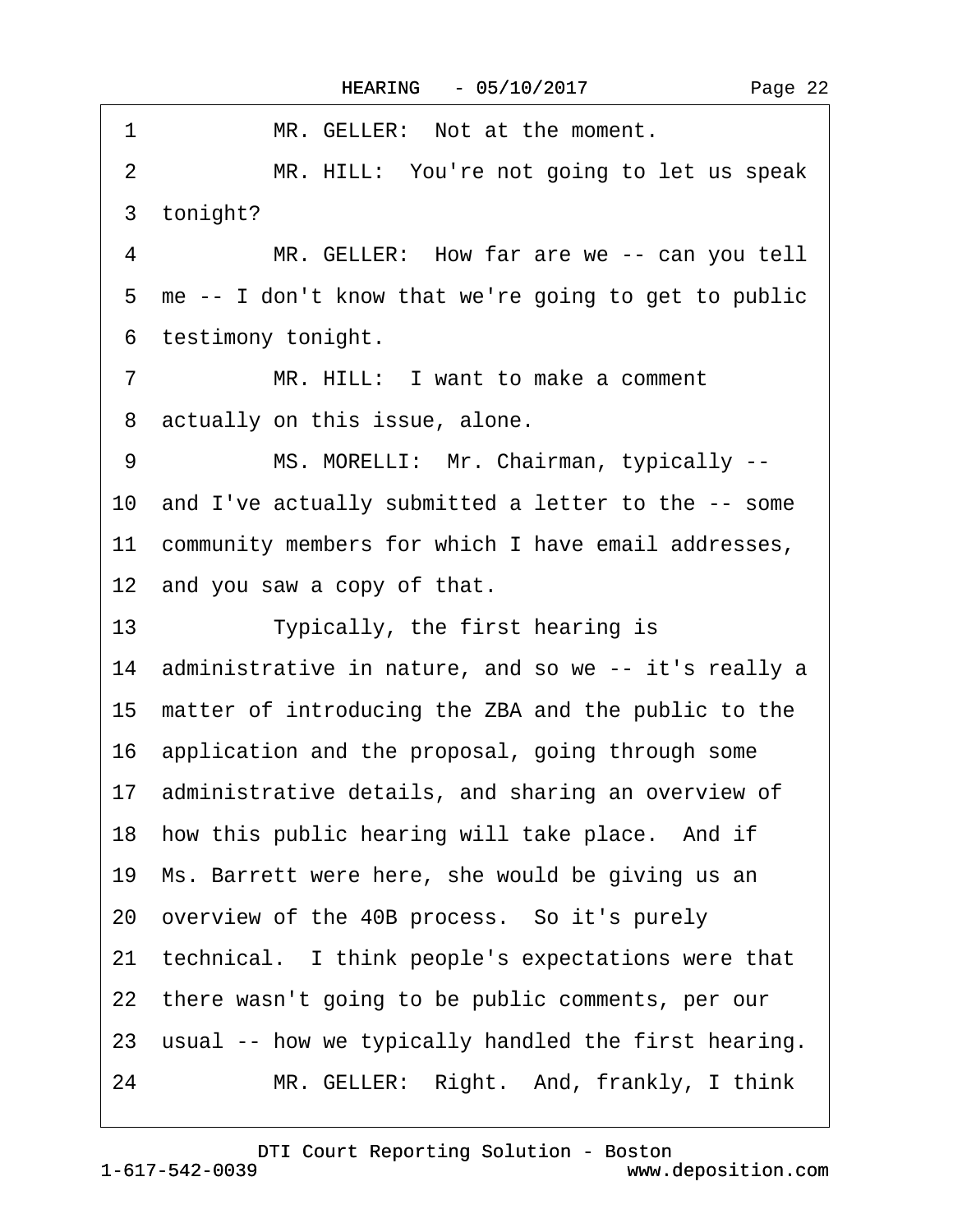| Page 23 |
|---------|
|---------|

·1· the board sort of needs to get its feet wet with the 2 project, so that -- frankly, the testimony is more 3 meaningful to the board when they have a better 4 understanding of what the project is and what they 5 feel the weaknesses are. And we may actually have ·6· questions for the members of the public.· So there's 7 a certain logic to it. 8 I think you have a technical question. I 9 don't mind a technical question. 10 MR, HILL: This is a comment on the site 11 sections. That's all. 12 MR. GELLER: Go ahead. 13 MR. HILL: My name is Dan Hill. I'm an 14 attorney in Cambridge, and I represent the abutters 15 on Stedman Street. 16 <sup>•</sup> You asked about site sections. Site 17 sections were actually provided. MassHousing asked 18 for them during the PEL process. I don't know if you 19· guys know that.· And they attempted to provide site 20 sections, but they were inaccurate. 21 So we would ask the board to ask for site 22· sections, accurate site sections that include the 23 Stedman Street abutters because there is a drop off. 24 It's not 8 feet. It's actually more like 12 or 15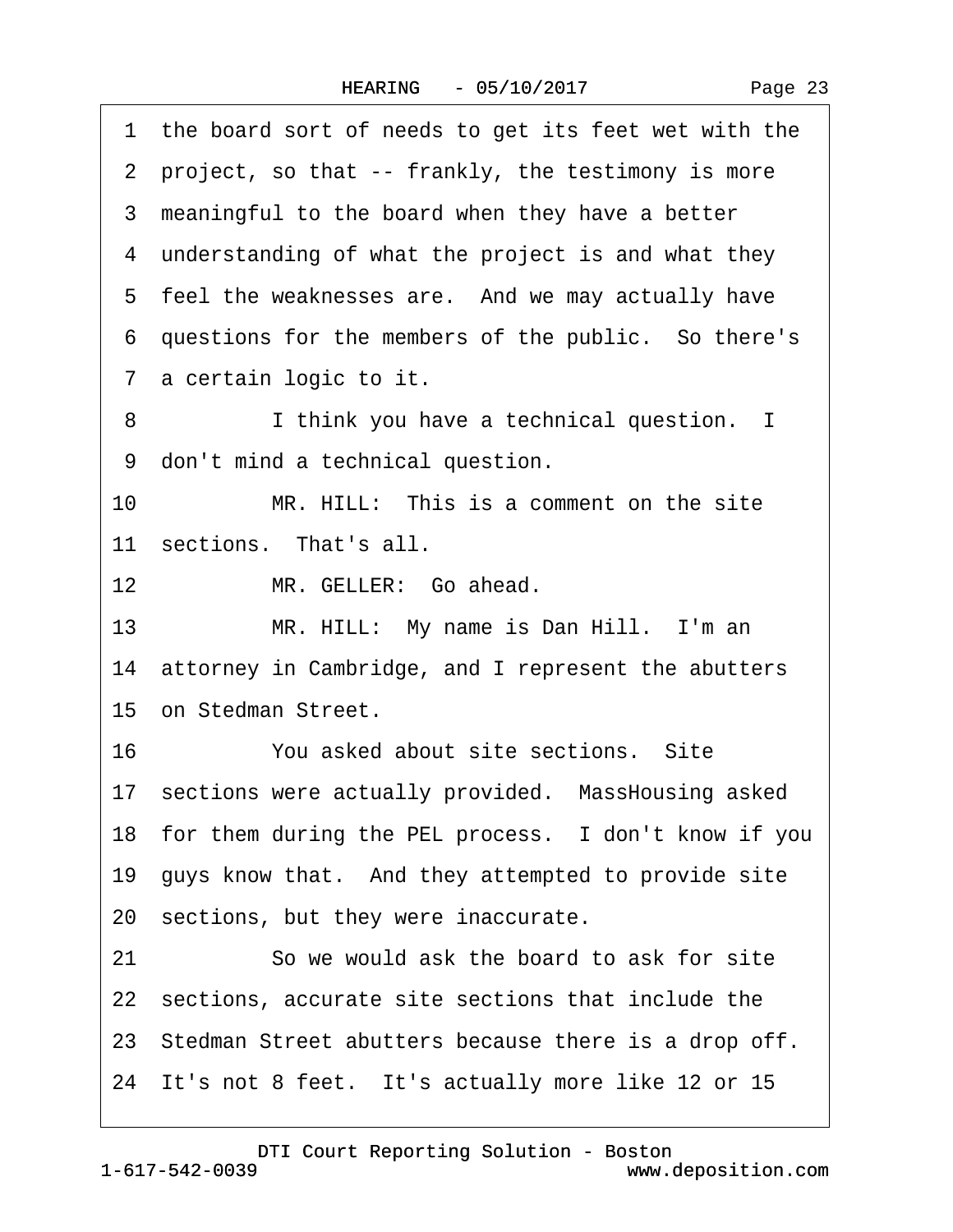|    | 1 feet. And it's very important for you to see that     |
|----|---------------------------------------------------------|
|    | 2 differential as well as the vegetation that's on the  |
|    | 3 property line. There's a bunch of trees on the        |
|    | 4 property line.                                        |
| 5  | MR. GELLER: Maria, have we asked for that?              |
| 6  | MS. MORELLI: So remember that, as I                     |
|    | 7 stated, that application completeness refers to       |
|    | 8 components. We're not looking at content when I       |
|    | 9 report to you on application completeness.            |
|    | 10 Obviously, there is going to be a rigorous review by |
|    | 11 staff, boards and commissions, and the peer          |
|    | 12 reviewers. And one of the things that we will be     |
|    | 13 looking at is the accuracy of the content and if we  |
|    | 14 need additional visuals to understand this proposal  |
|    | 15 in totality.                                         |
| 16 | MR. GELLER: Good. Thank you.                            |
| 17 | Okay. Administrative details are done,                  |
|    | 18 unless somebody has something else.                  |
| 19 | No? Okay.                                               |
| 20 | So Mr. Allen, who is -- no. Mr Engler.                  |
| 21 | MR. ENGLER: Thank you, Mr. Chairman. I've               |
|    | 22 already introduced myself, and I'll keep my comments |
|    | 23 brief. I think I just want to provide a little bit   |
|    | 24 of context to the board prior to the presentation    |
|    |                                                         |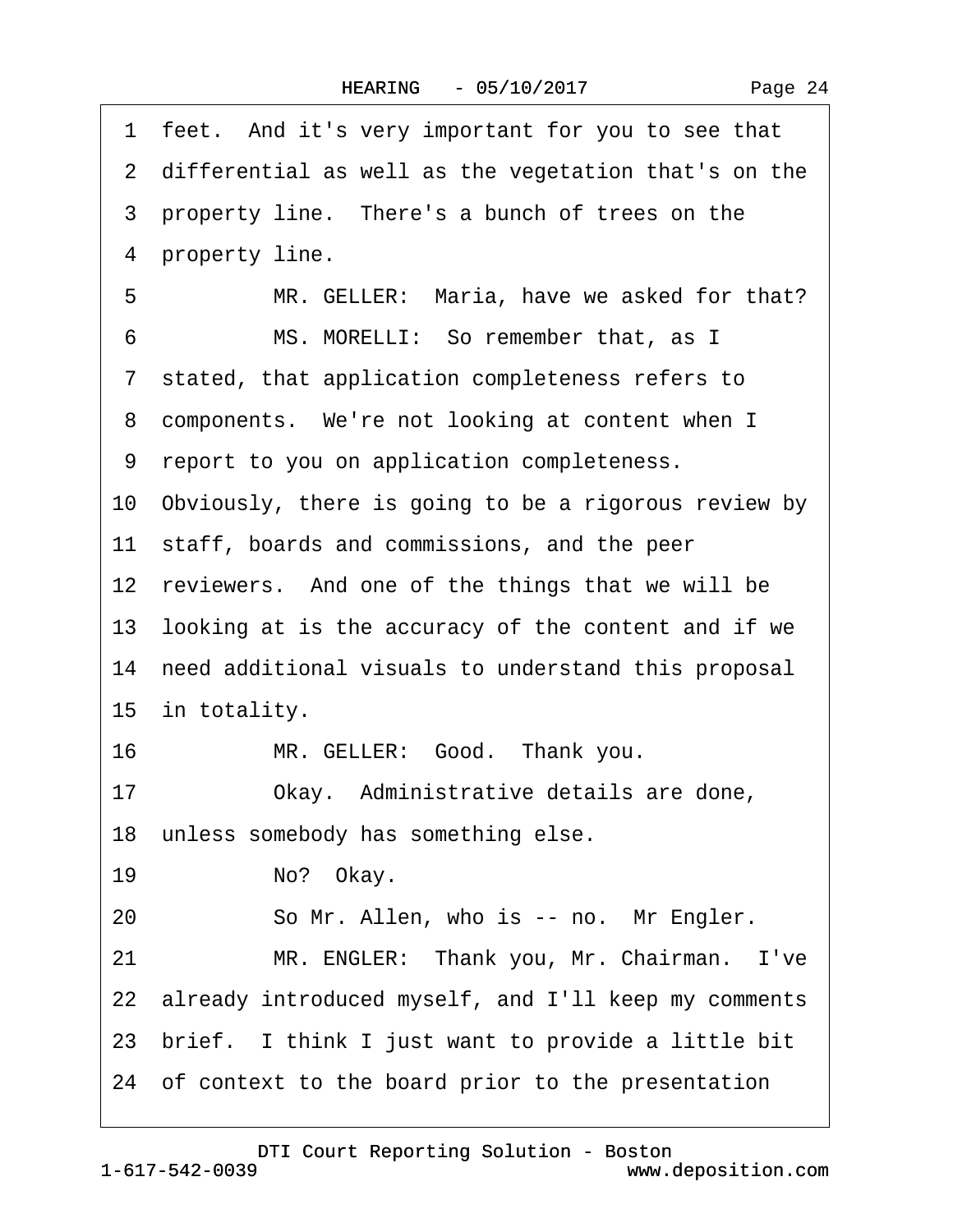1 tonight.

2 Since the time that we filed our 3 application with the board, even before that, and 4 tonight, we've had two, what I would call, formal 5 neighborhood meetings as well as many other ·6· communications:· emails, phone calls, what have you, 7 between my client and the neighborhood to understand 8 concerns, issues, thoughts, suggestions so that we ·9· can begin to analyze and synthesize some of those 10 issues and see how we can incorporate as many as 11 possible in the eventual plan. 12 **8** As this board knows, it's infrequent that

13 the application as submitted looks exactly like it 14 did coming out at the end of the public hearing 15 process, and we expect this process to be no 16· different.

17 But in consultation with town staff, we 18· think it was important to present the project as 19· submitted to this board this evening, but I think 20 it's important to recognize that we've already 21· started to think about the next iteration, if you 22 will, based on what we've heard from the neighbors 23· and my client's intention to, as I said, incorporate 24· that.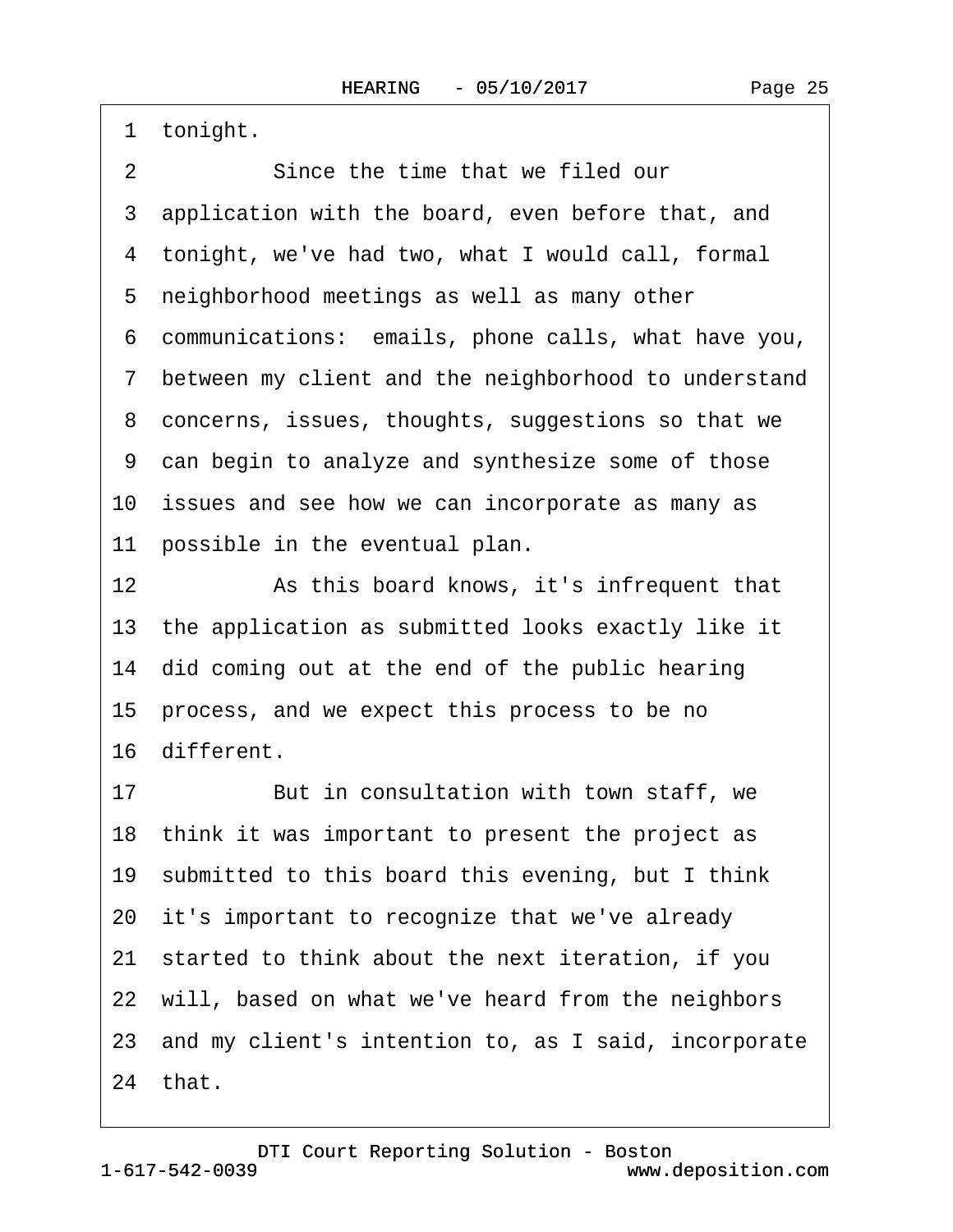| 1<br>And I would also suggest that, as this              |
|----------------------------------------------------------|
| 2 board well knows, there's been a lot of 40Bs in        |
| 3 Brookline over the last, I don't know, about two       |
| 4 years, give or take. So the two applications           |
| 5 before -- the one tonight before the board has the     |
| 6 benefit of a lot of kind of critique, criticism,       |
| 7 pushback, peer review that's happened on the other     |
| 8 applications. And moreover, the architect tonight      |
| 9 that will be presenting has been the architect on      |
| 10 some of those other 40Bs and has the opportunity to   |
| 11 work with town staff and Mr. Boehmer and the board.   |
| 12<br>So we're optimistic and confident that we          |
| 13 have the benefit of some of that history and          |
| 14 precedent in the town relative to this application    |
| 15 and the process moving forward, and we very much look |
| 16 forward to engaging in that.                          |
| And as Counsel Hill indicated, things like<br>17         |
| 18 that about, you know, understanding topography and    |
| 19 understanding relationship to abutters and context,   |
| 20 that's important. We don't dispute that for one       |
| second. And doing it electronically and really<br>21     |
| 22 reflecting accurately the topography, reflecting      |
| 23 accurately differences between lots can be done that  |
| 24 way, and certainly, things like that that really need |
|                                                          |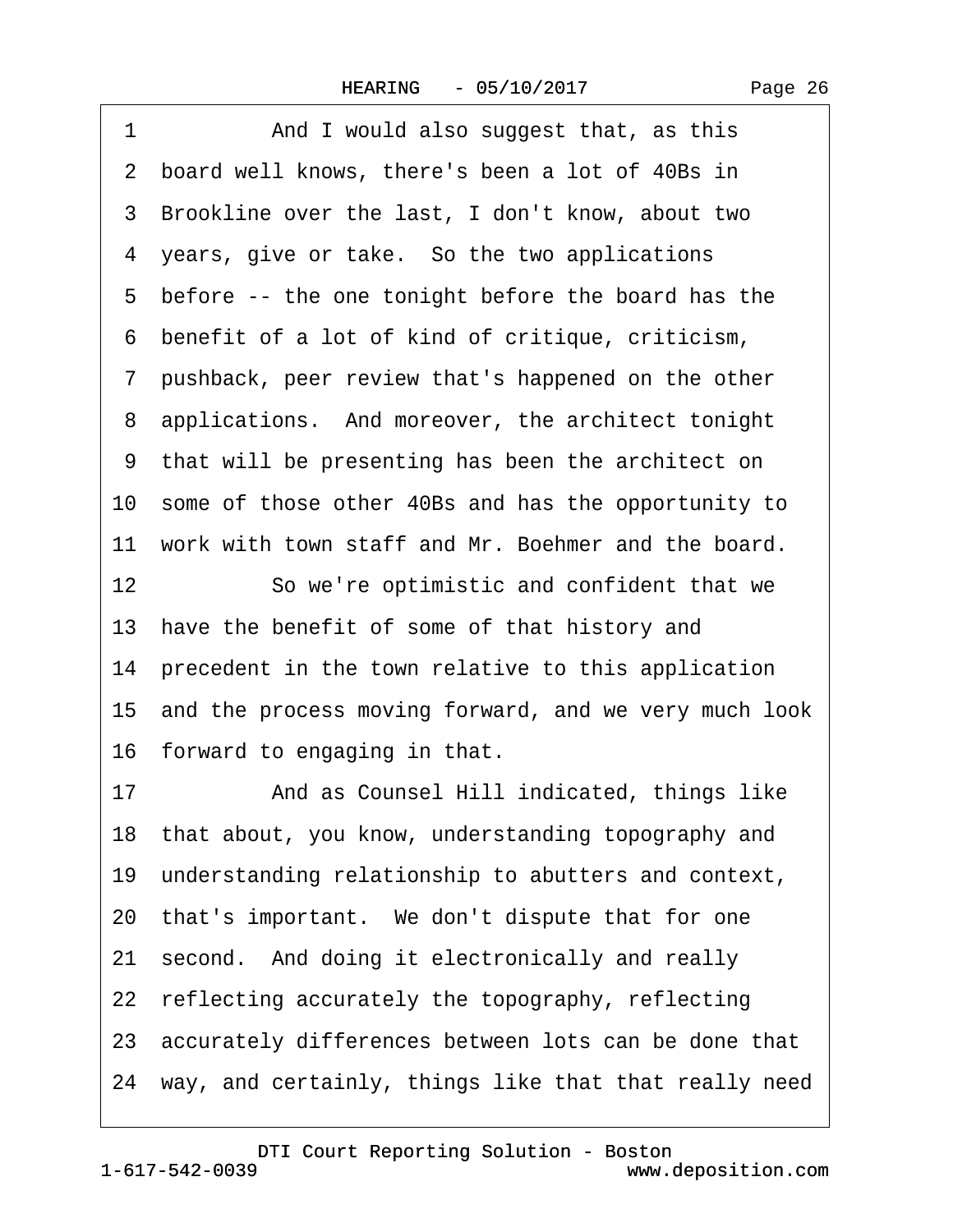Page 27

1 to be looked at very closely as we go through the 2 process. And there's certain areas of sensitivity 3 that require, frankly, more attention than others. 4 **So with that said, we'll turn it over to** 5 Mr. Bartash, and he'll walk the board through the 6 presentation. Thank you. 7 MR. GELLER: Thank you.

8 MR. BARTASH: Good evening, members of the 9 board. Peter Bartash with CUBE 3 Studio. We are the 10 architect on this project.

11 Tonight we are going to walk through the 12 same presentation that was delivered to the board of 13 selectmen -- our initial presentation to the public. 14 We're going to be walking through an overview of the 15 site and its immediate surrounding context; we'll be 16· talking about the proposed site layout, including the 17· building plans, a conceptual building section, some 18 conceptual elevations; and then we'll be following up 19· with some additional information and transitioning to 20 a discussion about traffic. 21 So the site is located at 134 to 138 22 Babcock Street, which is located in the center of the 23 screen identified by the yellow circle. It's roughly 24 in the midpoint of Babcock Street in between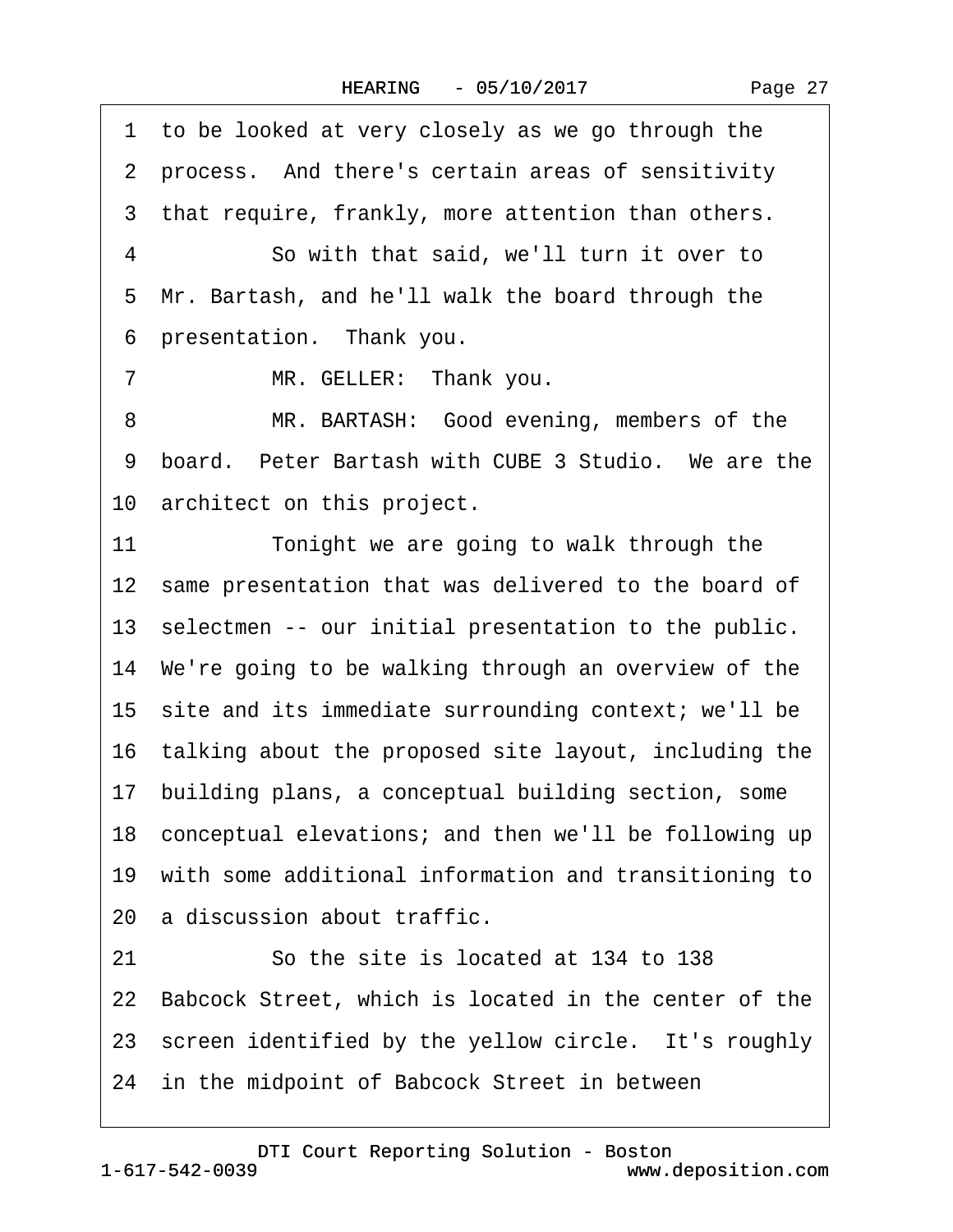1 Commonwealth Ave. and Harvard Street. It sits right

- 2 at the end of Freeman Street, so you come down
- 3 Freeman Street and the site is right in front of you.
- 4 Stedman Street sits to the rear of the site.
- 5 Manchester Road is up to the north of the site. It
- ·6· serves as the connection between Babcock Street and
- 7 Stedman Street circulating around the site in a
- 8 counterclockwise direction.

9 **••** Getting a little bit closer, here we do see 10 the site. It is 12,486 square feet, which is  $.493$ 11 acres. In terms of this page, north is directly up 12 on the page itself, just so we can understand the 13 solar orientation.

14 • Along the north, the combined length of the 15 two northern property lines is 181.33 feet. The 16· southern property line, which abuts an existing 17 multifamily residential property is 191 feet. On the 18 eastern edge along Babcock Street, we have roughly 19 100 feet of street frontage. And on the western 20· edge, again this would be a rear yard to the homes on 21 Stedman Street, we have 132 feet of frontage. 22 The existing site does slope from Babcock 23· Street up as you do move west across the site to a 24 high point where it then slopes sharply down to the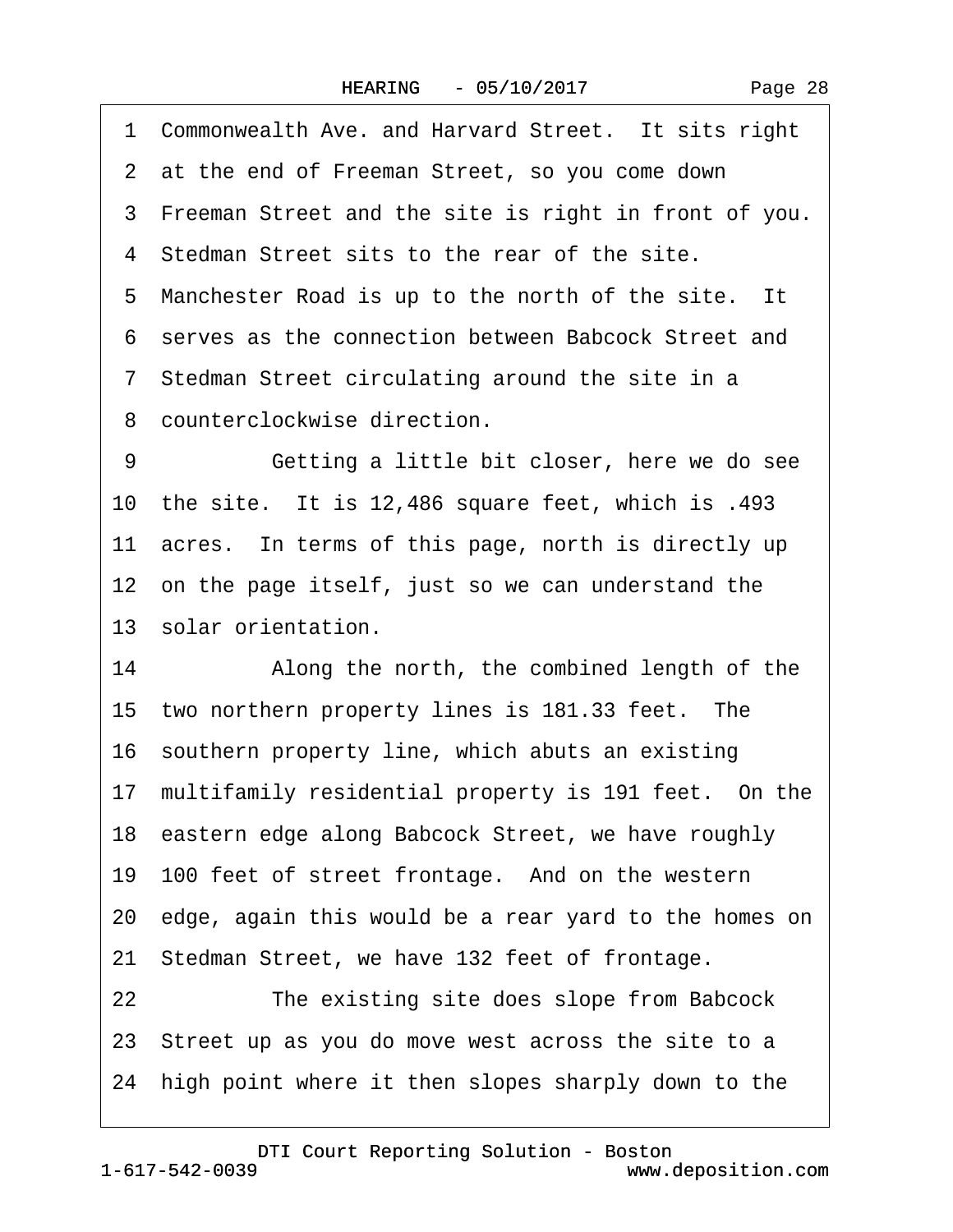|    | 1 rear yards of the homes along Stedman Street. And      |
|----|----------------------------------------------------------|
|    | 2 that's something that we're going to talk about and    |
|    | 3 will be a point of focus, I believe, throughout this   |
|    | 4 entire process.                                        |
| 5  | Here we're looking at a survey of the                    |
|    | 6 existing site. You'll note that there is an existing   |
|    | 7 multifamily residential building that sits roughly in  |
|    | 8 the right of center here, looking at the site. And     |
|    | 9 there is an auxiliary structure that's also a          |
|    | 10 multifamily building to the rear of the site at 138.  |
|    | 11 For the purposes of this proposal and this            |
|    | 12 application, both of these lots are considered one    |
|    | 13 lot, and this is one project on one lot.              |
| 14 | You'll note that there is an existing                    |
|    | 15 abutter here at 140 Babcock Street, and that home and |
|    | 16 this property will also come into the conversation as |
|    | 17 well quite frequently throughout the process.         |
| 18 | MR. HUSSEY: Peter, before you go off of                  |
|    | 19 that plan, could you go back to it for a minute.      |
|    | 20 Could you show us where the grade differential is     |
|    | 21 from Babcock Street? And it goes up to 12 feet,       |
|    | 22 somebody had said. Can you indicate where that        |
|    | 23 12-foot point is?                                     |
| 24 | MR. BARTASH: Sure. So there are really                   |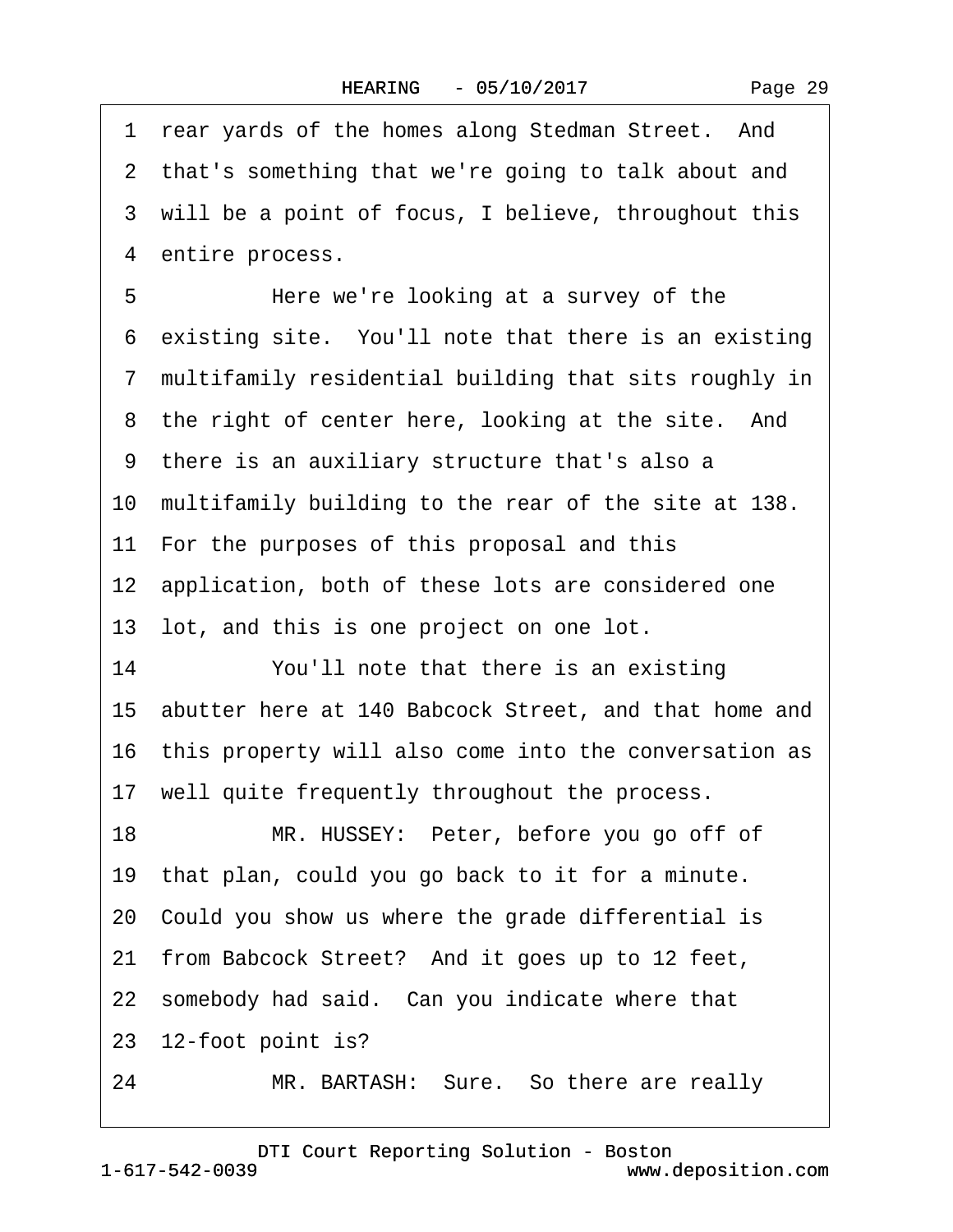1 kind of two stages of slope. There's a relatively 2 significant and short rise off of Babcock Street, 3 which gets you up several feet to right around the 4 front edge of the existing home. And then there's a 5 gradual slope from that point all the way to the rear ·6· of the property until we meet the rear property line. 7 That is the high point in between our property and 8 then the lower elevation of the rear yards at Stedman 9 Street. 10 And we'll start to see some of that in a 11 section which I outlined how these properties relate 12 to one another. And as was suggested earlier, as we 13· gather more information about the site and the 14 topography, we are working to refine those sections 15· to continue to improve their accuracy. 16 **If should also be noted that along the** 17 northern property line there is a several-foot drop 18 in grade from our property to the abutting property 19 at 140 Babcock Street. There's a retaining wall that 20· runs along this edge of the property, and there's, 21· again, a natural slope that does occur running 22 northward off of the other edge of 138 Babcock 23· Street, and that slopes down to the rear yard behind 24 the homes that sit on Manchester Road.

1-617-542-0039 [DTI Court Reporting Solution - Boston](http://www.deposition.com) www.deposition.com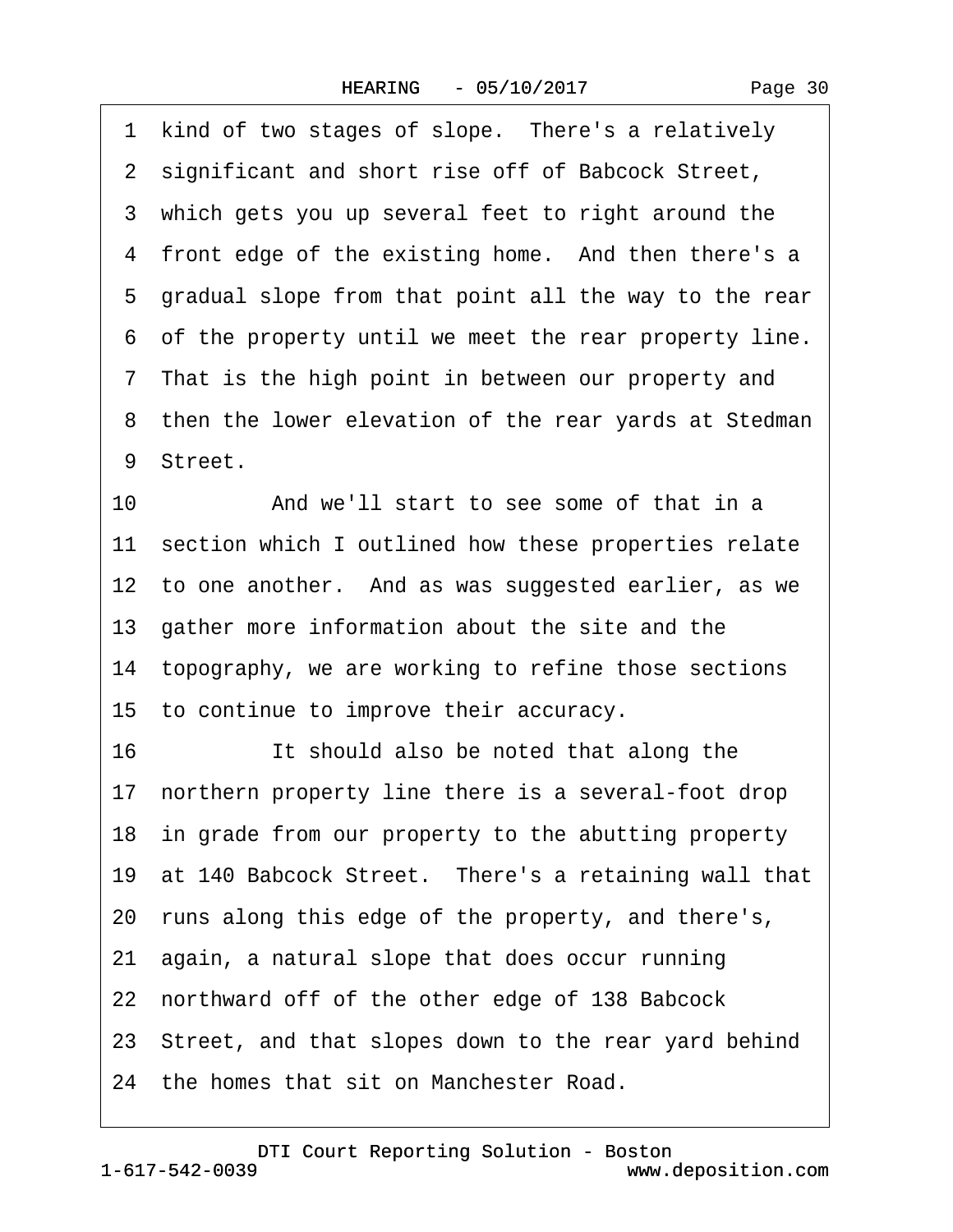| $\mathbf 1$<br>MR. HUSSEY: Also, Peter, how much parking |
|----------------------------------------------------------|
| 2 is on the existing properties, if I may?               |
| MR. BARTASH: I don't have that number<br>3               |
| 4 offhand, but we can bring it.                          |
| 5<br>MR. HUSSEY: Yeah. If you could bring that           |
| next time, please.<br>6                                  |
| $\overline{7}$<br>MR. BARTASH: Sure.                     |
| So looking at the height of the surrounding<br>8         |
| 9 buildings, this exhibit just discusses the heights of  |
| 10 the surrounding buildings in terms of floors.         |
| 11 Because the construction types of the residential,    |
| 12 both single-family and multifamily homes, are         |
| 13 different than the construction type of the proposed  |
| 14 project and also different than the construction type |
| 15 of some of the other buildings, such as the adjacent  |
| 16 multifamily immediately to the south of the site,     |
| 17 we've expressed the height in terms of numbers of     |
| 18 stories. And on the right-hand side of the slide,     |
| 19 what you see is a range that we are equating those    |
| 20 stories to in terms of height for each of those       |
| 21 buildings.                                            |
| So, for example, a 2 1/2 story home or<br>22             |
| 23 height, as indicated on the plan by the blue circles, |
| 24 would equate to roughly a 34-foot height measured     |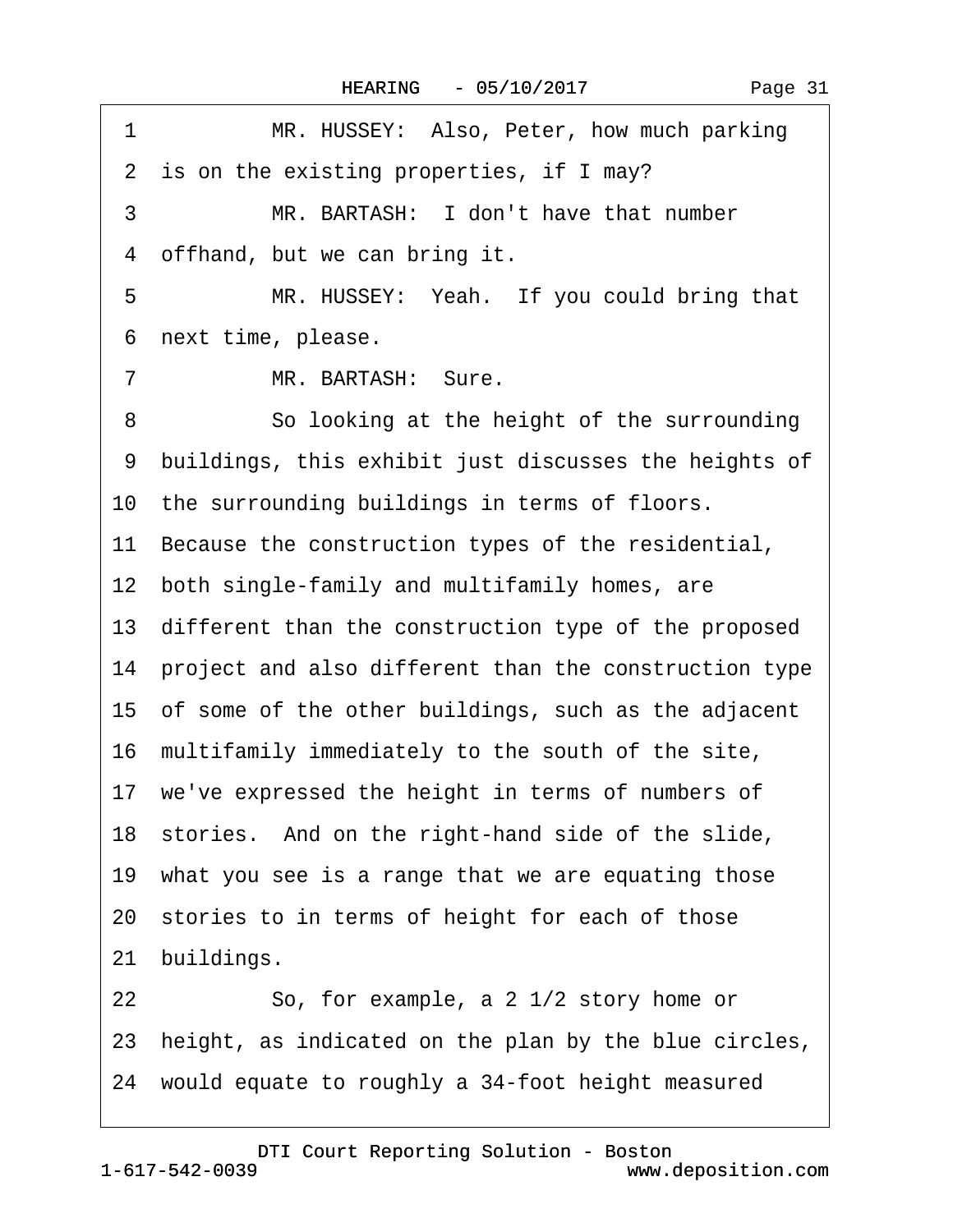·1· from grade to the highest point of that structure; 3 2 stories would be equivalent to 38 feet; 3.5 stories 3 would be equivalent to 42 feet; and 4 stories would 4 be equivalent to 45 feet. 5 We are proposing 55 feet 8 inches from the ·6· average grade around the site to the uppermost point ·7· of the parapet on the project, which does not include 8 anything such as mechanical units that sit above the 9 roof or an elevator overrun above the roof. But it 10 is consistent with how the Brookline Zoning Board 11 does measure height on a building, so we're giving 12 you that number as a benchmark. And we'll see that 13 as we look at the conceptual sections later on in the 14 project.

15 The site, again, is outlined in yellow 16 here. And what you do see with these two dashed 17 white lines that run along the site and through the 18 site, these are representative of the longitudinal 19 and cross sections that we have cut as we've begun to 20· explore the grades and relationship between the 21 proposed building and the grades. And you'll note 22 that we've taken the longitudinal section through 23· Babcock Street all the way through to Stedman Street, 24· and we'll be looking at the cross section from the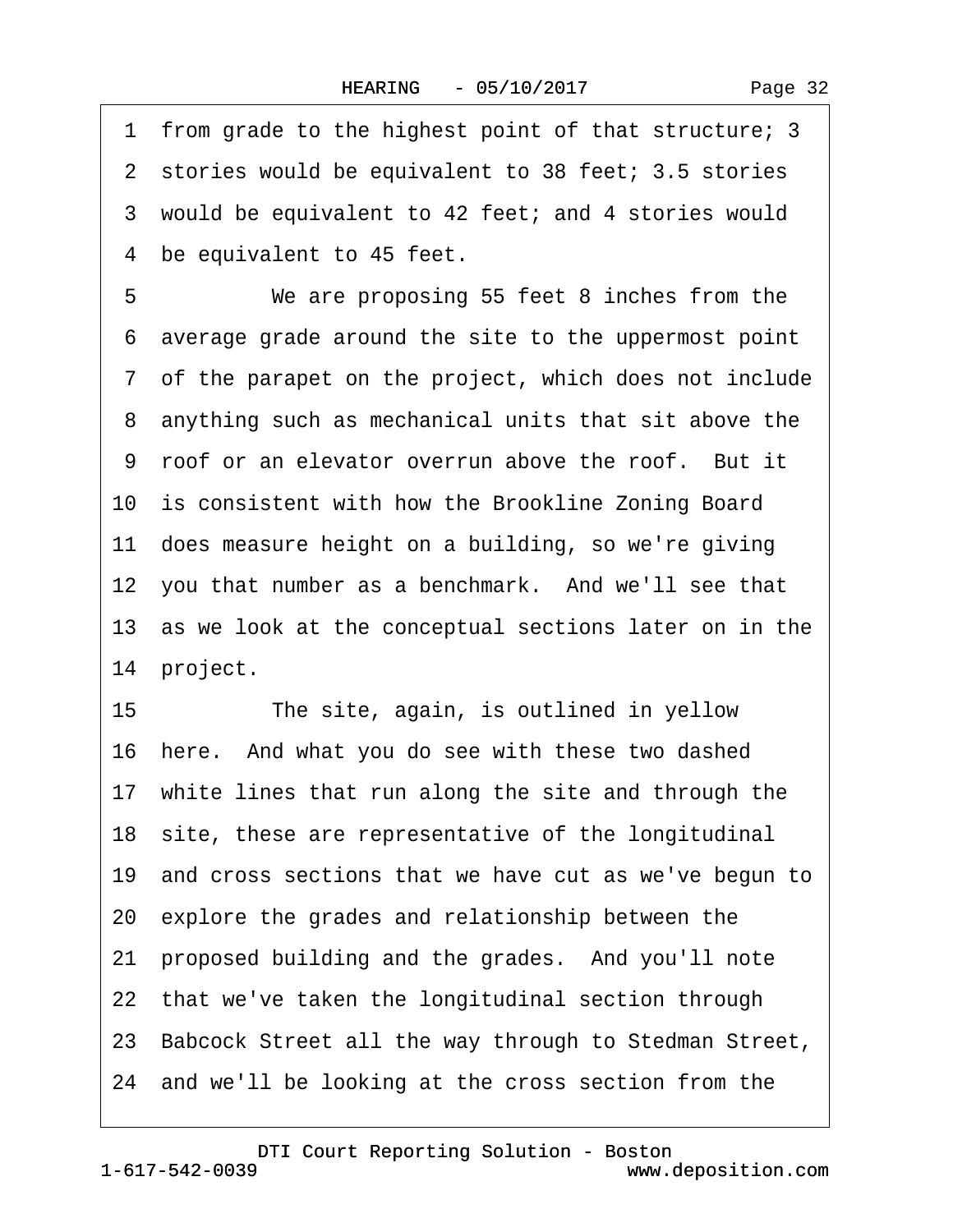1 existing building next door to the site all the way 2 through to the lower elevation of the homes that sit 3 further down Babcock and along Manchester Road here. 4 These are the conceptual sections I was 5 speaking of. So when MassHousing asked us for this ·6· information, they were attempting to understand where ·7· we planned to set the level of the parking garage, 8 and they were also trying to understand the ·9· relationship of the existing grade to the proposed 10· condition.· So those are a little difficult to see in 11 this format here. There is an orange line that does 12 run along and above the proposed grade, and that 13 represents the existing grade today. 14 The section on the upper portion of your 15 screen is the longitudinal section where Babcock 16· Street is on your right-hand side and Stedman Street 17 is on your left-hand side. And the section at the 18· bottom of the page is a cross section which shows the 19· existing multifamily building to the left-hand side 20· of the project and the existing home at 140 Babcock 21 to the right side of the proposed project. 22 Again, we're looking at four floors of 23· wood-framed construction over a noncombustible 24· parking podium, and the overall height, as I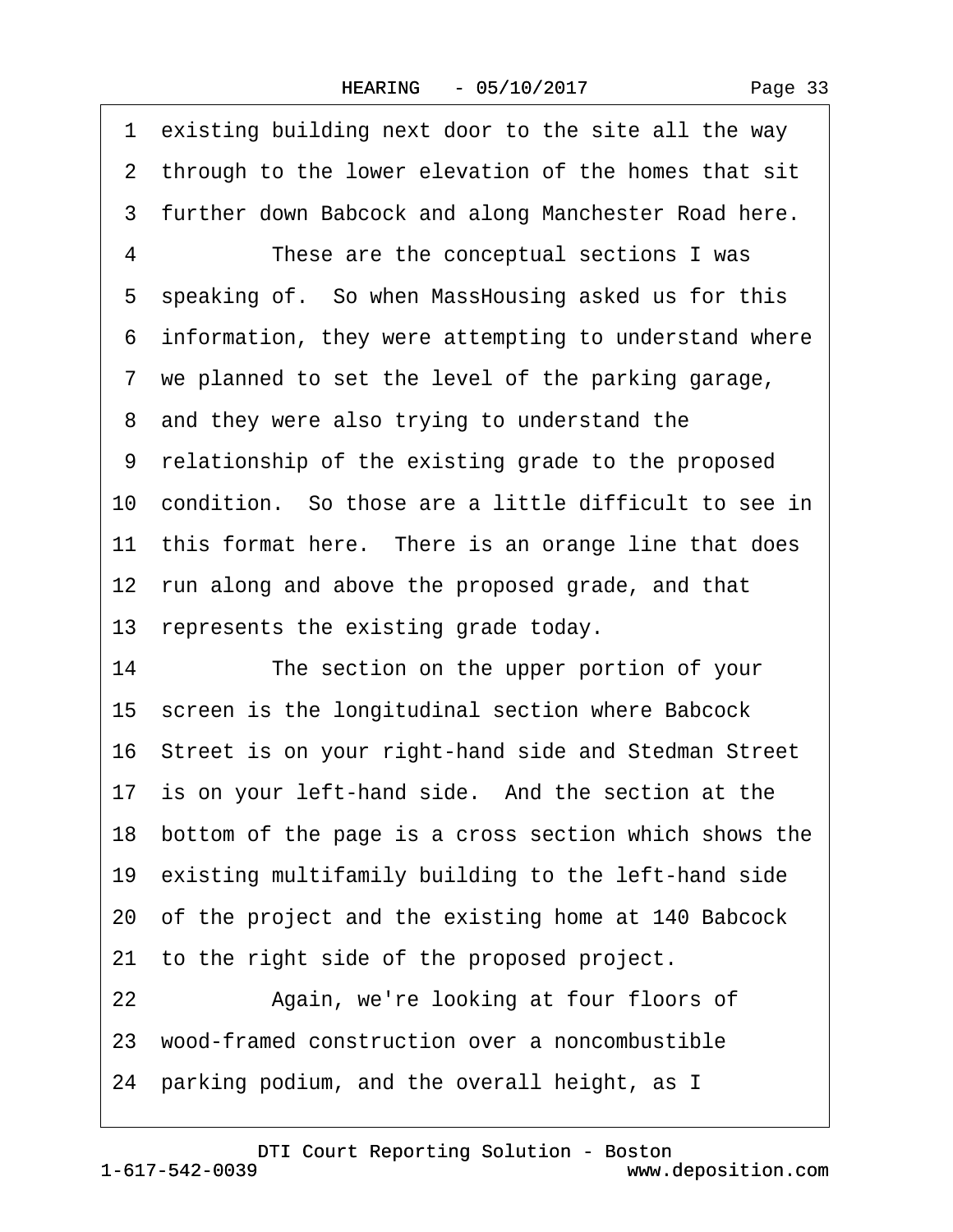1 mentioned before, is 55 feet 8 inches. The parking 2 podium will be 14 feet 1 inch from the parking slab 3 to the top of the podium, which forms the first 4 residential floor, and every residential floor from 5 the second floor of the building up to the fifth ·6· floor of the building is 10 feet 8 inches floor to ·7· floor, which are common for this type of 8 construction. 9 The elevation of the parking garage is 10 driven primarily by the location and elevation of 11 Babcock Street. We're restricted in terms of the 12 ability to set the elevation of the garage too high 13 or too low relative to the street based on ramping 14 requirements to get from the street into the garage. 15· And here what we've chosen to do is to take the 16 parking garage elevation and set it as close to the 17· Babcock Street elevation as we could comfortably fit, 18· so that by the time you get to the rear of the site, 19 the rear edge of the parking garage is buried beneath 20 the existing grade. And it is what we would call a 21 reverse retaining condition, meaning that from within 22 the garage, we are looking at walls that are 23 retaining the earth behind the garage and that are 24 outside the footprint of the building.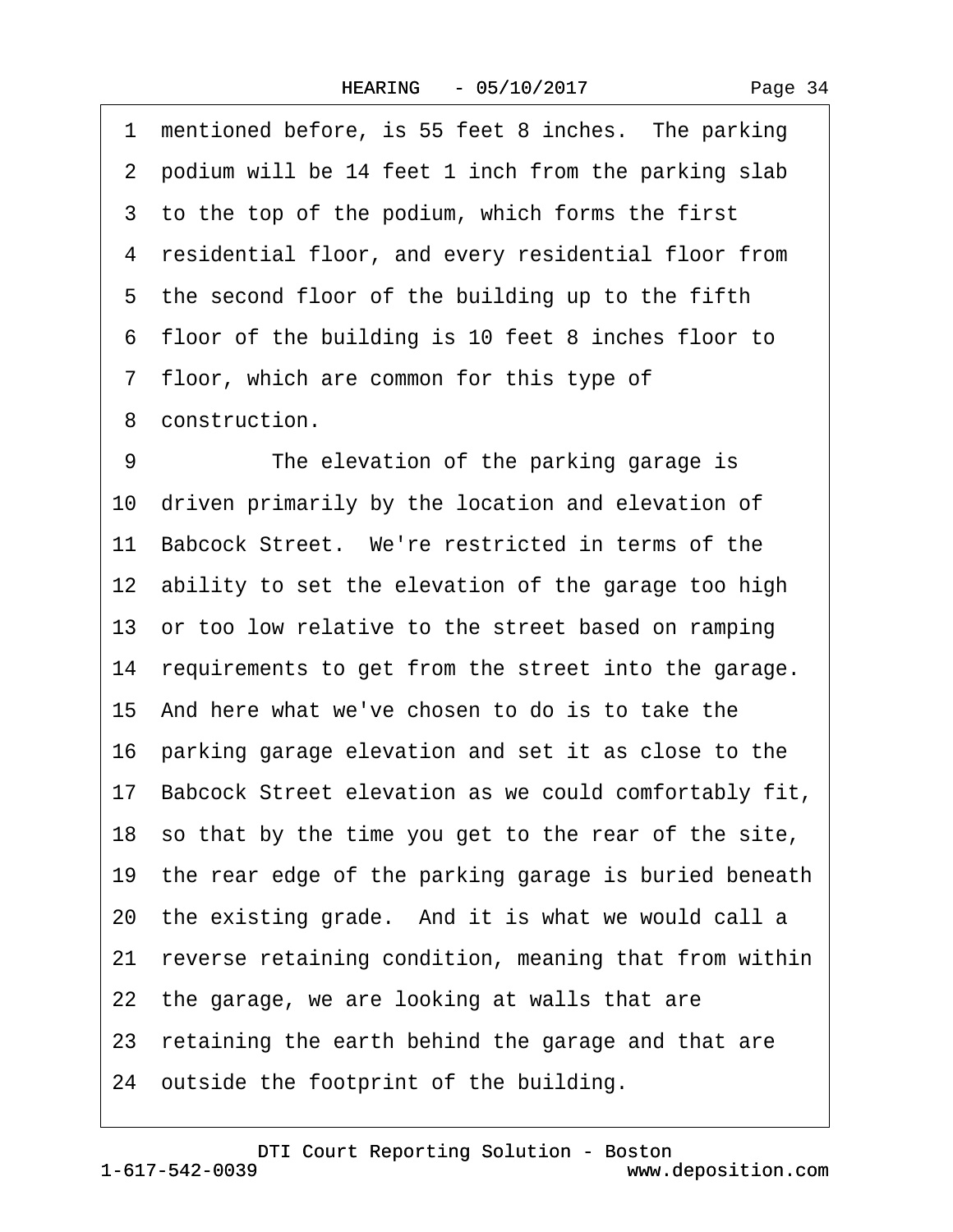1 Again, I mentioned the slope at the rear of 2 the property, and that specifically is a slope that 3 occurs through a circling in the longitudinal section 4 to the left-hand side of our proposed building. At 5 this location, there is between a 10- to 12-foot ·6· grade change between our property and the homes -- 7 the rear yards of the homes along Stedman Street. 8 The area in question that was referenced by 9 Attorney Hill and mentioned several other times in 10 the presentation is specifically the slope of this 11 area, as well as the separation distance between the 12 existing homes and the proposed building. At the 13 time we prepared this section, we had very little 14 information, and we were starting to formulate an 15· understanding of what's happening in this location, 16 and we're working to refine that understanding and 17 improve the accuracy of these sections. 18 **8** As we look at the section on the bottom of 19· the page, the cross section, you'll note that we are 20· right up against the edge of the existing multifamily 21 building to the southern side of our site, and that 22 is a three-and-a-half-story, flat-roofed building. 23· What we've done is we've created a setback at the 24 upper floor of our building to start to draw a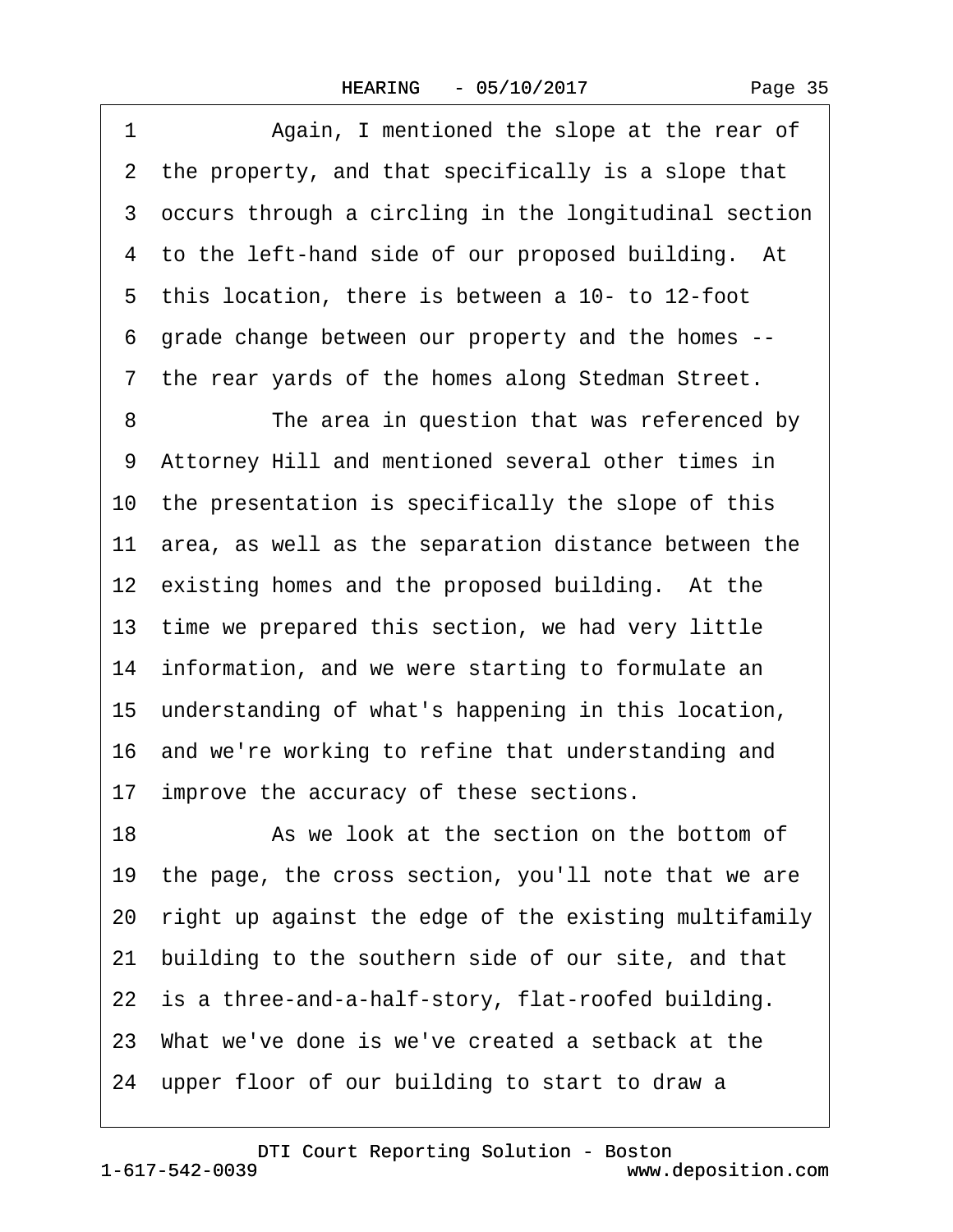| Page 36 |
|---------|
|---------|

|    | 1 relationship to the height of the existing building    |
|----|----------------------------------------------------------|
|    | 2 to the left of our project here. And you'll note       |
|    | 3 that the existing home at 140 Babcock Street is at an  |
|    | 4 elevation that is set lower than the proposed          |
|    | 5 elevation of our parking garage here.                  |
| 6  | Site context: So the three-                              |
|    | 7 and-a-half-story, multifamily building I just          |
|    | 8 referred to is the building that you see on the        |
|    | 9 right-hand side of this image here. Here on Babcock    |
|    | 10 Street we're traveling -- this is looking northwest   |
|    | 11 on Babcock Street. We're just going to keep going     |
|    | 12 down the street here so you can see a range of some   |
|    | 13 of the other homes -- the character of the street     |
|    | 14 itself in this general area.                          |
| 15 | Here we're standing almost directly in                   |
|    | 16 front of the southeastern corner of the site and      |
|    | 17 we're looking -- the site, in this image, would be to |
|    | 18 the right of the screen. This is the home -- the      |
|    | 19 existing multifamily or multiple-occupancy building   |
|    | 20 that sits at the corner of Freeman Street and Babcock |
|    | 21 Street.                                               |
| 22 | This is the existing building on-site. So                |
|    | 23 here we are looking at the southeastern corner of the |
|    | 24 proposed project site. These are the existing         |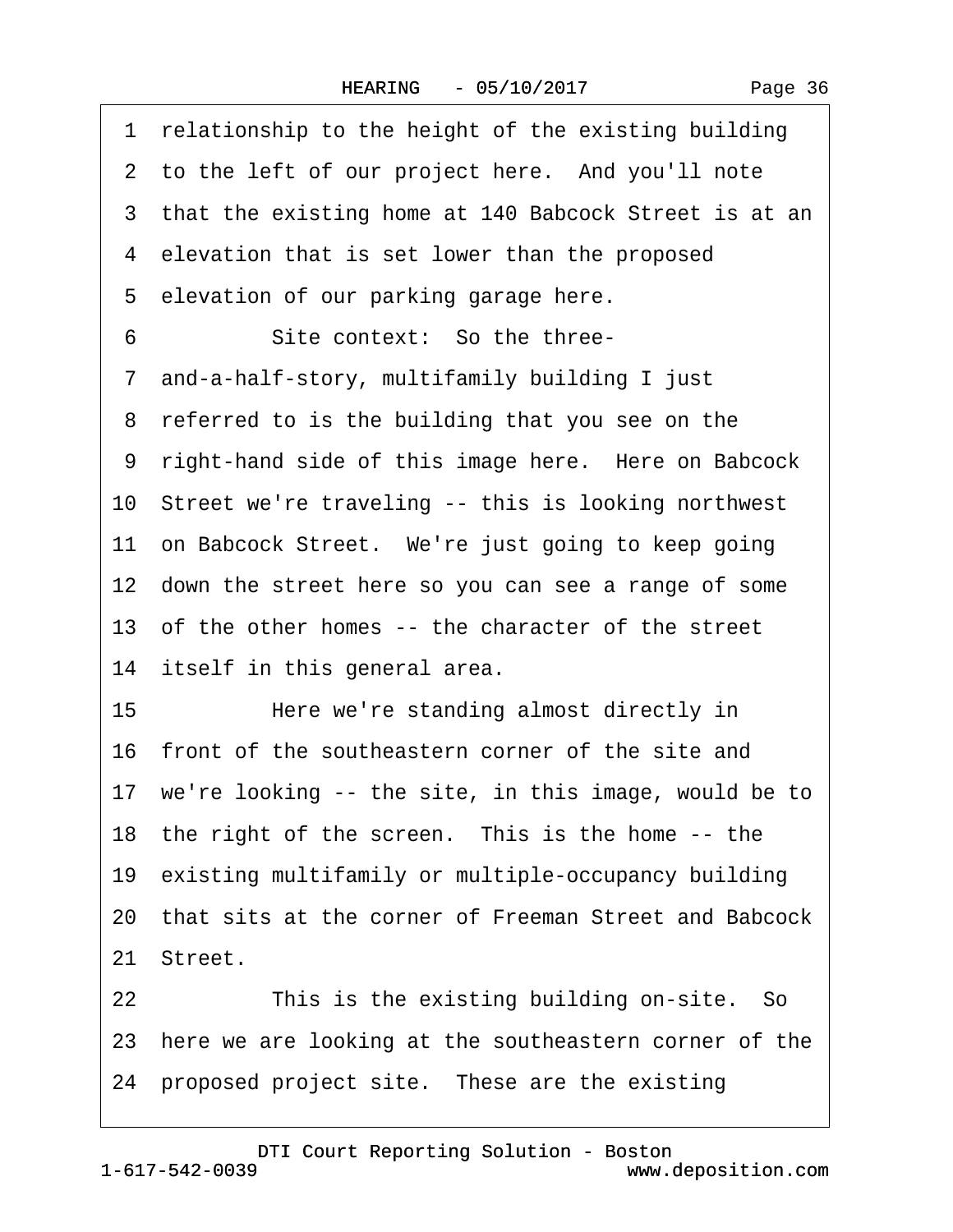·1· parking spaces that Mr. Hussey was referring to 2 earlier. This is the existing curb that accesses 3 both those parking spaces as well as parking to the ·4· rear of the existing home and parking that's adjacent ·5· to the auxiliary structure that's out on 138 Babcock ·6· Street, so this is that point of access.

7 Here you can see the existing grade that is 8 in the front portion of the site, and again, it does ·9· continue to rise as you go back to the rear of the 10 site. There are existing street trees out in front 11 of the site as well as the sidewalk network that does 12 connect all the way up and down Babcock Street.

13 • Here the project -- proposed project site 14 is to the left-hand side of this image behind these 15 trees. This is the retaining wall -- I'm dragging my 16 cursor over the retaining wall that separates the 17 proposed project site and the existing building at 18· 140 Babcock Street.· You can see, based on how this 19· driveway is cut into the grade at a similar 20 condition, where the lower parking level is recessed 21 into grade and the residential floors exist above 22 that parking level. And the difference being that we 23 are not proposing any outward-facing retaining walls 24 that would face towards the abutters or residents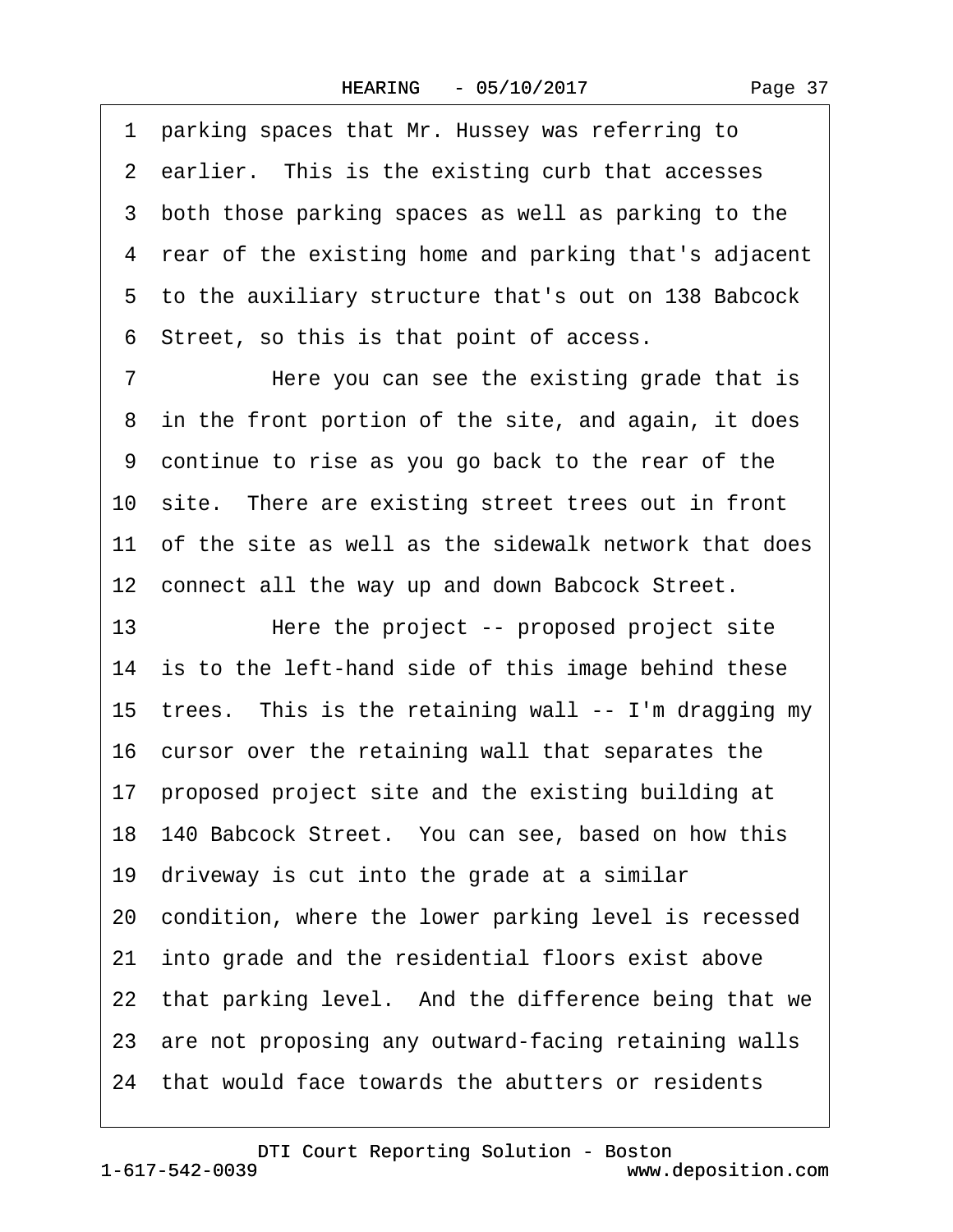1 around the project.

2 This is the multifamily complex that is 3 directly across the street from the proposed project 4 at the corners of Freeman Street and Babcock Street. 5 So the site would be -- our proposed site is behind ·6· us in this image, and we're looking directly across ·7· the street at three and a half stories of flat-roofed ·8· construction, masonry, language of brick, punched 9 residential openings. 10 • Here we're actually moving a little bit 11 more north on Babcock Street, and the project site is 12 to the left of this image by one other additional 13· home.· So 140 Babcock Street is immediately to the 14 left of this image, and these are the homes that sit 15 further down Babcock Street. You can see 16· Victorian-style, pitched-roof architecture. 17 This is the home that is directly across 18 the street from the two that we were just looking at. 19· So, again, our project site is on the right-hand side 20· of the image here in kind of the background of the 21 image as we're further up Babcock Street getting 22 close to Manchester Road here. 23 • And now we're finally starting to turn the 24 corner onto Manchester Road. So the reason this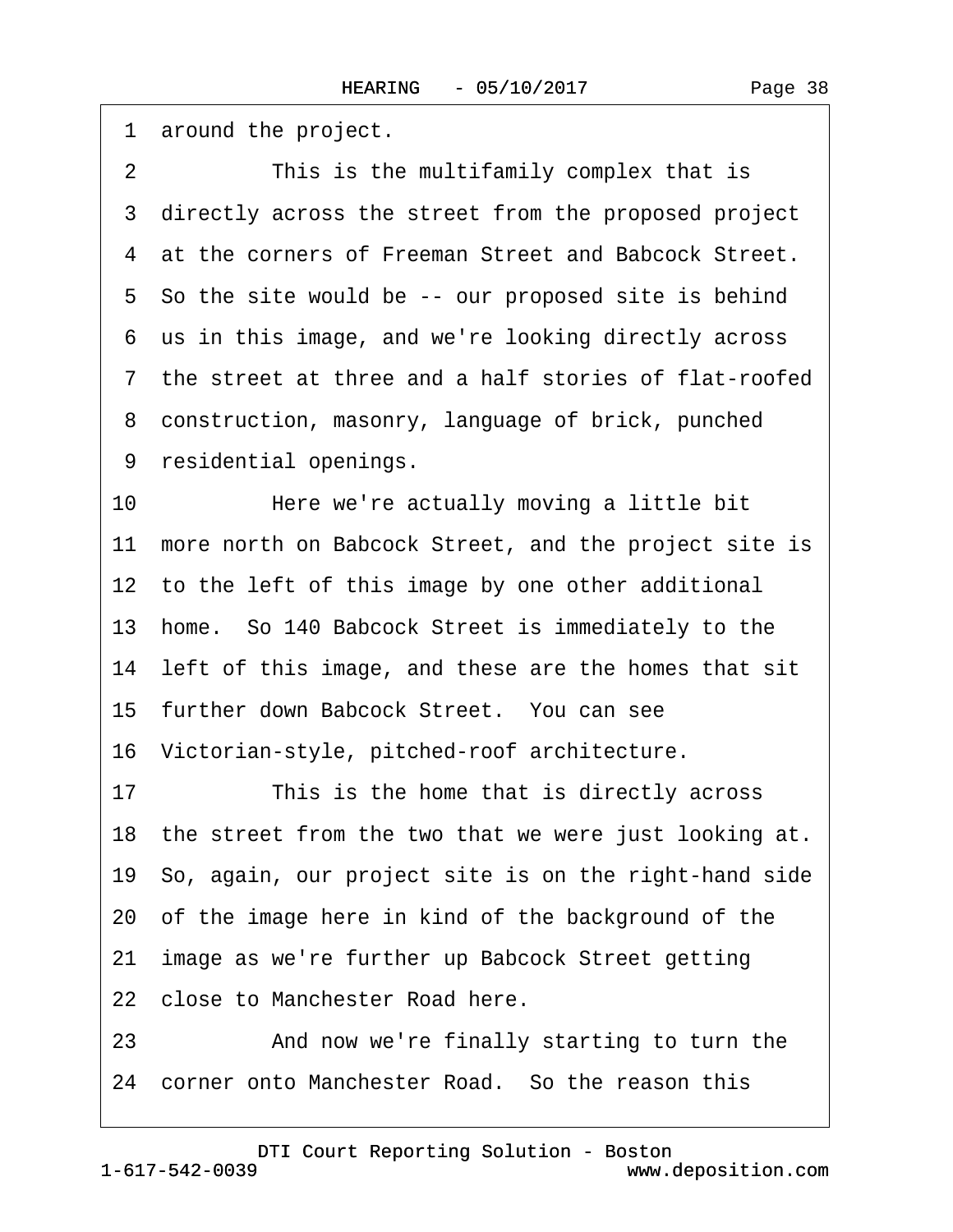·1· image is important is because really this project 2 isn't just going to have a presence on Babcock 3 Street. It is going to have a presence from the 4 surrounding community on all sides based on the 5 relationship of grades from the proposed site to the ·6· existing grades around the project, but also because ·7· of the relationship of existing homes and trees in 8 that entire neighborhood. 9 So here what you can see in the distance of

10 this image at the very -- almost the very center 11 through these trees, that's one of the existing 12 structures on 134 to 138 Babcock Street. And you'll 13 note that there is that change in grade as we get to 14· the yards of the homes that sit on Manchester Road. 15· So we're also going to be considering these angles 16 and views and try to understand the impacts as well. 17 **I** think to the comment about the model and

18· the question of what we can represent here, we're 19 already in the process of updating our digital model

20· to reflect this information and are happy to provide

21 views such as these or other views as the board needs

22 to see throughout the process to help clarify some of

23 the intent that we're trying to describe.

24 MR. HUSSEY: I think it would be useful if

1-617-542-0039 [DTI Court Reporting Solution - Boston](http://www.deposition.com) www.deposition.com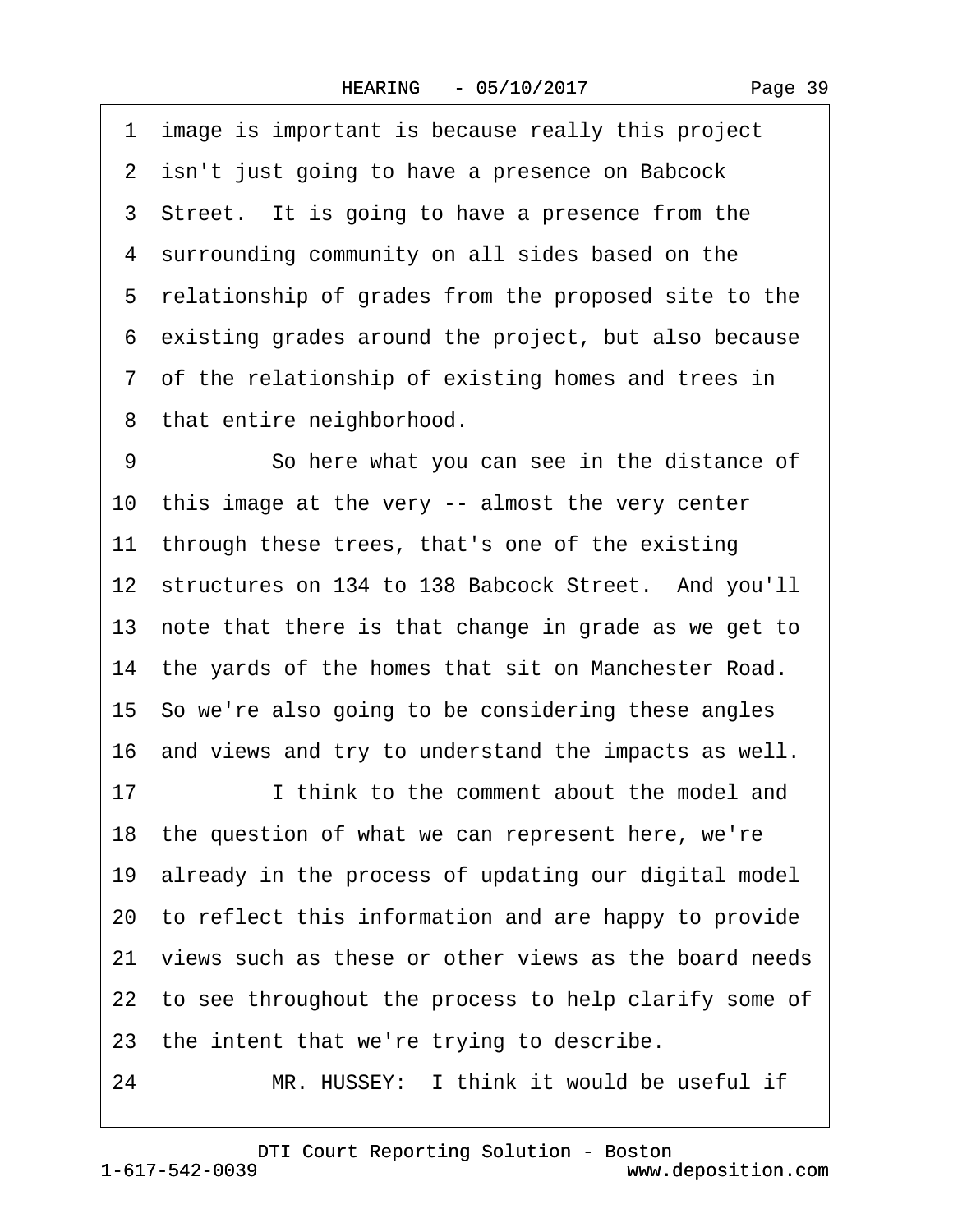|    | 1 you could give the board colored prints of all of      |
|----|----------------------------------------------------------|
|    | 2 these photographs that you've got and the site plan    |
|    | 3 with the point-of-view key on the numbered drawing of  |
|    | 4 the existing conditions.                               |
| 5  | MR. BARTASH: Okay. Absolutely.                           |
| 6  | MR. HUSSEY: Thank you.                                   |
| 7  | MR. BARTASH: Here we're moving onto                      |
|    | 8 Stedman Street. And so what we're looking at in the    |
|    | 9 background of this image is the existing multifamily   |
|    | 10 residential building that we looked at earlier in the |
|    | 11 presentation that sits to the south of the proposed   |
|    | 12 project site.                                         |
| 13 | What we're going to do is we're going to                 |
|    | 14 continue to move north along Stedman Street until     |
|    | 15 we're directly behind where the proposed project      |
|    | 16 sits. You can see that the slope and grade that sits  |
|    | 17 behind these homes is heavily vegetated. There are a  |
|    | 18 ton of existing trees that run in kind of a corridor  |
|    | 19 down the backyards of these homes and kind of weave   |
|    | 20 up through as you get toward Manchester Road. And     |
|    | 21 the existing homes are set down, again, below the     |
|    | 22 elevation of the proposed project site here on        |
|    | 23 Stedman Street.                                       |

24 So now the proposed project site is almost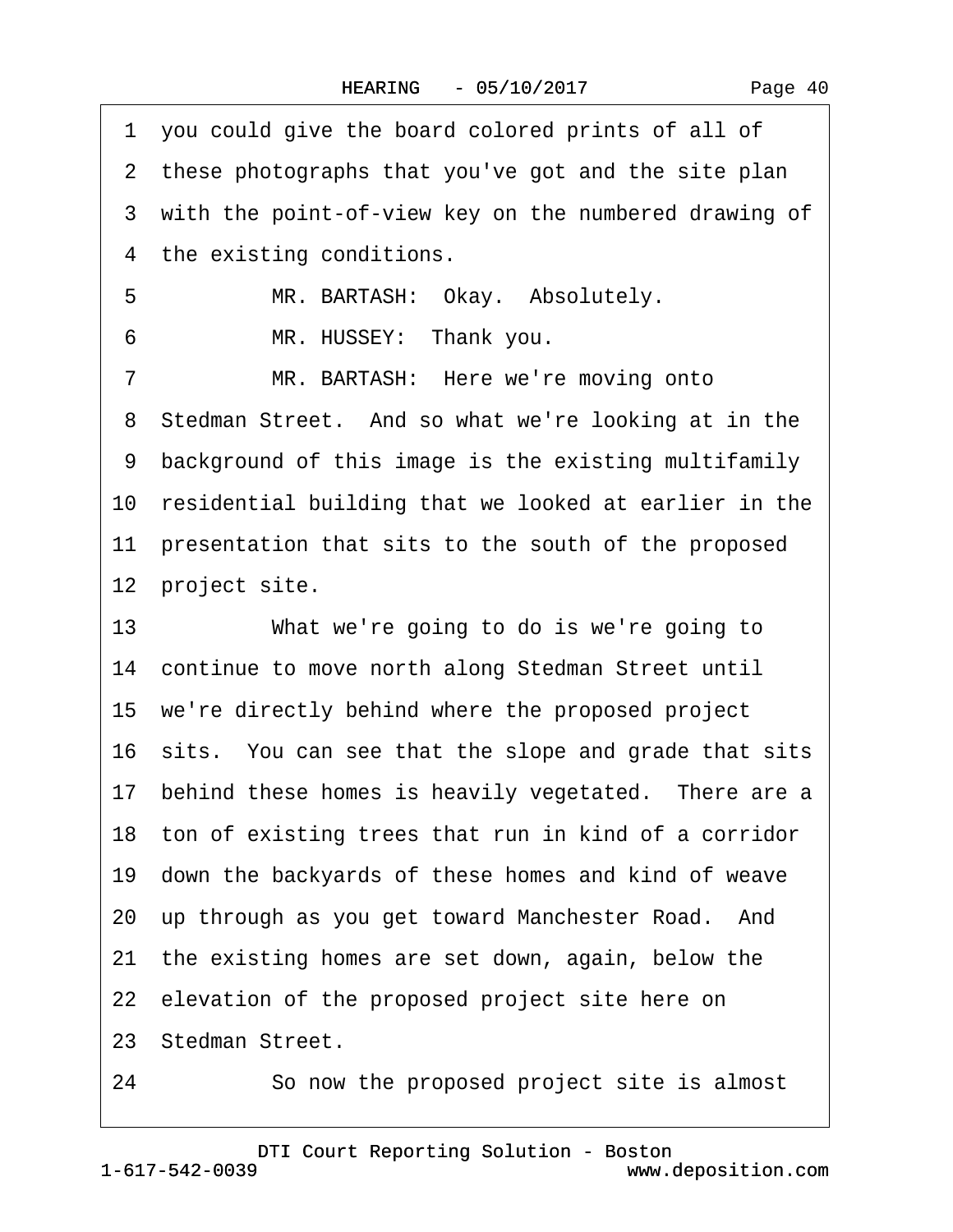·1· directly behind us in this image here, and you're 2 looking at some existing trees that are along that 3 edge as well as the character of Stedman Street 4 behind the project. 5 MS. POVERMAN: Peter, whose property are 6 the trees on? 7 MR. BARTASH: So they're -- it varies. 8 There are almost, I believe, 30 trees, if not 31, on ·9· our particular property.· We're in the process of 10 understanding more closely what their locations are, 11 their sizes are, and how they're all relating to the 12 proposed project. But we also -- there are a 13· significant number of trees that are off of our 14 property as well that sit along that slope in both 15 directions and also behind the project as well. 16 MR. HUSSEY: Do you have those trees 17 indicated on a site plan that we could get? 18 MR. BARTASH: We don't have one here as a 19 function of this presentation, but it's something we 20 can absolutely provide. 21 MR. HUSSEY: All right. Thank you. 22 MR. BARTASH: So in terms of the proposed 23 design -- so we're proposing 62 units on four floors 24 of wood-framed construction over one floor of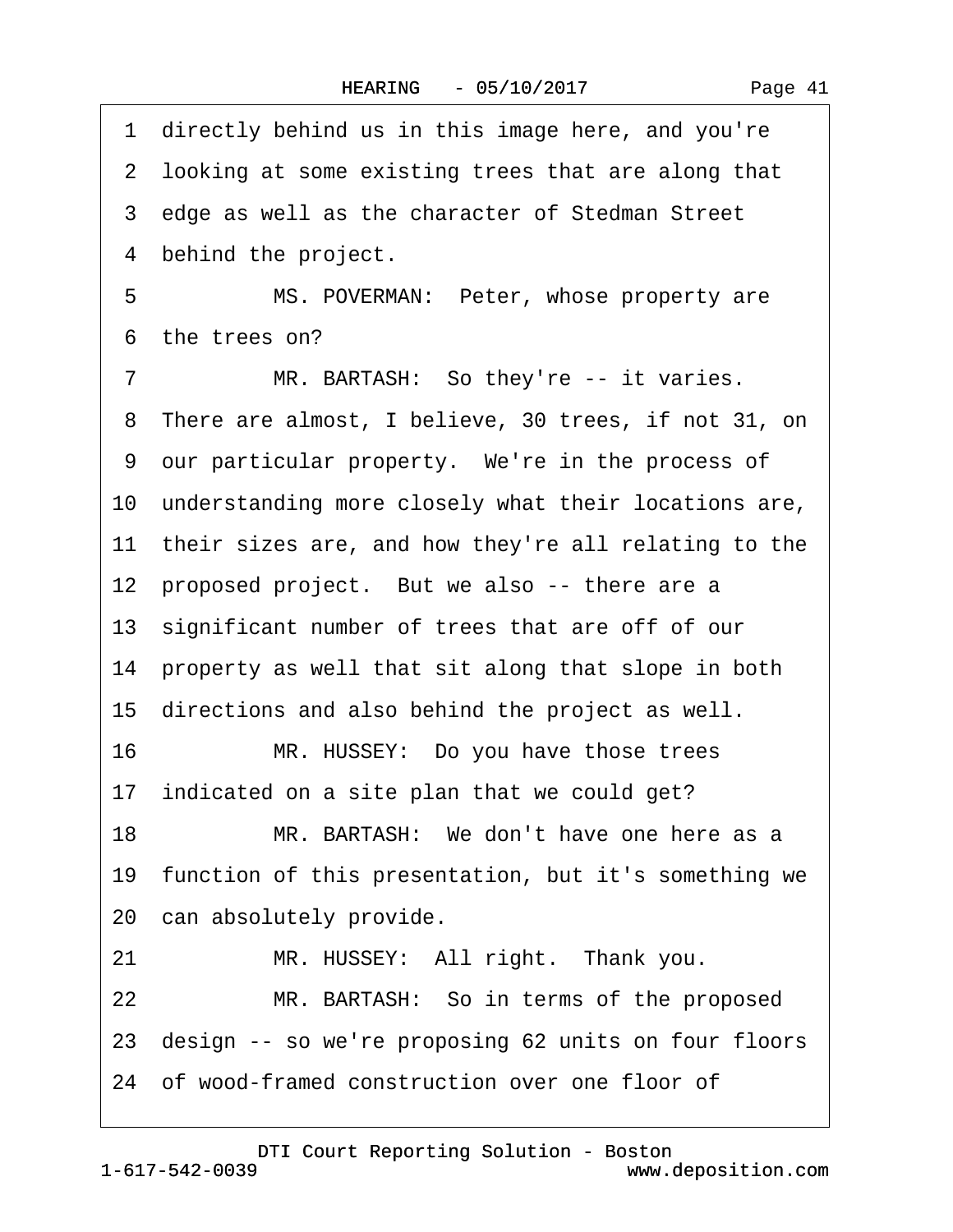|  | Page 42 |  |
|--|---------|--|
|--|---------|--|

|    | 1 parking. The floor of parking provides 31 spaces,      |
|----|----------------------------------------------------------|
|    | 2 all of which are set at the level of the slab.         |
|    | 3 There's no semiautomated parking units in this         |
|    | 4 proposed project. It's all flat parking.               |
| 5  | We're looking at a mix of studios, ones,                 |
|    | 6 twos, and threes. There would be 28 studio units; 24   |
|    | 7 one-bed units with 4 of those units being one-bed,     |
|    | 8 one-bath den units; 2 two-bed, two-bath units; and a   |
|    | 9 total of 8 three-bed, two-bath units.                  |
| 10 | Again, all of this information is, I                     |
|    | 11 believe, publicly available, as this presentation was |
|    | 12 delivered to the board of selectmen and should be     |
|    | 13 available up on the website, so all of this           |
|    | 14 information does live there for anyone who's wishing  |
|    | 15 to take notes or try to understand more about the     |
|    | 16 metrics of the project.                               |
| 17 | This is the conceptual elevation or                      |
|    | 18 perspective of the project taken from the             |
|    | 19 intersection of Freeman Street and Babcock Street.    |
|    | 20 What's important to note is that to the right of this |
|    | 21 image there is an existing park at the end of Freeman |
|    | 22 Street, and the end of Freeman Street does split into |
|    | 23 two halves that are both one way turning down Freeman |
|    | 24 Street or toward Babcock Street.                      |
|    |                                                          |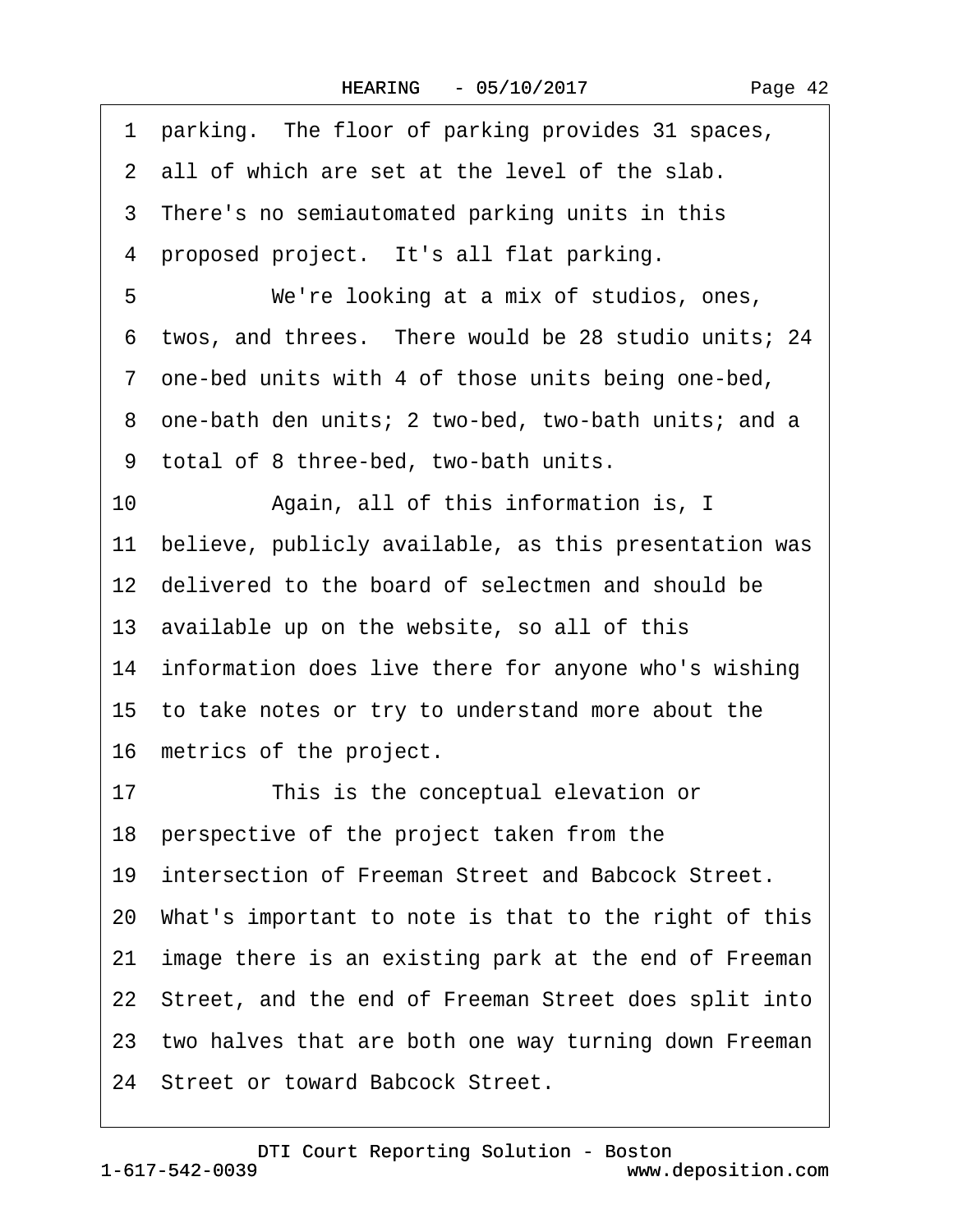| 1  | So right now we're standing in the one-way               |
|----|----------------------------------------------------------|
|    | 2 curb cut that sets you on a path down Freeman Street.  |
|    | 3 What we're looking at here to the left, and it's kind  |
|    | 4 of ghosted into this image, is the existing            |
|    | 5 multifamily building to the south of the site. To      |
|    | 6 the right we have the existing home at 140 Babcock     |
|    | 7 Street.                                                |
| 8  | And you'll see that we're using a mix of                 |
|    | 9 lap siding, punched openings, a wood type of           |
|    | 10 material, as well as brick masonry down at the base   |
|    | 11 of the building.                                      |
| 12 | You'll notice in the center of the                       |
|    | 13 building, we do have our entries to the parking       |
|    | 14 garage that are set off the street.                   |
| 15 | There is a club and leasing space at the                 |
|    | 16 lower corner of the building here set out against     |
|    | 17 Babcock Street. We have maintained the same setback   |
|    | 18 from the street edge as the existing building to the  |
|    | 19 south of our site.                                    |
| 20 | And in the right-hand corner, what we do                 |
|    | 21 have is a bike parking area that's dedicated for bike |
|    | 22 storage.                                              |
| 23 | You'll note that we do -- we are planning                |
|    | 24 to combine natural ventilation for the garage with    |
|    |                                                          |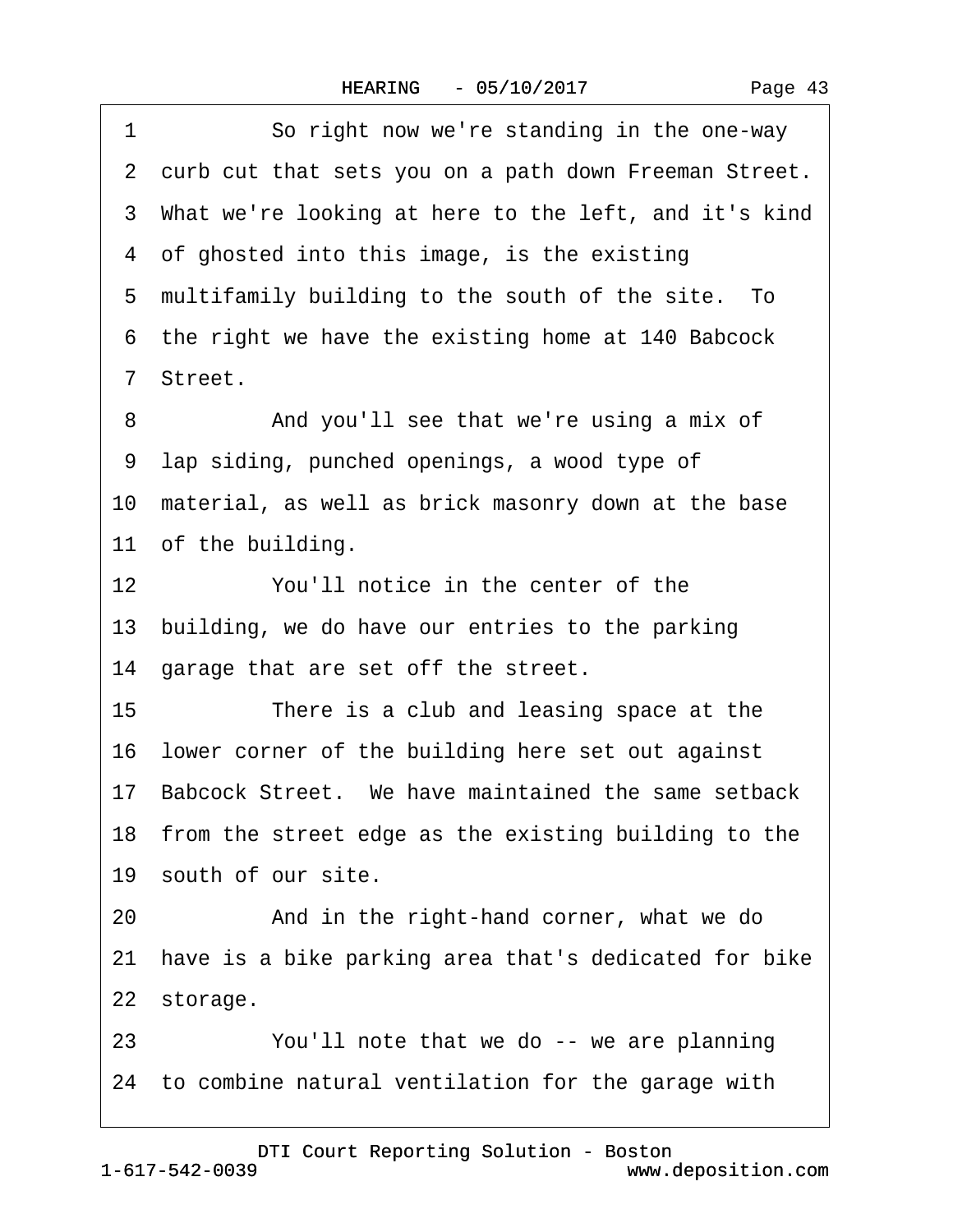1 supplemental mechanical ventilation. Because the 2 garage is partially recessed into grade, we do need 3 to provide another means of moving air through and ·4· exhausting out of the garage, and that's something we 5 can get into in more detail later in the process. ·6· But I just wanted to represent the basic parameters ·7· here. 8 This dark mass that runs up the length of ·9· the building is masonry, and that is the location of 10 the elevator within the plan, and we'll take a look 11 at that in a moment. But when I mentioned before 12 that the elevator overrun does step up above the 13 building, it is in this location that that occurs. 14 That overrun is between 6 and 7 feet above the 15· 55-foot-8-inch elevation that we quoted earlier, 16· which is taken to the top of this dark red parapet 17 that you see here. 18 So we're going to look at a couple more 19 perspectives, we'll look at some plans and 20· elevations, and then we'll start to talk about 21 traffic. 22· · · · · ·Here we're further on down Babcock Street 23 looking southwest at the site. Ghosted into this

24 image in front of you is the exiting home at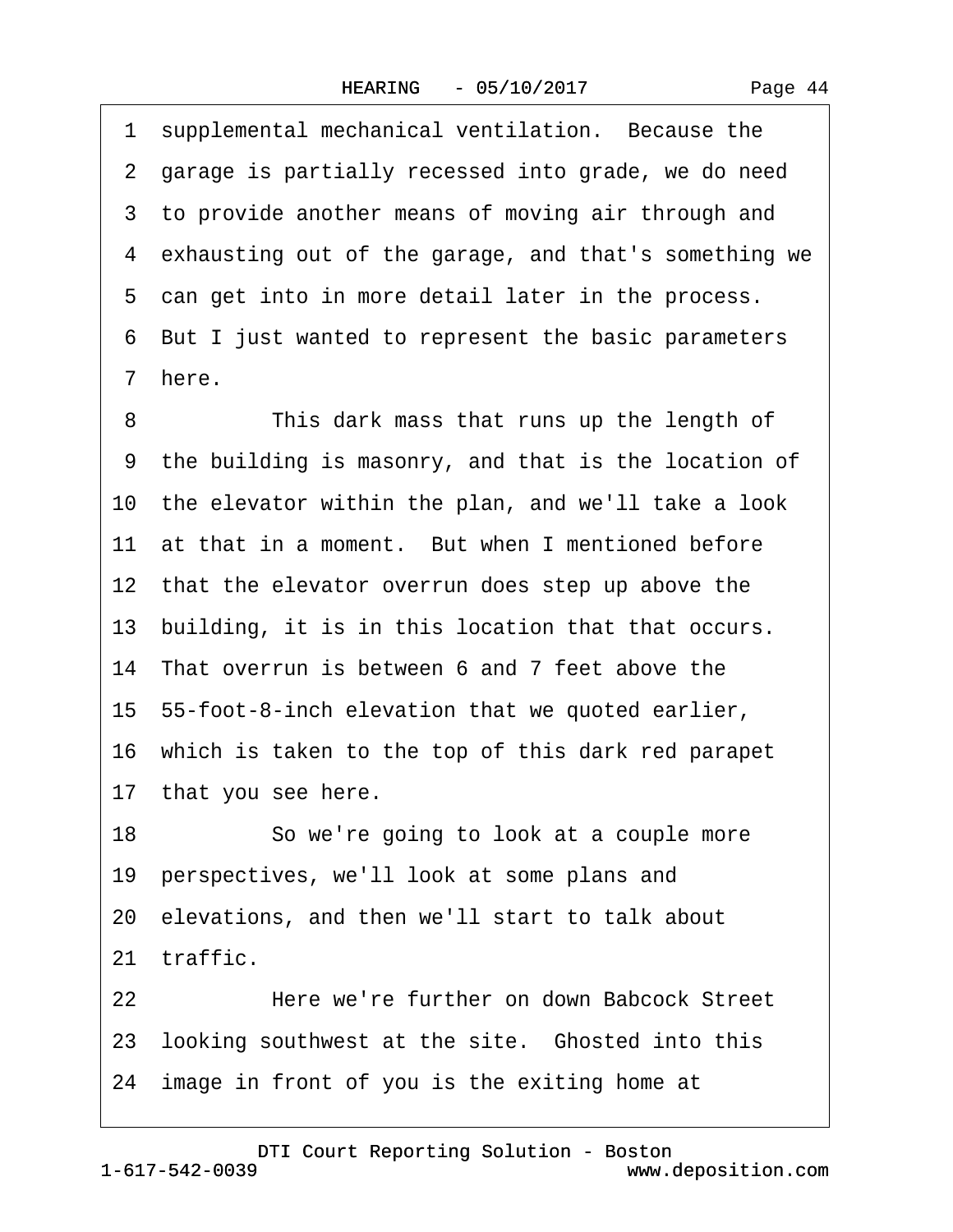Page 45

1 140 Babcock Street. You will note that these ·2· conceptual images have not been adjusted or updated 3 to take into account the existing topography or the 4 proposed topography. That is something we are 5 working on and something that we will be bringing to ·6· future presentations. 7 You'll note, again, as we looked at in the 8 section, that we are stepping back the upper floor. ·9· We are changing the materials of the upper floor. 10 This is really intended to be designed as a base, 11 middle, top configuration where we do have a strongly 12 defined base, a clear body of the building, and then 13 the top of the building itself. 14 The proposed project does wrap around the 15· rear of the home at 140 Babcock Street, and you'll 16 note that in the plan as we get a little further 17· along. 18 • Here we're standing on Stedman Street 19 looking at the project. And as I did mention, this 20· model has not been updated to reflect the grade 21 differential between the proposed project site and 22 the homes along Stedman Street and their properties, 23· and that is something that we are going to bring to

24 future presentations.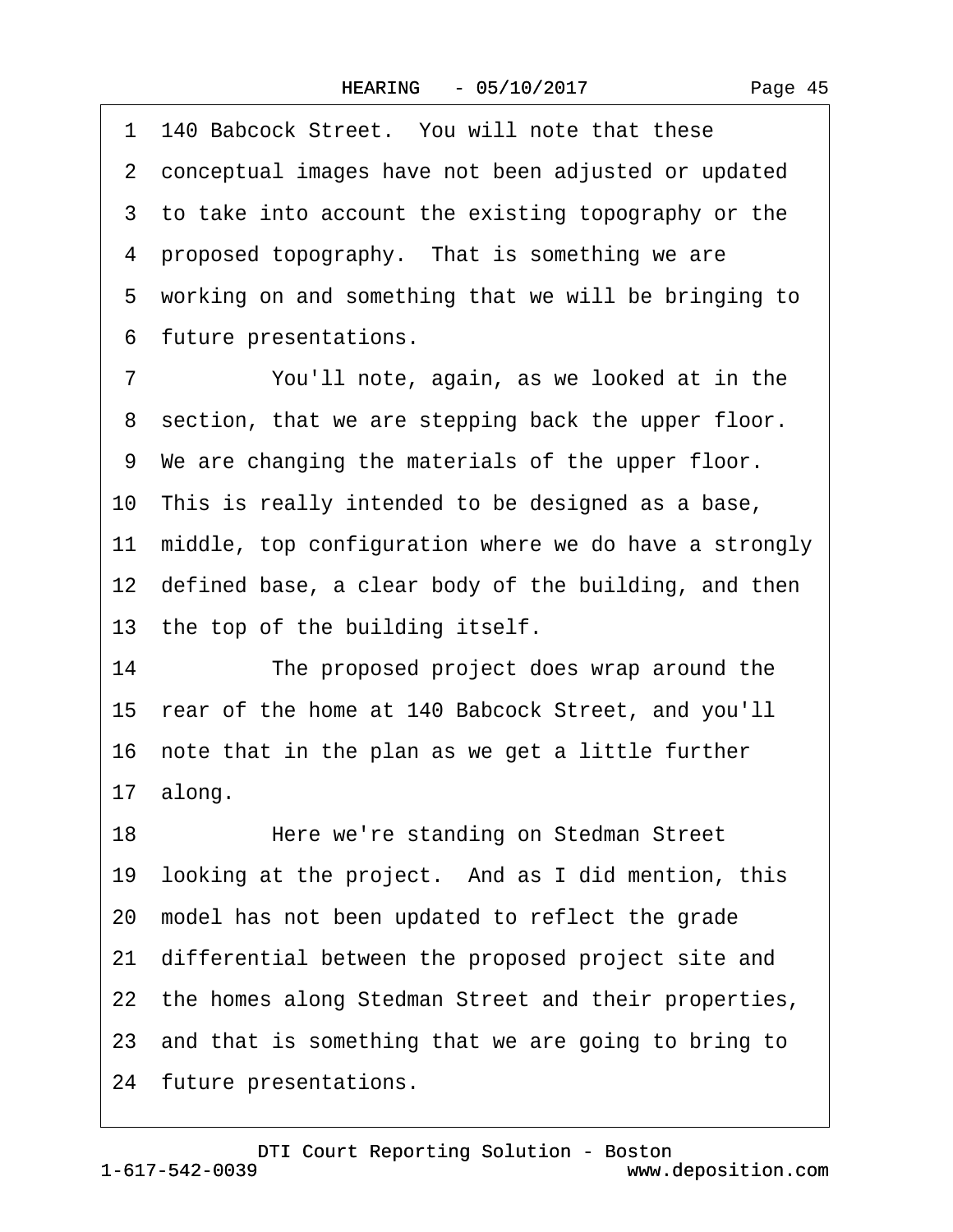1 **Chosted in front of you are the massing --**2 the general massing of the homes that do sit along 3 Stedman Street, and we will be looking in detail 4 about the relationship between our building, the 5 homes along this edge, as well as how our building ·6· relates to the existing multifamily residential ·7· building to the south of the project, which is, ·8· again, up in the right-hand corner of this image, 9 back behind all of these homes. 10 Looking at the building plans -- so for the 11 purposes of orienting everyone, to the right-hand 12 side of the page we do have Babcock Street running 13 north and south. North is, again, just directly up 14 on the page; to the west, or the left-hand side, are 15· the existing homes along Stedman Street; and to the 16· south we have the existing multifamily building. 17 So the standard width of our building, that 18 is in the form of an L, is 63 feet, so there's a 19· 63-foot end of the building that is exposed up on 20 Babcock Street. It's set a little over 9 feet from 21 the front property line. The front property line is 22 set at the back edge of the sidewalk. The end of the 23· building that faces toward Manchester Road is also 63 24 feet wide. The longest elevation of the building is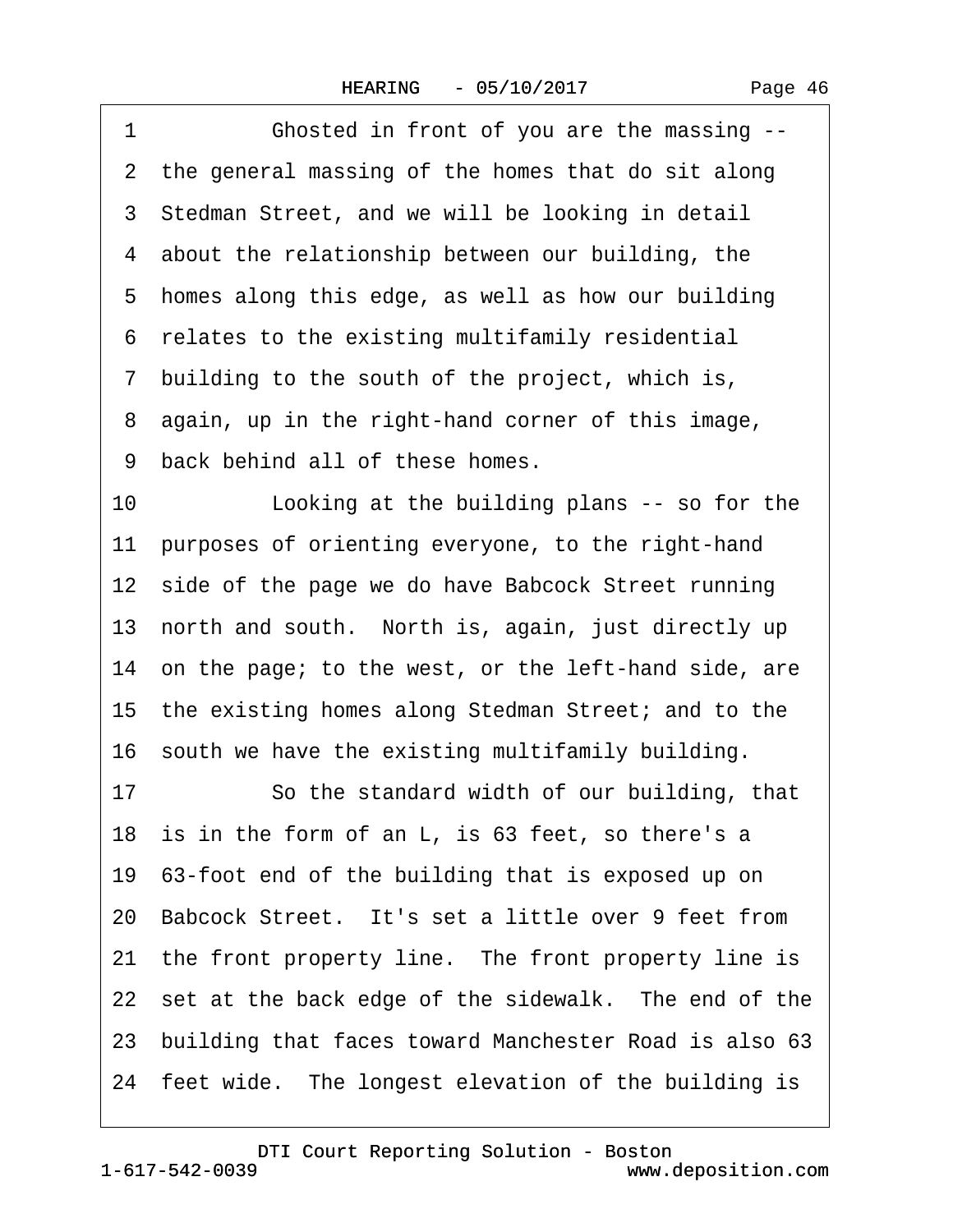1 the elevation that faces south toward the existing 2 multifamily building on the south-hand side, and that 3 elevation is roughly 170 feet long. The elevation ·4· facing the homes on Stedman Street is roughly 113 5 feet long, and then there is a 107-foot elevation ·6· that faces the existing home at 140 Stedman Street. 7 You'll note in the plan that we do have our 8 entry to the garage centered on the ground floor of 9 the building. It is set back a little over 30 feet 10 from the edge of the street itself. We are proposing 11 to relocate the existing curb cut and widen the 12 existing curb cut slightly to accommodate the new 13 driveway entry. It would be a 24-foot curb cut. 14 Directly to the south is the garage entry. 15· We do have the lobby and leasing space that we looked 16 at earlier. That connects directly to the elevator 17 and a stair core that run up through the length of 18 the building. 19 To the north of the garage entry, we have a 20 bike parking room. We also have our main service 21 room and our accessible parking. 22 And to the north of that and outside of the 23· building footprint, we have an off-street loading 24 zone that does connect back into the garage, as well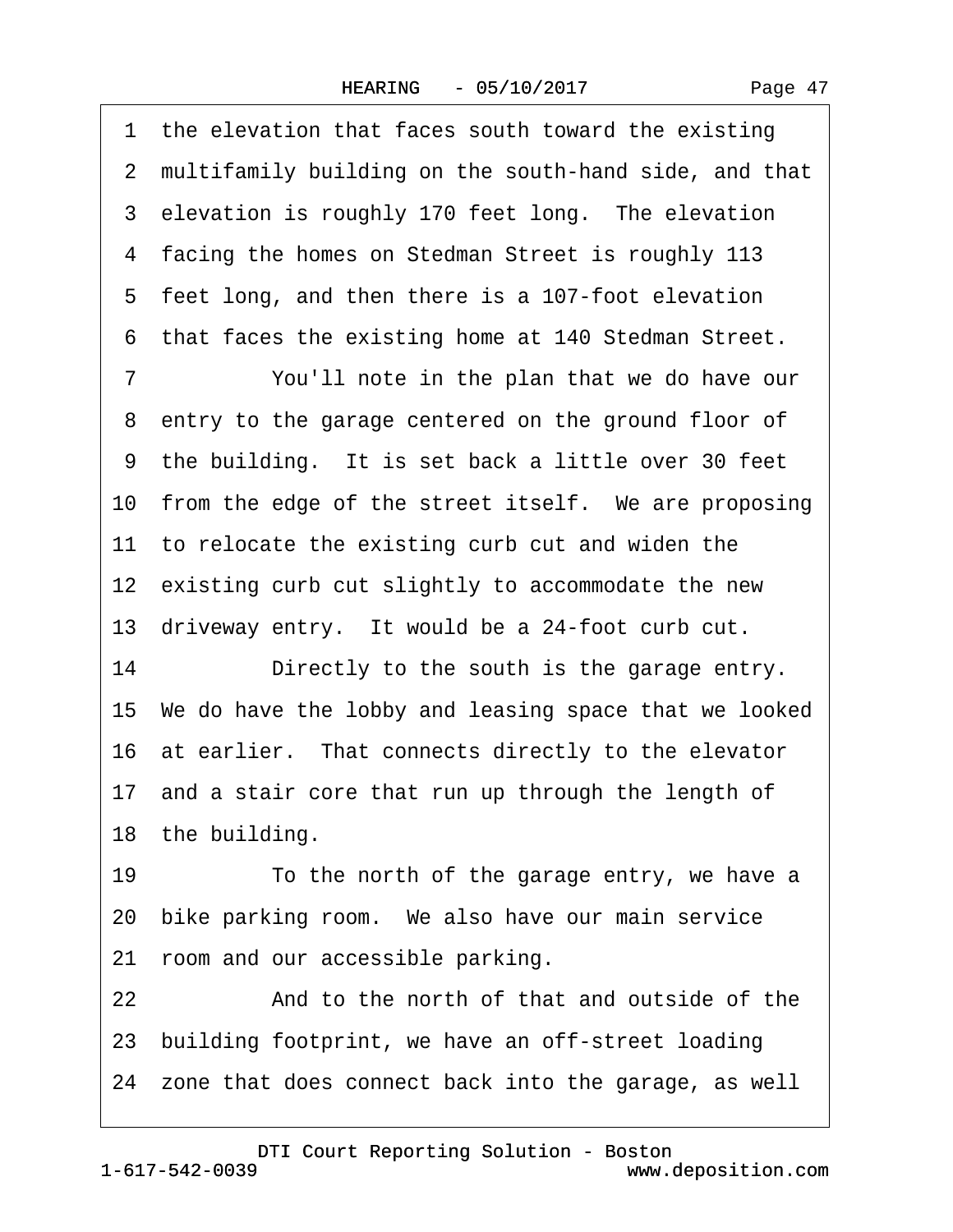Page 48

·1· as our site transformer and our stormwater management 2 system proposed in the open space to the north of the 3 building.

4 Here you'll note that we have our drive 5 aisle with parking on either side, a utility room in 6 the lower left-hand corner of the plan, our main ·7· trash room in the middle of the rear of the plan that ·8· does connect to a trash chute that extends all the 9 way up through the building. It's designed so that 10 there can be access from the chute out to the loading 11 area for off-street pickup and loading of trash. And 12 then we have our other stair core, which does run up 13 through the building, that sits in the upper corner 14 of the plan where I'm circling with the mouse right 15 now.

16 Looking at our typical residential floor 17 plan, you'll see that the cores we just talked about 18 do stack up through the building, and we have a 19· typical double-loaded corridor configuration with 20· units on either side of the corridor that connect 21 both of those stairs, the trash room, and the 22 elevator.

23 **• • • Here we're looking at the typical floor** 24· plan on floors 2 through 5.· You'll note that the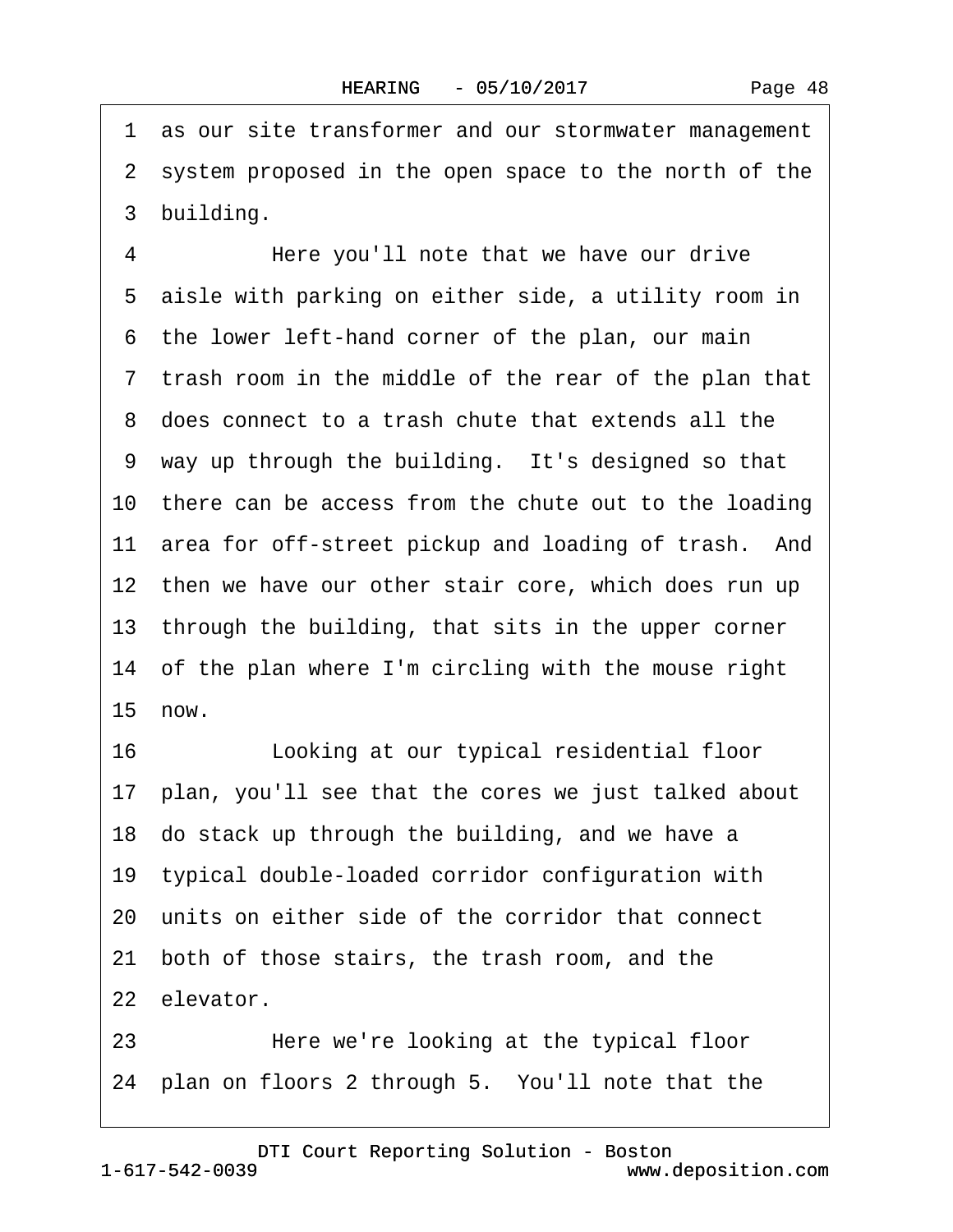1 number 62 is not easily divisible by four. At the 2 second floor, we do have two studio units that are 3 set over and above the leasing and amenity space on 4 the plan's southeast corner of the building. As we 5 get to the upper floors, those units are combined ·6· into a single unit, a two-bedroom that sits at the ·7· corner of the building all the way up.

8 Here we're looking at the roof plan. We're ·9· proposing rooftop mechanical units that are each 10 dedicated to an individual unit in the project. So 11 there are 62 of them, plus between 3 and 4 to serve 12 the common spaces within the building itself. All of 13 those units are centered over the corridor. You'll 14 note that we're calling out the elevator overrun, 15 which we looked at in the first perspective. We have 16 the roof hatches that allow access up onto the roof 17 itself, so there's no stair tower that pops up above 18 the surface of the roof. And then we do have our 19 vent for our trash chute indicated in this plan as 20 well. 21 Looking at the building section, this is 22 just an enlarged view of the building itself that we 23· looked at in context with the site earlier in the

24· presentation, so I've already described what we're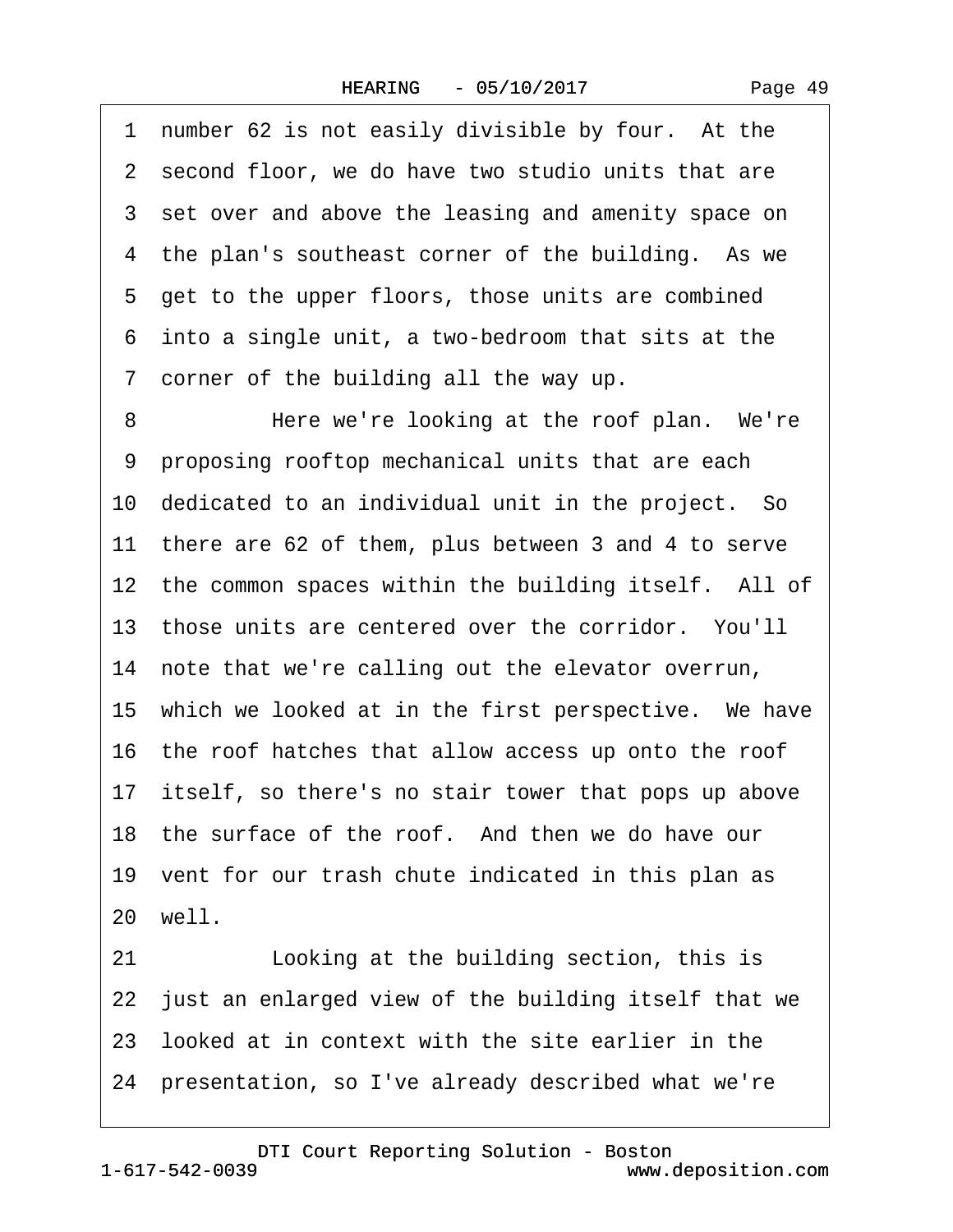1 seeing here.

2 **Looking at elevations, so the street** 3 elevation from Babcock Street. In an attempt to 4 describe what is closest to the street, but also to 5 show what is, again, considered part of this ·6· eastern-facing elevation, you'll note that there are 7 two levels or two tones to the elevation. 8 The left-hand side of the elevation is that

·9· 63-foot wide space that does sit up against Babcock 10· Street.· To the right-hand side of the image where we 11 have the elevation ghosted into the back, that is the 12 portion of the building that sits behind the abutter 13· at 140 Babcock.· So the clearer or darker of the two 14 elevations is the elevation here that's closest to 15 the front property line, and the secondary elevation 16 is the one that's back here after we turn the corner 17 of the building.

18 • Again, we're looking at a mix of wood-like 19 materials, we're looking at fiber cement lap siding, 20· we're looking at masonry, and also fiber cement panel 21 as our mixture of materials. We're looking at 22 punched openings for residential here, and we have 23· some various elements of storefront windows that 24· allow for more glazing area and more natural light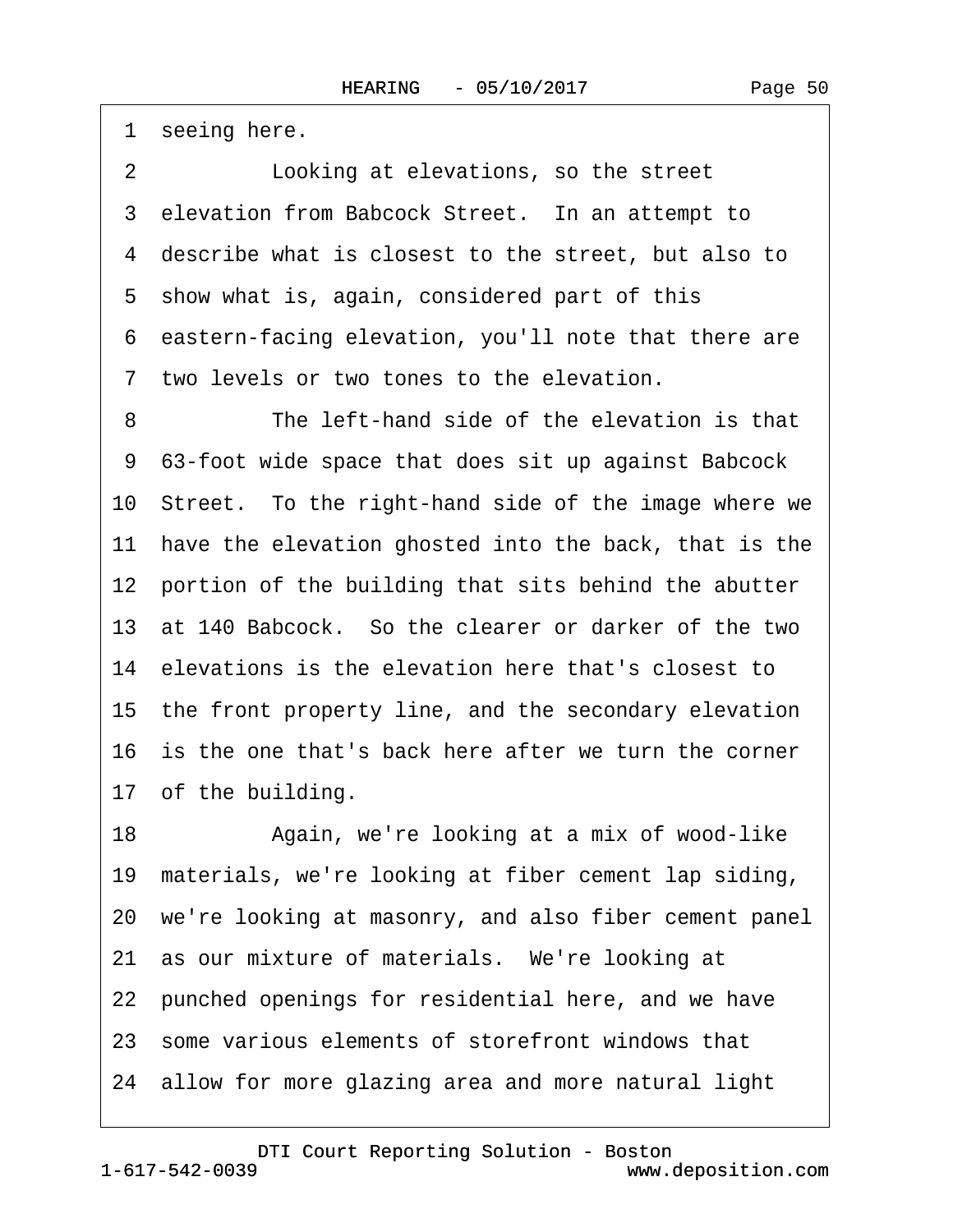1 into the units. 2 Here we're looking at the southern 3 elevation. There are two stacks of balconies 4 currently proposed on the building. The first is on 5 the southern elevation, and it's located in --·6· roughly left of center for the elevation.· So on the ·7· right-hand side you have Babcock Street, and as we 8 move to the left toward Stedman Street, again, these ·9· elevations and the grade that's shown in these 10· elevations have not yet been coordinated with the 11 existing topography and will be in future 12 presentations. 13 Here we're looking at the elevation that 14 faces Stedman Street. This imagines that we were 15· able to see the entire height of that first floor. 16· As you had seen in the section, the actual proposed 17 grade did run along the upper third here of the 18· actual garage that faces the rear of the building, 19· and we'll be working, again, to update this to 20 reflect that more accurately in future presentations. 21 You'll note that we have our second stack 22 of balconies that we discussed a moment ago that sits 23 in the middle of the project.

24 • **And then we have the side elevation or the**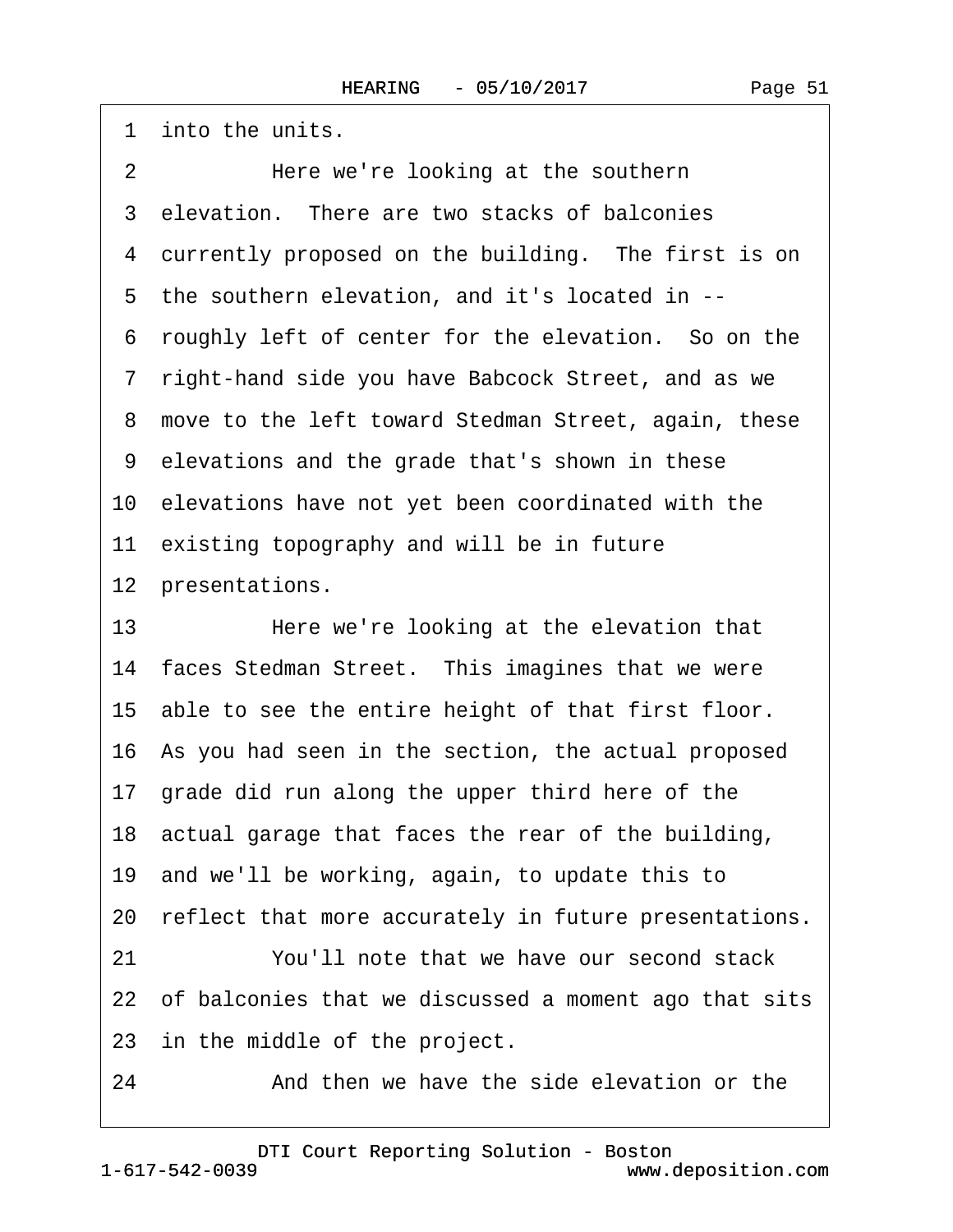|    | 1 end elevation that faces Manchester Road, which is    |
|----|---------------------------------------------------------|
|    | 2 what you would see in that long-distance view from    |
|    | 3 Manchester Road where we pointed to the building you  |
|    | 4 can see in the distance that's existing on-site       |
|    | 5 today. And this is that 63-foot-wide end of the       |
|    | 6 building. And the elevation that's grade out here is  |
|    | 7 the elevation that faces the existing abutter at      |
|    | 8 140 Babcock Street. So both of these elevations       |
|    | 9 together comprise what would effectively count as the |
|    | 10 northern elevation of the building.                  |
| 11 | And now we're ready to talk about traffic.              |
| 12 | Would you prefer to ask questions about                 |
|    | 13 architecture now, or wait until we're --             |
| 14 | MR. HUSSEY: Yes, I would like to ask one                |
|    | 15 question.                                            |
| 16 | Kate, what do you think about those                     |
|    | 17 so-called 3D renderings that have the shadow of the  |
|    | 18 existing buildings?                                  |
| 19 | MS. POVERMAN: They're meaningless to me.                |
| 20 | MR. HUSSEY: Exactly. I'd rather see the                 |
|    | 21 real existing buildings overlaid over those, because |
|    | 22 that's what you're going to see.                     |
| 23 | MS. POVERMAN: Yes. I mean,                              |
|    | 24 it's meaningless. So I don't know if the other ones  |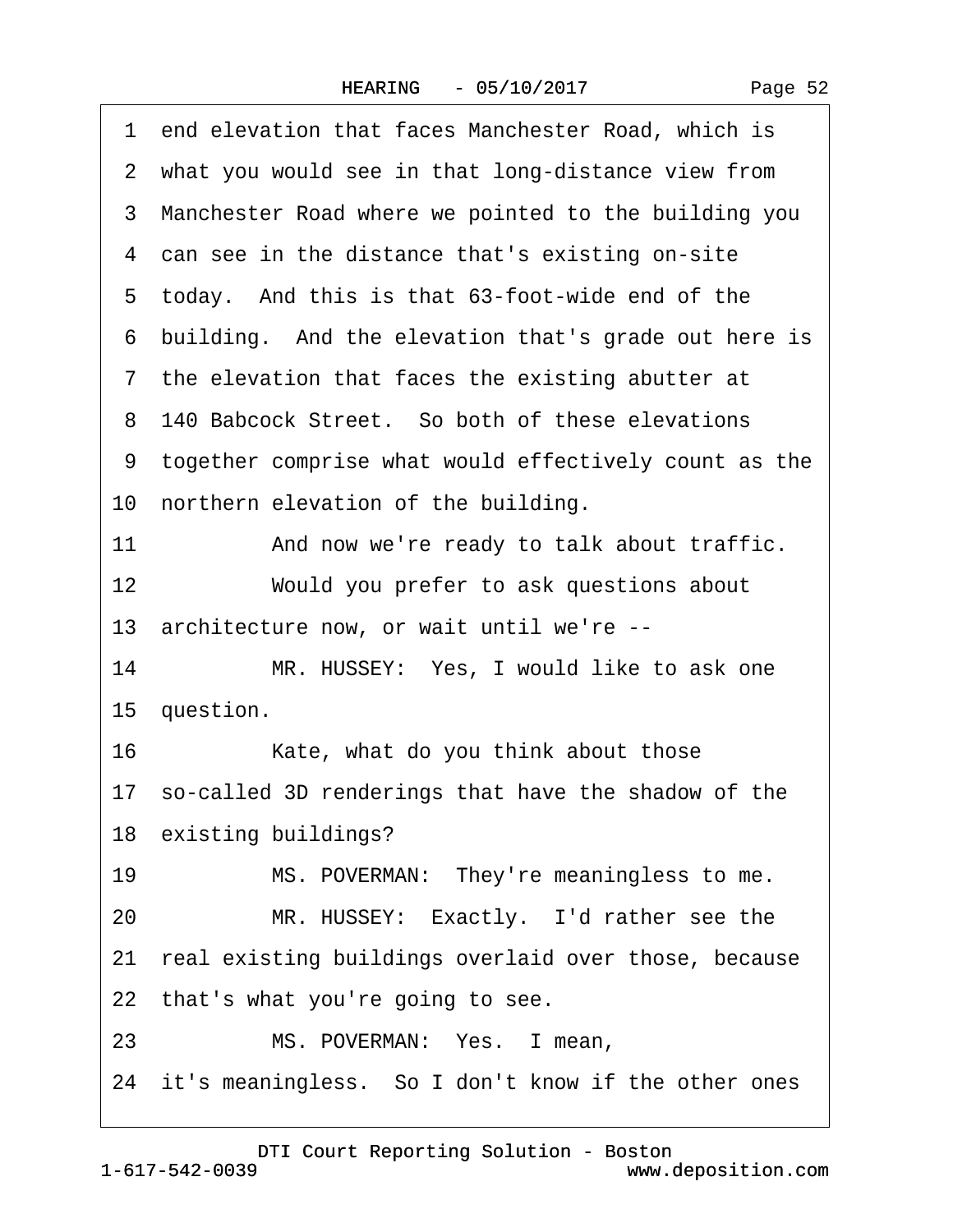|    | 1 we're going to get are going to be different and       |
|----|----------------------------------------------------------|
|    | 2 easier to interpret, but those are meaningless to me.  |
| 3  | MR. BARTASH: If I may, Chris?                            |
| 4  | MR. HUSSEY: Sure. Go ahead.                              |
| 5  | MR. BARTASH: So at the time that we                      |
|    | 6 created these images, at the beginning of the          |
|    | 7 project, we were trying to understand and evaluate     |
|    | 8 the relative relationship of the project to the        |
|    | 9 community. We were trying to represent the project     |
|    | 10 and help everyone understand what the building is.    |
|    | 11 And we don't want to go to the extent of making all   |
|    | 12 of those buildings look real so that you can't even   |
|    | 13 see what it is we're trying to talk about.            |
| 14 | In future presentations, when we look at                 |
|    | 15 renderings of the building, we will be developing     |
|    | 16 them to a higher level that will be more              |
|    | 17 representative and accurate to the existing context,  |
|    | 18 that will have that context shown in full so that     |
|    | 19 it's not just see-through and transparent. And that   |
|    | 20 would enable you to get a better sense of how this    |
|    | 21 building does relate to its context. So these are     |
|    | 22 just a very early snapshot from the process.          |
| 23 | MR. HUSSEY: Let's go back to one of those                |
|    | 24 views that's got the shadow, the volume in the front. |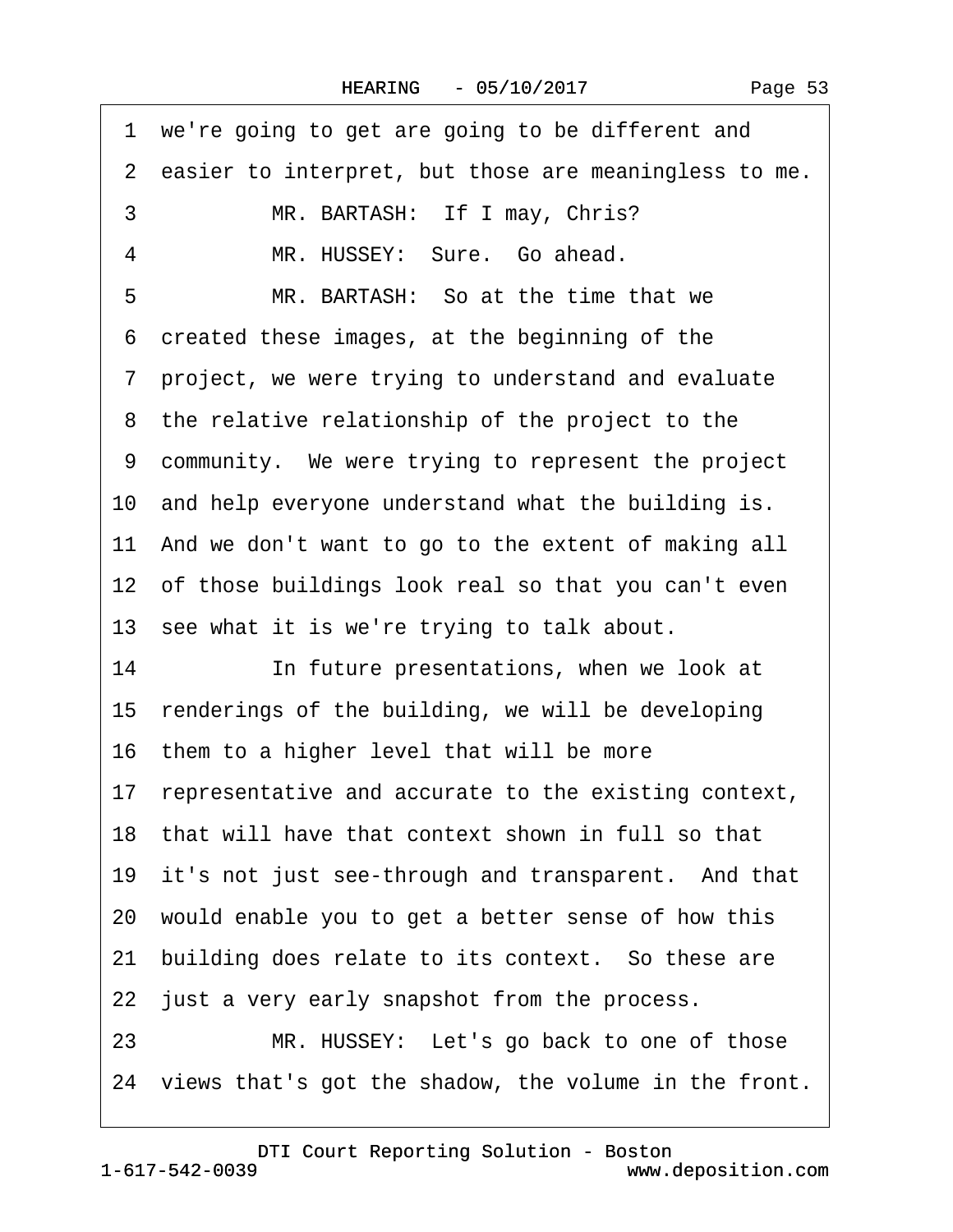1 Like that, for instance. So this is the existing 2 adjacent house. 3 MR. BARTASH: Yup. That's correct. 4 MR. HUSSEY: And so I agree with Kate. I'm 5 not sure that it tells us much. It does tell us what ·6· these elevations are going to look like, but you, in ·7· fact, are not going to see them because of this house 8 being in the way and also the trees. 9 MR. BARTASH: That's correct. 10 MR. HUSSEY: I don't want to put the trees 11 in, but I guess the question for the board is would 12 it help to make this into a real rendering of the 13 real house with materials, fenestrations. 14 MR. GELLER: I think he's telling you he's 15 going to do that. 16 MR. BARTASH: That's correct. 17 MS. POVERMAN: Well, the problem I have is 18 you're always picking the angle. So, you know, I'm 19 like, well, do I want to see it from down there? 20 What if I want to see it from flat? How do I get to 21 choose the angle at which I see it? 22 MR. BARTASH: So what we have done on 23 recent projects, and we would continue to do in this 24 case, is we've provided -- we've been asked to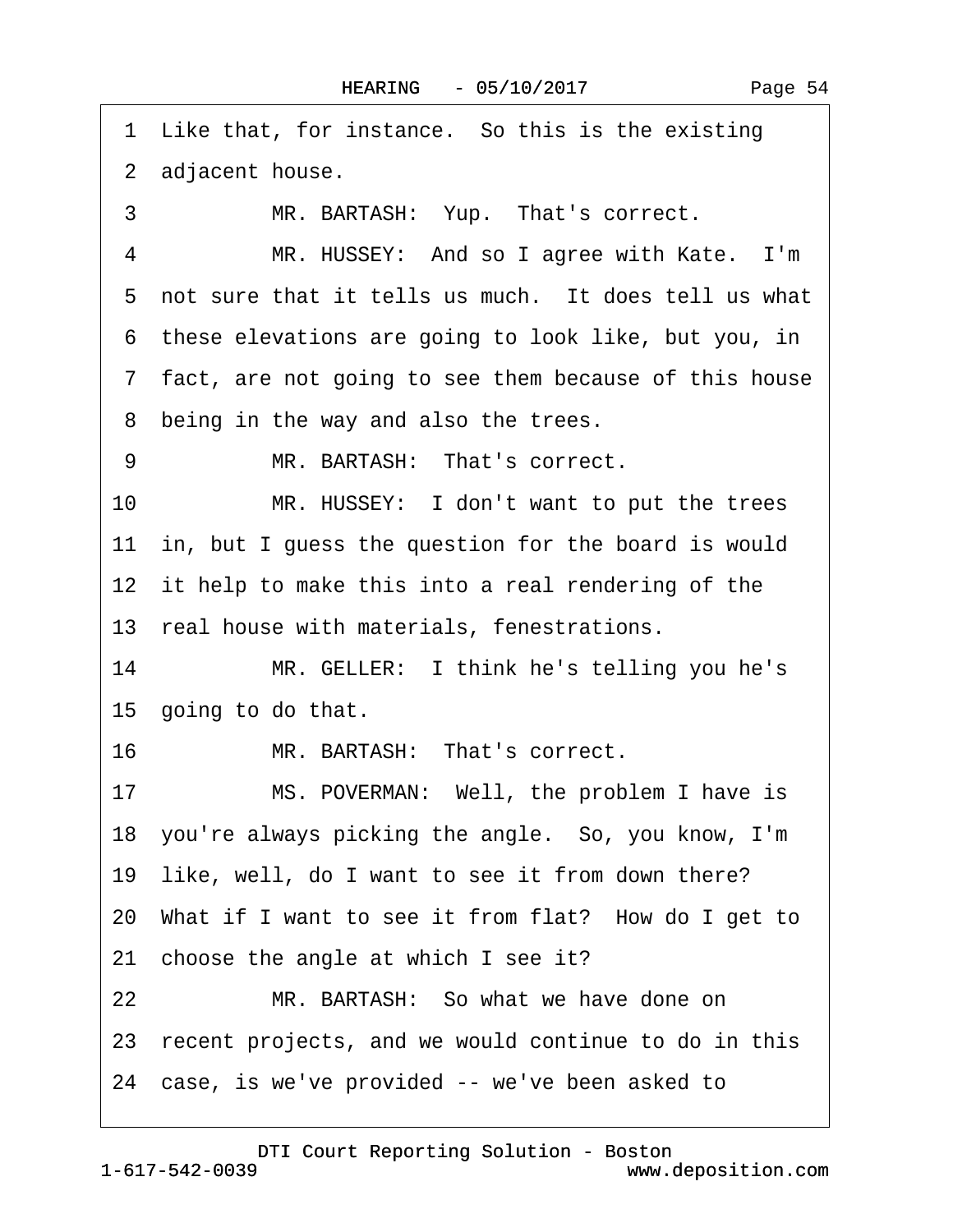|    | 1 provide a specific series of views within the model   |
|----|---------------------------------------------------------|
|    | 2 and also to provide the actual model file to the peer |
|    | 3 review consultant, so if there were views that you    |
|    | 4 wanted to see, you could submit those as a request to |
|    | 5 us. We could set those views for you within the       |
|    | 6 model, and they would be provided to the peer review  |
|    | 7 consultant and be available for any member of the     |
|    | 8 board to look at if they wanted to.                   |
| 9  | That being said, if there is a view that                |
|    | 10 comes up that you haven't seen or something that     |
|    | 11 you're interested in seeing, by asking us, we can    |
|    | 12 provide that information or set that for you so you  |
|    | 13 can understand what those views are.                 |
| 14 | MR. GELLER: Why don't you start by stating              |
|    | 15 what the viewpoint is on this, for instance.         |
| 16 | MR. BARTASH: In terms of your elevation                 |
|    | 17 above grade?                                         |
| 18 | MR. GELLER: Where is someone standing?                  |
|    | 19 What is their height?                                |
| 20 | MR. BARTASH: Sure. So in this case, the                 |
|    | 21 individual would be standing on the sidewalk across  |
|    | 22 Babcock Street. The eye height of this elevation is  |
|    | 23 set between 5 foot 8 inches and 5 foot 10 inches.    |
| 24 | And I think what you're asking,                         |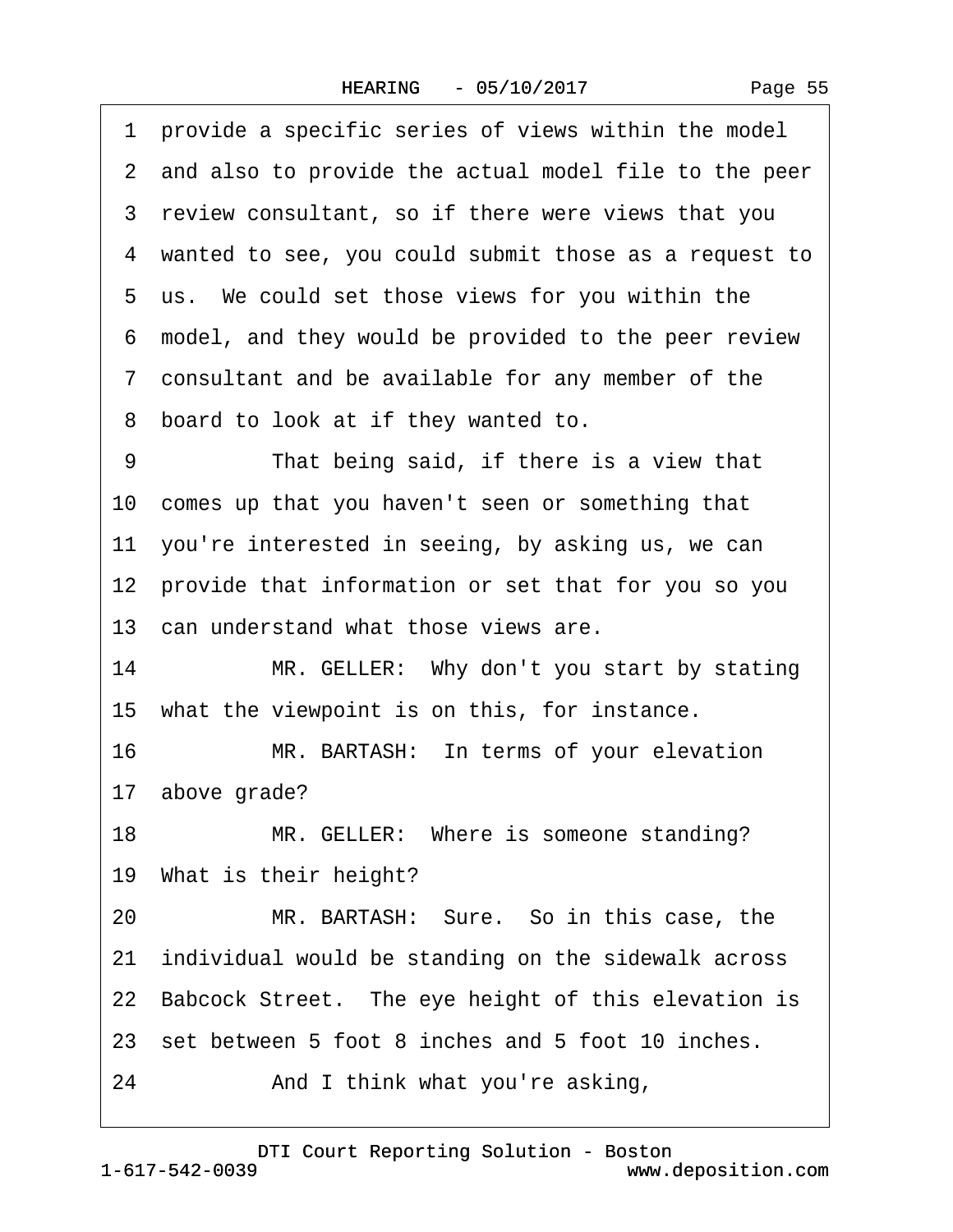1 Ms. Poverman, is why do things look the way that they 2 look in these images. 3 So typically, when -- in real life, you 4 have a three-point perspective where your eye is 5 seeing lines that are moving to a vanishing point 6 that's both above but also to your horizon line. And 7 in the case of these images, we've taken these and ·8· put these into what's called a "two-point ·9· perspective," so it's artificially straightened the 10 lines of the building to be vertical. 11 So in the future, as we're looking at these 12 elevations and looking at these images, we can 13 reintroduce that third perspective to help this feel 14 a little bit more representational based on what you 15 would actually see. 16 But in this case, you're looking straight 17· across the street at that 5 foot 8 inch level with a 18 roughly 35-foot-wide field of vision, which is 19· generally what you perceive on a primary basis before 20· your vision transfers to kind of what's in the 21 periphery. 22 MS. POVERMAN: So, Maria, on the 23· Crowninshield case, they were able to do something 24· where you could basically fly around and get the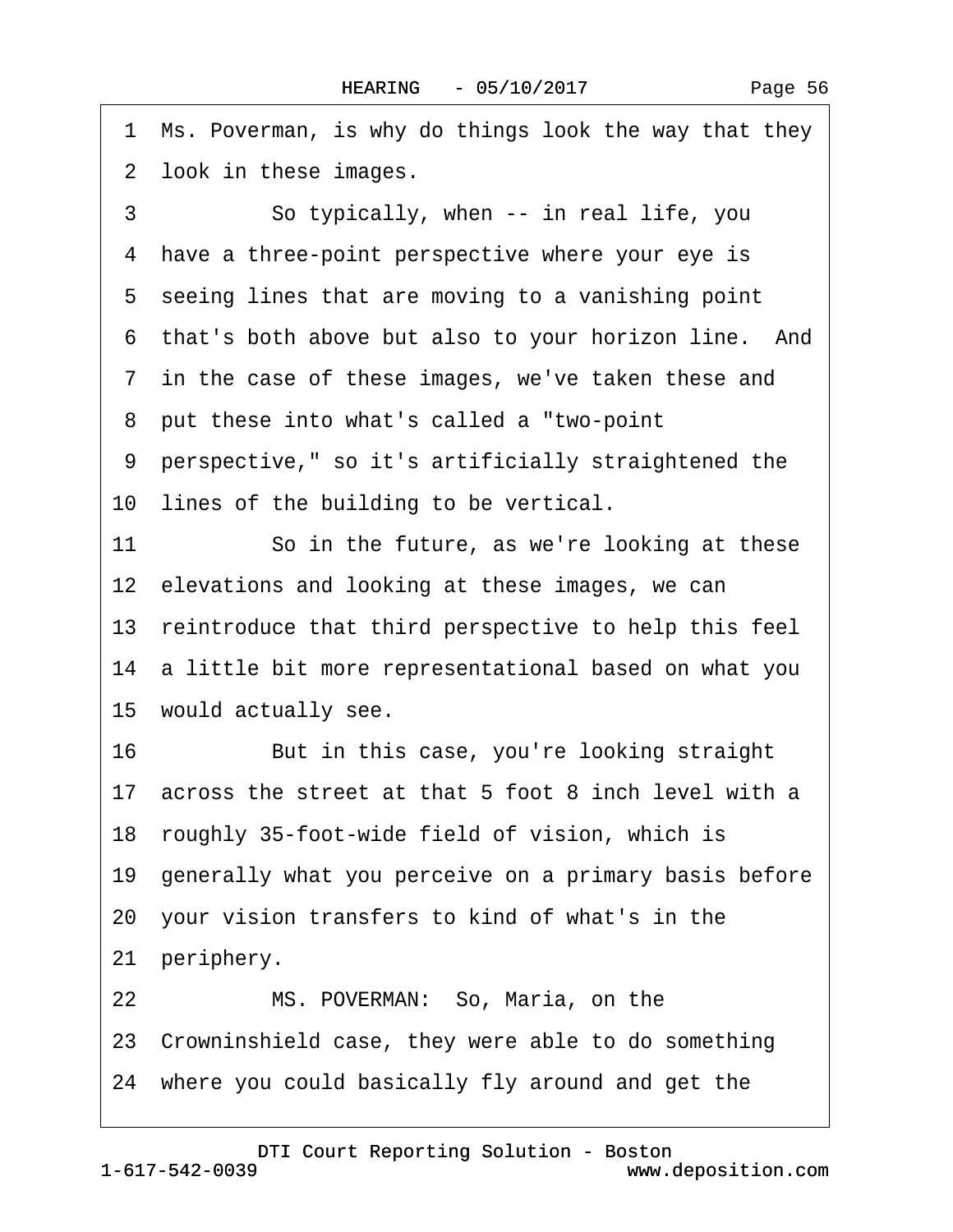|    | 1 perspective you want at any time. So that was          |
|----|----------------------------------------------------------|
|    | 2 helpful because we could do that exactly. Is that      |
|    | 3 something that we're going to be talking about here?   |
| 4  | Because that was helpful.                                |
| 5  | MS. MORELLI: I just want to clarify. One                 |
|    | 6 of the reasons why we like a digital model is because  |
|    | 7 we're able to better assess a pedestrian scale. When   |
|    | 8 we're looking at, say, a wood model or a constructed   |
|    | 9 model that's physical, to get more of the surrounding  |
|    | 10 context, the individual structures have to become     |
|    | 11 smaller and smaller, and then you get this            |
|    | 12 unrealistic perspective, which can be really          |
|    | 13 misleading.                                           |
| 14 | So what's really important to us is not                  |
|    | 15 only the abutters' experience and what they           |
|    | 16 experience when they're in their bedroom or their     |
|    | 17 kitchen or walking on their property; what happens at |
|    | 18 that street level, that's important.                  |
| 19 | Now, what you saw with the Crowninshield                 |
|    | 20 case, and what I'm assuming Mr. Bartash will be --    |
|    | 21 how he'll be producing this model, that was -- on the |
|    | 22 Crowninshield case, I believe it was done in          |
|    | 23 SketchUp. And because the software is free, anyone    |
|    | 24 can download SketchUp, look at that model, and they   |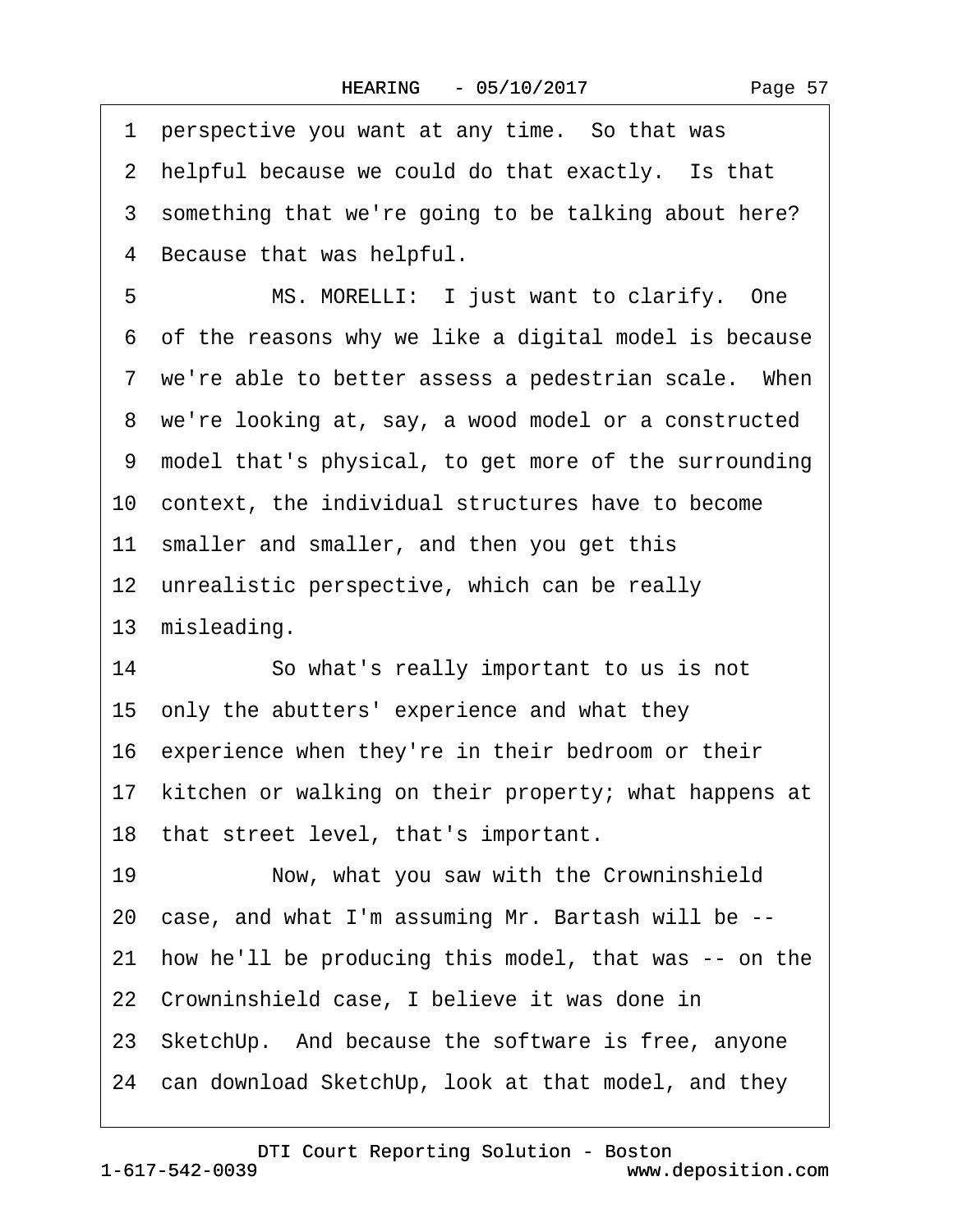1 can play with it. You don't have to be an architect 2 with very expensive software to look at the model and 3 really look at any angle that you want, whether it's 4 a little bit higher or it's street level and 5 different perspectives. So it does give members of ·6· the public and the ZBA a little more flexibility in ·7· looking at the views that they want. 8 **I** iust want to ask Mr. Bartash what 9 software he would be using. 10 MR. BARTASH: We would be using SketchUp 11 and be providing a SketchUp file to the town, per its 12 request. 13 MS. POVERMAN: I mean, because, you know, 14 for me, I was able to look exactly from my house to 15 see what it would be like. And I know for the Yees 16 and other people in their house at 140, it would be 17 important for them and for us to see what exactly 18 they would be experiencing. 19 MS. MORELLI: That is correct. I mean, we 20· would want -- and certainly, we would want to specify 21· maybe some refinements too, so that the Yees were 22 able to see. I mean, one advantage of, I think, the 23· ghosting -- and I know it's not ideal, but that can 24· be just one image in addition to others that you see.

[DTI Court Reporting Solution - Boston](http://www.deposition.com)

1-617-542-0039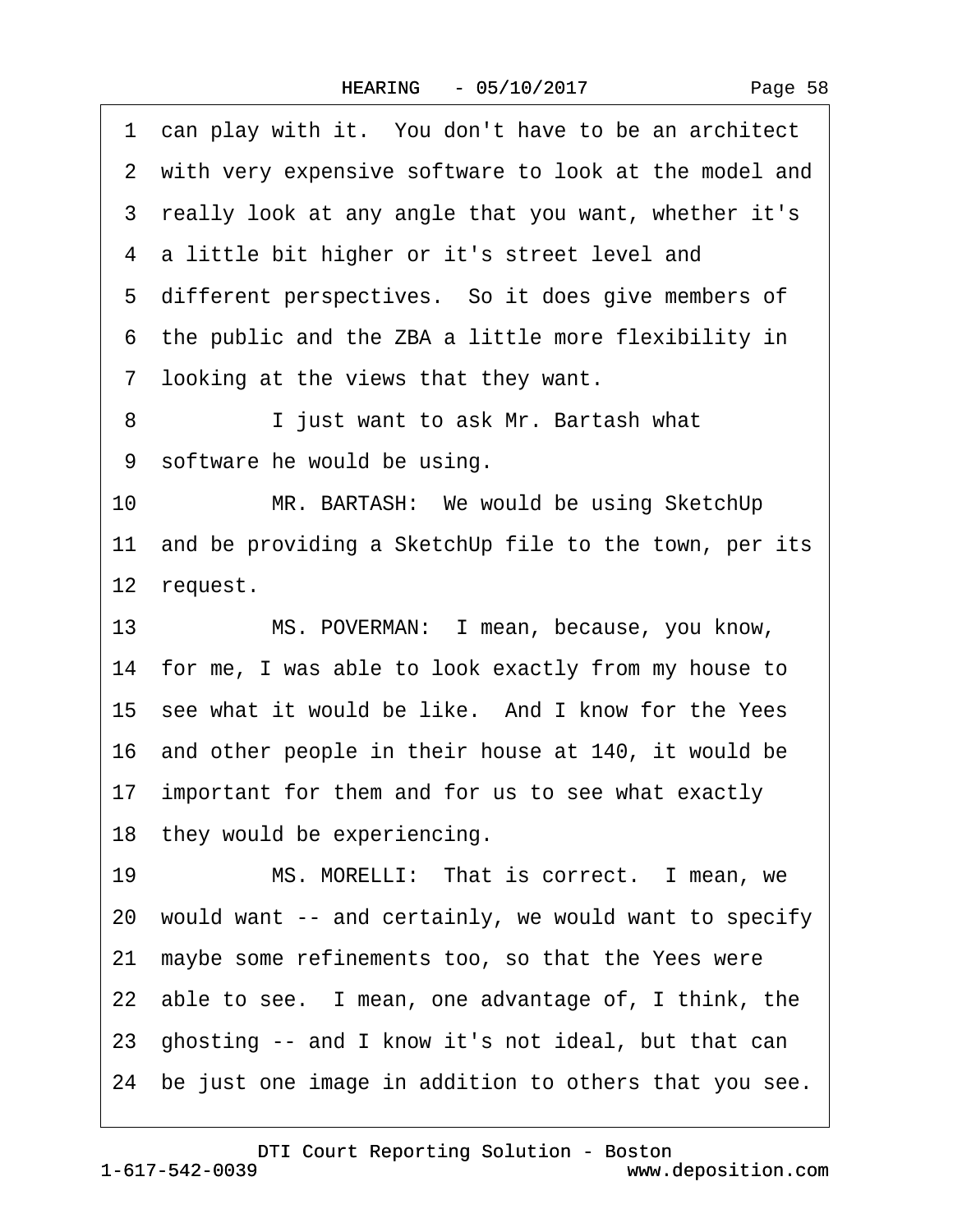1 But the Yees will have that perspective. Even if 2 you're across from the Yee's house and you see that 3 their structure is blocking out some of that massing, 4 they're not going to have the benefit of that 5 buffering. 6 **· · · · So I just want you to keep in mind that as** 7 we go through this, we do want to make available 3D ·8· models, and also, as we evaluate it, give feedback to ·9· the architect to zone in and provide a little more 10 detail and other viewsheds. 11 **Is that helpful?** 12 MS. POVERMAN: I'd like to see what 13 Mr. Hussey says. 14 MR. HUSSEY: Well, I'd like to see the 15 SketchUp when you get to that, and we'll see. 16 MS. POVERMAN: Thanks. 17 MR. ENGLER: Another opportunity to provide 18· an additional perspective that I'm sure that we 19 can -- I mean, what we're talking about here are all 20 renderings and rendered images. What we have the 21 capability of doing as well is taking a real 22 photograph and putting the building into that 23· photograph as opposed to rendered images of the 24 neighbors and whatnot. And that's, we've found,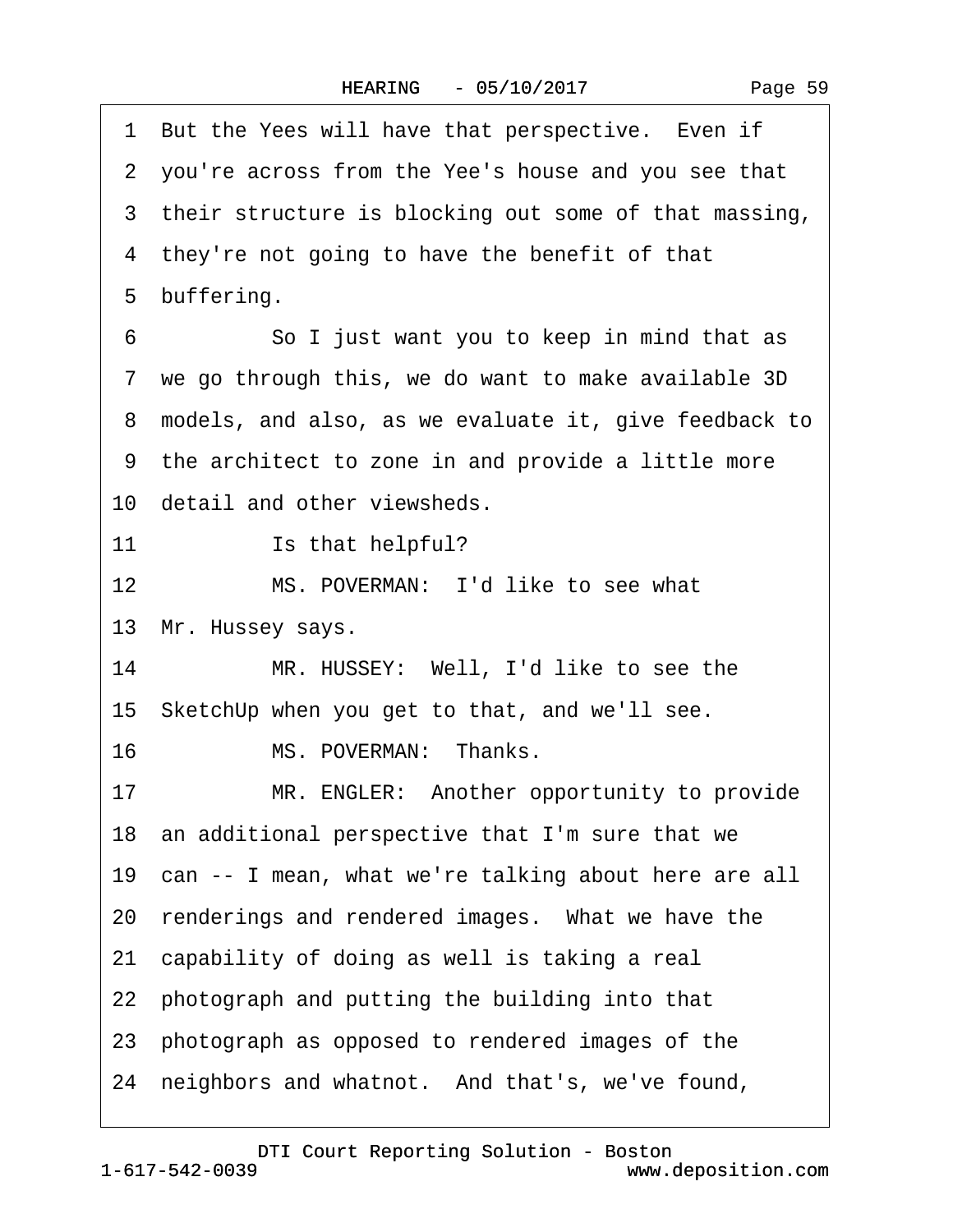·1· illustrative.

- 2 I think that was done on one of the
- 3 previous applications. I can't remember which one,
- 4 but I certainly used it on other -- my own projects
- 5 and other zoning boards, and it's helpful to the
- ·6· boards and to the neighbors to see real photographs.
- 7 We take the building as designed, and we put it on
- 8 the site and we see how it relates to its
- 9 surroundings.
- 10 MR. ZUROFF: Will we be able to see where 11 the trees are in those renderings as well?
- 12 MR. BARTASH: Yes. I mean, we will do our 13 best to represent the trees that are there on-site to
- 14 the degree that we can accurately do so. We'll also
- 15 have plans that represent where they exist in just
- 16 their plan location and how that relates to the
- 17· proposed project, so we can look at all of this
- 18 comprehensively as a group.
- 19 MR. ZUROFF: What I didn't get from your 20 explanation is what we have for setbacks. And I know 21· they're on the plan, but if you could just detail how 22 far from the Stedman Street homes this building will 23 be, and not only from the lot line, but to the other 24 structures, and the same on both other side abutters.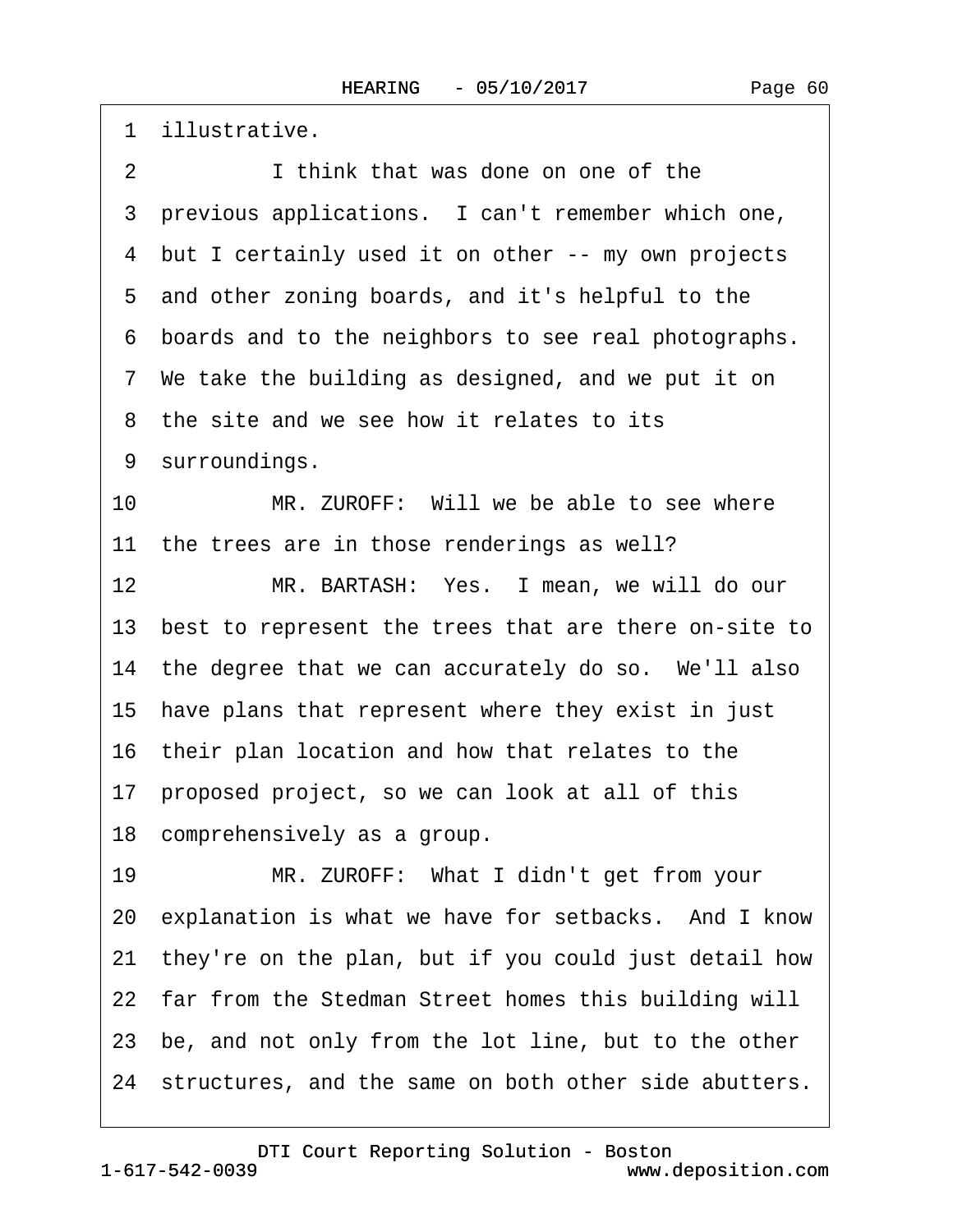| Page 61 |  |
|---------|--|
|         |  |

1 MR. BARTASH: So what I can do for you ·2· tonight is I can describe to you the setback from our 3 proposed building to the property line. And I would 4 like to, in future presentations, speak more 5 specifically to the setback of the proposed ·6· buildings, if that's okay. 7 MR. ZUROFF: Yes, please. 8 MR. BARTASH: So looking at the property 9 here, there are two eastern-facing property lines. 10 There's the property line up against Babcock Street, 11 which is that front property line, and that property 12 line does curve along with the road. But our 13 building face is a straight 90 degrees. So the 14· setback ranges from 9 foot 1 1/2 inches at the 15· northernmost corner to 10 foot 3 inches at the 16· southernmost corner. 17 • Along the southern property line, we do 18 have an 11-foot setback that is consistent along the 19 length of the project. That property line is 20 parallel to the face of the proposed building. 21 In the rear of the project, the property 22 line that abuts the Stedman Street homes is, again, 23· slightly askew from the geometry of the proposed 24· building.· So at the southern corner we have 10 feet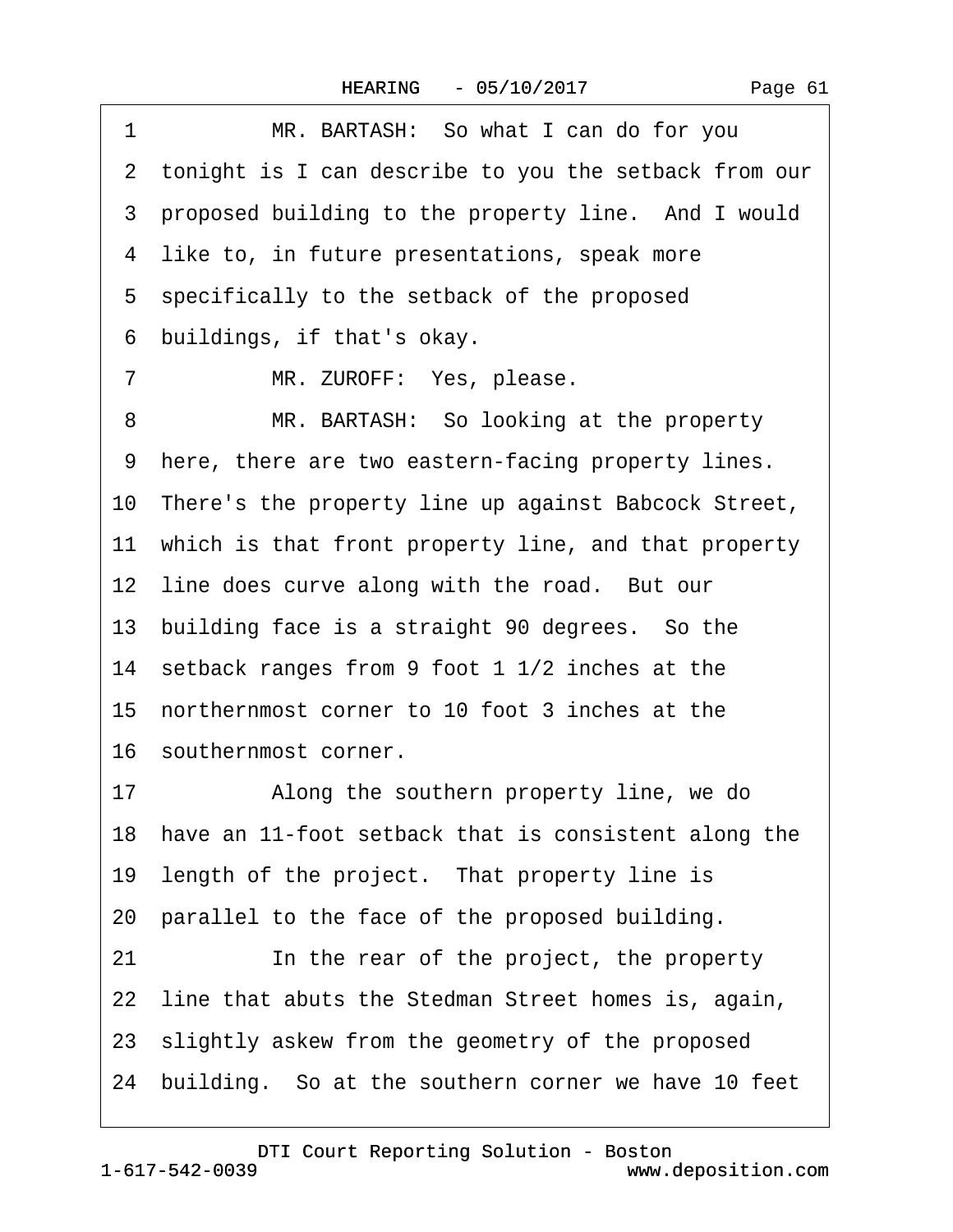|    | 1 10 inches of setback, which reduces to 9 feet 8 1/2    |  |  |
|----|----------------------------------------------------------|--|--|
|    | 2 inches of setback at the northernmost corner.          |  |  |
| 3  | Along the northern edge of the property,                 |  |  |
| 4  | you can see that the property lines of the building      |  |  |
|    | 5 face are not parallel, so that the western corner of   |  |  |
|    | 6 the building faces the northern edge. We have 9 foot   |  |  |
|    | 7 1 inches of setback, and that does increase to a       |  |  |
|    | 8 little over 11 feet as we get closer to the right-     |  |  |
|    | 9 hand side here on the eastern edge of the building.    |  |  |
| 10 | We have the secondary eastern-facing                     |  |  |
|    | 11 property line, which sits behind the rear of          |  |  |
|    | 12 140 Babcock Street, Mr. Yee's home, and we have       |  |  |
|    | 13 9 feet off of that property line to the face of our   |  |  |
|    | 14 building.                                             |  |  |
| 15 | The northern setback along the property                  |  |  |
|    | 16 line that does separate our project from Mr. Yee's    |  |  |
|    | 17 is, again, not parallel to the face of the building.  |  |  |
|    | 18 At its greatest, the setback is 25 feet 6 inches, and |  |  |
|    | 19 that does taper to about 12 feet at the westernmost   |  |  |
|    | 20 end of that elevation, and that's this location here. |  |  |
| 21 | MR. ZUROFF: Thank you.                                   |  |  |
| 22 | MR. GELLER: The balconies are inset?                     |  |  |
| 23 | MR. BARTASH: Yes. They're actually a                     |  |  |
|    | 24 combination of inset and slightly over hung. What     |  |  |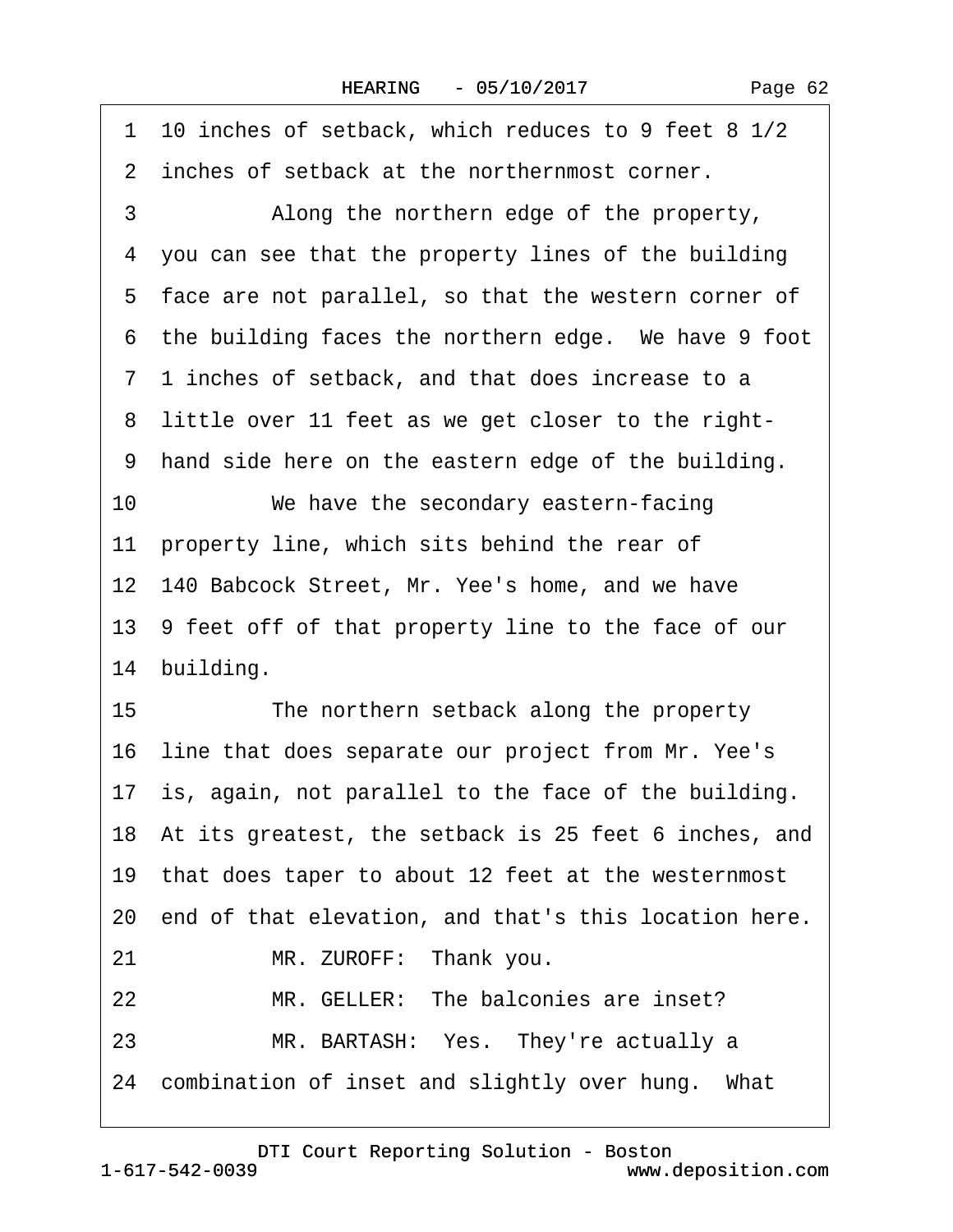1 we've done is we pushed them into the building 2 footprint, and we've left overhangs of about 2 feet 3 for the balconies that extend past the facade of the 4 building. 5 MR. GELLER: And where are those? 6 MR. BARTASH: So they're not shown in this 7 plan. Again, we're working on consolidating the 8 plans and the elevations as well, starting to bring ·9· this all into fruition. 10 But if you looked at the -- if you were to 11 look at the -- you can see on the right-hand side of 12 these balconies -- actually, it's probably hard to 13 see on the projector, but there's a slight shadow and 14 overlap as the fronts of these balconies sit past the 15 face of the -- main face of the building. But the 16· rear face of these balconies is set back into the 17 building footprint itself. 18 MR. GELLER: And do those appear on both 19 sides of the building? 20 MR. BARTASH: Those balconies appear all 21 through the plan, and I'll point out where they are. 22 So they appear on two sides. They appear on the 23 southern elevation, they appear on the western 24· elevation, and we have, actually, called out to be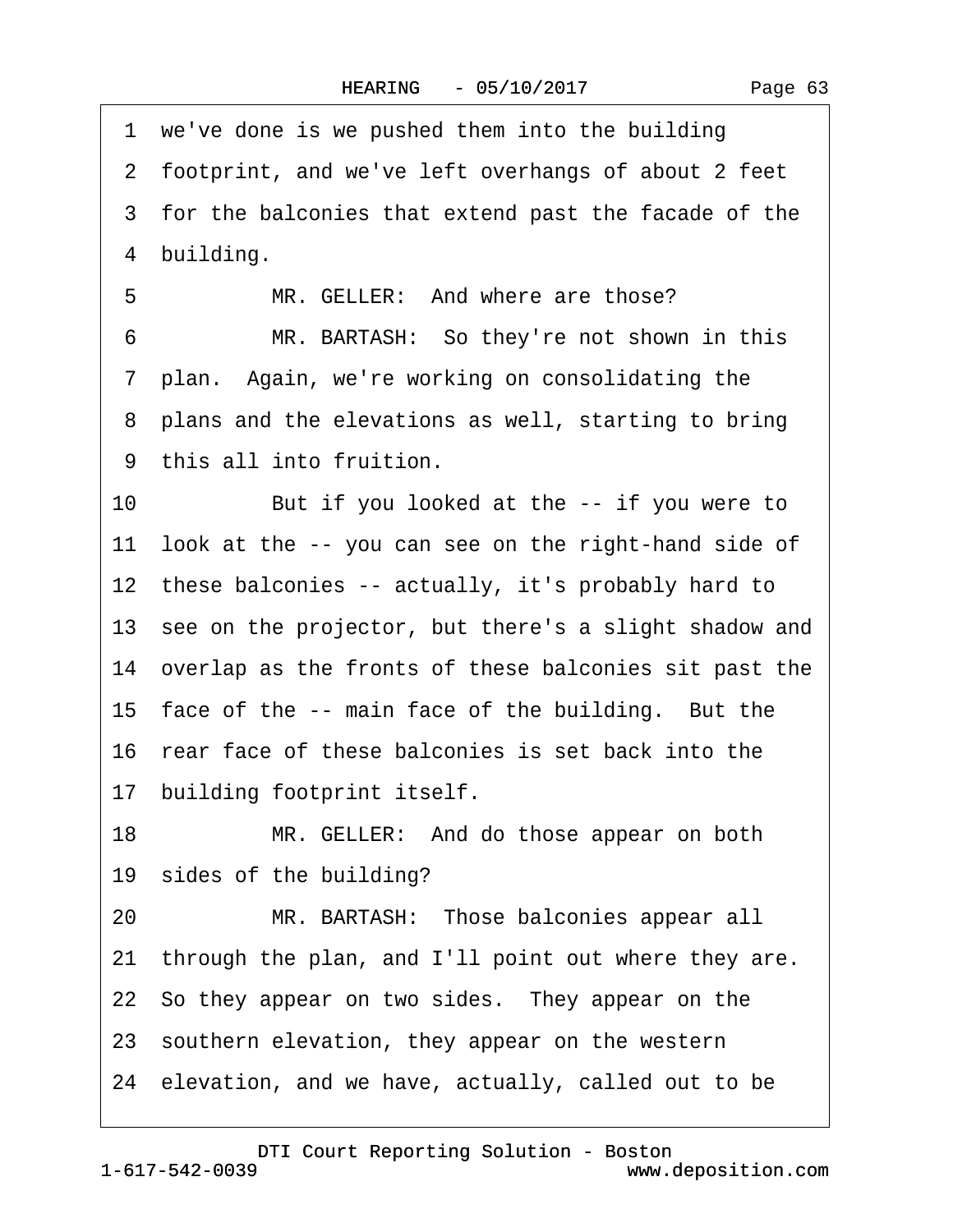·1· putting balconies in the corner of the building as 2 well here, but we're not entirely sold on how that 3 works yet, so we're still looking into that. 4 MR. GELLER: And how much do they protrude 5 into the side yard and rear yard? 6 MR. BARTASH: So they would protrude -- the ·7· face of the balcony is 2 feet into whatever the 8 setback is that we've called out here. So on the 9 southern end of the building from the property line 10 to the face of the balcony would be 2 feet. And on 11 the western edge of the building, the face of the 12 property line to the face of the balcony would be 13 between 7 1/2 and 8 feet, again, as the property line 14 is not fully parallel with the face of the building. 15 MS. POVERMAN: Have we asked for a trash 16 narrative, or received one? 17 MS. MORELLI: So Mr. Maloney will need to 18 be reviewing a trash narrative early on. That's part 19 of the testimony that will be provided. 20 MS. POVERMAN: So I am concerned about the 21 small size of the trash room that you have, based on 22 the size of the building and based on previous cases 23 we've worked on with you. I don't want it to come up 24 at the last minute where there are possible problems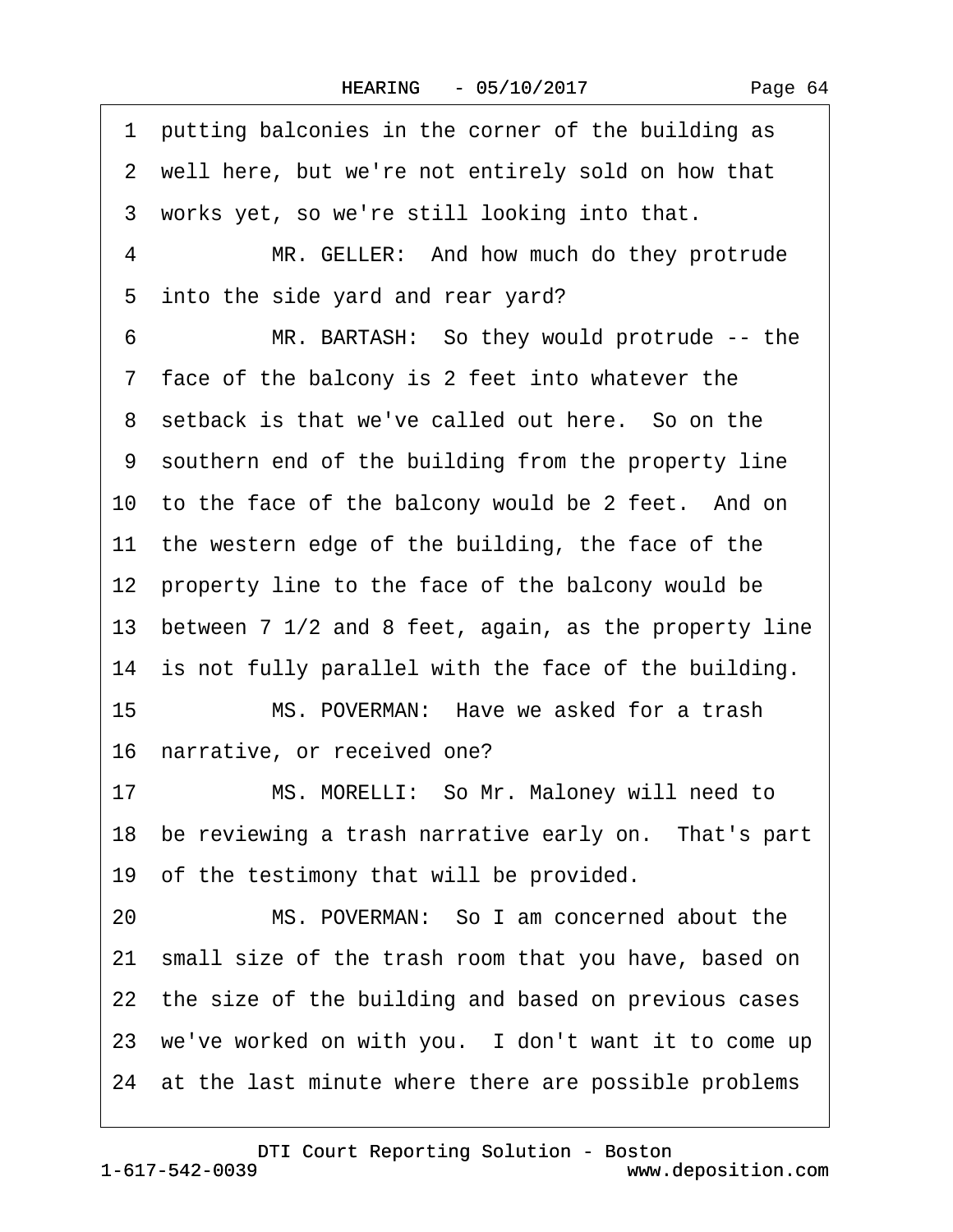1 with the size of the trash room, so I just want to ·2· raise that as an issue. 3 MR. BARTASH: Understood. Thank you. 4 MR. GELLER: Other questions at this point? 5 (No audible response.) 6 MR. BARTASH: We'll bring Shawn Kelly here ·7· to talk about traffic. 8 MR. KELLY: Good evening, Mr. Chairman, 9 members of the board. For the record, my name is 10 Shawn Kelly. I'm a traffic engineer with Vanasse & 11· Associates.· On behalf of our team, thank you for 12 having us before you tonight. 13 What I'd like to do tonight is take a few 14 minutes to walk through our traffic study, how it was 15· conducted, what our findings were, what our 16 recommendations are. And I'd be happy to answer any 17 questions that members of the board may have. 18 I think Peter did a great job describing 19· the site location, but again, just to orient 20· ourselves, we're located on the west side of Babcock 21 Street directly across from Freeman, Commonwealth 22 Avenue to the north, and Harvard to the south. 23 The study we conducted was done in 24 accordance with all state and industry guidelines.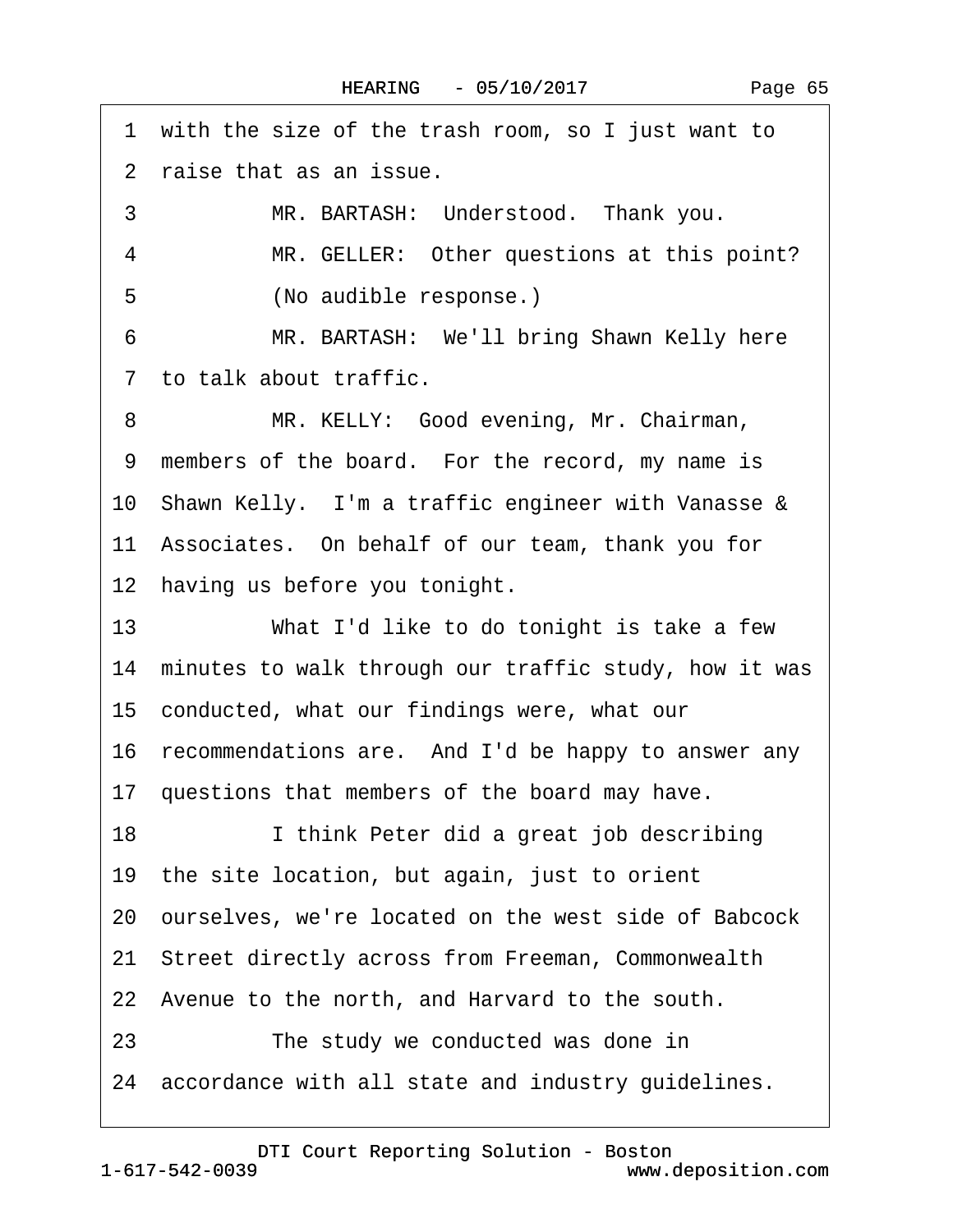·1· The first stage, we did what we call "an assessment 2 of existing traffic conditions." We went out and did 3 some traffic counts. The locations that we did count 4 are depicted on this image here. The red, yellow, 5 and green note signalized intersections at ·6· Commonwealth Ave. and Harvard, and the blue dots ·7· represent the unsignalized intersections at Freeman 8 directly across the street. 9 We also did a daily count on Babcock 10 Street, immediately in front of the site. The counts 11 that we did were done during your typical hours for 12 residential projects. We looked at the weekday 13· morning peak hours, 7:00 to 9:00, looked at the 14 weekday evening peak hours from 4:00 to 6:00. And 15 the reason that we looked at these time periods is 16 these are the time periods when the residential 17 traffic is at its highest. 18 What the data showed us is that the morning 19· peak hour generally occurs from about 7:45 to 8:45, 20· the evening peak hour generally occurs from about 21· 4:45 to 5:45. 22 **Degman Clubs** Changelian and adaily basis, Babcock Street carries 23 approximately 6,200 vehicles per day. During peak 24 hours, that number varies from about 550 to 600 cars.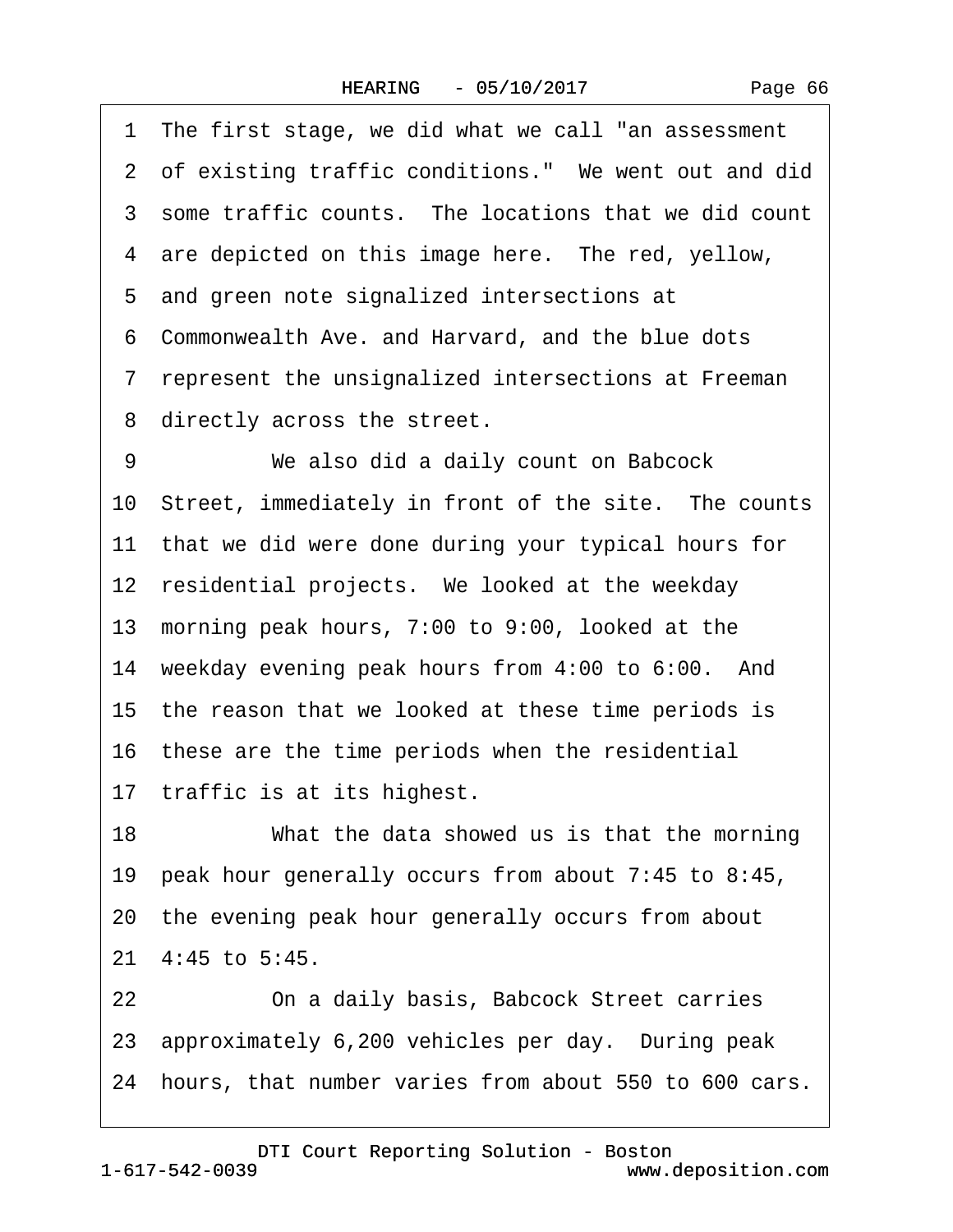|  | Page 67 |  |
|--|---------|--|
|  |         |  |

|    | 1 Traffic is actually split fairly evenly from morning   |
|----|----------------------------------------------------------|
|    | 2 and evening. That is about 55 percent and 45 percent   |
|    | 3 traveling in either direction, so there isn't a real   |
| 4  | high distributional split during either peak period.     |
| 5  | In addition to collecting traffic data, we               |
|    | 6 also went out and looked at some safety                |
|    | 7 characteristics. We went out and looked at the motor   |
|    | 8 vehicle crash history for each of these locations.     |
|    | 9 And the reason we did this is we compared that data    |
|    | 10 to the state average to see if any of these locations |
|    | 11 were what we would call an above average crash rate.  |
|    | 12 None of these locations were, and all were well below |
|    | 13 the crash rate. That is to say that the number of     |
|    | 14 collisions they have experienced are below what you   |
|    | 15 would expect for an intersection with this type of    |
|    | 16 volume that travels through it.                       |
| 17 | MS. POVERMAN: Which intersection are you                 |
|    | 18 talking about?                                        |
| 19 | MR. KELLY: All of them.                                  |
| 20 | MS. POVERMAN: Including Comm. Ave. and                   |
|    | 21 Babcock?                                              |
| 22 | MR. KELLY: Correct. So what it is is you                 |
|    | 23 look at the number of collisions and then you look at |
|    | 24 the volume that goes through on a typical day. You    |
|    |                                                          |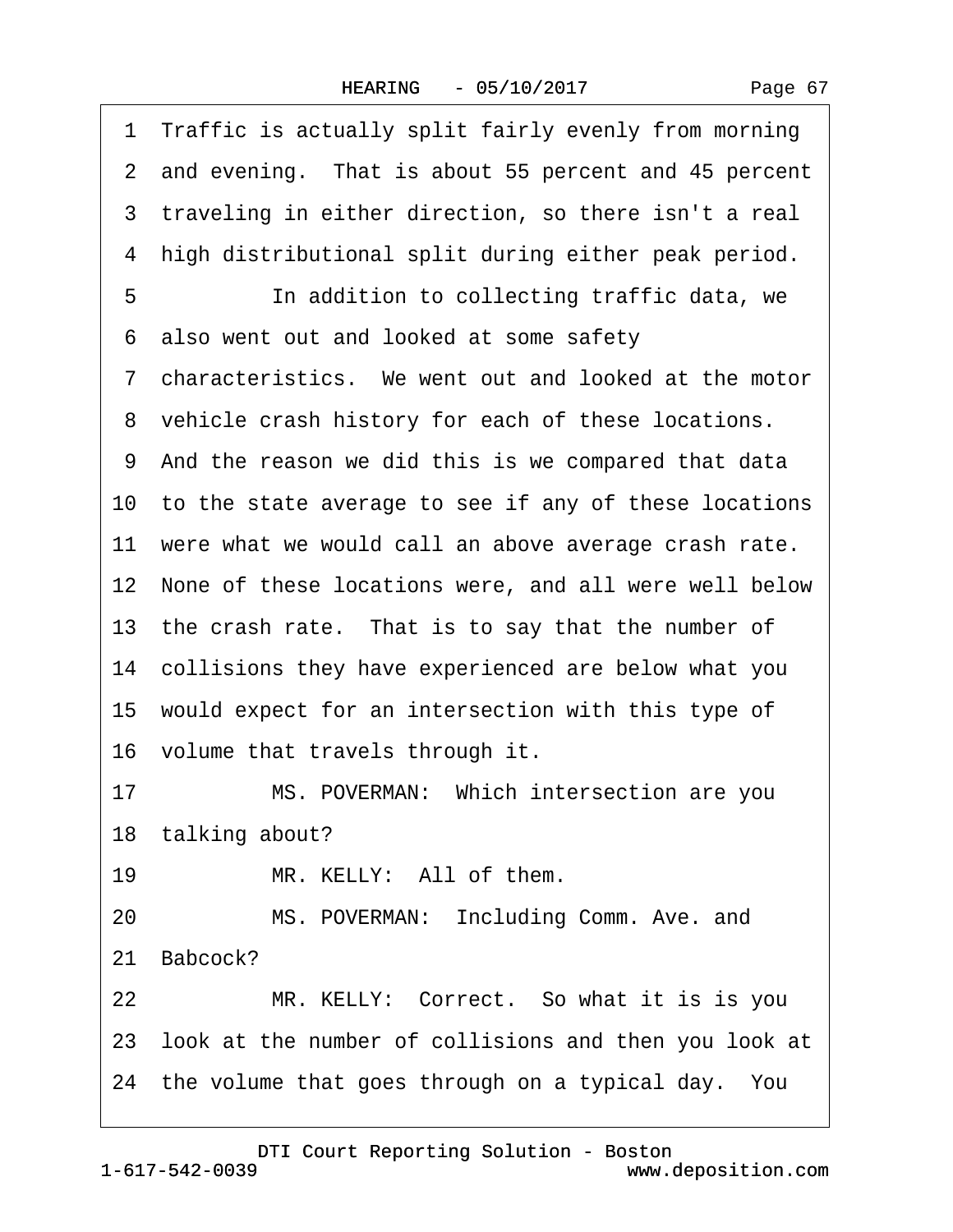·1· break it out into an annual number, and it tells you 2 how many crashes you have per million entering 3 vehicles. Per the state guidelines, all of the 4 intersections in this area are actually below the 5 state average for crashes per million entering 6 vehicles 7 We also did what we call a speed study ·8· where we did the daily traffic count ·9· (indecipherable) -- 10 (Interruption by the court reporter.) 11 MR. KELLY: We put a road tube out to get 12 the speed of traffic. The speed limit out there is 13· 25 miles an hour.· What we found was the 85th 14 percentile speeds, which are what we use for design 15· purposes, were slightly higher, on the order of 26 to 16· 28 miles an hour.· We utilize those speeds to ensure 17 that the sight distance of the driver location is 18 adequate. And what we found is that for the 19· topography that's out there, with the vehicle speeds 20· that exist today, the sight lines are adequate for 21 the driveway. They do provide the required sight 22 distance in both directions to meet the federal 23 guidelines. 24 We also did an inventory of the public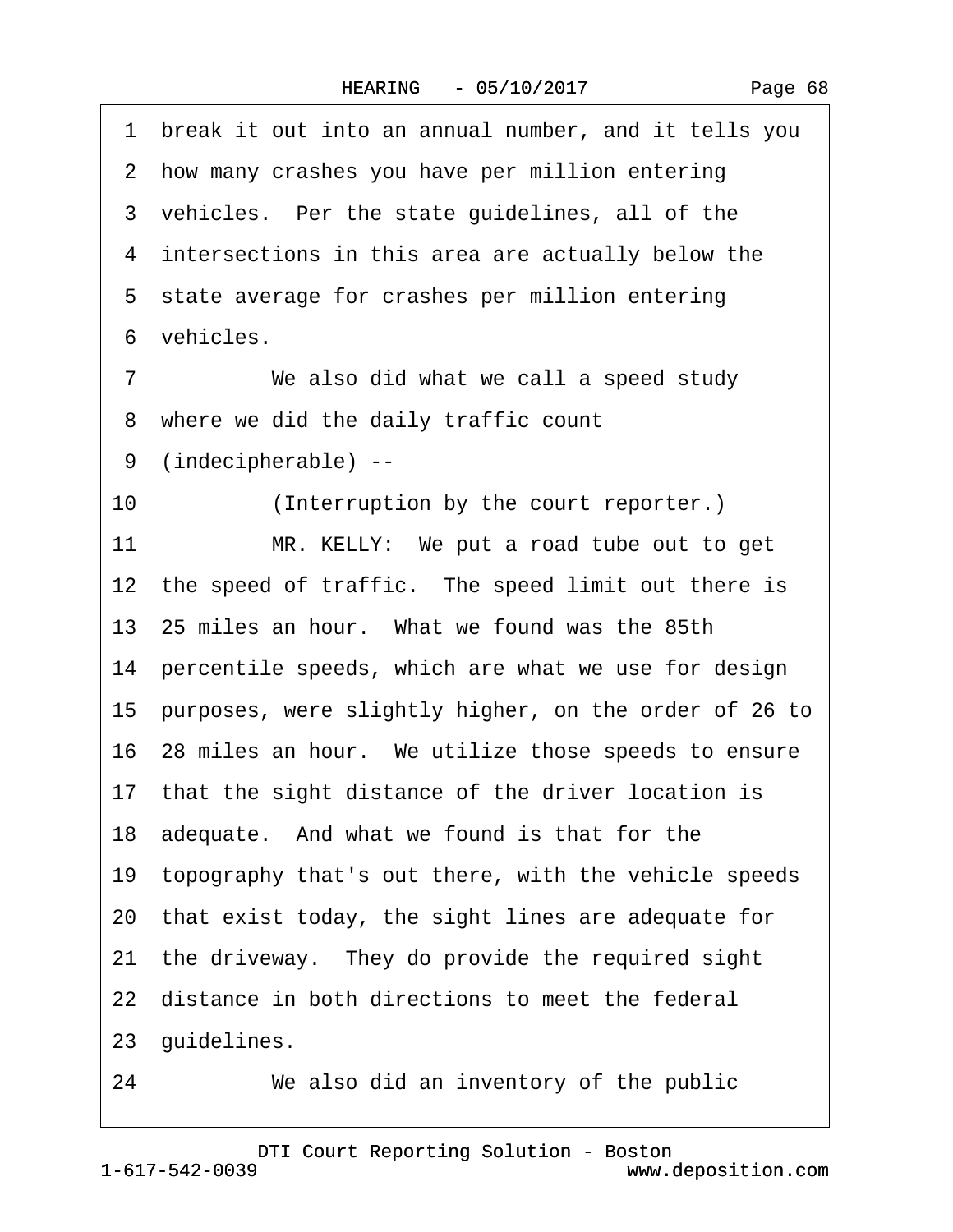1 transportation that serves the site. The site is 2 well-served in public transportation. We have the 3 Green Line both to the north and to the south. There 4 are also buses that are operated by the MBTA that 5 I'll get into later. We certainly expect that a ·6· significant percentage of the project's traffic will 7 be public transit in nature. 8 The next step is we take the traffic that ·9· we collected and we project that out seven years. 10 It's the state requirement. That's called the "no 11 build horizon." So we look at traffic as we expect 12 would exist in the year 2024. 13 Really, there are two components to this. 14 The first is simply general background growth, not 15 attributable to any specific development. So we take 16· the volumes that we collected, we apply a compounded 17 growth rate, and we grow traffic every year over 18 those seven years. 19 The second component is traffic associated 20· with specific developments that are either in the 21· pipeline, under construction, or have been approved. 22· We did contact the planning staff, and they 23 identified six projects to be included in our study. 24· And just to walk through them quickly, we included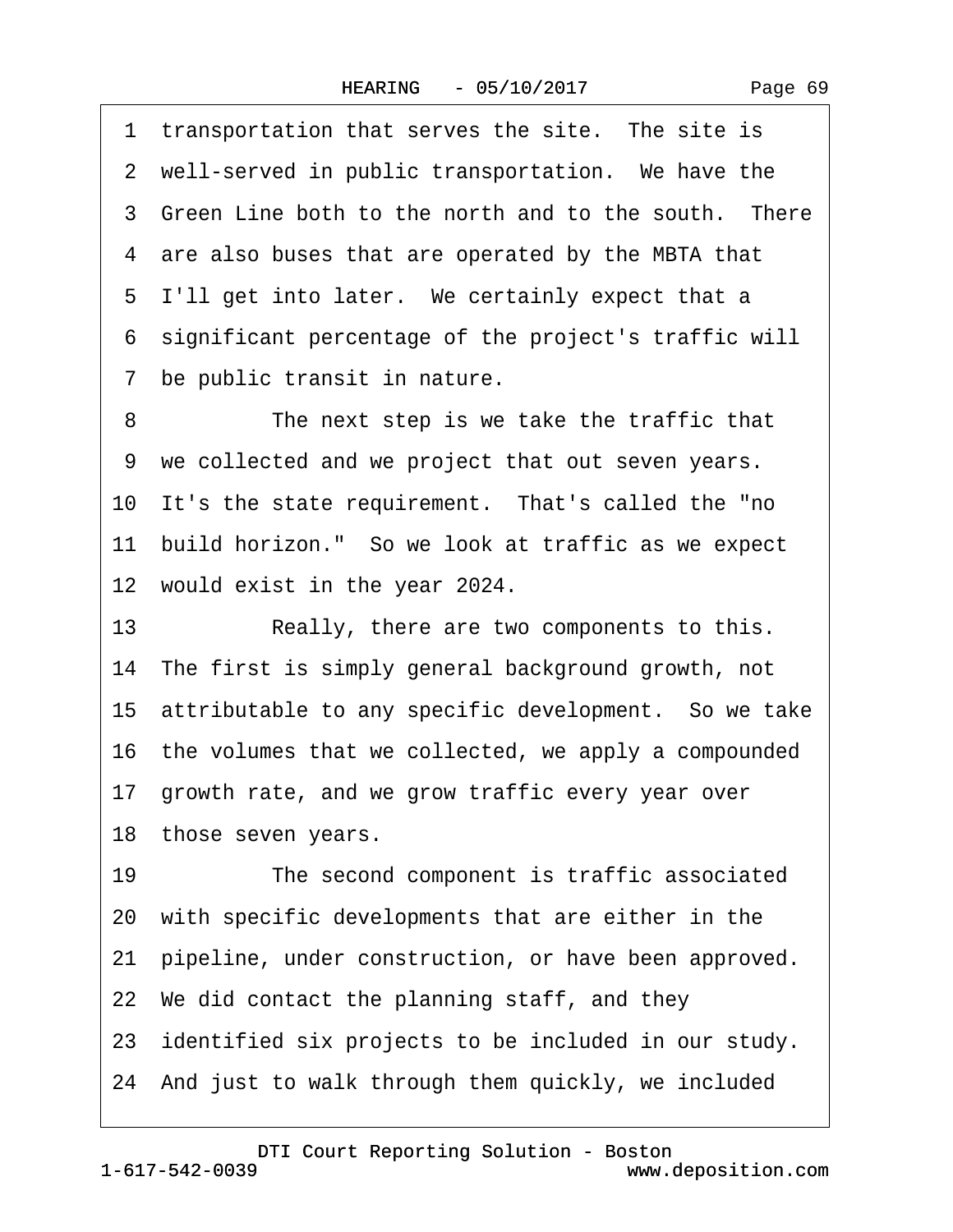·1· traffic associated with 420 Harvard Street, ·2· 384 Harvard Street, 455 Harvard Street, 3 21 Crowninshield Road, 1299 Beacon Street, and then 4 the 8 to 10 Waldo Street. 5 **· · · · So when we look at traffic in the future,** ·6· 2024, we've increased everything we've counted to ·7· account for just general growth, and then we've also 8 added the traffic specifically associated with those ·9· projects.· So when we talk about the future traffic, 10 it includes everything that's going on in the state 11 that's expected to influence traffic in this area. 12 As far as the project itself, we rely on 13· data that's published by what's known as the 14 Institute of Transportation Engineers. This is the 15 state and federal guideline in terms of how much 16 traffic a project will generate. And what the ITE 17 does is they publish rates -- trip generation rates. 18· And these rates tell you that for a specific 19 development -- and there are many types: office, 20· residential, commercial -- based on the size of the 21 project, how much traffic you can expect. 22 We ran the numbers for a typical 62-unit 23· apartment building, and this is what the ITE numbers 24 equate to. It is the number that we used, and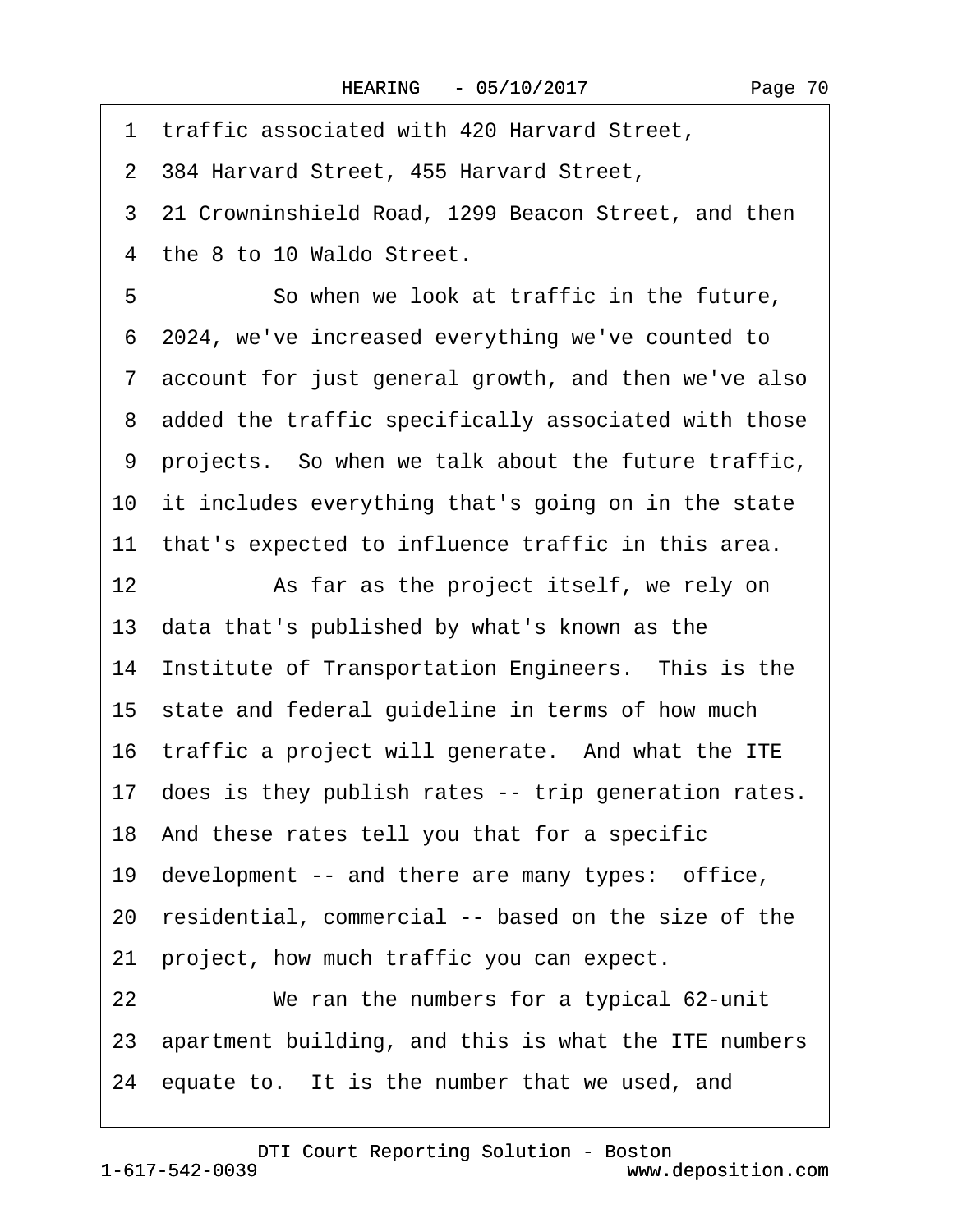·1· I'll -- in a minute, I'll get to why these are 2 conservative. 3 MS. POVERMAN: Does this take into account 4 that there are 30 parking spaces, or not? 5 MR. KELLY: I'm going to get into that in a ·6· second. 7 So basically, if you had 62 apartment 8 complexes in the middle of a suburban area with no ·9· public transit, no walking opportunities, things of 10 that nature, you would expect that you would have 500 11 daily trips. That's 250 cars coming and 250 cars 12 going. And then in the morning you would have 34 13 trips, 27 leaving, predominantly people going to 14 work, and 7 arriving, and then in the evening you 15 would have 52 trips, mostly inbound, people coming 16 home from work, 34, and people leaving, 18. 17 These are the numbers that we used for our 18 analysis, and we did it purposely to be extremely 19 conservative. And the reason -- there really are two 20 reasons to be conservative. 21 The first is that we took no reduction for 22 the number of trips at the site today. As Peter 23· pointed out, we have multifamily residential there 24 today, so there are residential trips. We haven't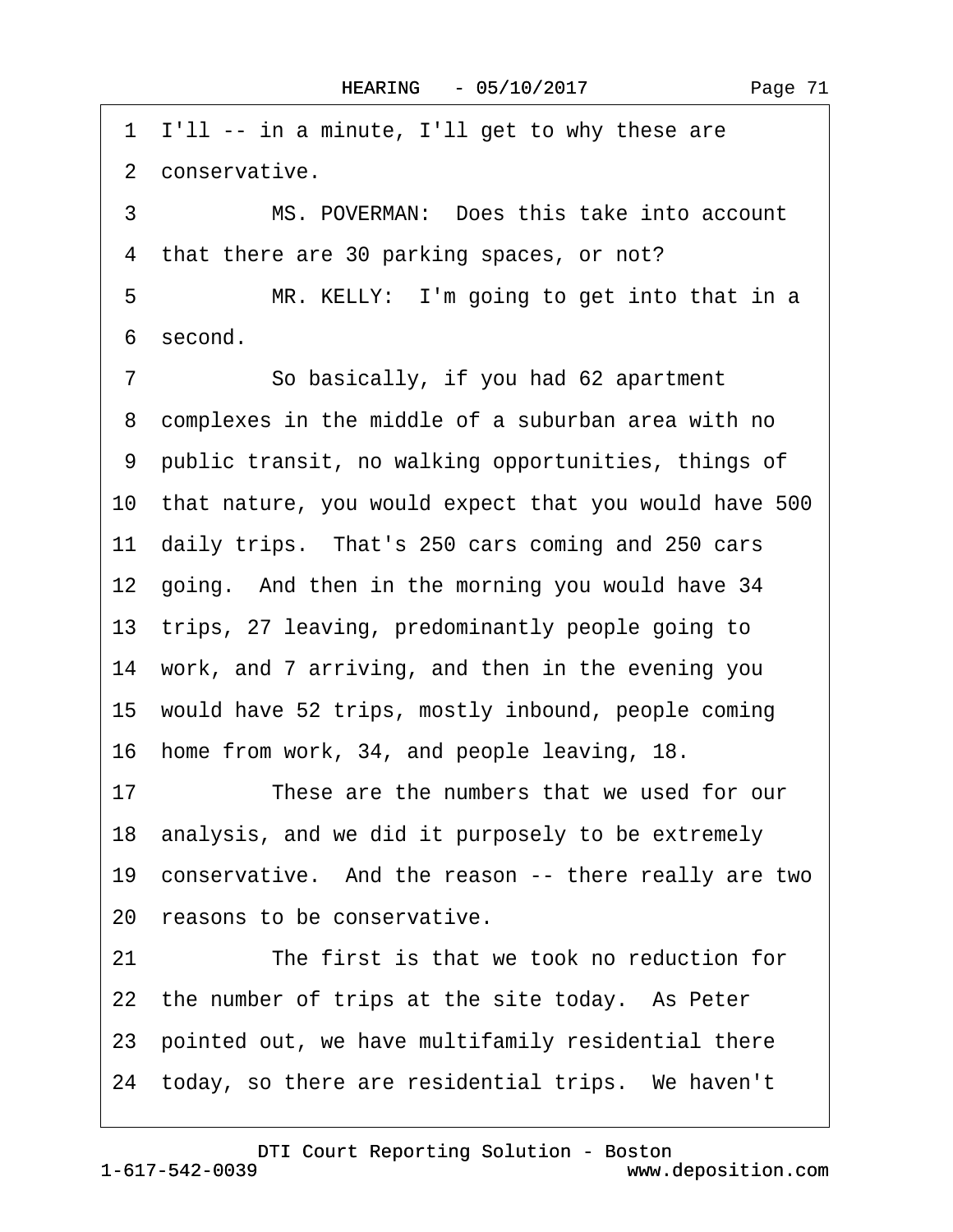| 1  | netted those out of the equation, if you will, so we     |
|----|----------------------------------------------------------|
|    | 2 haven't taken any reduction for the trips that exist   |
|    | 3 today that will be eliminated.                         |
| 4  | Secondly, we've taken no reduction for                   |
|    | 5 transit trips or walking trips. That is, our           |
|    | 6 analysis, in order to be extremely conservative,       |
|    | 7 assumes that every person arriving as part of this     |
|    | 8 project will do so via automobile. And when you look   |
|    | 9 at it, you can see why the analysis is conservative.   |
|    | 10 We have, you know, 34 vehicles entering. Obviously,   |
|    | 11 that's more than what we're going to have in a        |
|    | 12 31-space parking garage.                              |
| 13 | We looked at the impacts of the project and              |
|    | 14 the distribution. Based on existing traffic           |
|    | 15 patterns, we expect that about 2/3 of the traffic     |
|    | 16 will be heading northbound towards Comm. Ave., and    |
|    | 17 about 1/3 southbound towards Harvard.                 |
| 18 | When you look at the percentage increase                 |
|    | 19 versus what the no-build condition is in terms of the |
|    | 20 overall volumes, it's a very small increase. It's on  |
|    | 21 the order of 0.4 to 0.7 percent. And just to put      |
|    | 22 that into perspective, as far as that background      |
|    | 23 growth rate I mentioned a minute ago, we've assumed a |
|    | 24 1 percent growth per year just in terms of background |
|    |                                                          |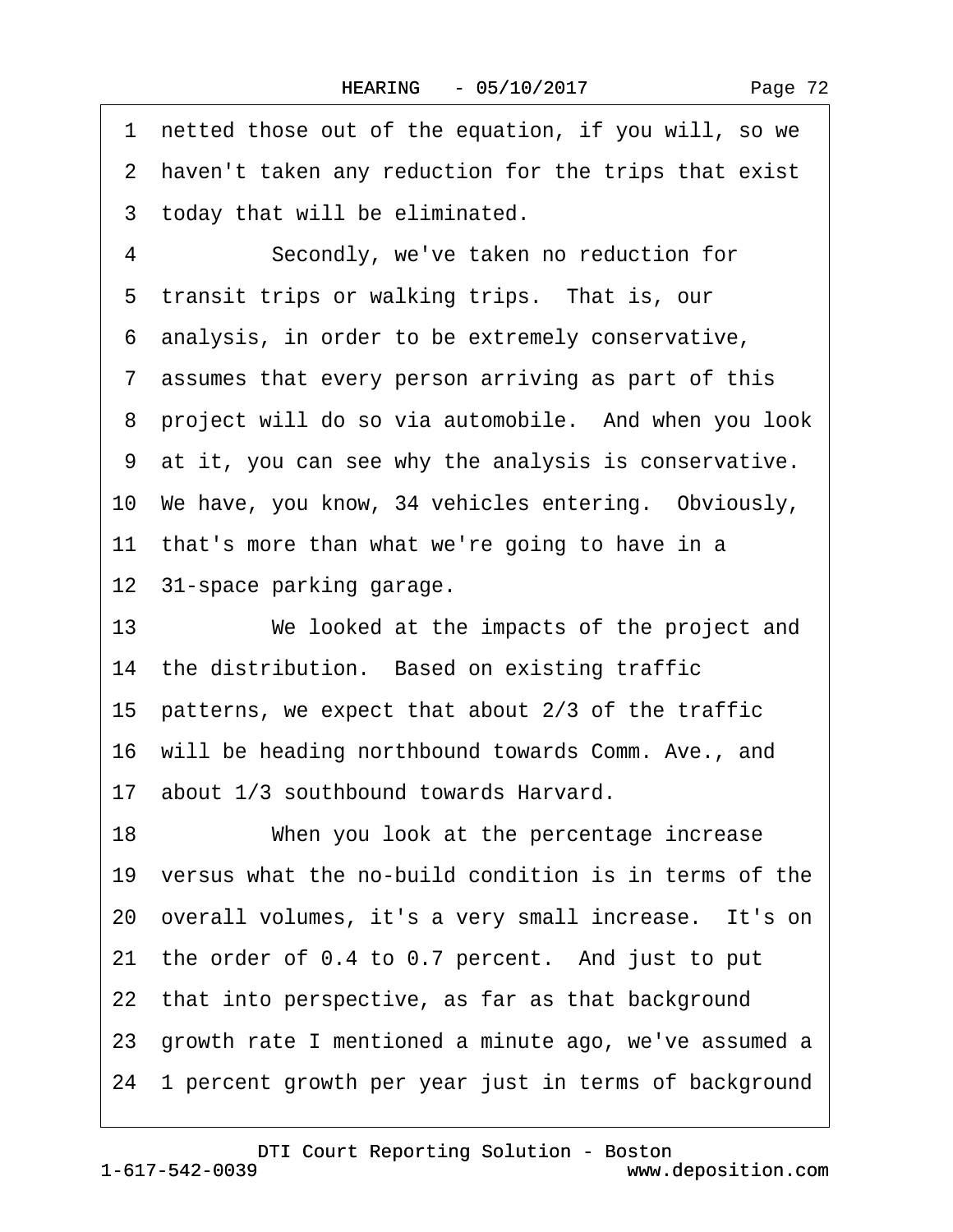<span id="page-72-0"></span>1 traffic. So this project essentially would generate 2 on the order of 1/2 of what we would assume for 3 background growth for only one of the seven years we 4 evaluated. 5 We looked at the impact of traffic ·6· operations at the intersections that we evaluated, 7 and this is essentially what we call levels of 8 service, how they operate, and delays. And really, 9 the impacts are minimal. Even using this very 10· conservative approach, you know, the morning 27 11 existing is your predominant move, in the evening, 34 12 entering is the predominant move. We're talking 13· about one car every other minute, you know, coming 14 from two directions. 15 • And, again, this really is about -- based 16· on census data, it's probably double what you're 17· going to see.· The census data indicates that really 18 almost half the trips in Brookline are either public 19 transit, bicycle, or walking, so we're confident that 20· these assessments, even with minimum impact, is 21 highly conservative.

22 Our recommendations, you know, are really 23 focused primarily on access. We're recommending the 24· access drive be a minimum of 24 feet in width for the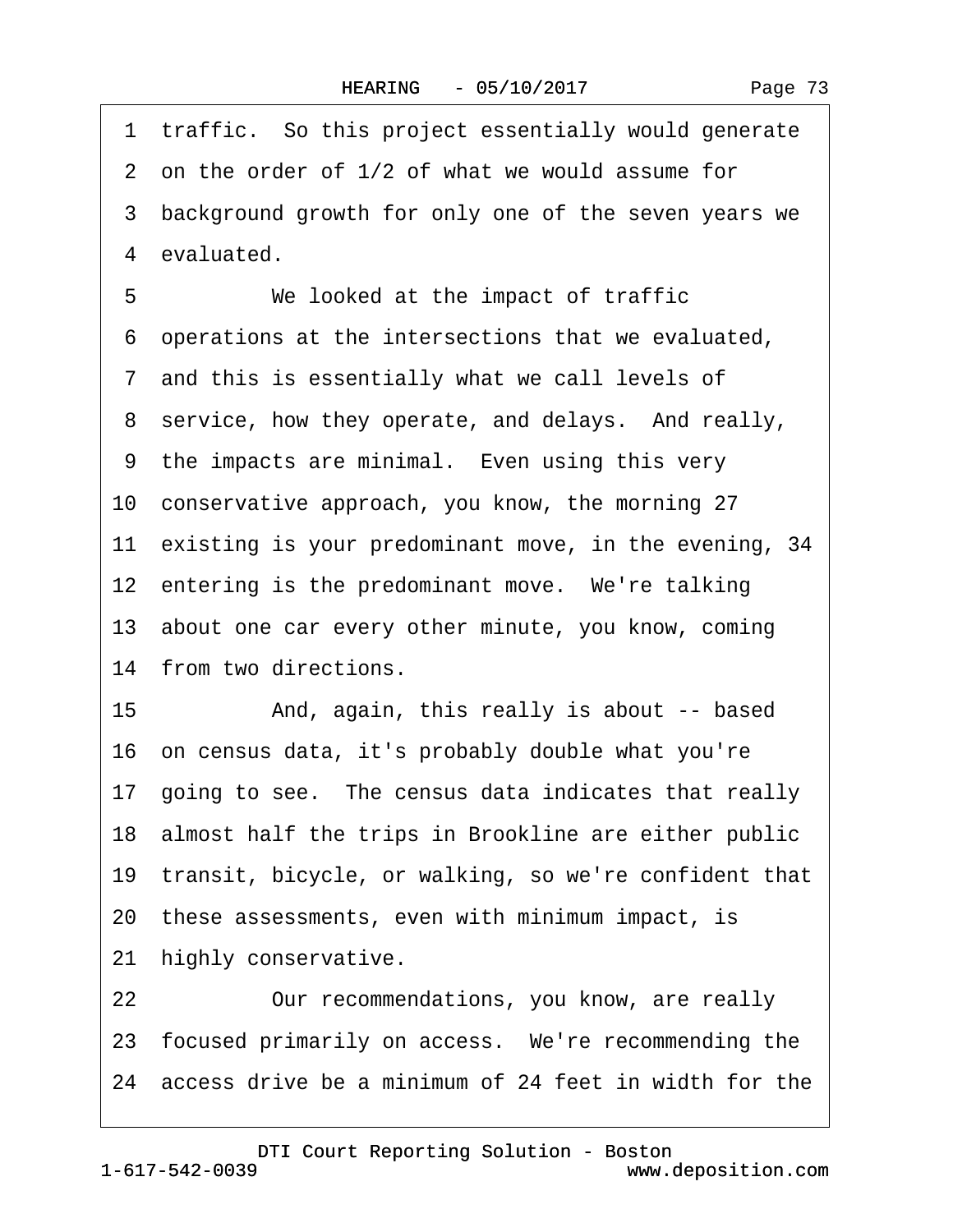|  | Page 74 |  |
|--|---------|--|
|--|---------|--|

<span id="page-73-0"></span>1 parking area. We're recommending that the access 2 drive be placed under a stop sign control, the 3 appropriate signage in accordance with minimum 4 vehicle and traffic control device criteria, pavement 5 stop bars on the approach to Babcock Street. 6 **We are recommending that any landscaping or** ·7· signage that's proposed in the vicinity of the access 8 drive be placed in such a way that does not impair 9 the sights line to the north and south. As I 10 mentioned, we did evaluate the sight lines based on 11 the vehicle speeds along the corridor, and the sight 12 lines out there well exceed what's needed, so there's 13 no safety issues. 14 We're recommending that bicycle racks 15 within the building are placed in a secure location, 16 both for the residents as well as guests of the 17 project. 18 • And lastly, we're recommending that in a 19 conspicuous area, public transportation maps and 20· schedules are placed so that residents are aware and 21 that we're promoting the use of public transit by 22 residents of the project. 23 **4. And we're confident that with these** 

24· measures in place, this project can be constructed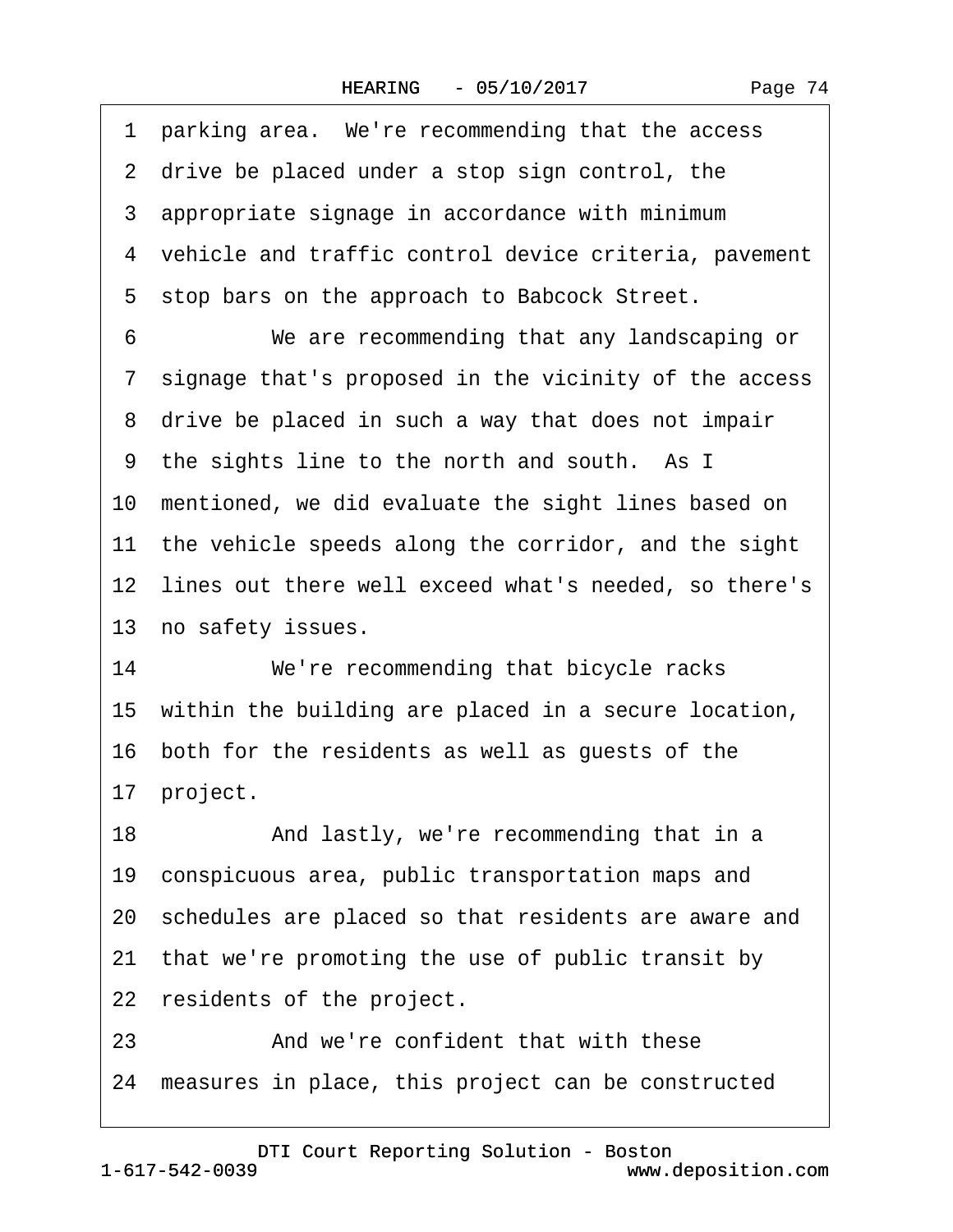<span id="page-74-0"></span>1 with minimal impact on the surrounding transportation 2 system. 3 That's all I have tonight. I'll be happy 4 to answer any questions. Thank you. 5 MS. POVERMAN: So the transportation board ·6· has been working for a ridiculously long time on ·7· changes to the traffic pattern on Babcock Street, 8 trying to work out how cars and bikes can live on 9 that street and other streets. An analysis was done 10 on traffic on Babcock as a result. Did you have 11 access to that when doing your --12 MR. KELLY: We have not reviewed that 13· document, no. 14 MS. POVERMAN: In any future analysis 15 that's done, could you review that? 16 MR. KELLY: Absolutely. 17 MS. POVERMAN: Their findings sound, among 18· other things, that the busiest part of Babcock Street 19 is in between Freeman Street and Manchester, which 20 is -- well, you know where it is, the first road off 21 of Babcock. So that might be an area that's 22 especially impacted by this particular building, 23 since it obviously empties out right into Freeman 24 Street.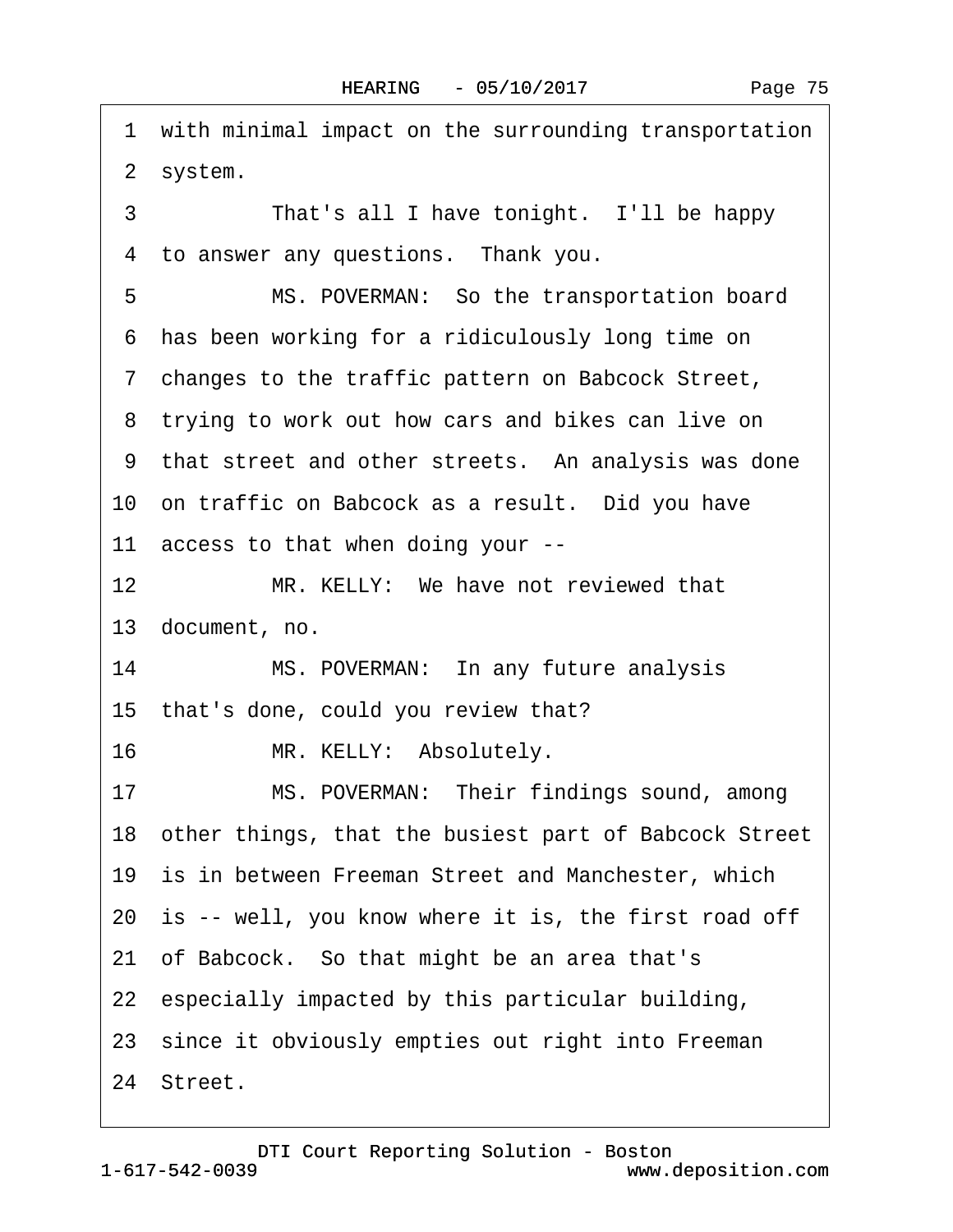<span id="page-75-0"></span>1 **In addition, as you probably know, the** 2 building would be just a block away from the fire 3 department.

4 • Has there been any analysis of how traffic 5 analyses are changed when the fire department is a 6 block or so away? I just don't know.

7 MR. KELLY: I'm not sure I understand your ·8· question, specifically.

9 MS. POVERMAN: If a fire department is a 10· block or so away, does that affect any analysis that 11 is done by a traffic analyzer in determining safety, 12 speeds, things that should be taken into account?

13 MR. KELLY: I mean, to the extent we would 14 make sure we have no conflicts with the fire 15· department.· But as far as their operations, this 16· project isn't going to have a detrimental impact on 17 the fire department being able to access that 18 building at all.

19 MS. POVERMAN: In using your analysis of 20· safety and accidents, did you also look at the 21 Brookline Police Department's records for crashes? 22 MR. KELLY: We utilize the MassDOT 23· database.· And the reason that we do this is that the 24· crash rates that I mentioned earlier are based on the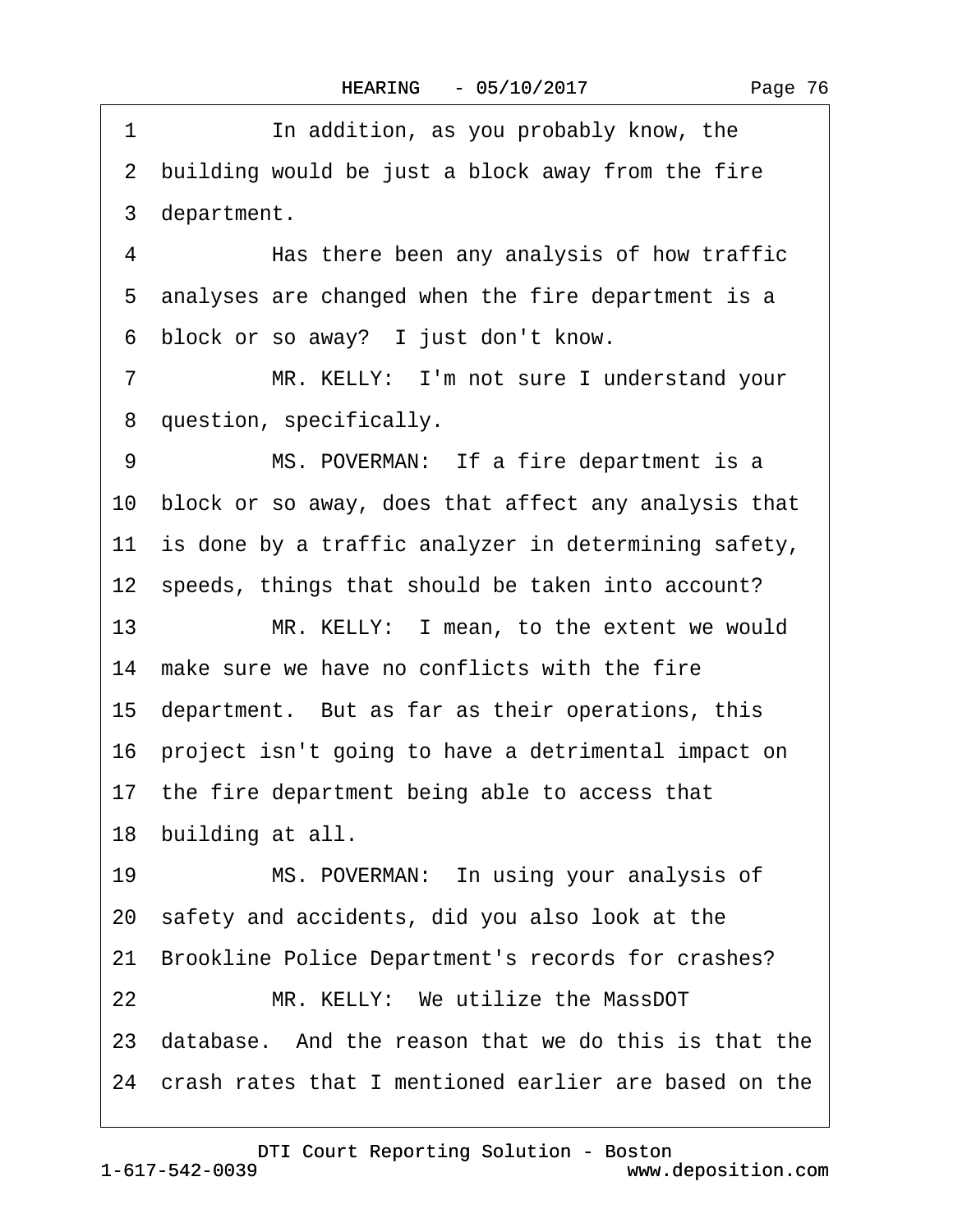<span id="page-76-0"></span>1 DOT data. So if you utilize police data, the crash 2 rates aren't necessarily applicable. It's apples to 3 oranges. So when you're doing an analysis of the DOT 4 crash rate or whether or not you're above or below 5 that average, you should be utilizing the data that ·6· was published by the DOT. 7 MS. POVERMAN: My understanding, though, is 8 that there are sometimes -- or often increases of ·9· crashes if you include the two, so it would be great 10 in any further analysis if you could do that. 11 MR. KELLY: Sure. 12 MS. POVERMAN: What's the basis of your 13 assumption that a lot of the traffic -- or a lot of 14 the people will be using public transportation? 15 MR. KELLY: We looked at the US Census data 16 for the town. And based on that data, ballpark, 17· rough numbers here is around 30 percent of public 18 transportation and around 17 percent was walking and 19 bicycle trips. 20 · · So in this project you're in walking 21 distance to both Green Lines and bus service. It 22· only makes sense that we're going to have the same 23 patterns here. Not to mention the fact that we've 24 constrained parking. It's clearly an intent to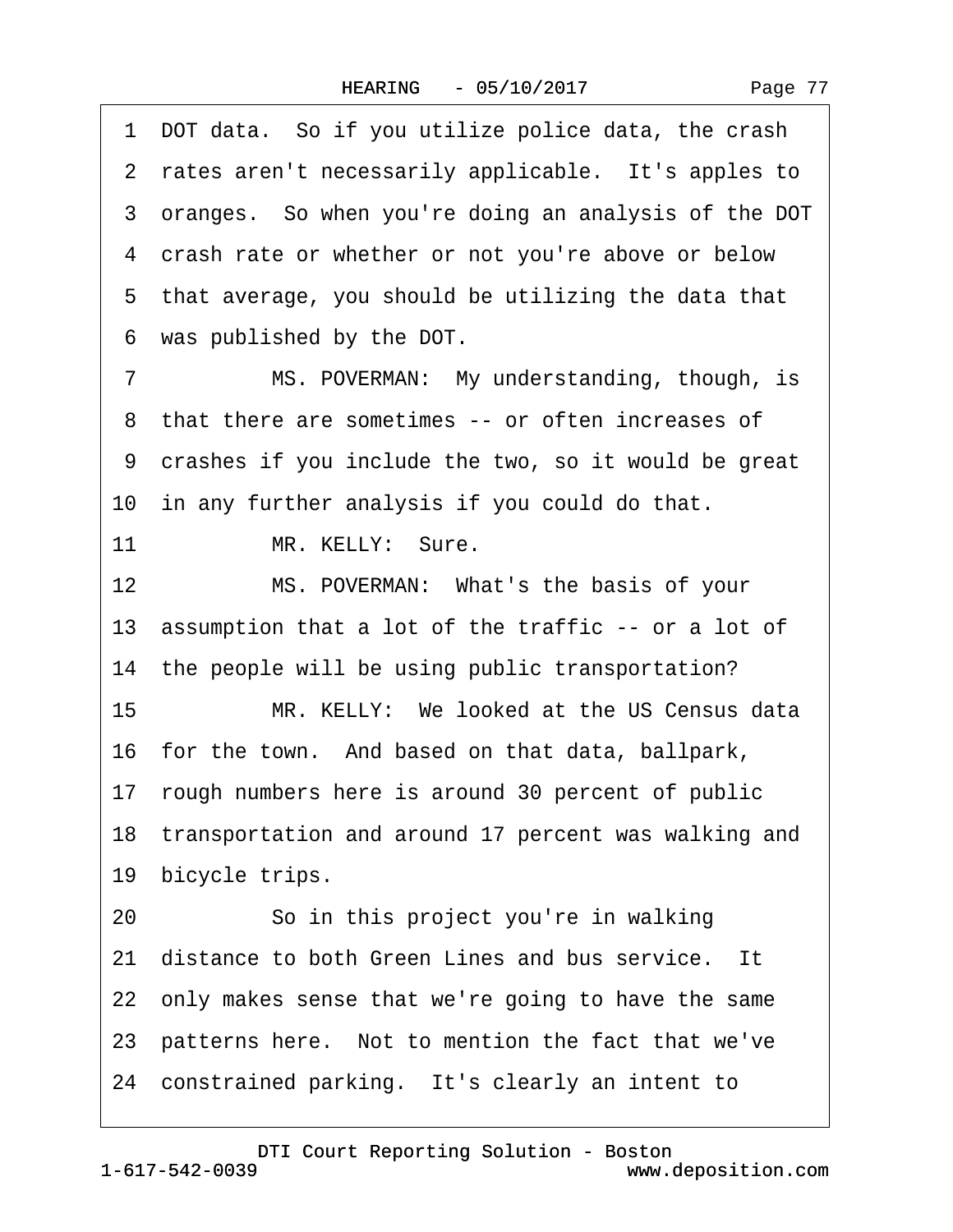| Page 78 |  |
|---------|--|
|         |  |

<span id="page-77-0"></span>·1· promote the use of other means of transportation. 2 That's why we don't overpark on the site. The 3 majority of residents, quite frankly, won't have a ·4· parking space, so public transportation likely will 5 be their only means of transportation to work. 6 MS. POVERMAN: That's a separate issue. 7 That's all I have for now. 8 MR. KELLY: Thank you. 9 MR. GELLER: My only comment is that we, at 10 a future hearing, will have a more dedicated analysis 11 of the parking, so I'm going to reserve comments 12 until we focus on it at that time. 13 MR. HUSSEY: I've got one question for 14 Peter, actually, I meant to ask. You don't have to 15 get up. 16 You've got on the floor plan here, the main 17 floor, you've got the lobby and leasing. What's the 18 leasing all about? 19 MR. BARTASH: So during the initial phases 20· when the building is being occupied on Day 1, there 21 is a component of the rental process that involves 22 leasing. So there are people who are on-site or 23 working off-site to drive people to the project and 24 get them to rent units that are there.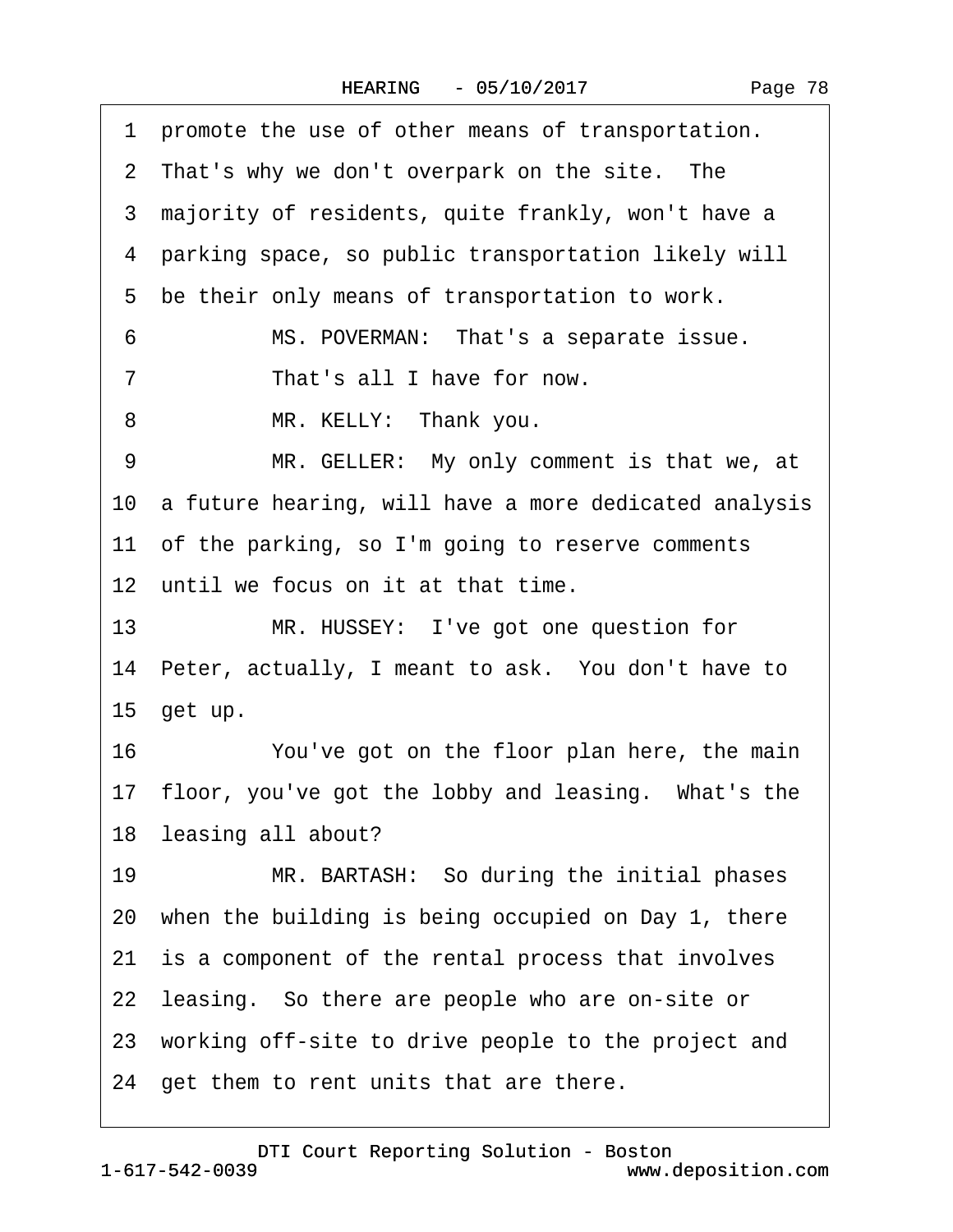<span id="page-78-0"></span>

| 1<br>Once the lease-up process is complete,              |
|----------------------------------------------------------|
| 2 there is an on-going leasing effort as residents move  |
| 3 out at the end of their leases or their turnover       |
| 4 within the life cycle of this building.                |
| 5<br>But primarily the same kind of desk and             |
| 6 infrastructure space in that lobby is then used by     |
| 7 building management or people who are manning the      |
| 8 property on a day-to-day basis for an operational      |
| 9 consideration.                                         |
| 10<br>MR. ALLEN: It's a desk.                            |
| MR. HUSSEY: Thanks.<br>11                                |
| MR. GELLER: Anything else?<br>12 <sub>2</sub>            |
| 13<br>MR. HILL: Can I just ask a question?               |
| MR. GELLER: What's your question?<br>14                  |
| 15<br>MR. HILL: Will we have an opportunity to           |
| 16 ask questions of the developer's traffic engineer at  |
| 17 a later date, or --                                   |
| 18<br>MR. GELLER: Yeah. When we go through the           |
| 19 process of an actual transit and parking review -- so |
| 20 as I mentioned there will be peer review on both of   |
| 21 those -- we'll have a future hearing in which there   |
| 22 will be public testimony -- an opportunity for public |
| 23 testimony and we'll also have an opportunity for      |
| 24 questions.                                            |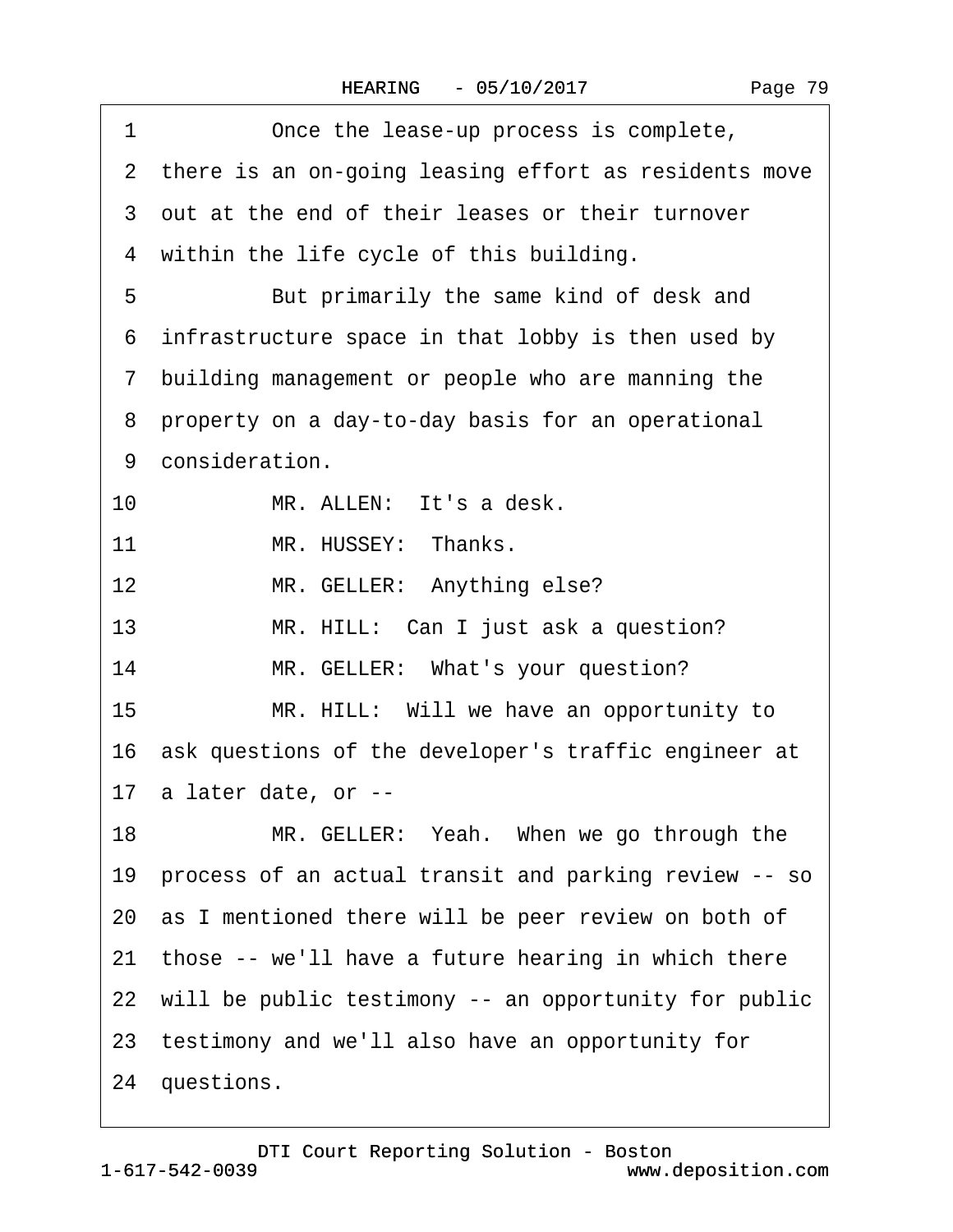| 1              | Anything else for transportation?                        |
|----------------|----------------------------------------------------------|
| $\overline{2}$ | MS. POVERMAN: No.                                        |
| 3              | MR. GELLER: Okay. Thank you.                             |
| 4              | Is that the end of the applicant's                       |
|                | 5 presentation?                                          |
| 6              | MR. ALLEN: That's it.                                    |
| $\overline{7}$ | MR. GELLER: Okay. I want to thank the                    |
|                | 8 applicant for their presentation. Needless to say,     |
|                | 9 the board will have lots of future questions for you.  |
|                | 10 As noted, it's an iterative process.                  |
| 11             | MS. POVERMAN: Can we be told what sorts of               |
|                | 12 discussions have been going on? They said they've     |
|                | 13 talked with neighbors. Wouldn't that be helpful for   |
|                | 14 us to know what's been going on there?                |
| 15             | MR. GELLER: I'll ask him, but I'm going to               |
|                | 16 assume they're so preliminary that they're not going  |
|                | 17 to assist us in any fashion. And, frankly, I think    |
|                | 18 that we're going to lead the process rather than      |
|                | 19 utilize that.                                         |
| 20             | MS. POVERMAN: Well, the reason I say it is               |
|                | 21 one of the things in this new guide we got -- it says |
|                | 22 that it's a good idea to point out issues as soon as  |
|                | 23 possible so that they can be worked on. And I'd love  |
|                | 24 to know if some of the issues I have with the project |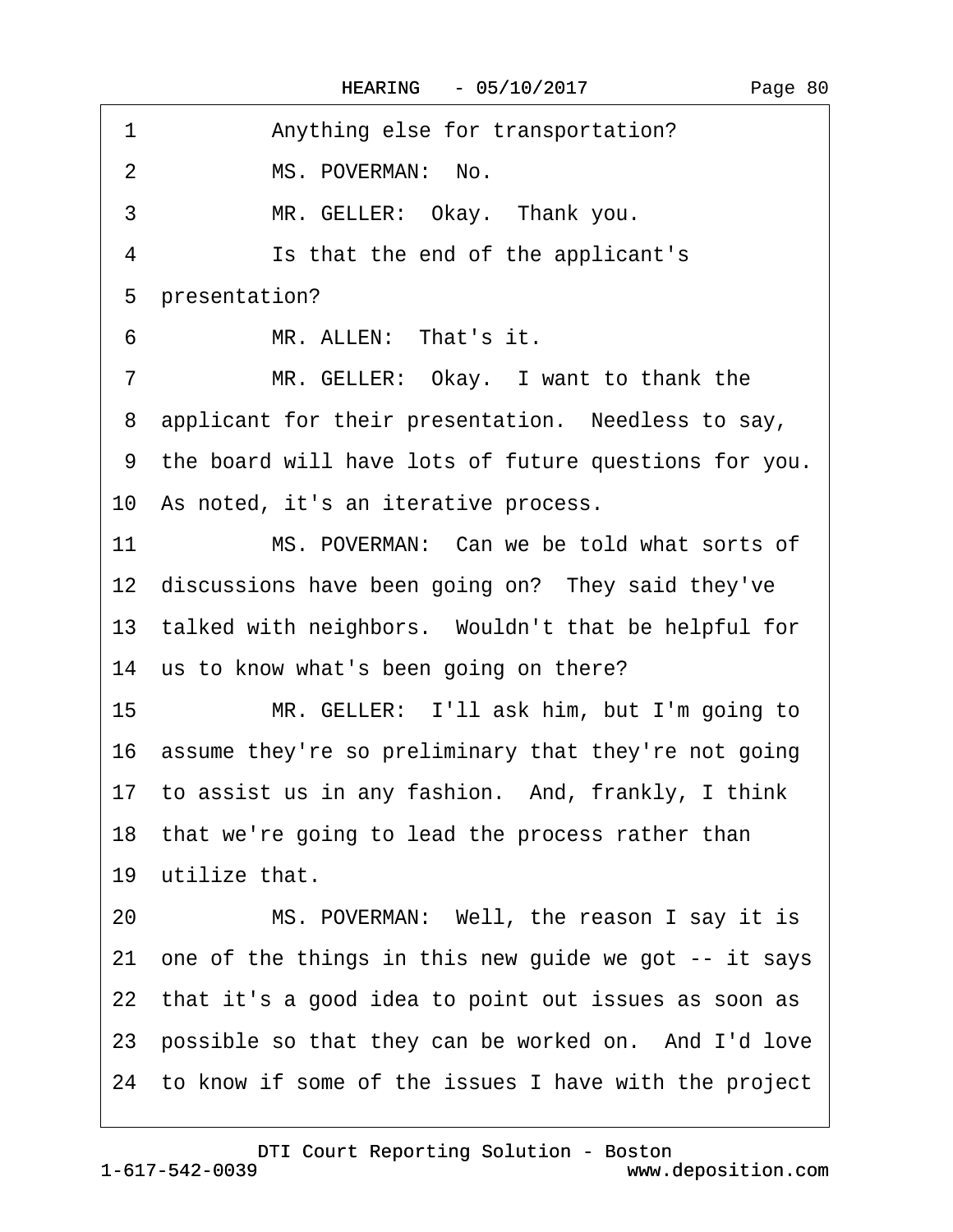|    | 1 are ones that are already being addressed.            |
|----|---------------------------------------------------------|
| 2  | MR. GELLER: I'm not sure they know yet.                 |
| 3  | Peter?                                                  |
| 4  | MR. BARTASH: I will say that the                        |
|    | 5 conversations we've had to date are extremely         |
|    | 6 preliminary and have not driven much outcome I can    |
|    | 7 talk about here now, but that the comments that we've |
|    | 8 heard in those meetings are consistent with the       |
|    | 9 comments that were submitted in writing to the        |
|    | 10 planning department and to the ZBA. So those         |
|    | 11 comments are available for your review, I believe,   |
|    | 12 and they are consistent with what we've been hearing |
|    | 13 firsthand.                                           |
| 14 | MS. POVERMAN: So they relate to size,                   |
|    | 15 mass, design?                                        |
| 16 | MR. BARTASH: Correct. All of the above.                 |
| 17 | MR. GELLER: Maria, do we have anything                  |
|    | 18 else for the agenda for this evening?                |
| 19 | MS. MORELLI: No.                                        |
| 20 | MR. GELLER: Okay. Then I'll remind people               |
|    | 21 that our next hearing is June 21st, same time,       |
|    | 22 7:00 p.m. Did we have a sense of topics?             |
| 23 | MS. MORELLI: At this time, it would be                  |
|    | 24 testimony from staff, boards, and commissions.       |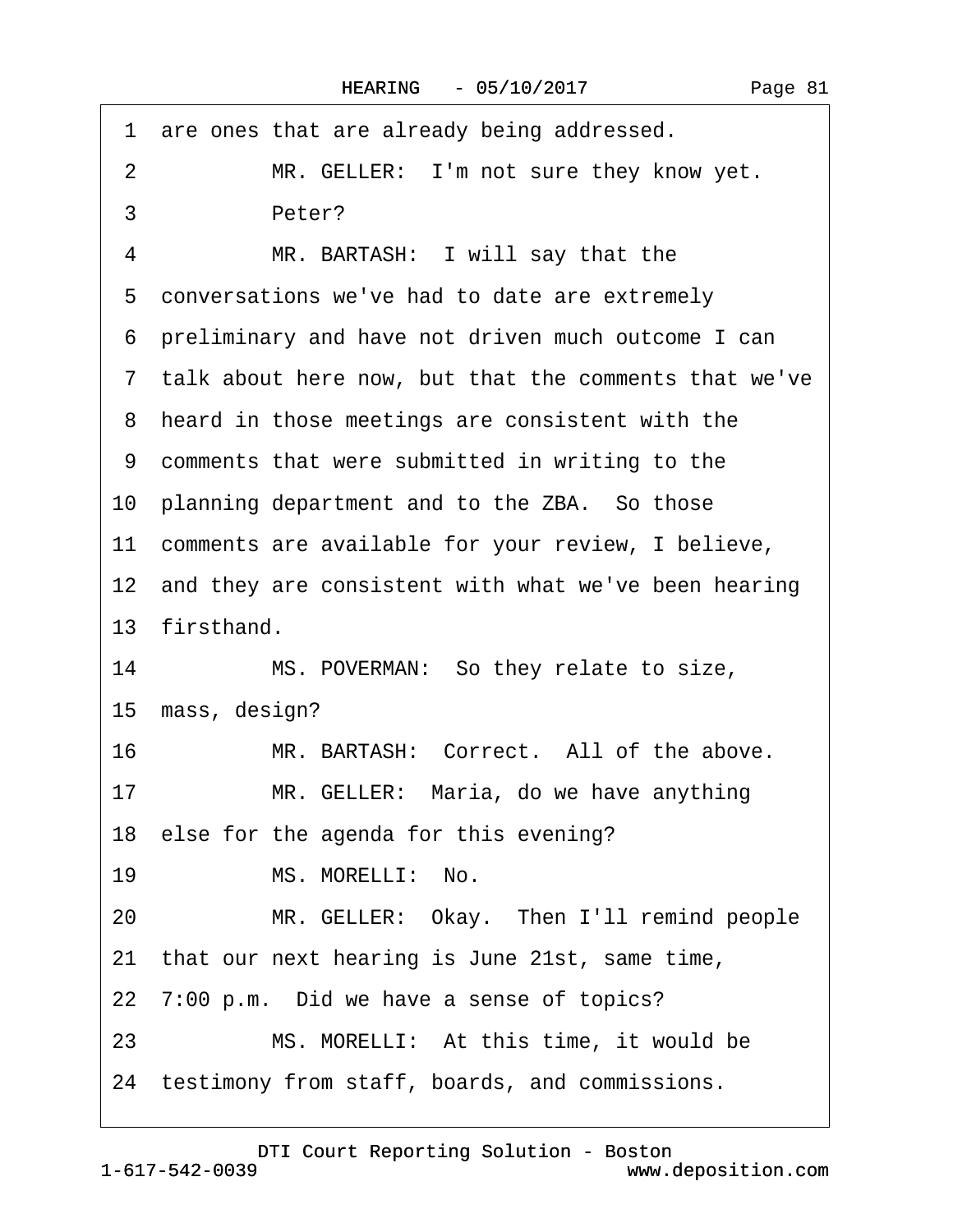| Page 82 |
|---------|
|---------|

| 1                 | MR. GELLER: Okay. So just for people who                 |  |  |  |
|-------------------|----------------------------------------------------------|--|--|--|
|                   | 2 have not attended one of these hearings before, the    |  |  |  |
|                   | 3 agenda is a little bit in flux. We try to be right     |  |  |  |
|                   | 4 when we tell you something so that you can plan in     |  |  |  |
|                   | 5 the future, but sometimes we're wrong.                 |  |  |  |
| 6                 | The intent now is that at the June 21st                  |  |  |  |
|                   | 7 hearing we will hear from town boards and              |  |  |  |
|                   | 8 departments. Hopefully that actually turns out to be   |  |  |  |
|                   | 9 the case. If it's not, we'll hear from those that      |  |  |  |
|                   | 10 have responded and we will reserve another date to    |  |  |  |
|                   | 11 hear from the rest.                                   |  |  |  |
| $12 \overline{ }$ | We also have coming up, I'll remind people,              |  |  |  |
|                   | 13 on June 5th at 8:45 on-site a site visit. Members of  |  |  |  |
|                   | 14 the public, again, are welcome to join us. We're not  |  |  |  |
|                   | 15 taking testimony, but you're certainly welcome to     |  |  |  |
|                   | 16 join us.                                              |  |  |  |
| 17                | And we hope to have our peer review                      |  |  |  |
|                   | 18 consultant -- our 40B consultant with us at the next  |  |  |  |
|                   | 19 hearing, who will then give us an overview of the 40B |  |  |  |
|                   | 20 process.                                              |  |  |  |
| 21                | I see Mr. Allen is going to the podium.                  |  |  |  |
| 22                | MR. ALLEN: Thank you. Just for the                       |  |  |  |
|                   | 23 record, Robert Allen.                                 |  |  |  |

24 Maybe Cliff could actually come to that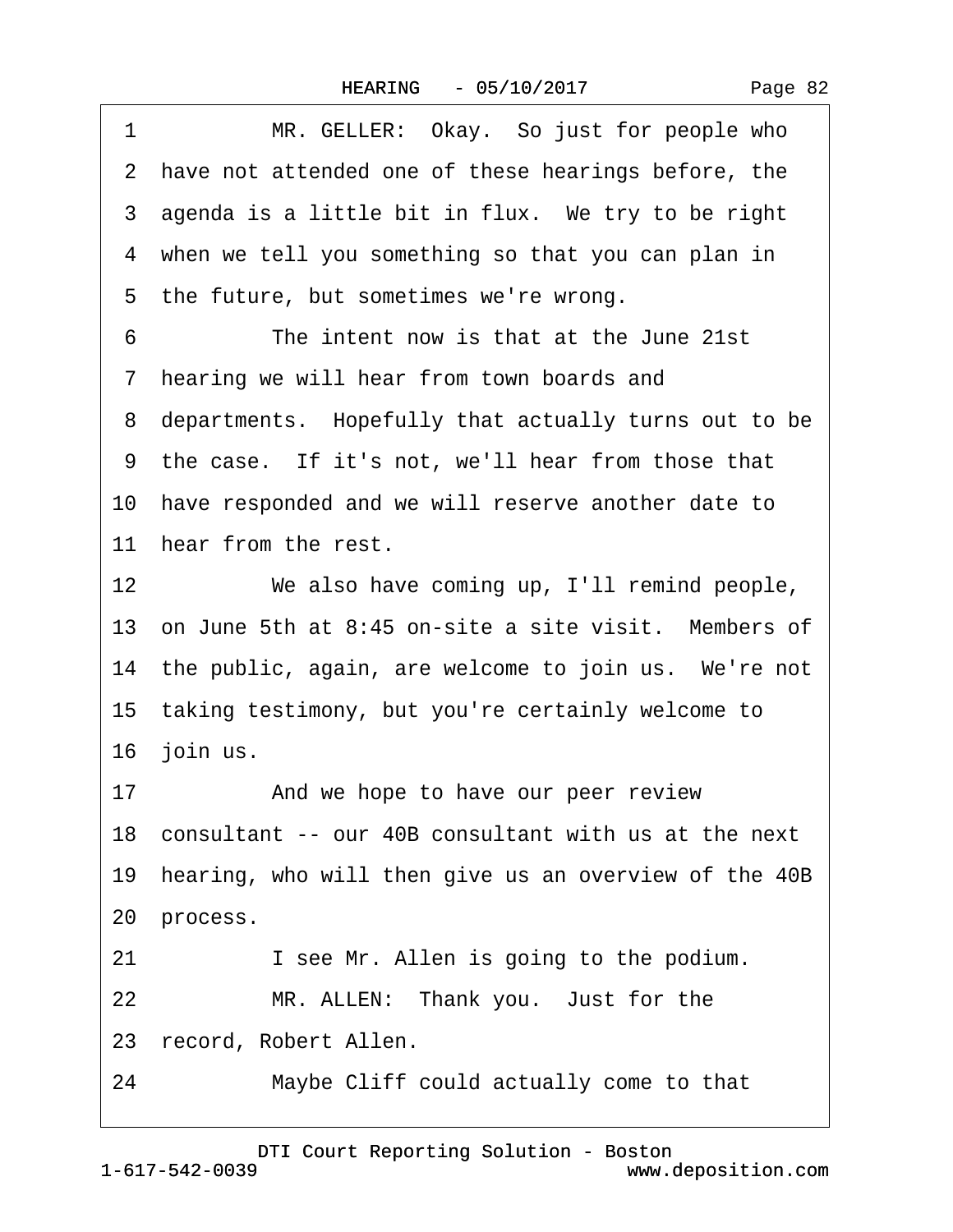| 1 June 5th site visit, if he's available.                |
|----------------------------------------------------------|
| MS. MORELLI: Sometimes we schedule him<br>$\overline{2}$ |
| 3 separately, so we'll discuss his availability. But     |
| 4 it's preferable that we have him separate.             |
| MR. GELLER: Mr. Allen, other --<br>5                     |
| MR. ALLEN: That's it. Thank you.<br>6                    |
| MR. GELLER: Okay. I want to thank<br>7                   |
| 8 everyone for joining us this evening, and we will see  |
| 9 you again June 21st or the 5th. Thank you.             |
| (Proceedings adjourned at 8:34 p.m.)<br>10               |
| 11                                                       |
| 12                                                       |
| 13                                                       |
| 14                                                       |
| 15                                                       |
| 16                                                       |
| 17                                                       |
| 18                                                       |
| 19                                                       |
| 20                                                       |
| 21                                                       |
| 22                                                       |
| 23                                                       |
| 24                                                       |
|                                                          |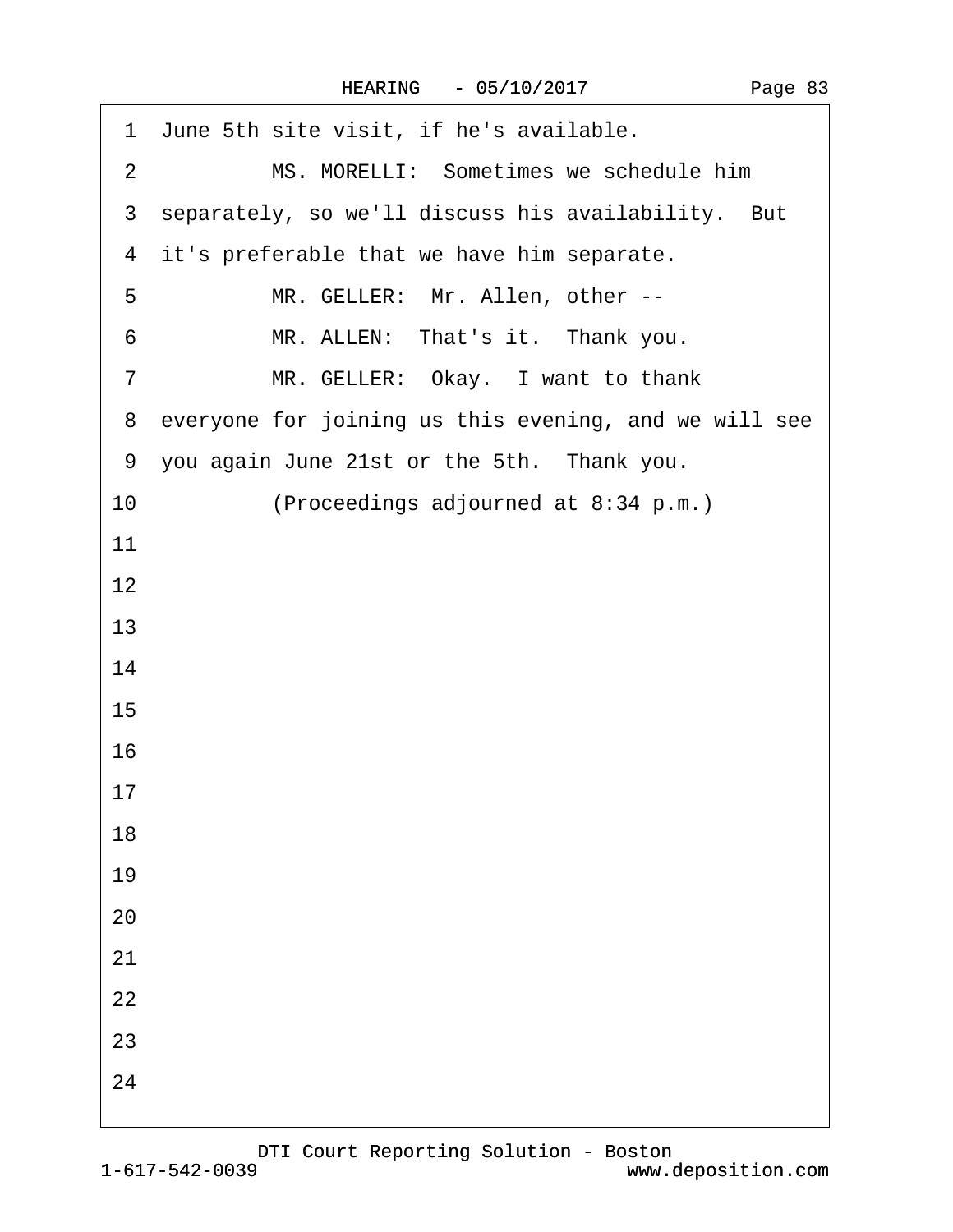| 1  | I, Kristen C. Krakofsky, court reporter and                                                                          |
|----|----------------------------------------------------------------------------------------------------------------------|
|    | 2 notary public in and for the Commonwealth of                                                                       |
|    | 3 Massachusetts, certify:                                                                                            |
| 4  | That the foregoing proceedings were taken                                                                            |
|    | 5 before me at the time and place herein set forth and                                                               |
|    | 6 that the foregoing is a true and correct transcript                                                                |
|    | 7 of my shorthand notes so taken.                                                                                    |
| 8  | I further certify that I am not a relative                                                                           |
|    | 9 or employee of any of the parties, nor am I                                                                        |
|    | 10 financially interested in the action.                                                                             |
| 11 | I declare under penalty of perjury that the                                                                          |
|    | 12 foregoing is true and correct.                                                                                    |
| 13 | Dated this 22nd day of May, 2017.                                                                                    |
| 14 | <u> 2000 - Jan James James James James James James James James James James James James James James James James J</u> |
|    | 15 Kristen Krakofsky, Notary Public                                                                                  |
|    | 16 My commission expires November 3, 2017.                                                                           |
| 17 |                                                                                                                      |
| 18 |                                                                                                                      |
| 19 |                                                                                                                      |
| 20 |                                                                                                                      |
| 21 |                                                                                                                      |
| 22 |                                                                                                                      |
| 23 |                                                                                                                      |
| 24 |                                                                                                                      |
|    |                                                                                                                      |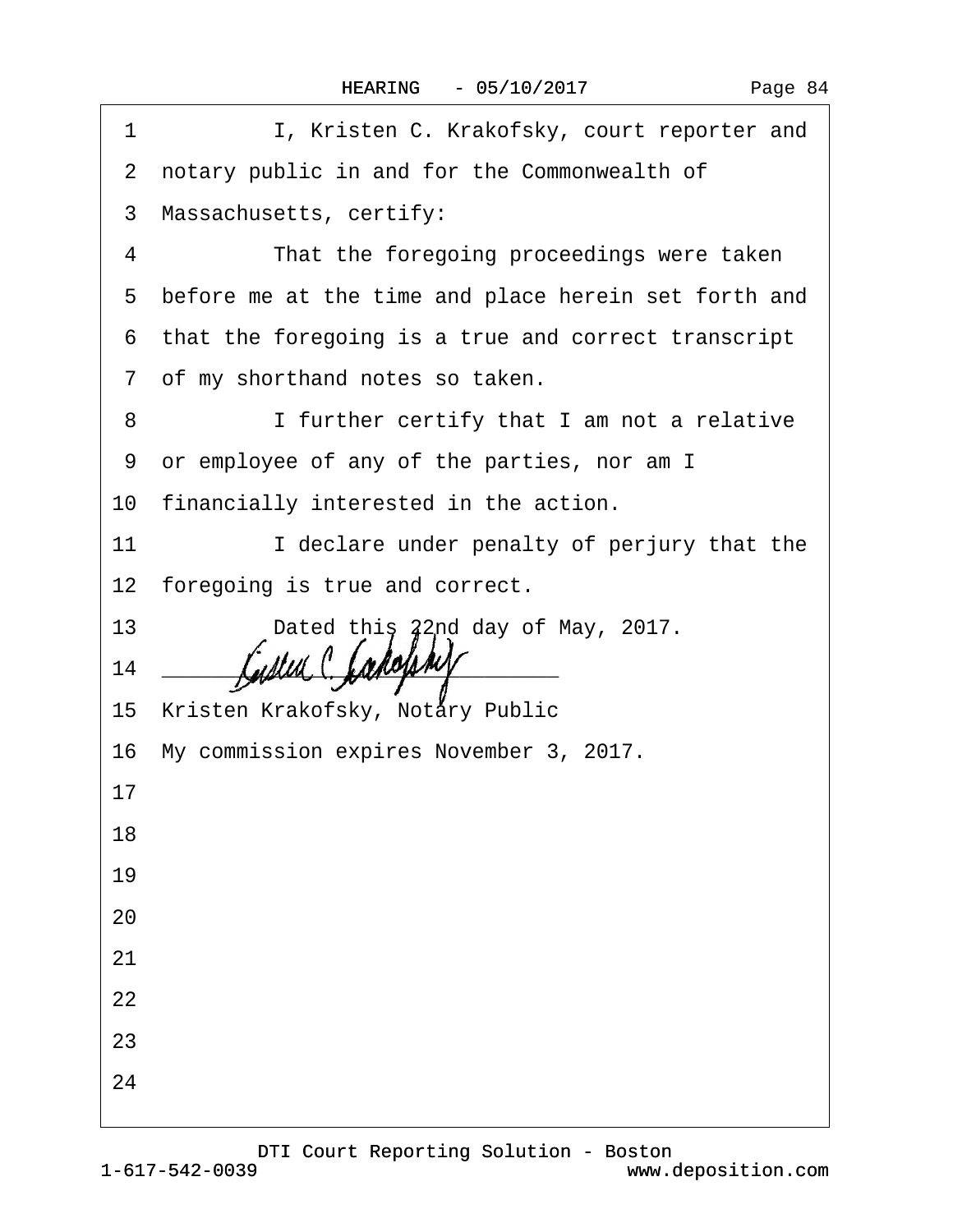|                                           | <b>HEARING</b>                                   | $-05/10/2017$                         | i1                                           |
|-------------------------------------------|--------------------------------------------------|---------------------------------------|----------------------------------------------|
| (                                         | 132<br>28:21                                     | 24-foot<br>47:13                      | 40A<br>16:22 19:5                            |
| (h)<br>8:14,15                            | 134<br>27:21 39:12<br>134-138                    | 25<br>62:18 68:13<br>250              | 40as<br>17:8 21:8<br>40B                     |
| $\mathbf 0$                               | 3:7 12:23<br>138                                 | 71:11<br>26                           | 3:5,19,23,24 8:20 15:3<br>18:9 19:8,22 22:20 |
| 0.4<br>72:21                              | 27:21 29:10 30:22 37:5<br>39:12                  | 68:15<br>27                           | 40bs<br>17:20 18:7,15 26:2,10                |
| 0.7<br>72:21                              | 14<br>34:2<br>140                                | 71:13 73:10<br>28<br>42:6 68:16       | 42<br>32:3<br>420                            |
| $\mathbf{1}$                              | 29:15 30:19 33:20 36:3<br>37:18 38:13 43:6 45:1, | 3                                     | 70:1<br>45                                   |
| 1<br>14:18 34:2 61:14 62:7<br>72:24 78:20 | 15 47:6 50:13 52:8<br>58:16 62:12<br>15          | 3<br>27:9 32:1 49:11 61:15            | 32:4 67:2<br>455<br>70:2                     |
| 1/2<br>31:22 61:14 62:1 64:13<br>73:2     | 23:24<br>17<br>77:18                             | 3.5<br>32:2                           | 493<br>28:10                                 |
| 1/3<br>72:17                              | 170<br>47:3                                      | 30<br>41:8 47:9 71:4 77:17<br>31      | 4:00<br>66:14                                |
| 10<br>34:6 55:23 61:15,24<br>62:1 70:4    | 18<br>71:16                                      | 3:6 41:8 42:1<br>31-space             | 4:45<br>66:21                                |
| $10-$<br>35:5                             | 181.33<br>28:15<br>191                           | 72:12<br>34<br>71:12,16 72:10 73:11   | 5<br>5                                       |
| 100<br>28:19                              | 28:17                                            | 34-foot<br>31:24                      | 48:24 55:23 56:17<br>500                     |
| <b>107-foot</b><br>47:5                   | $\overline{\mathbf{2}}$                          | 35-foot-wide<br>56:18                 | 71:10<br>52                                  |
| 11<br>62:8                                | $\mathbf{2}$<br>31:22 42:8 48:24 63:2<br>64:7,10 | 38<br>32:2                            | 71:15<br>55                                  |
| 11-foot<br>61:18                          | 2(a)<br>8:14                                     | 384<br>70:2                           | 32:5 34:1 67:2<br>55-foot-8-inch             |
| 113<br>47:4<br>12                         | 2/3<br>72:15                                     | 3D<br>9:2 14:1,20 15:5,17,21          | 44:15<br>550<br>66:24                        |
| 23:24 29:21 62:19<br>12,486               | 2024<br>69:12 70:6                               | 16:14 18:1 52:17 59:7<br>3rd<br>12:12 | 56.05<br>8:14                                |
| 28:10<br>12-foot                          | 21<br>70:3                                       | 4                                     | 5:45<br>66:21                                |
| 29:23 35:5<br>1299                        | 21st<br>3:22 8:24                                | 4                                     | 5th                                          |
| 70:3                                      | 24<br>42:6 73:24                                 | 32:3 42:7 49:11                       | 12:14,18,22                                  |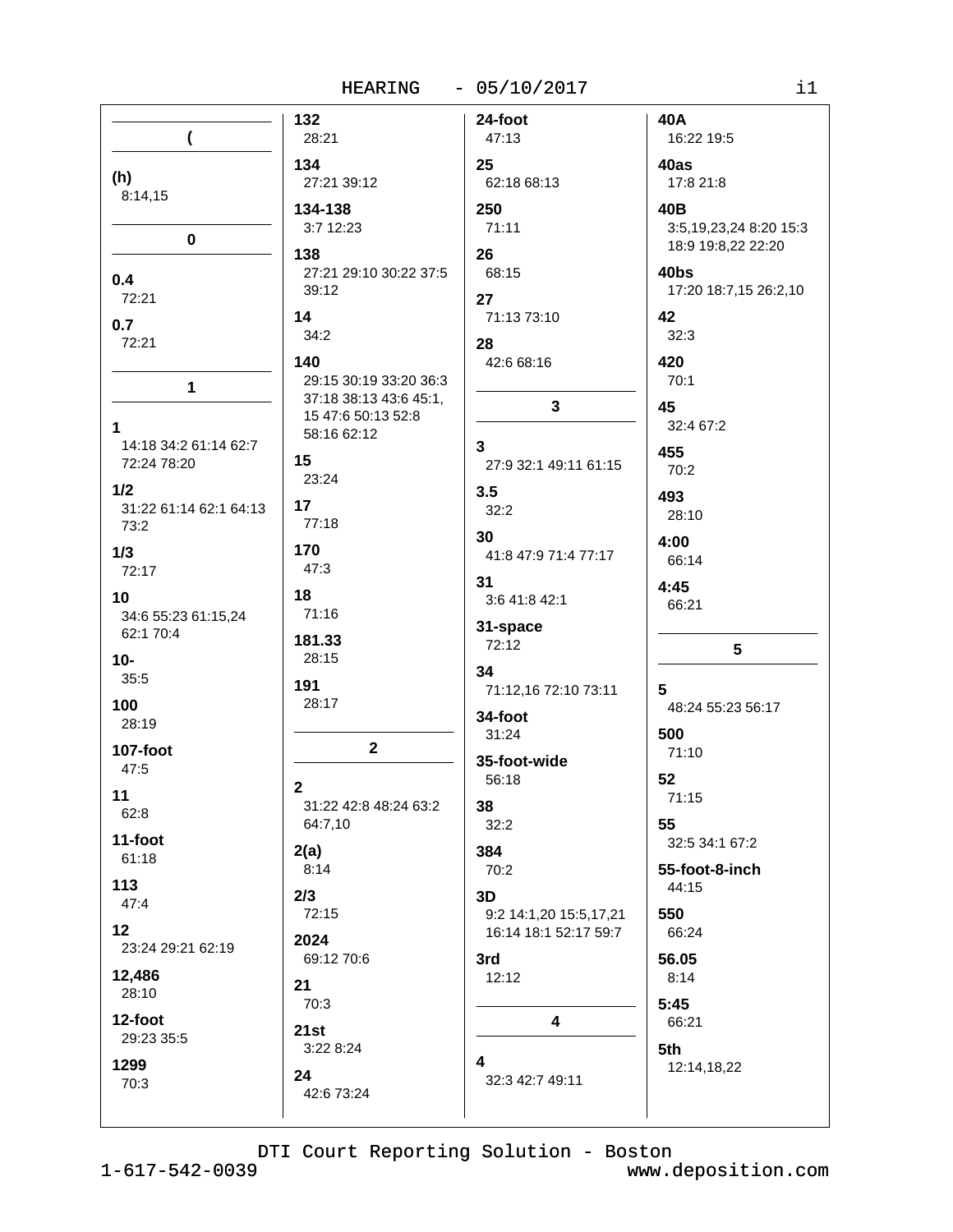### $-05/10/2017$

85th 6  $8:45$ 6 44:14 62:18 6.200 66:23 600 9 66:24 62 90 3:6 41:23 49:1,11 71:7 62-unit  $9:00$ 70:22 63 46:18,23 63-foot 46:19 50:9 63-foot-wide able 52:5  $6:00$ 66:14 6th  $12:18$  $\overline{7}$  $\overline{7}$ 44:14 64:13 71:14 760  $8:14$  $7:00$ 66:13  $7:03$  $3:2$  $7:45$ 66:19 8 8 23:24 32:5 34:1,6 42:9 55:23 56:17 62:1 64:13 70:4 8-foot  $14:8$ 76:20

accommodate 68:13 47:12 account 12:21,22 66:19 accuracy 9 accurate 46:20 61:14 62:1,6,13 accurately  $61.13$ 60:14 acres 66:13 28:11 actual A add ability  $10.9$ 16:14 34:12 added  $70:8$ 7:8 10:6 14:23 15:9 19:11 51:15 56:23 57:7 addition 58:14,22 60:10 76:17 absent additional 13:13 16:4 38:12 59:18 absolutely 40:5 41:20 75:16 address  $7:22.23$ abuts 28:16 61:22 addressed  $11.16$ abutter 29:15 50:12 52:7 addresses  $22:11$ abutters 8:9 23:14,23 26:19 adequate 37:24 60:24 abutters' adjacent 57:15 abutting adjusted 9:3 30:18  $45:2$ **ACCASS** 37:6 48:10 49:16 73:23, 24 74:1,7 75:11 76:17 24:17 accesses advantage  $37:2$ 58:22 accessible advice 15:9.12 47:21  $20:22$ accidents

45:3 70:7 71:3 76:12

24:13 30:15 35:17

23:22 53:17

19:2 26:22,23 51:20

51:16,18 55:2 79:19

58:24 67:5 76:1

9:1.22 24:14 27:19

15:22 20:24 68:18,20

13:16 31:15 37:4 54:2

administrative 3:14 8:12 22:14.17

advisory 19:21

affect 76:10 affordable  $17:15$ 

ago 51:22 72:23

aaree 5:3 14:5 16:8,19 54:4

agreed  $6:16$ ahead

23:12 53:4 air

 $44:3$ aisle 48:5

**Allen** 5:5.22 6:19 10:16 24:20 79:10

allow 49:16 50:24

altogether  $3:10$ 

amenity 49:3

analyses 76:5

analysis 71:18 72:6,9 75:9,14 76:4,10,19 77:3,10 78:10

analyze 25:9

analyzer 76:11

and-a-half-story 36:7

angle 54:18,21 58:3

angles 39:15

announce  $10:8$ 

announced  $10:5$ 

DTI Court Reporting Solution - Boston

 $1 - 617 - 542 - 0039$ 

www.deposition.com

 $i2$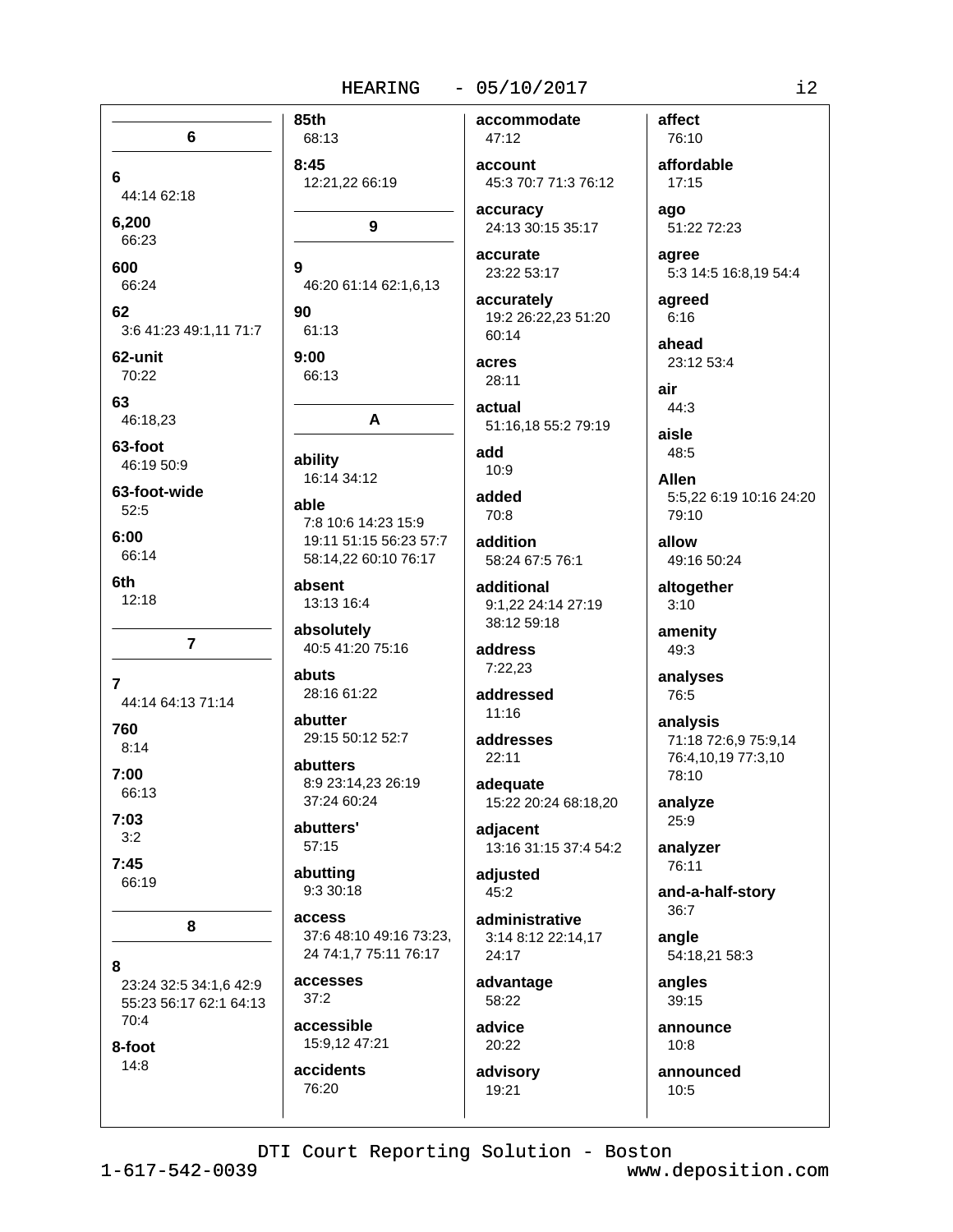annual  $68:1$ 

answer 16:12 65:16 75:4

apartment 70:23 71:7

appear 63:18,20,22,23

apples 18:2 77:2

applicable  $77:2$ 

applicant 4:23 5:1,2,3,17,20 6:16, 17 8:6 10:15,21 11:17 16:16.19 17:16 18:11

applicant's  $5:12$ 

application 3:4,16 7:8 8:13,17,21 22:16 24:7,9 25:3,13 26:14 29:12

applications 26:4,8 60:3

apply 69:16

approach 73:10 74:5

appropriate  $74:3$ 

approved 69:21

approximately 66:23

architect 11:3 16:5 26:8,9 27:10 58:1 59:9

architects  $19.7$ 

architectural  $20:22$ 

architecture 18:13 38:16 52:13

area 13:23 35:8,11 36:14

43:21 48:11 50:24 68:4 70:11 71:8 74:1,19 75:21 areas  $8:2227:2$ 

aren't  $77:2$ 

arriving 71:14 72:7

Art  $4:12$ 

56:9

articulation  $13:19$ 

artificially

asked 9:1 13:4 16:11 17:19.22 18:12 21:11 23:16,17 24:5 33:5 54:24 64:15

askew 61:23

asking 55:11,24

assess 57:7

assessment 66:1

assessments 73:20

assist  $4:1$ 

assistance  $4:2,18$ 

associated 69:19 70:1,8

**Associates** 65:11

assume  $3.1573.2$ 

assumed 72:23

assumes  $72:7$ 

assuming

57:20

assure  $9:19$ at-grade  $3:6$ attempt  $50:3$ attempted 23:19 attempting

assumption

77:13

attended  $5:24$ 

 $33:6$ 

attention  $27:3$ 

attorney 23:14 35:9

attributable 69:15

audible 21:20 65:5

**AUDIENCE**  $14:6$ 

authority  $6:2$ 

automobile  $72:8$ 

auxiliary 29:9 37:5

available 3:22 6:21 7:1,5,6 10:1 12:11 42:11,13 55:7 59:7

Ave 28:1 66:6 67:20 72:16

Avenue 65:22

average 32:6 67:10,11 68:5 77:5

aware 74:20 B

### **Babcock**

3:7 12:23 17:17 27:22, 24 28:6,18,22 29:15,21 30:2,19,22 32:23 33:3, 15,20 34:11,17 36:3,9, 11,20 37:5,12,18 38:4, 11, 13, 15, 21 39: 2, 12 42:19.24 43:6.17 44:22 45:1.15 46:12.20 50:3. 9.13 51:7 52:8 55:22 61:10 62:12 65:20 66:9, 22 67:21 74:5 75:7,10, 18,21

back

6:3.5 11:8 12:12 17:4 29:19 37:9 45:8 46:9,22 47:9,24 50:11,16 53:23 63:16

background 38:20 40:9 69:14 72:22, 24 73:3

**backvards** 40:19

balconies 51:3,22 62:22 63:3,12, 14, 16, 20 64: 1

balcony 64:7,10,12

balloon  $13:2$ 

ballpark 77:16

**Barrett** 21:15 22:19

> bars 74:5

**Bartash** 12:5,7,14,17 27:5,8,9 29:24 31:3,7 40:5,7 41:7,18,22 53:3,5 54:3, 9,16,22 55:16,20 57:20 58:8,10 60:12 61:1,8 62:23 63:6,20 64:6 65:3,6 78:19

base

16:17 43:10 45:10,12

DTI Court Reporting Solution - Boston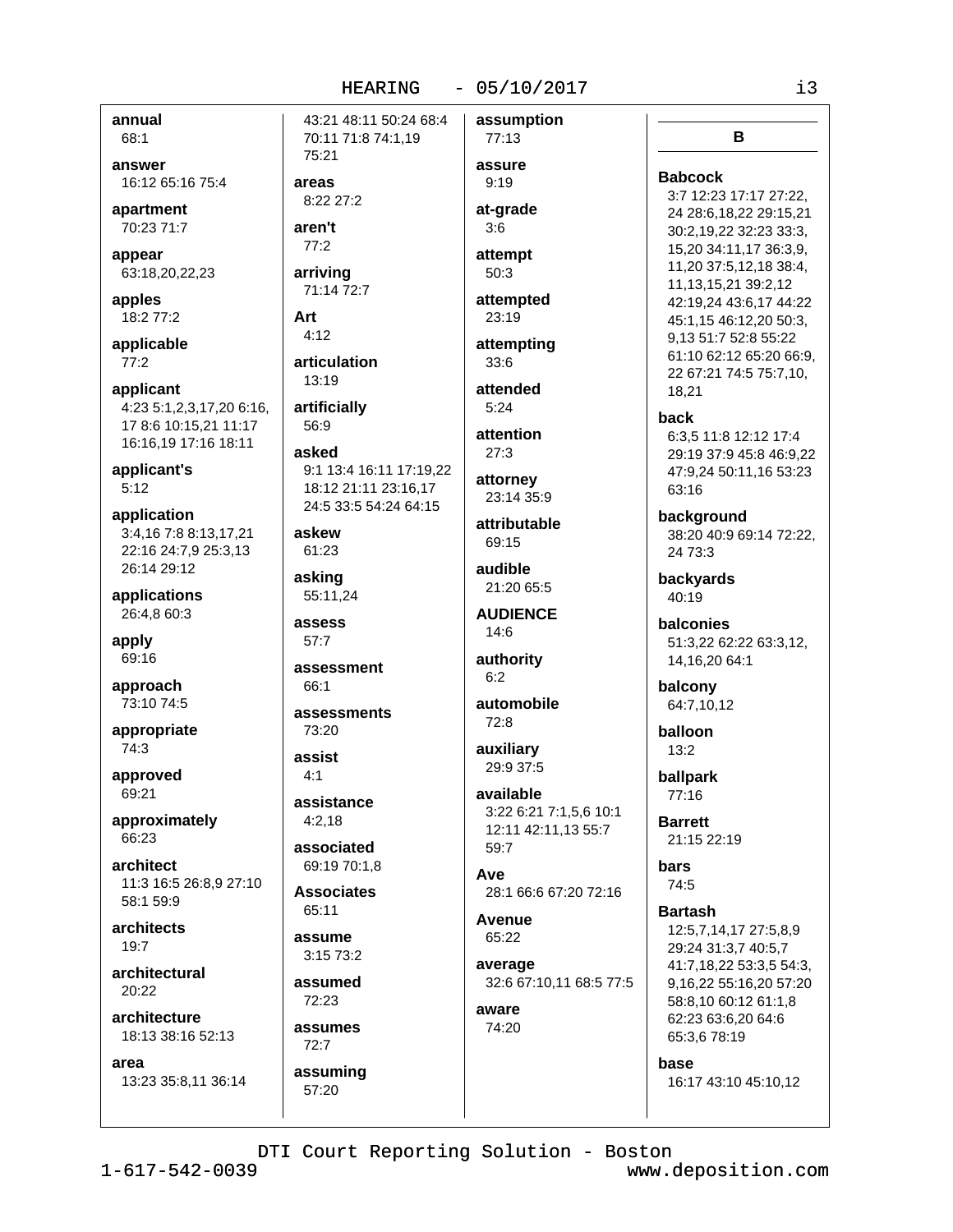$-05/10/2017$ 

based blocking 25:22 34:13 37:18 39:4 59:3 56:14 64:21,22 70:20 blue 72:14 73:15 74:10 31:23 66:6 76:24 77:16 board basic 3:12 7:18 10:11 17:21 18:15 19:6,8,10,17,18, basically 21 20:4,6,7,9 23:1,3,21 4:21 56:24 71:7 24:24 25:3,12,19 26:2, 5,11 27:5,9,12 32:10 hasis 39:21 40:1 42:12 54:11 18:2 56:19 66:22 77:12 55:8 65:9,17 75:5 board's **Beacon**  $12:2$ boards bedroom 5:16 9:10,15,16 19:24  $57.16$ 20:1 24:11 60:5,6 beginning **Bob**  $5:6$ begun body  $32:19$ 19:21 45:12 behalf **Boehmer**  $65:11$ 4:14 26:11 believe hottom 29:3 41:8 42:11 57:22 33:18 35:18 benchmark break  $32:12$ 68:1 beneath **brick**  $34:19$ 38:8 43:10 benefit brief 26:6.13 59:4 24:23 briefly 60:13  $5:7$ better bring 23:3 53:20 57:7 31:4.5 45:23 63:8 65:6 bicycle bringing 73:19 74:14 77:19 45:5 **Brookline** 43:21 47:20 26:3 32:10 73:18 76:21 **bikes** buffering 59:5 build 21:4 24:23 28:9 38:10 69:11 56:14 58:4 building block 4:15,21 11:20 13:11,18, 76:2,6,10 19 14:14,19 15:20

44:6

79:8

 $70:3$ 

53:6

best

hike

75:8

 $1 - 617 - 542 - 0039$ 

bit

53:12 60:3 27:17 29:7,10 32:11,21 33:1,19 34:5,6,24 35:4, capability 12,21,22,24 36:1,7,8, 59:21 19.22 37:17 40:10 43:5. 11, 13, 16, 18 44: 9, 13 car 45:12,13 46:4,5,7,10, 73:13 16, 17, 19, 23, 24 47: 2, 9, carries 18,23 48:3,9,13,18 66:22 49:4,7,12,21,22 50:12, 17 51:4,18 52:3,6,10 cars 53:10,15,21 56:10 66:24 71:11 75:8 59:22 60:7,22 61:3,13, case 20,24 62:4,6,9,14,17 14:14.16 16:2.11.12.15 63:1,4,15,17,19 64:1,9, 17:16 54:24 55:20 56:7. 11, 14, 22 70: 23 74: 15 16,23 57:20,22 75:22 76:2,18 78:20 79:4,7 **CASES** 14:20 15:4 16:22 19:5,9 buildings 64:22 13:12,15,16,22 21:4 31:9,10,15,21 52:18,21 cement 53:12 61:6 50:19,20 bunch census  $24:3$ 73:16,17 77:15 buried center 34:19 27:22 29:8 39:10 43:12 51:6 **bus** 77:21 centered 47:8 49:13 **buses** 69:4 certain 23:7 27:2 busiest 75:18 certainly 7:23 8:9 26:24 58:20  $60:469:5$  $\mathbf{C}$ **Chairman** 4:8 6:19 22:9 24:21 calendars 65:8 10:23 call change 15:16 35:6 39:13 25:4 34:20 66:1 67:11 68:7 73:7 changed called 18:3 20:5 76:5 56:8 63:24 64:8 69:10 changes 12:1 75:7 calling 49:14 changing calls 15:13 45:9 25:6 **Chapter**  $3:5$ Cambridge 23:14 character 36:13 41:3 can't

 $i4$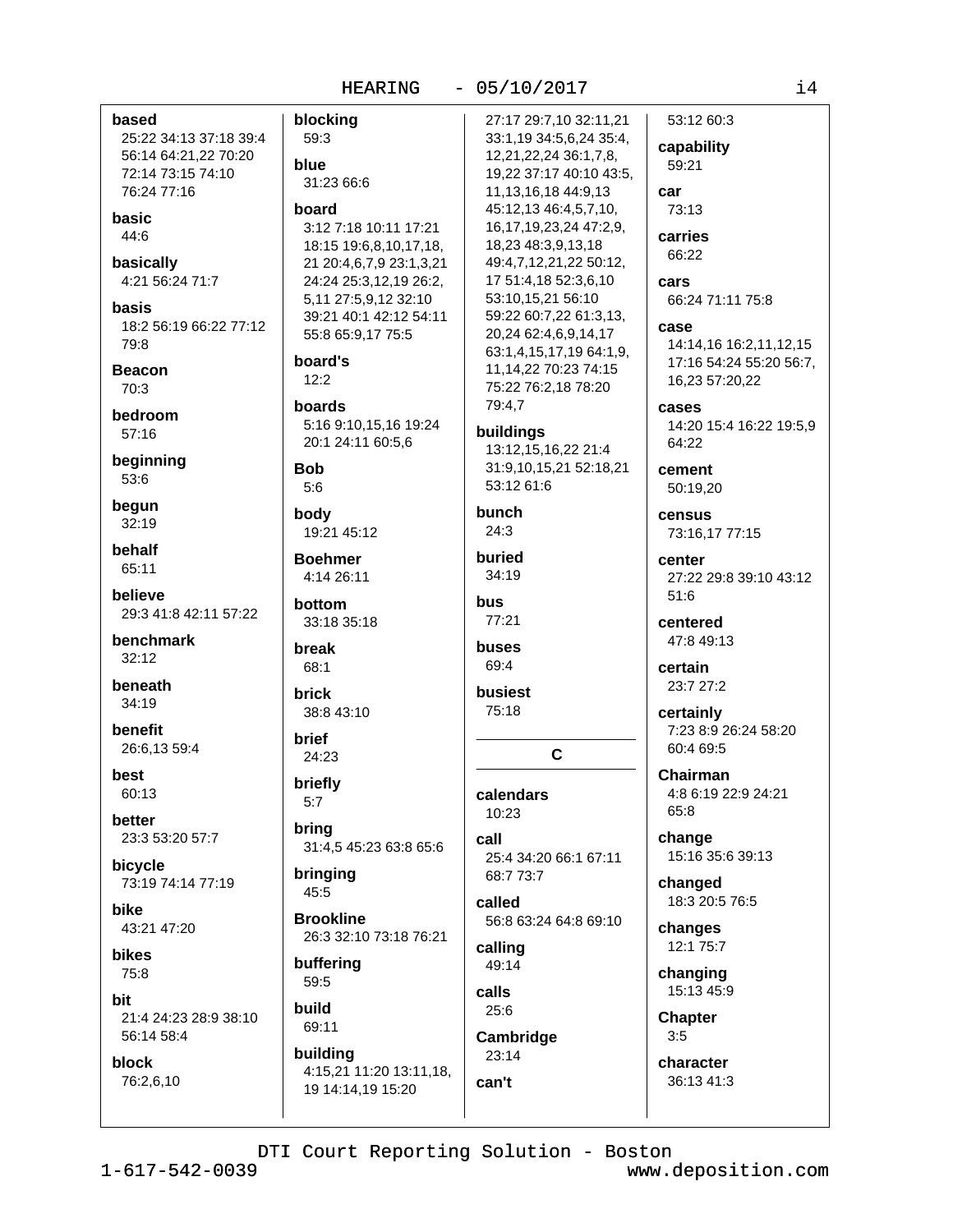characteristics 67:7

choose 54:21

chosen 34:15

**Chris** 5:9 20:22 53:3

Chris's 20:21

chute 48:8.10 49:19

circle  $27:23$ 

circles  $31:23$ 

circling 35:3 48:14

circulate  $7:23$ 

circulating 28:7

clarification  $8:22$ 

clarify 39:22 57:5

clear 6:7 10:22 45:12

clearer  $50:13$ 

clearly  $77:24$ 

client  $25:7$ 

client's 25:23

**Cliff**  $4:14$ 

close 34:16 38:22

closely 9:20 27:1 41:10

closer 28:9 62:8

50:4,14 club 43:15

closest

**CMR** 

 $8:14$ cogent

 $16:5$ collected

69:9,16 collecting

67:5

collisions 67:14.23

colored  $40.1$ 

combination 62:24

combine 43:24

combined 28:14 49:5

come 6:3 9:24 28:2 29:16 64:23

comes 55:10

comfortably 34:17

coming 25:14 71:11,15 73:13

Comm 67:20 72:16

comment 9:17 13:8 14:17 22:7 23:10 39:17 78:9

comments 6:6 7:19 9:11 19:12 20:10,14 22:22 24:22  $78.11$ 

commercial 70:20

commissions 9:10,15 24:11

common 34:7 49:12

**Commonwealth** 28:1 65:21 66:6

communications 25:6

community 22:11 39:4 53:9

compare  $9:7$ 

compared 18:1 67:9

complete 8:16,21 79:1

completeness 24:7,9

complex  $38:2$ 

complexes  $71:8$ 

component 3:17 6:7 69:19 78:21

components 8:16,19 24:8 69:13

compounded 69:16

comprehensive  $3:4$ comprehensively

60:18 comprise 8:16 52:9

computer-generated 20:23

conceptual 27:17,18 32:13 33:4 42:17 45:2

concerned 15:14 64:20

concerns  $25:8$ 

condition 33:10 34:21 37:20 72:19

conditions 9:7 40:4 66:2

conducted 65:15.23

confident 26:12 73:19 74:23

configuration 45:11 48:19

conflicts 76:14

confused  $11:14$ 

connect 37:12 47:24 48:8,20

connection  $28:6$ 

connects 47:16

conservative 71:2.19.20 72:6.9 73:10,21

consider  $7:21$ 

consideration 79:9

considered 29:12 50:5

considering  $39:15$ 

consistent 15:2 32:10 61:18

consolidating 63:7

conspicuous 74:19

constrained 77:24

construct  $3:5$ 

constructed 57:8 74:24

construction 31:11,13,14 33:23 34:8 38:8 41:24 69:21

DTI Court Reporting Solution - Boston

 $1 - 617 - 542 - 0039$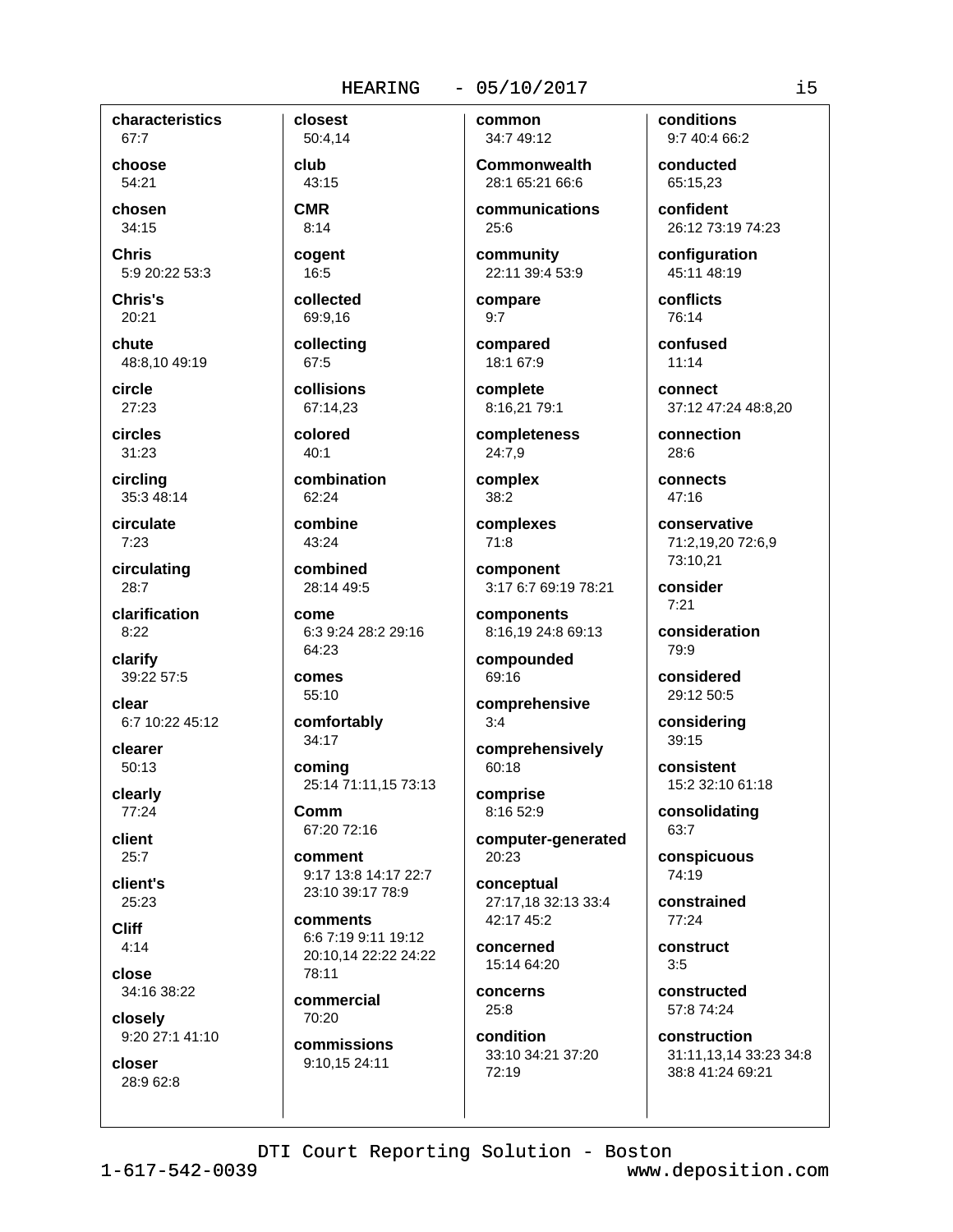$4:24$ 

70:6

 $28:8$ 

74:4

 $26:6$ 

26:6

 $27:9$ 

 $51:4$ 

cursor

 $37:16$ 

61:12

curve

curb

### $-05/10/2017$

consultant 3:19 4:12 8:20 17:15 55:3,7

consultation  $25:17$ 

**Consulting**  $4:13$ 

contact 69:22

content 7:21 8:20 24:8,13

context 9:2 13:6 15:7 18:17 24:24 26:19 27:15 36:6 49:23 53:17,18,21 57:10

continue 30:15 37:9 40:14 54:23

control 74:2,4

conversation 29:16

coordinated  $51:10$ 

copy  $22:12$ 

core 47:17 48:12

cores 48:17

corner 36:16.20.23 38:24 43:16,20 46:8 48:6,13 49:4,7 50:16 61:15,16, 24 62:2,5 64:1

corners 10:14 38:4

correct 10:15.16 11:15 19:19 54:3,9,16 58:19 67:22

correctly 14:24

corridor 40:18 48:19,20 49:13 74:11

costly customary 18:10 14:19 costs cut Counsel 26:17 count 52:9 66:3,9 68:8 counted daily counterclockwise Dan counts 66:3,10 dark couple 44:18 court 68:10 crash 67:8.11.13 76:24 77:1.4 data crashes 68:2,5 76:21 77:9 created 21:1 35:23 53:6 criteria date criticism critique dav **Cross** 32:19,24 33:18 35:19 **Crowninshield** deal 56:23 57:19,22 70:3 **CUBE** 37:2 43:2 47:11,12,13 currently

32:19 37:19 43:2 47:11. 12.13 cycle 79:4 D 66:9,22 68:8 71:11 23:13 4:4 44:8,16 darker  $50:13$ dashed  $32:16$ 66:18 67:5,9 70:13 73:16,17 77:1,5,15,16 database 76:23 10:7 79:17 dates  $12:6$ 66:23 67:24 78:20 day-to-day 79:8  $19:6$ decided  $9.13$ decision  $3:13$ decisions  $6:2$ 

dedicated 3:14 43:21 49:10 78:10 deems

20:22 defined 45:12 dearee 60:14 dearees

defer

61:13 delays

73:8 deliberate  $3:13$ 

delivered 27:12 42:12

den  $42:8$ 

dense 15:15

department 4:10 5:19 6:1 7:2.13 19:18 76:3,5,9,15,17

Department's 76:21

departments  $5:15$ 

depends  $11:2$ 

depicted 66:4

describe 39:23 50:4 61:2

described 49:24

describing 65:18

descriptive  $13:10$ 

design 4:15,22 41:23 68:14

designed 45:10 48:9 60:7

designers 19:7

desk

DTI Court Reporting Solution - Boston

 $8:20$ 

 $1 - 617 - 542 - 0039$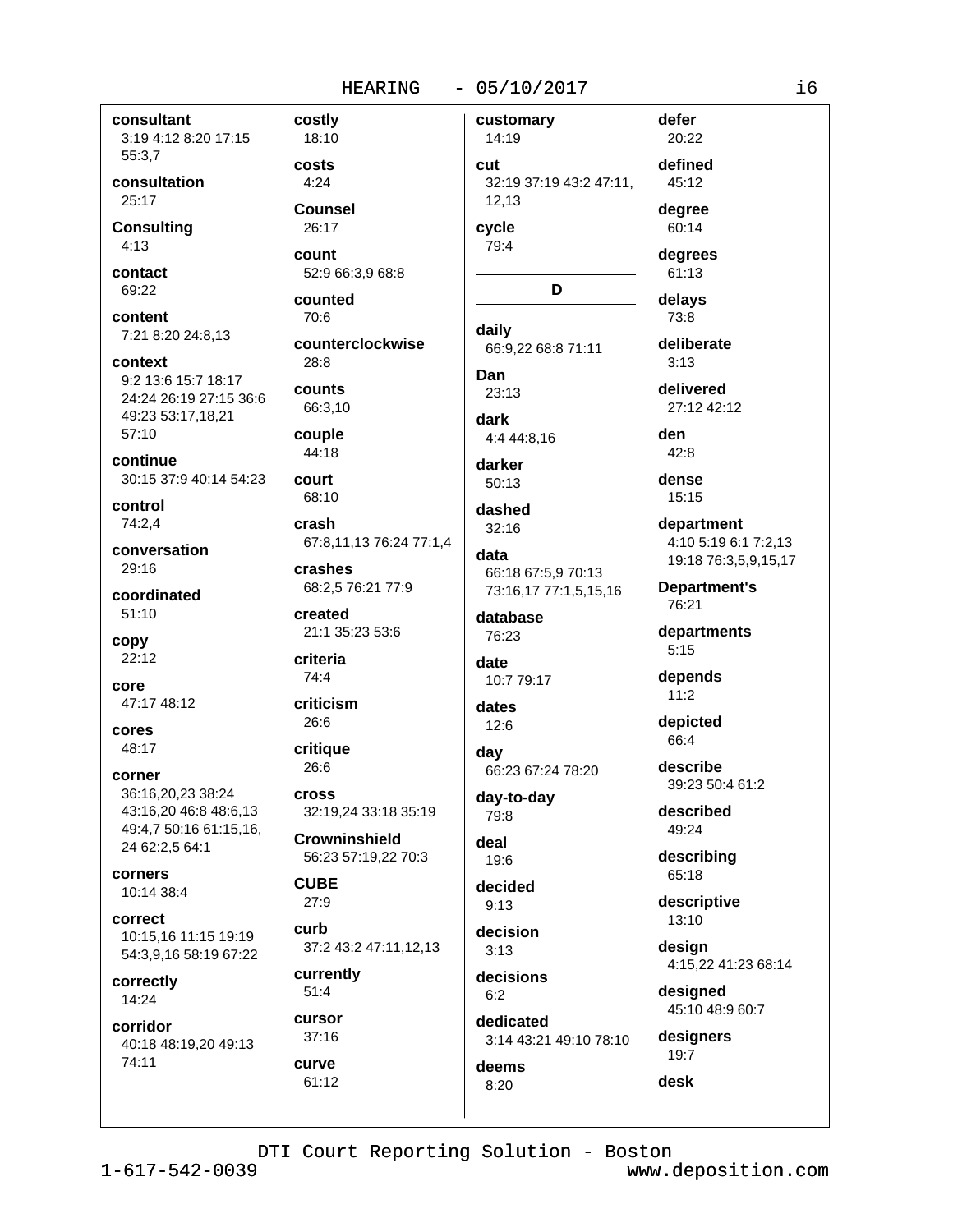79:5,10

**Despite** 16:9

detail 9:5 10:2 15:6 17:24 18:18 19:3 44:5 46:3 59:10 60:21

detailed  $13:20$ 

details 3:15 4:1 8:5,12 22:17 24:17

determine  $10:6$ 

determining 76:11

detrimental 76:16

developer  $16:4$ 

developer's 79:16

developers  $8:9$ 

developing 53:15

development 69:15 70:19

developments 69:20

device  $74.4$ 

didn't  $60:19$ 

difference 14:8 37:22

differences 26:23

different 9:8 16:2,4 25:16 31:13, 14 53:1 58:5

differential 24:2 29:20 45:21

difficult 18:2 33:10

39:19 57:6 direction 28:8 67:3 directions 41:15 68:22 73:14

directly 8:7 28:11 36:15 38:3,6, 17 40:15 41:1 46:13 47:14,16 65:21 66:8

director  $4:17$ 

digital

discussed 9:21 51:22

discusses  $31:9$ 

discussion 6:5 27:20

discussions 19:13

dispute 26:20

distance 35:11 39:9 52:4 68:17, 22 77:21

distribution  $72:14$ 

distributional  $67:4$ 

divisible 49:1

document 75:13

doesn't 15:14

 $33:1$ 

doing 16:10 26:21 59:21 75:11 77:3

don't 6:15 20:23 22:5 23:9,18 26:3.20 31:3 41:18 52:24 53:11 54:10 55:14 58:1 64:23 76:6 78:2,14 door

dots 66:6 double

77:1,3,6

**DOT** 

73:16

double-loaded 48:19

download 57:24 dozen

15:21 dragging  $37:15$ 

draw  $35:24$ 

drawing  $40:3$ 

drawings  $13:10$ 

drive 6:5 48:4 73:24 74:2,8 78:23

driven 34:10

driver 68:17

driveway 37:19 47:13 68:21

drop 23:23 30:17

earlier 30:12 37:2 40:10 44:15 47:16 49:23 76:24

E

early 10:3 53:22 64:18

earth  $34:23$ 

easier  $53:2$ easily

49:1

east 15:19

eastern 28:18 62:9

eastern-facing 50:6 61:9 62:10

edae 28:18,20 30:4,20,22 34:19 35:20 41:3 43:18 46:5,22 47:10 62:3,6,9 64:11

effective 18:14.16 19:11

effectively 52:9

effort 79:2

either 7:3 12:9 48:5,20 67:3,4 69:20 73:18

electronic 14:20 15:5

electronically  $18.126.21$ 

element  $15:11$ 

elements 50:23

elevated  $21:3$ 

elevation 30:8 33:2 34:9.10.12. 16,17 36:4,5 40:22 42:17 44:15 46:24 47:1, 3,5 50:3,6,7,8,11,14,15 51:3,5,6,13,24 52:1,6,7, 10 55:16,22 62:20 63:23.24

elevations

27:18 44:20 50:2.14 51:9,10 52:8 54:6 56:12 63:8

elevator 32:9 44:10,12 47:16 48:22 49:14

eliminated  $72:3$ 

DTI Court Reporting Solution - Boston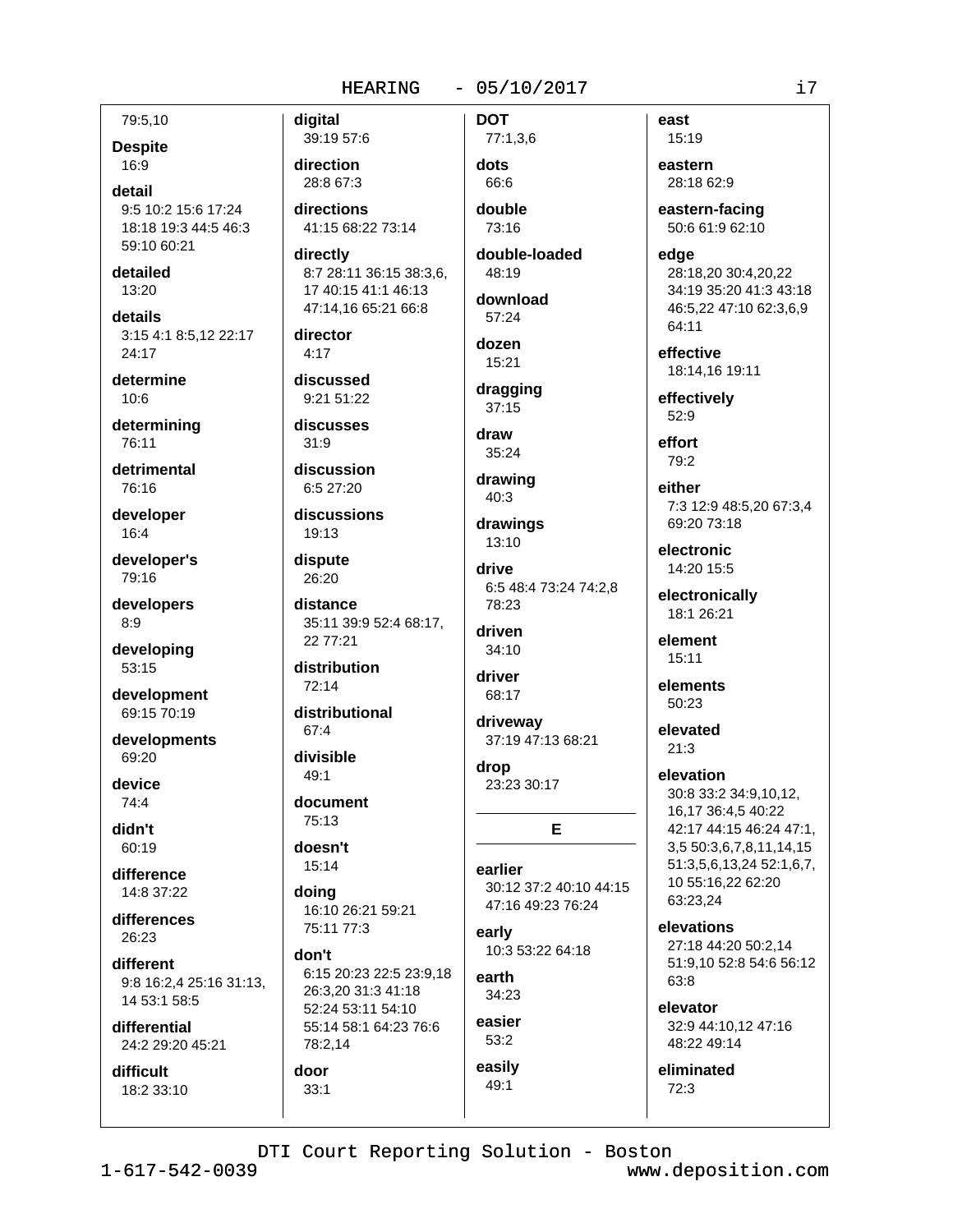email 7:12,13,22,23 22:11

emails

 $25:6$ empties

75:23 enable

53:20

encourage  $8:8$ 

encouraged  $8:9$ 

engage  $4:1$ 

engaging  $26:16$ 

engineer 65:10 79:16

engineering 4:17 18:13

**Engineers** 70:14

**Engler** 17:12,14 24:20,21 59:17

enlarged 49:22

ensure 19:1 68:16

entering 68:2.5 72:10 73:12

entire 29:4 39:8 51:15

entirely 64:2

entries 43:13

entry 47:8,13,14,19

envision 18:23

equate 31:24 70:24

equating

equation  $72:1$ equivalent  $32:2.3.4$ 

 $31:19$ 

especially 14:13 75:22

essentially 73:1,7

establish  $10:7$ 

evaluate 53:7 59:8 74:10

evaluated 73:4.6

evening 3:3,20 4:8 25:19 27:8 65:8 66:14,20 67:2 71:14 73:11

evenly 67:1

eventual  $25:11$ 

evolve 9:17 19:9 20:12

exactly 9:13 17:5 25:13 52:20 57:2 58:14,17

example 31:22

exceed  $74.12$ 

excellent 19:7

exhausting  $44:4$ 

exhibit  $31:9$ 

exhibits

 $7:7$ exist 37:21 60:15 68:20 69:12 72:2

existing 9:7 13:12,19 28:16,22 29:6,14 30:4 31:2 33:1, 9,13,19,20 34:20 35:12, 20 36:1,3,19,22,24 37:2.4.7.10.17 39:6.7. 11 40:4,9,18,21 41:2 42:21 43:4,6,18 45:3 46:6,15,16 47:1,6,11,12 51:11 52:4,7,18,21 53:17 54:1 66:2 72:14 73:11

exiting 44:24

expansively 18:5

expect 25:15 67:15 69:5.11 70.21 71.10 72.15

expectations  $22:21$ 

expected 70:11

expensive 58:2

experience 18:24 57:15,16

experienced 19:7 67:14

experiencing 58:18

explanation 60:20

explore 32:20

exposed 46:19

expressed 20:7,11 31:17

extend 63:3

extends 48:8

extent 11:24 53:11 76:13

extremely 14:16 71:18 72:6 eye 55:22 56:4

facade 63:3

face 37:24 61:13,20 62:5,13, 17 63:15,16 64:7,10,11, 12.14

F

faces 46:23 47:1.6 51:14.18 52:1,7 62:6

facing  $47:4$ 

fact 14:4 15:11 16:9 19:22 54:7 77:23

fairly  $67:1$ 

far 15:13 17:1 22:4 60:22 70:12 72:22 76:15

fashion 7:19 8:2

federal 68:22 70:15

feedback 59:8

feel 23:5 56:13

feeling 16:10

feels  $4:18$ 

### feet

23:1,24 24:1 28:10,15, 17,19,21 29:21 30:3 32:2,3,4,5 34:1,2,6 44:14 46:18,20,24 47:3, 5,9 61:24 62:1,8,13,18, 19 63:2 64:7,10,13 73:24

fenestration 13:17

DTI Court Reporting Solution - Boston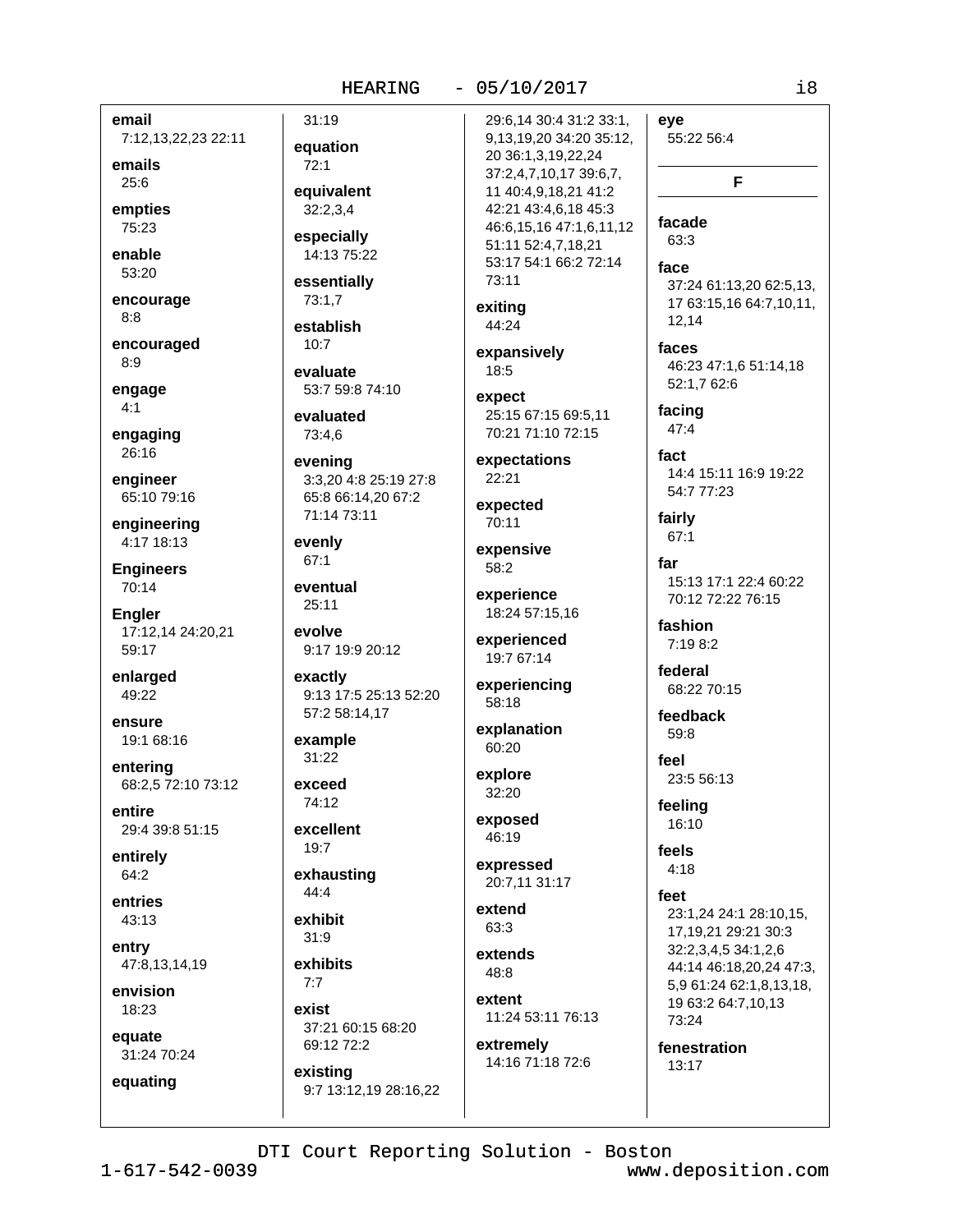fenestrations 54:13

fiber

50:19.20

field

56:18

fifth  $34:5$ 

file

55:2 58:11

filed  $25:2$ 

finally 38:23

find 7:8 14:16

findings 65:15 75:17

fine  $12:20$ 

finer  $3:23$ 

fire 76:2,5,9,14,17

first 3:8 5:12 12:10 17:18 22:13.23 34:3 49:15 51:4,15 66:1 69:14 71:21 75:20

fit 34:17

fitting 14:15

**Fitzgerald**  $4:12$ 

five 13:5

flat

42:4 54:20

flat-roofed 35:22 38:7

flexibility 58:6

floor

34:4,5,6,7 35:24 41:24

42:1 45:8.9 47:8 48:16. 23 49:2 51:15 78:16,17 floors 31:10 33:22 37:21

41:23 48:24 49:5

56:24

foam 15:15

fly

focus 29:3 78:12

focused 73:23

following 5:12 27:18

foot 55:23 56:17 61:14,15 62:6

footprint 11:22 34:24 47:23 63:2,  $17$ 

form 46:18

formal  $25:4$ 

format  $33:11$ 

forms

 $34:3$ 

formulate  $35:14$ 

forthcoming  $12:1$ 

forward 20:21 26:15,16

forwarded  $7:14$ 

found 59:24 68:13,18

57:23

four 33:22 41:23 49:1

frankly 22:24 23:2 27:3 78:3 free

Freeman 28:2,3 36:20 38:4 42:19,21,22,23 43:2

65:21 66:7 75:19,23 frequently 19:9 29:17

**Friday**  $12:13$ 

front 28:3 30:4 36:16 37:8,10 44:24 46:1,21 50:15 53:24 61:11 66:10

frontage 28:19,21

fronts  $63.14$ 

fruition 63:9

full 53:18

fully 64:14

function  $41.19$ 

further 33:3 38:15,21 44:22 45:16 77:10

future 5:14 6:9 45:6,24 51:11, 20 53:14 56:11 61:4 70:5.9 75:14 78:10 79:21

G

garage 33:7 34:9,12,14,16,19, 22,23 36:5 43:14,24 44:2,4 47:8,14,19,24 51:18 72:12

qather 30:13

**Geller** 

3:3 4:9 5:2,6,8,23 6:14, 17,20,24 7:16 10:9,17 11:1,5,7,15,18,23 12:21 13:1 16:19 17:2,12 19:16,20 20:2,15,18

21:10.17.21.23 22:1.4. 24 23:12 24:5,16 27:7 54:14 55:14,18 62:22 63:5.18 64:4 65:4 78:9 79:12,14,18

qeneral 3:5 36:14 46:2 69:14 70:7

generally 56:19 66:19,20

generate 70:16 73:1

qeneration 70:17

**generations** 15:22

generous 18:11,14

**Geoff**  $17:14$ 

geometry 61:23

getting 28:9 38:21

qhosted 43:4 44:23 46:1 50:11

ghosting 58:23

give 3:11 5:14 16:16 17:10 19:11 20:14 21:1 26:4 40:1 58:5 59:8

given  $7:22$ 

giving 9:11 22:19 32:11

glazing 50:24

go 23:12 27:1 29:18,19 37:9 53:4,11,23 59:7 79:18

qoes 15:16 29:21 67:24 going

4:4 5:13 9:13 11:8 13:5

DTI Court Reporting Solution - Boston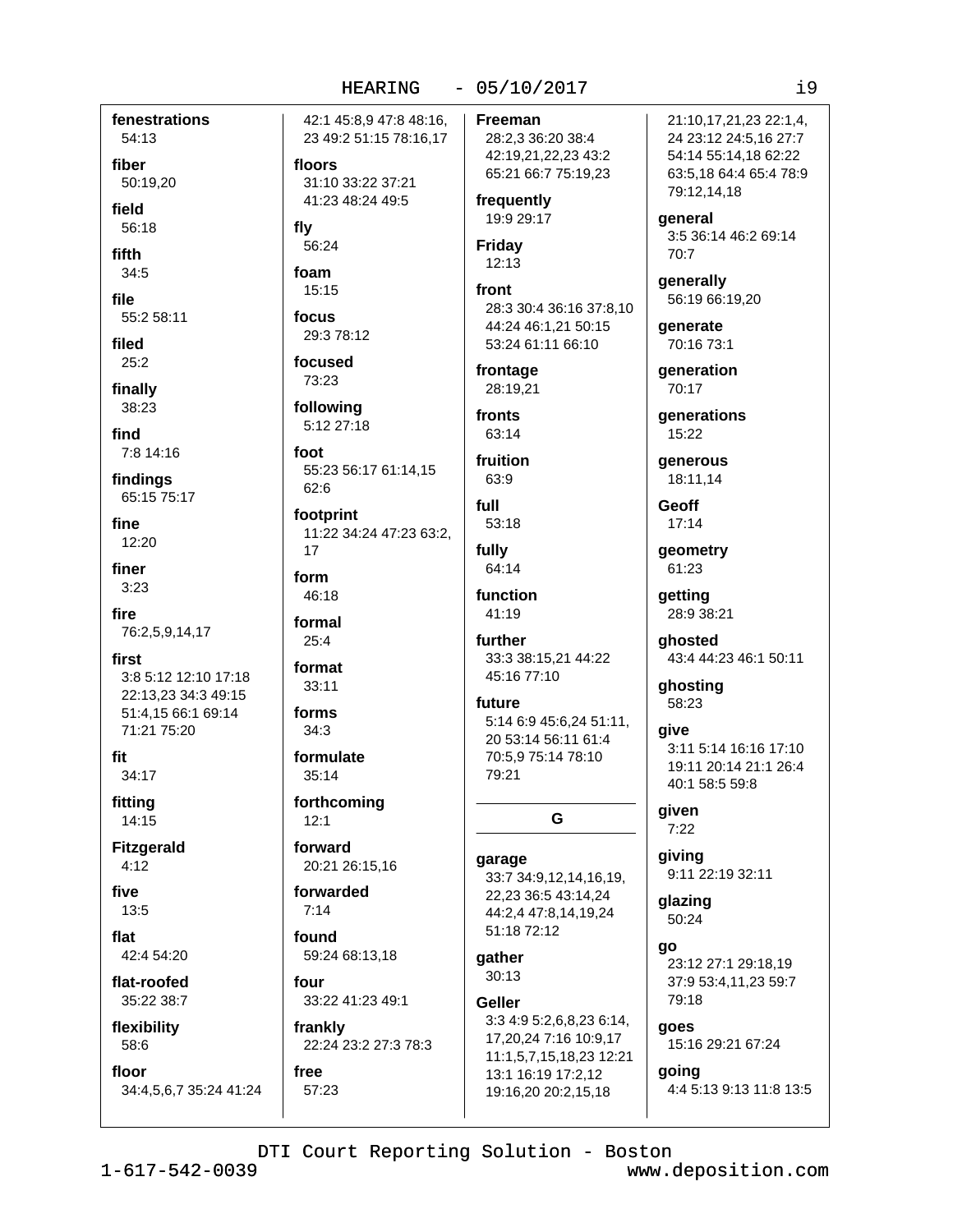### 14:17.22 15:18.19.22 17:2,11 18:4 19:4 22:2, 5, 16, 22 24: 10 27: 11, 14 29:2 36:11 39:2.3.15 40:13 44:18 45:23 52:22 53:1 54:6,7,15 57:3 59:4 70:10 71:5. 12, 13 72: 11 73: 17 76:16 77:22 78:11

### good

3:3 4:8 12:19 14:2,3,7, 11 20:22 24:16 27:8  $65.8$ 

grade 29:20 30:18 32:1,6 33:9.12.13 34:20 35:6 37:7.19.21 39:13 40:16 44:2 45:20 51:9,17 52:6 55:17

grades 32:20,21 39:5,6

gradual 30:5

qray  $9:4$ 

- great 8:2 19:6 65:18 77:9
- greatest 62:18
- green 66:5 69:3 77:21

ground 15:19 47:8

group 60:18

grow 69:17

growth 69:14,17 70:7 72:23,24 73:3

guess 54:11

quests

74:16

guide 19:12 **auideline** 70:15 quidelines 65:24 68:3.23 he'll quys 23:19 he's н 72:16 half 38:7 73:18 hear **Halfway** 15:20 heard halves 42:23 hand  $62:9$ handle  $4:15$ handled 4:19 22:23  $7:20$ handling  $4:13$ Hang height  $17:4$ happen  $6:3$ happened  $31:9$ 26:7 help happening 35:15 happens  $57:17$ happy 16:13 39:20 65:16 75:3 hard 63:12 high **Harvard**  $67:4$ 28:1 65:22 66:6 70:1,2 72:17

hasn't 17:19

hatches 49:16

# $-05/10/2017$

haven't 4:3 9:13 11:16 13:14 15:24 16:1,24 17:8 18:8 55:10 71:24 72:2

27:5 57:21

54:14

# heading

3:15 5:12,16

4:3 5:2 21:22,23 25:22

hearing 3:8,21 6:4,9,23,24 8:1, 10,24 9:12,14,18 22:13, 18,23 25:14 78:10 79:21

hearings 3:9,10 5:11,14 6:7,9

heavily 40:17

## 10:13 13:11 31:8.17.20. 23.24 32:11 33:24 36:1 51:15 55:19,22

## heights

15:7 18:22 19:12 39:22 53:10 54:12 56:13

### helpful

3:17 7:18 9:6,23 10:5 11:3.8.9 13:14 14:16 16:16 18:21 57:2,4 59:11 60:5

13:3,4 28:24 30:7 34:12

higher 15:20 53:16 58:4 68:15

## highest 32:1 66:17

highly 73:21

### **Hill**

21:22,24 22:2,7 23:10, 13 26:17 35:9 79:13,15

history 26:13 67:8

## home

29:15 30:4 31:22 33:20 36:3.18 37:4 38:13.17 43:6 44:24 45:15 47:6 62:12 71:16

homes

28:20 29:1 30:24 31:12 33:2 35:6,7,12 36:13 38:14 39:7,14 40:17,19, 21 45:22 46:2,5,9,15 47:4 60:22 61:22

hope  $3:11$ 

hopeful  $3:20$ 

horizon 56:6 69:11

hour 66:19,20 68:13,16

hours 66:11,13,14,24

house 54:2,7,13 58:14,16 59:2

housing  $17:15$ 

hung 62:24

l'd

**PH** 

### **Hussey** 5:10 12:11,15 13:7,9 14:3,7,11 15:13 16:9 17:4 29:18 31:1,5 37:1

39:24 40:6 41:16,21 52:14,20 53:4,23 54:4, 10 59:13,14 78:13 79:11

I.

15:4 17:10 52:20 59:12, 14 65:13,16

11:8 12:12 24:22 63:21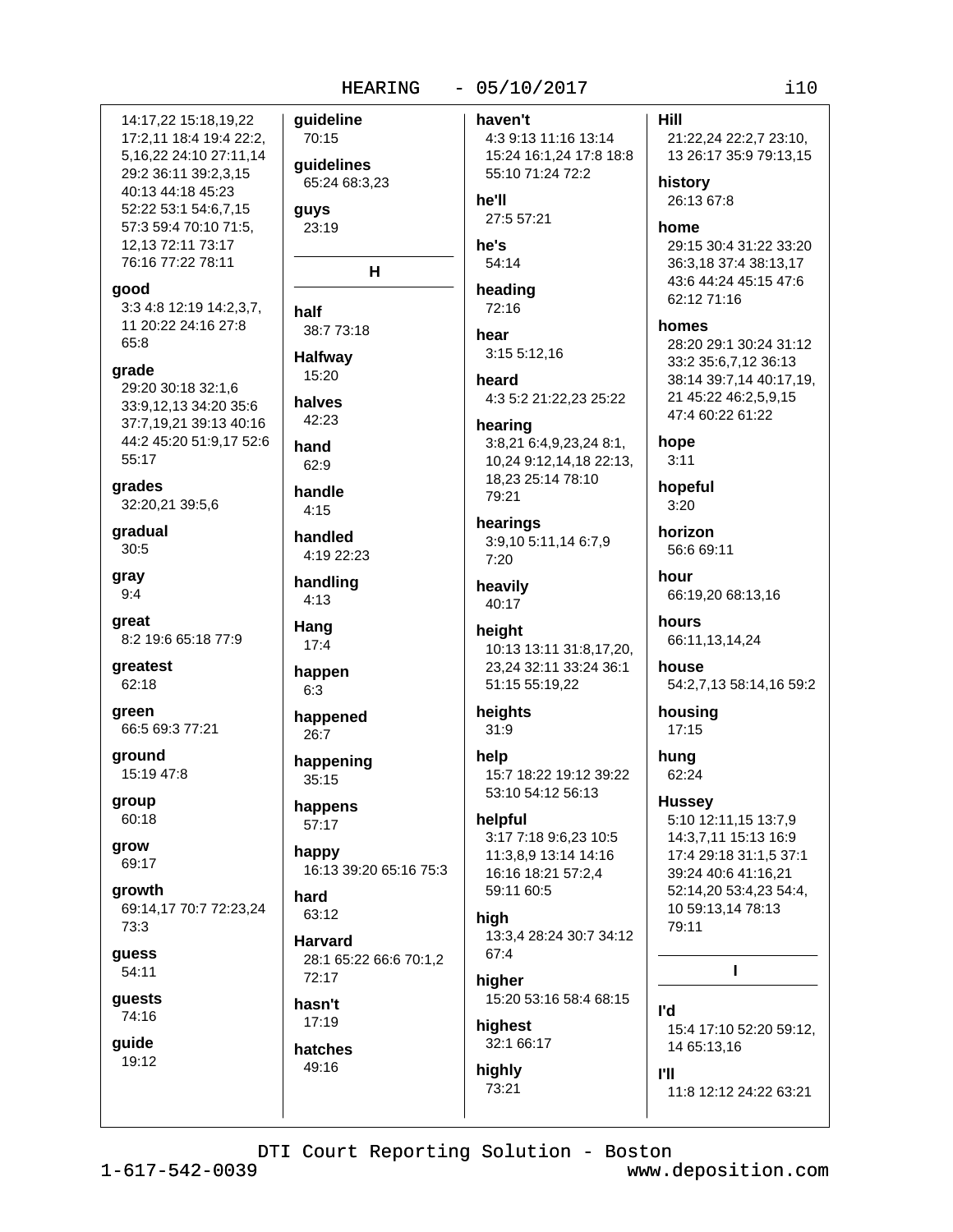### 69:5 71:1 75:3

### I'm

4:3 14:17 16:13 17:2 18:6 23:13 37:15 48:14 54:4,18 57:20 59:18 65:10 71:5 76:7 78:11

**l've** 

11:23 16:12.23 18:6 21:5 22:10 24:21 49:24 78:13

idea 20:21

ideal 58:23

identified 27:23 69:23

illustrative 60:1

image 36:9,17 37:14 38:6,12, 14,20,21 39:1,10 40:9 41:1 42:21 43:4 44:24 46:8 50:10 58:24 66:4

images 45:2 53:6 56:2,7,12 59:20,23

imagines  $51:14$ 

immediate 5:8 13:23 27:15

immediately 31:16 38:13 66:10

impact 15:3 17:1 73:5,20 75:1 76:16

impacted 75:22

*impacts* 19:4 39:16 72:13 73:9

impair 74:8

impractical

important 12:1 15:10 24:1 25:18, 20 26:20 39:1 42:20 57:14,18 58:17

improve 30:15 35:17

14:18

improvements 11:10.13.19

in-house  $4.19$ 

inaccurate 23:20

inbound  $71:15$ 

inch 34:2 56:17

*inches* 32:5 34:1,6 55:23 61:14,15 62:1,2,7,18

include 23:22 32:7 77:9

included 69:23.24

**includes** 70:10

including 27:16 67:20

incorporate 25:10,23

increase 62:7 72:18,20

increased 70:6

increases  $77:8$ 

incur  $4:24$ 

indecipherable 68:9

indicate 29:22

indicated 13:18 17:22 26:17 31:23 41:17 49:19

**indicates** 73:17

individual

49:10 55:21 57:10

industry 65:24

 $-05/10/2017$ 

influence  $70.11$ inform

 $21:9$ information

15:6 27:19 30:13 33:6 35:14 39:20 42:10,14 55:12

infrastructure 79:6

infrequent 25:12

initial 27:13 78:19

input 14:23

inset 62:22,24

instance 54:1 55:15

**Institute** 70:14

intended 45:10

intending  $21:2$ intent

39:23 77:24 intention

25:23 **interactions** 

 $8:8$ 

**interest**  $20:11$ 

interested  $7:255:11$ 

interpret 53:2

interruption 68:10

intersection

42:19 67:15.17

intersections 66:5,7 68:4 73:6

introduce  $19.21$ 

introduced 24:22

introducing  $22:15$ 

inventory 68:24

invited  $8.7$ 

involved  $18:7$ 

involves 78:21

isn't 39:2 67:3 76:16

issue 17:9 18:20 21:7,18 22:8 65:2 78:6

**issues** 25:8,10 74:13

### it's

6:13,14 8:9,19 13:15, 20,21 16:24 17:8,22,24 18:2,4,10 20:24 21:10, 11,15 22:14,20 23:24 24:1 25:12.20 27:23 41:19 42:4 43:3 46:20 48:9 51:5 52:24 53:19 56:9 58:3,4,23 60:5 63:12 69:10 72:20 73:16 77:2,24 79:10

**ITE** 

70:16,23 iteration

 $25:21$ iterative

5:17 11:24

its 23:1 27:15 53:21 58:11 60:8 62:18 66:17

DTI Court Reporting Solution - Boston

 $1 - 617 - 542 - 0039$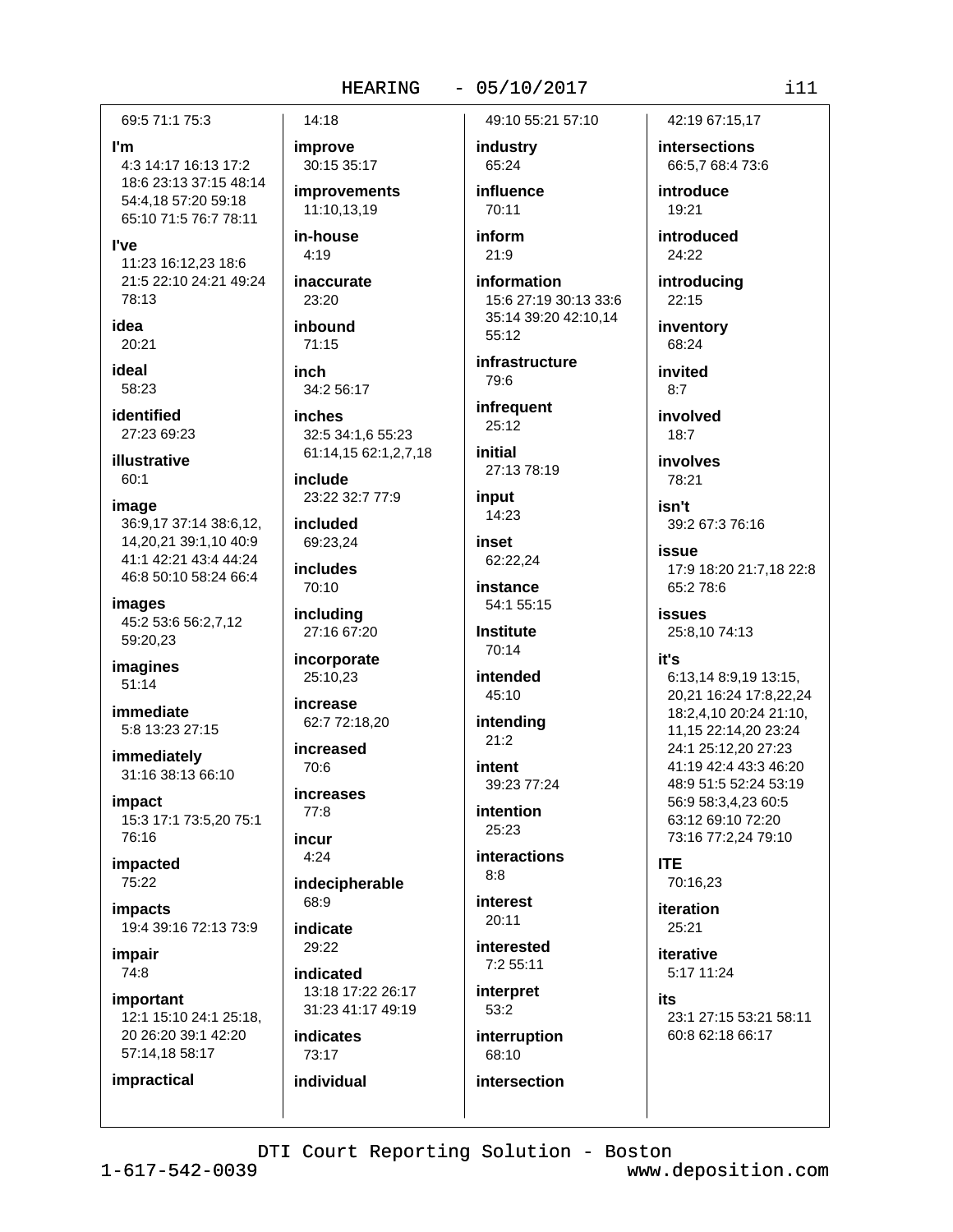| n e s |  |  |
|-------|--|--|
|       |  |  |

|                                                                                                                                                                                                                                                                                                                                                                               | 74:6                                                                                                                                                                                                                                                                                                                            | limit                                                                                                                                                                                                                                                                  |
|-------------------------------------------------------------------------------------------------------------------------------------------------------------------------------------------------------------------------------------------------------------------------------------------------------------------------------------------------------------------------------|---------------------------------------------------------------------------------------------------------------------------------------------------------------------------------------------------------------------------------------------------------------------------------------------------------------------------------|------------------------------------------------------------------------------------------------------------------------------------------------------------------------------------------------------------------------------------------------------------------------|
| J                                                                                                                                                                                                                                                                                                                                                                             | language                                                                                                                                                                                                                                                                                                                        | 68:12                                                                                                                                                                                                                                                                  |
| James<br>4:12<br>Jesse<br>5:8<br>job                                                                                                                                                                                                                                                                                                                                          | 38:8<br>lap<br>43:9 50:19<br>lastly<br>74:18                                                                                                                                                                                                                                                                                    | line<br>24:3,4 28:16<br>33:11 46:21<br>60:23 61:3,1<br>19,22 62:11,<br>12,13 69:37                                                                                                                                                                                     |
| 65:18<br>Judi<br>21:15<br>June<br>3:22 8:24 12:10,13,22<br>K                                                                                                                                                                                                                                                                                                                  | law<br>21:14<br>Laws<br>3:5<br>layout<br>27:16<br>lease-up<br>79:1                                                                                                                                                                                                                                                              | lines<br>28:15 32:17<br>61:9 62:4 68<br>12 77:21<br>list<br>8:16<br>little<br>17:5 19:9 21<br>28:9 33:10 3                                                                                                                                                             |
| Kate<br>5:10 52:16 54:4                                                                                                                                                                                                                                                                                                                                                       | leases<br>79:3                                                                                                                                                                                                                                                                                                                  | 45:16 46:20<br>58:4,6 59:9 6                                                                                                                                                                                                                                           |
| keep<br>19:23 24:22 36:11 59:6<br><b>Kelly</b><br>65:6,8,10 67:19,22<br>68:11 71:5 75:12,16<br>76:7,13,22 77:11,15<br>78:8<br>key<br>40:3<br>kind<br>26:6 30:1 38:20 40:18,<br>19 43:3 56:20 79:5<br>kitchen<br>57:17<br>know<br>6:15 10:23 13:4 15:17,<br>24 17:2 18:6 19:13 22:5<br>23:18,19 26:3,18 52:24<br>54:18 58:13,15,23<br>60:20 72:10 73:10,13,<br>22 75:20 76:1,6 | leasing<br>43:15 47:15 49:3 78:17,<br>18,22 79:2<br>leaving<br>71:13,16<br>left<br>5:9 36:2 38:12,14 43:3<br>51:6,8 63:2<br>left-hand<br>33:17,19 35:4 37:14<br>46:14 48:6 50:8<br>length<br>28:14 44:8 47:17 61:19<br>Let's<br>53:23<br>letter<br>8:21 22:10<br>level<br>15:20 33:7 37:20,22<br>42:2 53:16 56:17 57:18<br>58:4 | live<br>42:14 75:8<br><b>LLC</b><br>17:17<br>loading<br>47:23 48:10,<br>lobby<br>47:15 78:17<br><b>local</b><br>19:24<br>located<br>27:21,22 51:<br><b>location</b><br>34:10 35:5,1<br>60:16 62:20<br>68:17 74:15<br><b>locations</b><br>41:10 66:3 6<br>logic<br>23:7 |
| known<br>70:13                                                                                                                                                                                                                                                                                                                                                                | levels<br>50:7 73:7                                                                                                                                                                                                                                                                                                             | long<br>16:17 47:3,5                                                                                                                                                                                                                                                   |
| knows<br>25:12 26:2                                                                                                                                                                                                                                                                                                                                                           | life<br>56:3 79:4                                                                                                                                                                                                                                                                                                               | long-distand<br>52:2                                                                                                                                                                                                                                                   |
| L<br>landscaping                                                                                                                                                                                                                                                                                                                                                              | light<br>50:24                                                                                                                                                                                                                                                                                                                  | longest<br>46:24<br>longitudinal                                                                                                                                                                                                                                       |

32:18,22 33:15 35:3 look 7:21 21:2 26:15 32:13 30:6,17 35:18 44:10,18,19 50:15 56:6 53:12,14 54:6 55:8  $0, 11, 12, 17,$ 56:1,2 57:24 58:2,3,14 13,16 64:9, 60:17 63:11 67:23 4:9 69:11 70:5 72:8,18 76:20 56:5,10 looked :20 74:10, 27:1 40:10 45:7 47:15 49:15,23 63:10 66:12, 13,15 67:6,7 72:13 73:5 77:15 looking 9:20 10:24 24:8,13  $:424:23$ 29:5,8 31:8 32:24 33:22 5:13 38:10 34:22 36:10,17,23 38:6, 47:9 56:14 18 40:8 41:2 42:5 43:3  $32:8$ 44:23 45:19 46:3,10 48:16,23 49:8,21 50:2, 18, 19, 20, 21 51: 2, 13 56:11,12,16 57:8 58:7 61:8 64:3 looks 25:13  $11$ lot 16:2 18:24 26:2,6 29:13 79:6 60:23 77:13 lots 18:7 26:23 29:12 love 5 65:20 13:24 low 5 44:9,13 34:13 65:19 lower 14:9 30:8 33:2 36:4 37:20 43:16 48:6 7:8,10,12 M main 75:6 47:20 48:6 63:15 78:16  $ce$ maintained

43:17 major 15:3 17:1,22

majority

DTI Court Reporting Solution - Boston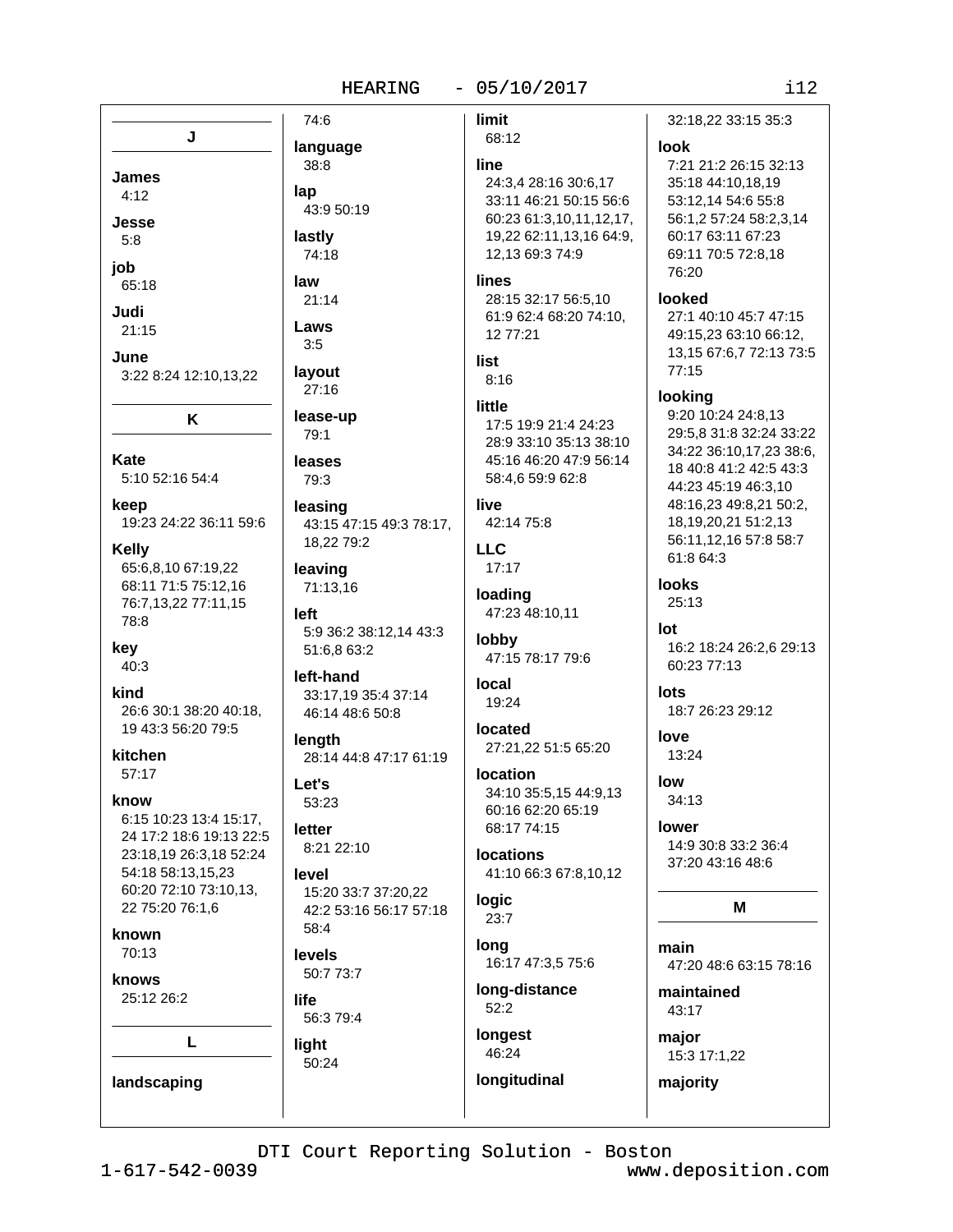### $-05/10/2017$

78:3 making 53:11

**Maloney** 64:17

management 48:1 79:7

**Manchester** 28:5 30:24 33:3 38:22, 24 39:14 40:20 46:23 52:1,3 75:19

manipulate  $18:3$ 

manipulated 16:18

manning 79:7

maps 74:19

**Maria** 4:9 8:4 11:1 16:22 17:21 21:19,21 24:5 56:22

Maria's  $7:22$ 

**Mark** 5:9 20:19

marked 10:12 12:8

masonry 38:8 43:10 44:9 50:20

mass  $3:544:8$ 

**Massdot** 76:22

masses  $9:4$ 

**Masshousing** 23:17 33:5

massing 9:3 13:13 16:7,23 17:6 19:10 46:1,2 59:3

material 15:15 43:10 materials 7:9 8:23 9:1,22 13:17 45:9 50:19,21 54:13

matter 7:3 14:4 21:11 22:15

**MBTA** 69:4

mean 11:12,14,19 17:19 18:4, 6,10,22 52:23 58:13,19, 22 59:19 60:12 76:13

meaning 34:21

meaningful  $23:3$ 

meaningless 52:19,24 53:2

means 44:3 78:1,5

meant 11:18 78:14

measure  $32:11$ 

measured 31:24

measures 74:24

mechanical 32:8 44:1 49:9

meet 30:6 68:22

meeting 20:8,9

meetings 5:18 25:5

member 6:1 14:6 55:7

members 22:11 23:6 27:8 58:5 65:9,17

mention 45:19 77:23

mentioned 11:23 34:1 35:1,9 44:11 72:23 74:10 76:24

79:20

metrics 42:16 middle

45:11 48:7 51:23 71:8

midpoint  $27:24$ 

miles 68:13.16

million 68:2.5

mind 19:24 23:9 59:6

minimal 73:9 75:1

minimum 73:20,24 74:3

minute 29:19 64:24 71:1 72:23 73:13

minutes 65:14

misleading 57:13

misrepresent 18:19

mix 42:5 43:8 50:18

mixed-use  $17:23$ 

mixture  $50.21$ 

mmorelli@ brooklinema.gov  $7:14$ 

model 9:2 13:13,15,20,21 14:19.21 15:1.5.13.17. 21 16:6,7,24 17:6,18 18:9,16 19:11 20:24 39:17,19 45:20 55:1,2,6 57:6,8,9,21,24 58:2

modeling  $18:2$ models

moment 22:1 44:11 51:22

**Monday** 12:17,19,20,22

money 18:17

**Morelli** 

4:8,9 6:13,23 7:12 8:5 11:2,6,12,16,21 12:4,22 13:7 14:17 16:23 18:21 19:19,23 20:3,17 22:9 24:6 57:5 58:19 64:17

morning 10:6 12:17 66:13.18 67:1 71:12 73:10

motor 67:7

mouse 48:14

move 28:23 40:14 51:8 73:11, 12 79:2

movina 20:20 26:15 38:10 40:7 44:3 56:5

multifamily 28:17 29:7,10 31:12,16 33:19 35:20 36:7,19 38:2 40:9 43:5 46:6.16 47:2 71:23

multiple  $9:17$ 

multiple-occupancy 36:19

 $\mathbf N$ 

name 5:8 23:13 65:9

narrative 64:16,18

nature

natural 30:21 43:24 50:24

22:14 69:7 71:10

DTI Court Reporting Solution - Boston

 $1 - 617 - 542 - 0039$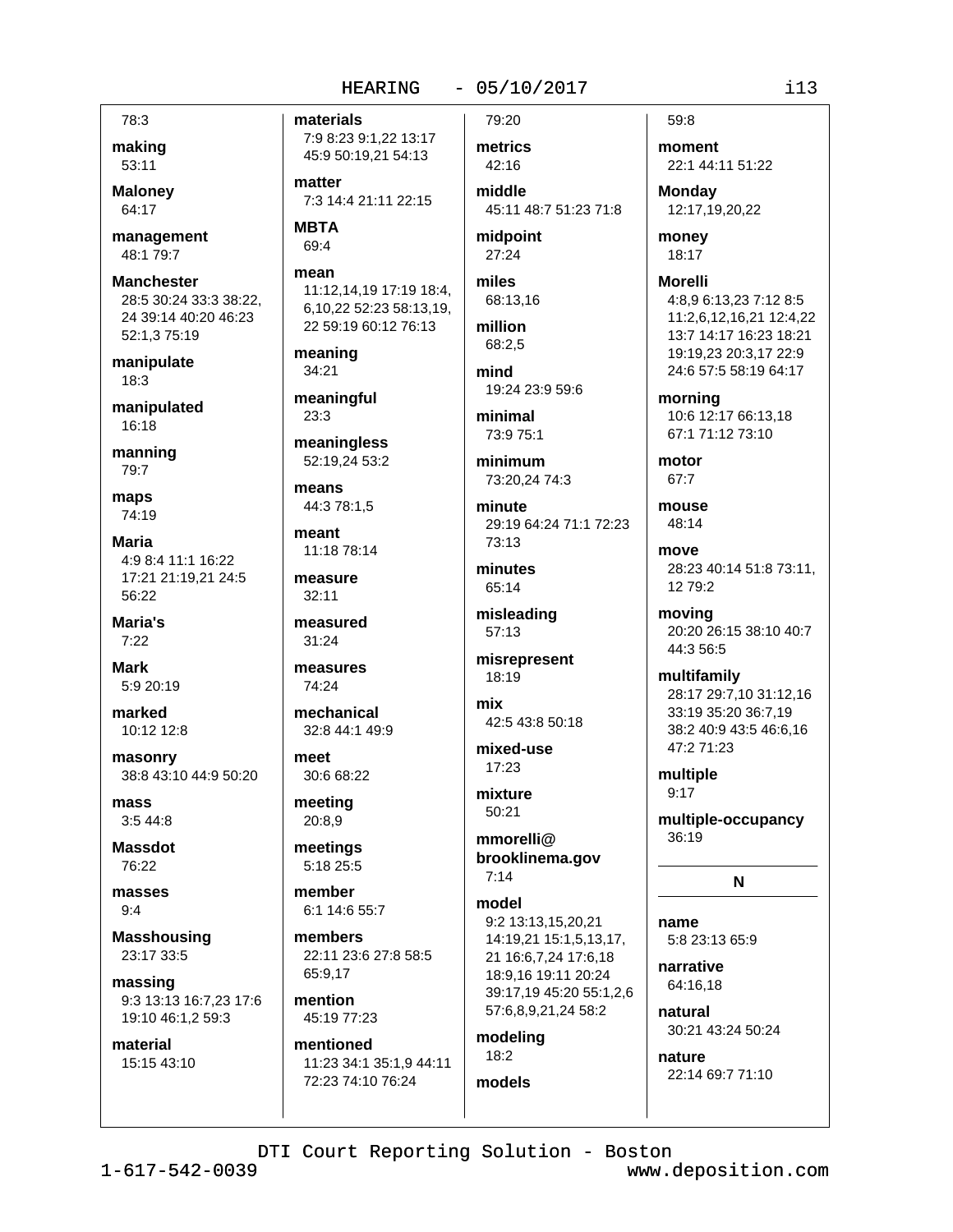necessarily  $77:2$ 

necessitate

 $11:11$ 

need 4:5,24 9:5 12:2,7 15:14, 21 19:15 24:14 26:24 44:2 64:17

needed 74:12

needs 11:5 23:1 39:21

neighborhood 14:15 18:5 25:5,7 39:8

neighbors 25:22 59:24 60:6

netted  $72:1$ 

network  $37:11$ 

never 13:3 16:12 19:10

new 13:11,16,18 47:12

nice 13:4 16:9,10

no-build  $72.19$ 

noncombustible 33:23

normally  $9:14$  10:3

north 15:18 28:5,11,14 38:11 40:14 46:13 47:19,22 48:2 65:22 69:3 74:9

northbound  $72:16$ 

northern 28:15 30:17 52:10 62:3, 6.15

northernmost 61:15 62:2

northward 30:22

northwest Oh 36:10 note okay 29:6.14 32:21 35:19 36:2 39:13 42:20 43:23 45:1,7,16 47:7 48:4,24 49:14 50:6 51:21 66:5 noted  $30:16$ notes 42:15 notice **Once** 43:12 number one-bath 3:9 14:18 31:3 32:12 41:13 49:1 66:24 67:13, one-bed 23 68:1 70:24 71:22 numbered  $40:3$  $43:1$ numbers ones 31:17 70:22,23 71:17  $77:17$  $\Omega$ open objection  $17:5$ openings obviously 24:10 72:10 75:23

occupied

5:13 30:21

35:3 44:13 66:19.20

78:20

OCCUP

**occurs** 

off-site

78:23

offer

offhand

 $31:4$ 

office

70:19

off-street

47:23 48:11

7:11 8:1 19:17

 $13:2$ 

5:7 11:16 12:5,23 15:18 17:2 20:18 21:17,19 24:17,19 40:5 61:6

on-going 79:2

on-site 11:20 12:9 36:22 52:4 60:13 78:22

79:1

 $42:8$ 

 $42:7$ 

one-way

42:5 52:24

online 7:1,3,9,15 15:10

6:4 48:2

38:9 43:9 50:22 operate

73:8 operated

69:4

operational 79:8

operations 73:6 76:15

opportunities 71:9

opportunity 3:12 5:14 7:24 8:2 10:10,18,20 20:13,15 26:10 59:17 79:15,22, 23

opposed 59:23 optimistic orange 33:11 oranges 18:2 77:3 order

5:12 68:15 72:6.21 73:2 orient

65:19 orientation 28:13

orienting 46:11

26:12

outline  $11:21$ 

outlined 30:11 32:15

outlining  $8:22$ 

outside 4:18 34:24 47:22

outward-facing 37:23

overall 33:24 72:20

overhangs 63:2

overlaid 52:21

overlap 63:14

> overpark 78:2

overrun 32:9 44:12,14 49:14

overview 3:18 22:17,20 27:14

P

p.m.  $3:2$ 

page 28:11,12 33:18 35:19 46:12,14

DTI Court Reporting Solution - Boston

 $1 - 617 - 542 - 0039$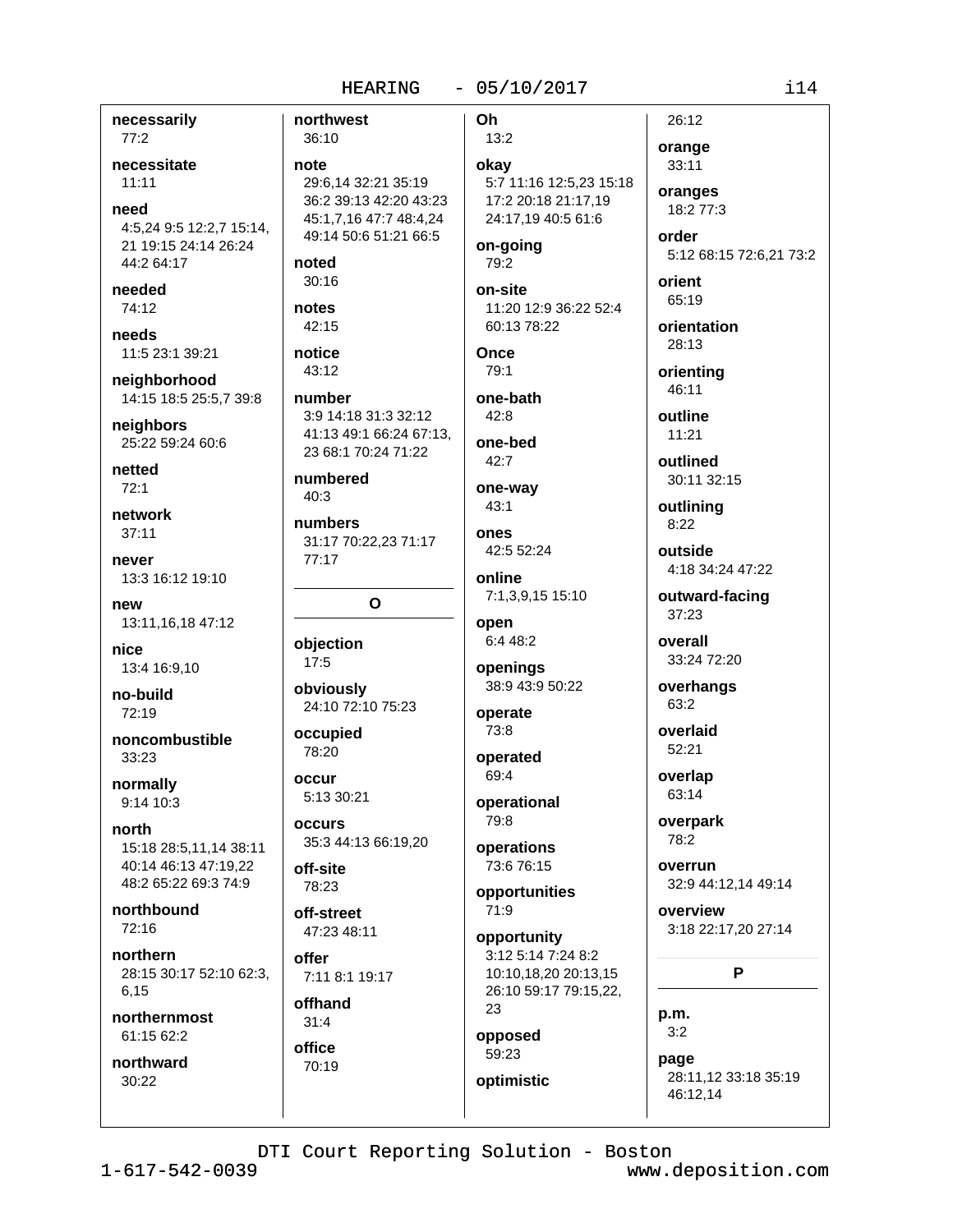panel 50:20

parallel 61:20 62:5,17 64:14

parameters 10:12 44:6

parapet 32:7 44:16

park 42:21

parking 3:6 4:14 18:13 31:1 33:7,24 34:1,2,9,16,19 36:5 37:1,3,4,20,22 42:1,3,4 43:13,21 47:20,21 48:5 71:4 72:12 74:1 77:24 78:4, 11 79:19

parking/traffic  $4:21$ 

part 3:24 7:7 50:5 64:18 72:7 75:18

partially 44:2

participate 5:18,20

particular 14:14 16:2,15 41:9 75:22

path  $43:2$ 

pattern 75:7

patterns 72:15 77:23

pavement 74:4

pav 4:23 5:4 6:16,17

peak 66:13,14,19,20,23 67:4

pedestrian 57:7

peer 4:2.5.20 5:16 9:21 15:8

18:11 24:11 26:7 55:2,6 79:20

**PEL** 3:16 23:18

people 7:16,24 10:17,23 18:22 19:3 58:16 71:13,15,16 77:14 78:22.23 79:7

people's 22:21

perceive 56:19

percent 67:2 72:21,24 77:17,18

percentage 69:6 72:18

percentile 68:14

period  $67.4$ 

periods 66:15,16

periphery 56:21

permit  $3:4$ 

permitted  $3:18$ 

person  $72:7$ 

perspective 21:1,4 42:18 49:15 56:4,9,13 57:1,12 59:1, 18 72:22

perspectives 44:19 58:5

**Peter** 11:5 27:9 29:18 31:1 41:5 65:18 71:22 78:14

phases 78:19

phone  $25:6$ 

photograph 59:22.23

photographs 40:2 60:6 physical

14:19 17:6 18:9,16 57:9 pickina

54:18 pickup

48:11

pictures  $14:1$ pipeline

69:21 pitched-roof  $38:16$ 

place

9:12 17:17 18:23 19:24 22:18 74:24

placed 74:2,8,15,20

plan 25:11 29:19 31:23 40:2 41:17 44:10 45:16 47:7 48:6,7,14,17,24 49:8,19 60:16,21 63:7,21 78:16

plan's 49:4

planned  $33:7$ 

planner  $4.9$ 

planning 4:9 5:19 6:1 7:2.12 19:6,8,10,17,21 20:7,9 43:23 69:22

plans 9:17 11:14 14:23 19:9 20:4.6.12 27:17 44:19 46:10 60:15 63:8

play 9:13 58:1

please 31:6 61:7

plus 49:11

podium 33:24 34:2.3 point 12:3 13:1 28:24 29:3,23 30:5,7 32:1,6 37:6 56:5 63:21 65:4

point-of-view  $40:3$ 

pointed 52:3 71:23

points  $3:23$ 

police 76:21 77:1 pops

49:17

portion 33:14 37:8 50:12

position 18:20

possible 25:11 64:24

post 15:9 posted  $7:15$ 

Poverman

5:10 12:19 13:2,24 14:5,10,13 16:8 17:7 21:6,13 41:5 52:19,23 54:17 56:1,22 58:13 59:12.16 64:15.20 67:17,20 71:3 75:5,14, 17 76:9,19 77:7,12 78:6

precedent 26:14

> predominant 73:11,12

predominantly  $71:13$ 

prefer 52:12

prepared 35:13

presence  $39:2,3$ 

present

11:4 25:18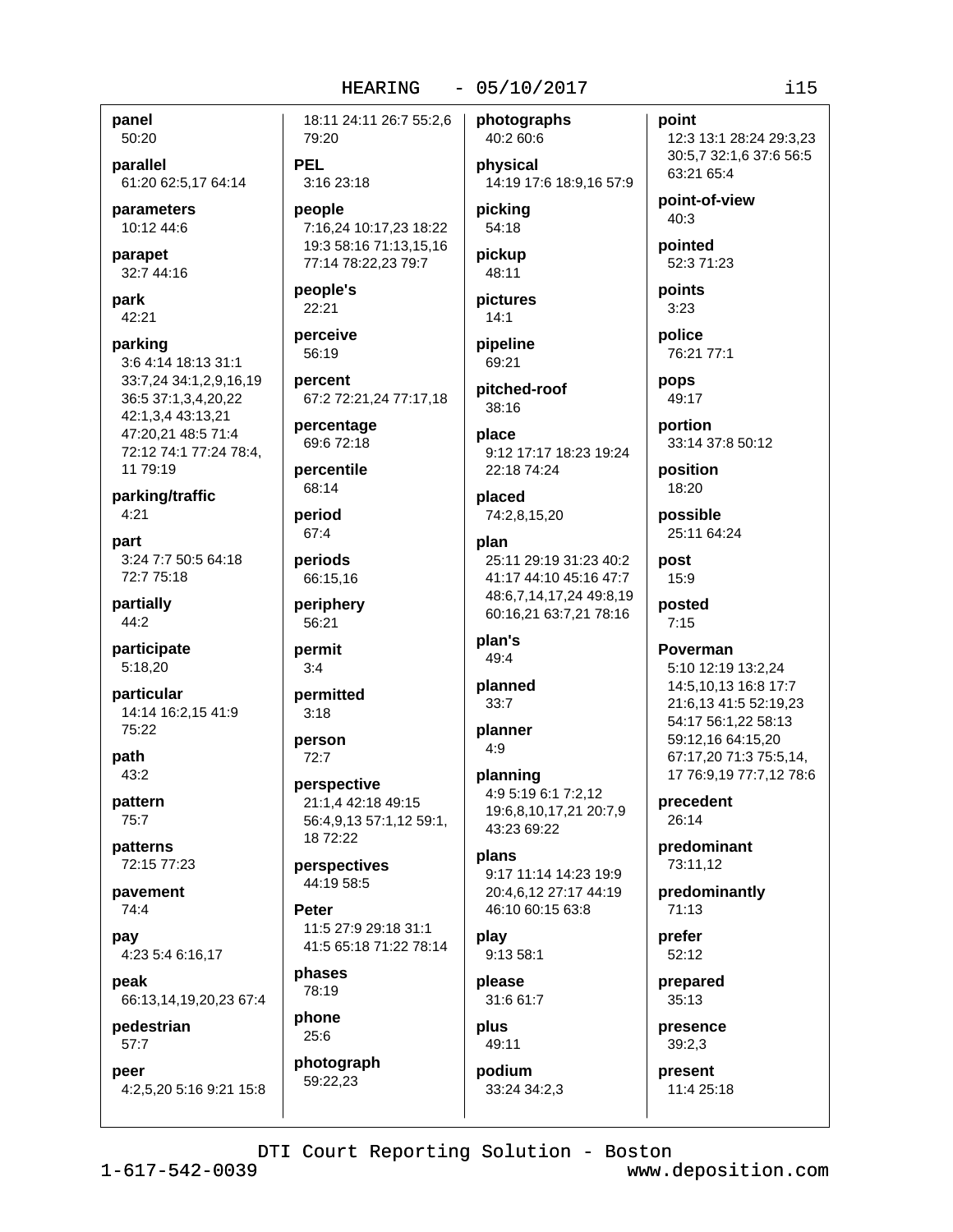presentation 5:13 24:24 27:6,12,13 35:10 40:11 41:19 42:11 49:24

presentations 7:7 45:6,24 51:12,20 53:14 61:4

presenting 26:9

presents  $8:6$ 

preserved  $6:10$ 

pretty  $13:10$ 

previous 60:3 64:22

primarily 34:10 73:23 79:5

primary 56:19

print  $7:4$ 

prints  $40:1$ 

prior 24:24

probably 12:7 63:12 73:16 76:1

problem 54:17

problems 64:24

proceedings  $3:1,24$ 

### process

3:9.11 5:17.21.24 6:8 8:10 9:10.18 10:4 11:24 15:11 18:14 21:11 22:20 23:18 25:15 26:15 27:2 29:4.17 39:19,22 41:9 44:5 53:22 78:21 79:1,19

processes

 $9:24$ 

### produce 16:6

producing 57:21

professionals 18:12

### project

3:12 4:3 23:2,4 25:18 27:10 29:13 31:14 32:7, 14 33:20,21 36:2,24 37:13,17 38:1,3,11,19 39:1,6 40:12,15,22,24 41:4,12,15 42:4,16,18 45:14,19,21 46:7 49:10 51:23 53:7,8,9 60:17 61:19.21 62:16 69:9 70:12,16,21 72:8,13 73:1 74:17,22,24 76:16 77:20 78:23

project's 69:6

projector 63:13

projects 15:3 17:1,23 18:8,9 54:23 60:4 66:12 69:23 70:9

promote 78:1

74:21

promoting

promptly 7:15 10:1

properties 9:3 30:11 31:2 45:22

property 16:3 24:3,4 28:15,16,17 29:16 30:6,7,17,18,20 35:2,6 41:5,9,14 46:21 50:15 57:17 61:3,8,9, 10,11,17,19,21 62:3,4, 11, 13, 15 64: 9, 12, 13 79:8

proposal 9:5.11 20:10 22:16 24:14 29:11

proposed 9:7 27:16 31:13 32:21 33:9,12,21 35:4,12

36:4,24 37:13,17 38:3,5 39:5 40:11,15,22,24 41:12,22 42:4 45:4,14, 21 48:2 51:4,16 60:17 61:3,5,20,23 74:7

proposing 19:20 32:5 37:23 41:23 47:10 49:9

### protrude 64:4,6

provide 9:15 18:17 19:14 23:19 24:23 39:20 41:20 44:3 55:1,2,12 59:9,17 68:21

provided 23:17 54:24 55:6 64:19

provides  $42:1$ 

providing 58:11

## public

5:15 7:17 8:10 9:18.19 10:1,5,8 11:13 15:9 18:23 22:5,15,18,22 23:6 25:14 27:13 58:6 68:24 69:2,7 71:9 73:18 74:19,21 77:14,17 78:4 79:22

publicly 42:11

publish 70:17

published 70:13 77:6

punched 38:8 43:9 50:22

purely 22:20

purpose 10:22 purposely

71:18 purposes

29:11 46:11 68:15 push 16:7 17:4

26:7 pushed 16:1 63:1 put 13:5,21 54:10 56:8 60:7 68:11 72:21 puts 12:9

putting 59:22 64:1

pushback

Q question 23:8,9 35:8 39:18 52:15 54:11 76:8 78:13 79:13,

questions

10:21 12:24 13:1 21:19 23:6 52:12 65:4,17 75:4 79:16,24

quickly

 $14$ 

69:24

quite 16:3 18:10 29:17 78:3

quoted 44:15

## R

racks 74:14 raise

65:2

ramping 34:13

ran 70:22

range 31:19 36:12

ranges 61:14

rate 67:11,13 69:17 72:23  $77:4$ 

DTI Court Reporting Solution - Boston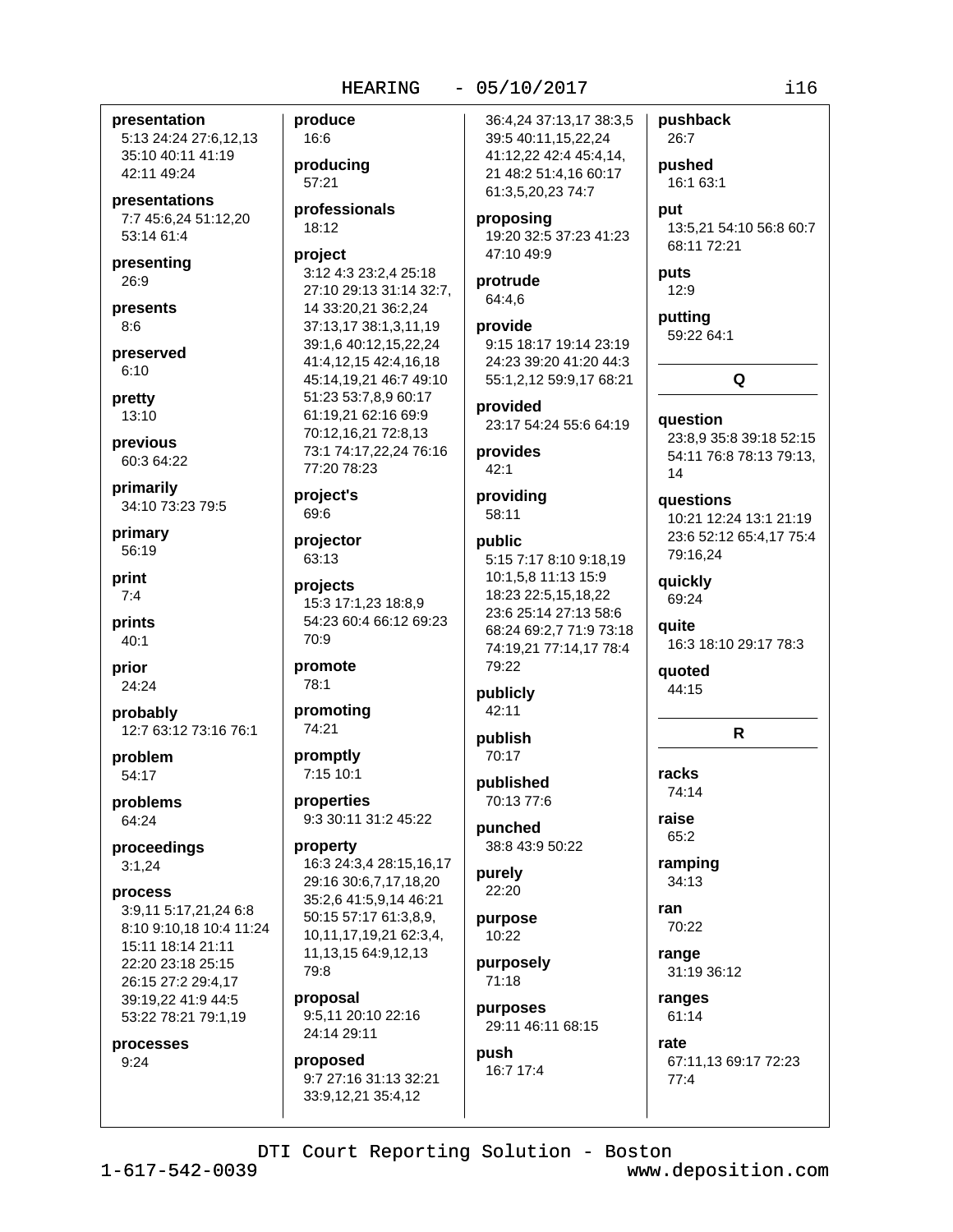rates 70:17,18 76:24 77:2

read

 $7:3$ 

readv 52:11

real 11:10 52:21 53:12 54:12,13 56:3 59:21 60:6 67:3

realizes  $20:4$ 

really

7:20 11:17 14:4.20 15:21 16:13 22:14 26:21,24 29:24 39:1 45:10 57:12,14 58:3 69:13 71:19 73:8,15,17, 22

rear

28:4,20 29:1,10 30:5,6, 8.23 34:18.19 35:1.7 37:4.9 45:15 48:7 51:18 61:21 62:11 63:16 64:5

reason 38:24 66:15 67:9 71:19 76:23

reasons 16:5 57:6 71:20

receive 7:18,19 8:13

received 64:16

recessed 37:20 44:2

recognize 25:20

recommendations 65:16 73:22

recommended  $5:3$ 

recommending 4:7,11 73:23 74:1,6,14, 18

record 5:8 6:10 17:14 65:9

76:21 red 44:16 66:4 reduces

records

 $62:1$ 

reduction 71:21 72:2.4 referenced

 $35:8$ referred  $36:8$ 

referring  $37:1$ 

refers  $24:7$ 

refine 30:14 35:16

refinements 58:21

reflect 15:1 39:20 45:20 51:20

reflecting 26:22

regs  $8:14$ 

 $8:15$ 

regulations

reintroduce 56:13

relate 30:11 53:21

relates 46:6 60:8,16

relating  $41:11$ 

relation 13:22

relatively

relationship 26:19 32:20 33:9 36:1 39:5,7 46:4 53:8

relative 13:11 26:14 34:13 53:8 relocate 47:11

 $30.1$ 

rely 19:6 70:12

remember 17:1 24:6 60:3

remind 19:5

rendered 59:20.23

rendering 54:12

renderings 52:17 53:15 59:20 60:11

rent 78:24

rental 3:6 78:21

report 6:5 24:9

reporter 68:10

> represent 23:14 39:18 44:6 53:9 60:13.15 66:7

representational 56:14

representative 6:2 32:18 53:17

represented 9:3,4 19:1,2

representing  $17:15$ 

represents  $33:13$ 

request 55:4 58:12

requested 19:10 20:6

requesting  $17:18$ 

require

 $27:3$ 

required 8:22,23 68:21

requirement 69:10

requirements 3:16 8:18 34:14

researched  $17:10$ 

reserve 21:17 78:11

residential 3:6 28:17 29:7 31:11 34:4 37:21 38:9 40:10 46:6 48:16 50:22 66:12, 16 70:20 71:23,24

residents 8:7 37:24 74:16,20,22 78:3 79:2

respect  $21:18$ 

response 21:20 65:5

restricted 34:11

result 16:13 75:10

retaining 30:19 34:21,23 37:15, 16.23

reverse 34:21

> review 3:22 8:19 9:21 18:12 19:8 20:6,9 24:10 26:7 55:3,6 75:15 79:19,20

reviewed 8:17 21:7 75:12

reviewer  $4:5$ 

reviewers 4:2 5:16 15:8 24:12

reviewing 9:11 20:11 64:18

reviews

DTI Court Reporting Solution - Boston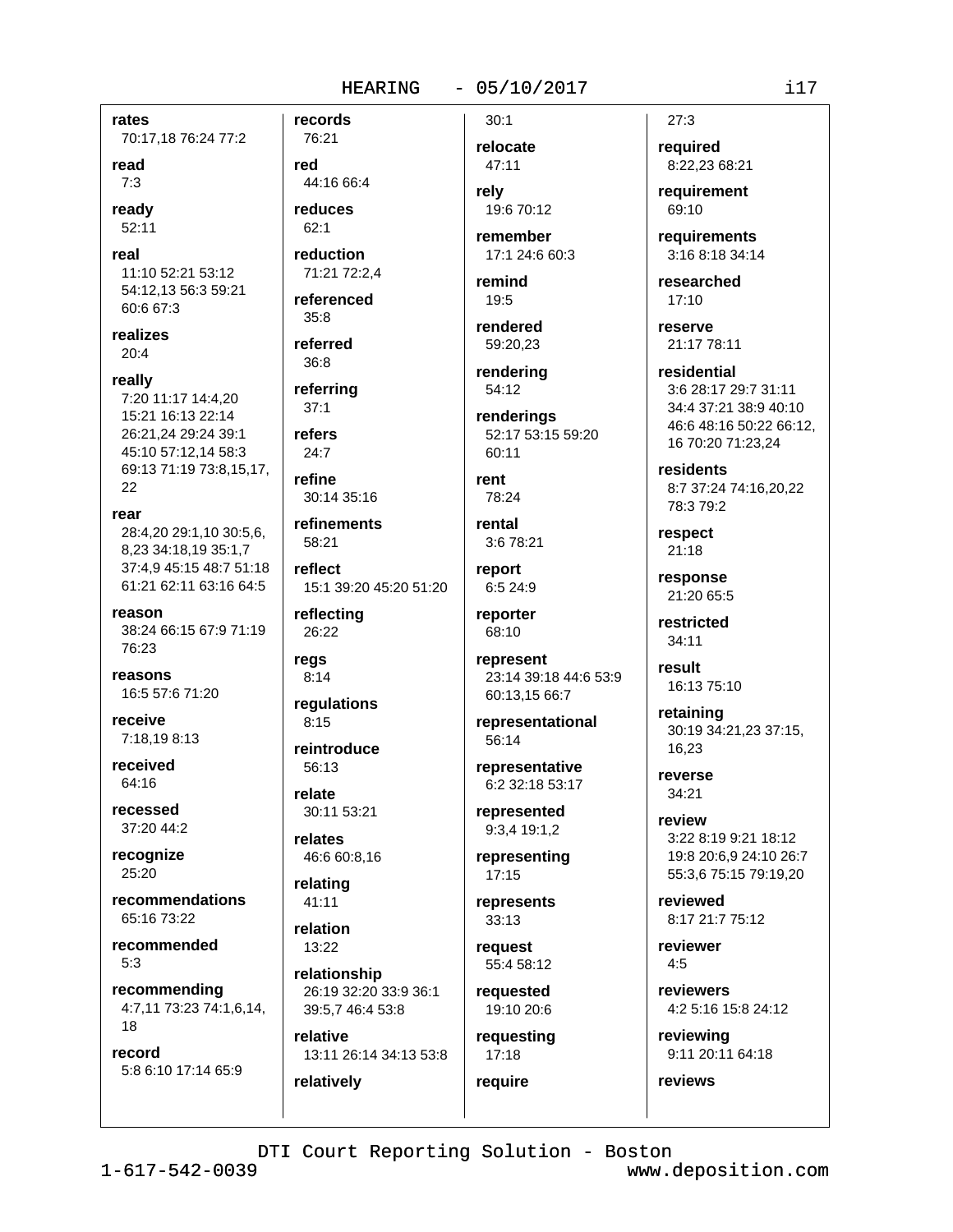47:17 48:12 51:17

### $-05/10/2017$

4:20 9:22

revised 20:7,12

revisions 11:14 14:22

ridiculously 75:6

### right

5:10 11:6 12:16 19:17 20:2,17 22:24 28:1,3 29:8 30:3 33:21 35:20 36:18 41:21 42:20 43:1, 6 48:14 75:23

right-62:8

right-hand 31:18 33:16 36:9 38:19 43:20 46:8,11 50:10 51:7 63:11

rights 21:18

rigorous 24:10

rise 30:2 37:9

road 28:5 30:24 33:3 38:22, 24 39:14 40:20 46:23 52:1,3 61:12 68:11 70:3 75:20

role 18:22

roof 13:19 32:9 49:8,16,18

rooftop 49:9

room 47:20.21 48:5.7.21 64:21 65:1

rough 77:17

roughly 27:23 28:18 29:7 31:24 47:3,4 51:6 56:18

## run

32:17 33:12 40:18

running 30:21 46:12 runs 30:20 44:8 S safety 67:6 74:13 76:11,20 Sam  $17:16$ **Saturday**  $12:13$ saw 22:12 57:19 saying 16:21 says 59:13

scale  $57:7$ schedule

 $20:8$ 

scheduled  $3.21104$ 

schedules 74:20

screen 27:23 33:15 36:18

**SEB**  $17:15$ 

second 9:14 20:8 26:21 34:5 49:2 51:21 69:19 71:6

secondary 11:11 50:15 62:10

**Secondly**  $72:4$ 

sections

section 8:15 19:3 27:17 30:11 32:22,24 33:14,15,17, 18 35:3,13,18,19 45:8 49:21 51:16

13:10 23:11,16,17,20, 22 30:14 32:13,19 33:4 35:17

### secure 74:15

See

9:16 11:21 12:2 13:22. 24 14:23 15:4 16:14 20:24 24:1 25:10 28:9 30:10 31:19 32:12,16 33:10 36:8,12 37:7,18 38:15 39:9,22 40:16 43:8 44:17 48:17 51:15 52:2,4,20,22 53:13 54:7.19.20.21 55:4 56:15 58:15,17,22,24 59:2.12.14.15 60:6.8.10 62:4 63:11,13 67:10 72:9 73:17

see-through 53:19

seeing 50:1 55:11 56:5

seen 16:23,24 18:8 21:5 51:16 55:10

selectmen 27:13 42:12

semiautomated  $42:3$ 

senior  $4.9$ 

### sense 10:13 11:9.10 15:22 53:20 77:22

sensitive 18:24

sensitivity  $27:2$ 

sent  $8:21$ separate 62:16 78:6

separates

37:16 separation  $35:11$ 

serve 49:11 served 18:15

5:18 55:1

series

serves 28:6 69:1

service 47:20 73:8 77:21

set

33:7 34:12.16 36:4 40:21 42:2 43:14,16 46:20,22 47:9 49:3 55:5,12,23 63:16

setback 35:23 43:17 61:2,5,14, 18 62:1, 2, 7, 15, 18 64: 8

setbacks 60:20

sets  $43:2$ 

> seven 69:9.18 73:3

several-foot  $30:17$ 

shadow 9:6 52:17 53:24 63:13

shape 13:18 15:16

sharing  $22:17$ 

sharply 28:24

**Shawn** 65:6,10

short

 $4:4$ 

 $30:2$ shot

show 13:3 29:20 50:5

showed 66:18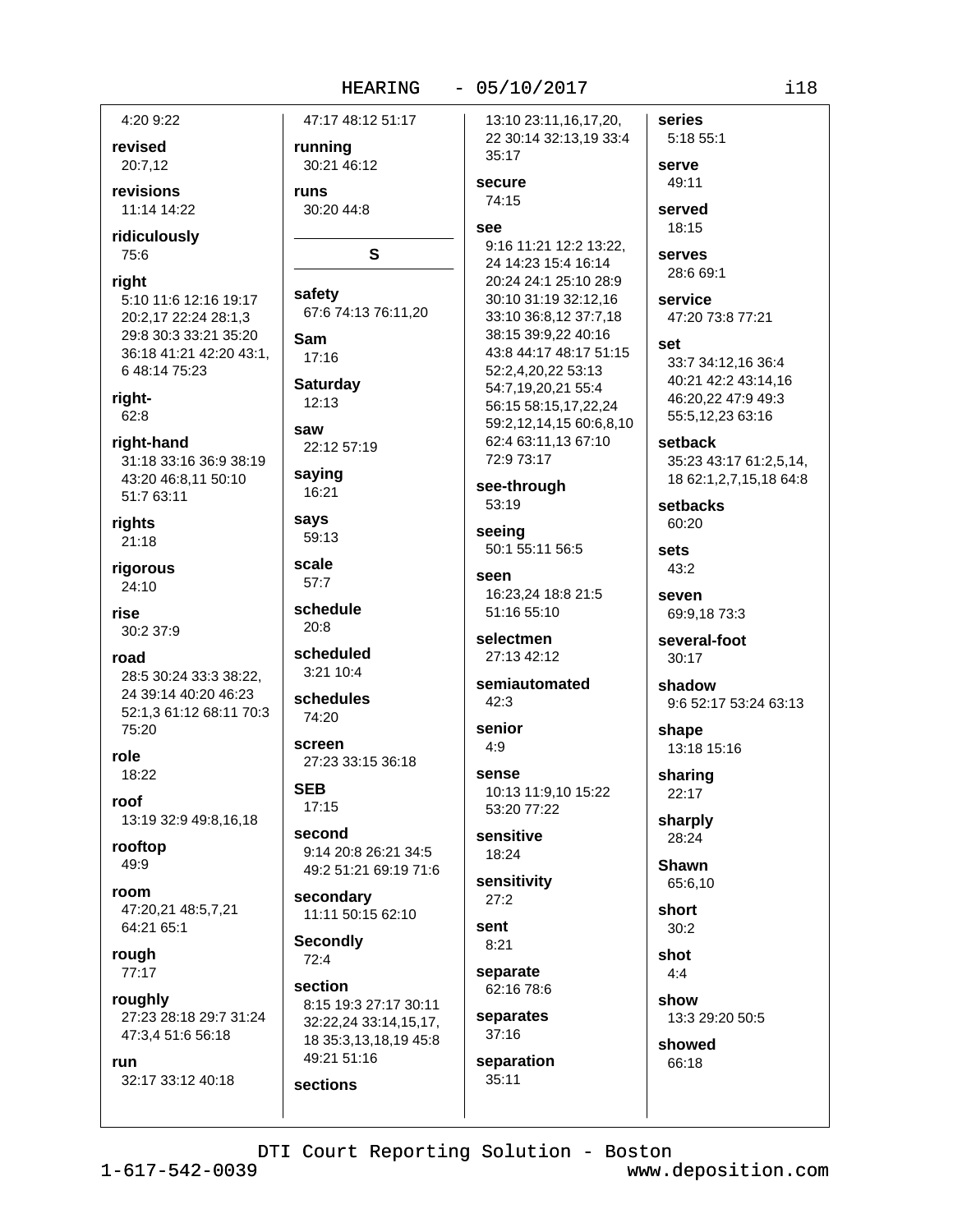shown 51:9 53:18 63:6 shows  $33:18$ 31:18 33:16,17,19,21 35:4.21 36:9 37:14 38:19 46:12.14 47:2 48:5,20 50:8,10 51:7,24 60:24 62:9 63:11 64:5 65:20 sides 39:4 63:19,22 sits sidewalk 37:11 46:22 55:21 siding 43:9 50:19 six sight 68:17,20,21 74:10,11 size sights 74:9 sizes sign 74:2 signage 74:3,7 signalized skip 66:5  $3:17$ significant 30:2 41:13 69:6 34:2 42:2 similar  $37:19$ 8:6,21 17:16 simply 9:4 69:14 single 49:6 single-family  $31:12$  $21.22$ 30:24 32:8 33:2 38:14 39:14 41:14 46:2 50:9 63:14 4:15,21 7:1 10:3,4,10, 11,20,22 11:4,11,22

side

13:10,15 19:3 23:10,16, 19,21,22 27:15,16,21 28:3,4,5,7,10,22,23 29:6.8.10 30:13 31:16 32:6,15,17,18 33:1 34:18 35:21 36:6,16,17, 24 37:8.10.11.13.17 38:5,11,19 39:5 40:2, 12,22,24 41:17 43:5,19 44:23 45:21 48:1 49:23 60:8 65:19 66:10 69:1 71:22 78:2 sites 13:16

28:1.4 29:7 36:20 40:11.16 48:13 49:6 50:12 51:22 62:11

69:23

64:21,22 65:1 70:20

 $41:11$ 

**Sketchup** 57:23,24 58:10,11 59:15

slab

**Slater** 

slide  $31.18$ 

slight 63:13

slightly 47:12 61:23 62:24 68:15

slope 28:22 30:1,5,21 35:1,2, 10 40:16 41:14

slopes 28:24 30:23

small 64:21 72:20

57:11 snapshot 53:22

smaller

so-called 52:17

software 57:23 58:2.9

solar 28:13

sold 64:2

somebody 24:18 29:22

sort 13:20 23:1

sound 75:17

south 15:19 31:16 40:11 43:5. 19 46:7,13,16 47:1,14 65:22 69:3 74:9

south-hand  $47:2$ 

southbound 72:17

southeast  $49.4$ 

southeastern 36:16,23

southern 28:16 35:21 51:2,5 61:17,24 63:23 64:9

southernmost  $61:16$ 

southwest 44:23

space 43:15 47:15 48:2 49:3 50:9 78:4 79:6

spaces 3:7 37:1,3 42:1 49:12  $71:4$ 

speak 8:3.7 22:2 61:4 speaking 33:5

specific 55:1 69:15,20 70:18

specifically 35:2,10 61:5 70:8 76:8

specify 58:20

speed 68:7,12

speeds 68:14.16.19 74:11 76:12

spirit 20:20

split 42:22 67:1.4

square 28:10

stack 48:18 51:21

stacks  $51:3$ 

**Stadig**  $4:13$ 

staff 3:15 4:6.11.18 8:17.20 9:10.14.19 24:11 25:17 26:11 69:22

stage 66:1

stages  $30:1$ 

stair 47:17 48:12 49:17

stairs 48:21

staked  $12:8$ 

stakes 11:22 standard

8:18 46:17

standing 36:15 43:1 45:18 55:18,

DTI Court Reporting Solution - Boston

sir

sit

site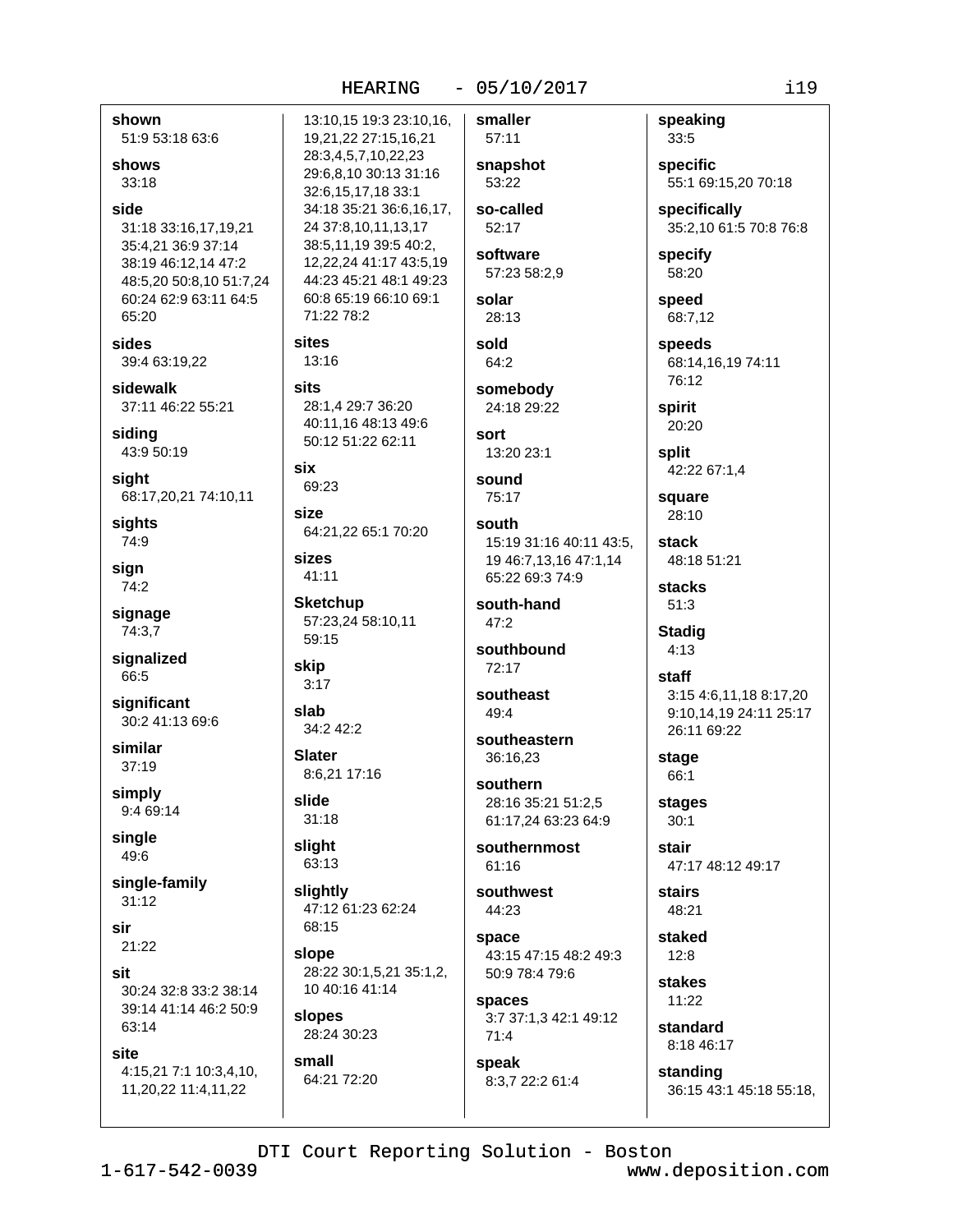## 56:9

 $21$ 

start

55:14

started

25:21

starting

state

stated

 $24:7$ 

stating

55:14

**Stedman** 

30:10 35:24 44:20

35:14 38:23 63:8

8:11,14 9:9 65:24 67:10

23:15,23 28:4,7,21 29:1

30:8 32:23 33:16 35:7

40:8.14.23 41:3 45:18.

22 46:3,15 47:4,6 51:8,

14 60:22 61:22

**STEINFELD** 

stenographer

6:11,16,18

44:12 69:8

stepping

45:8

74:2,5

storage

43:22

 $50:23$ 

stories

 $38:7$ 

story

31:22

straight

56:16 61:13

straightened

stormwater

4:16 48:1

storefront

13:5 31:18,20 32:2,3

stop

 $6:15$ 

step

68:3,5 69:10 70:10,15

street 3:7 23:15,23 27:22,24 28:1,2,3,4,6,7,18,19,21, 23 29:1,15,21 30:2,9, 19,23 32:23 33:16 34:11,13,14,17 35:7 36:3,10,11,12,13,20,21 37:6,10,12,18 38:3,4,7, 11, 13, 15, 18, 21 39: 3, 12 40:8,14,23 41:3 42:19, 22,24 43:2,7,14,17,18 44:22 45:1,15,18,22 46:3,12,15,20 47:4,6,10 50:2,3,4,10 51:7,8,14 52:8 55:22 56:17 57:18 58:4 60:22 61:10,22 62:12 65:21 66:8,10,22 70:1,2,3,4 74:5 75:7,9, 18,19,24

**Street all** 32:23

**streets** 75:9

strongly 45:11

structure 10:12 11:19 29:9 32:1 37:5 59:3

structures 16:3 39:12 57:10 60:24

studies  $9:6$ 

studio 27:9 42:6 49:2

studios 42:5

study 65:14.23 68:7 69:23

submit 20:10 55:4

submitted 22:10 25:13,19

substantial  $20:13$ 

suburban  $71:8$ 

sufficient  $7:20$ 

suggest 11:7 12:5 18:18 20:21  $26.1$ 

suggested  $30:12$ 

suggestions  $25:8$ 

supplemental 44:1

### sure 19:16 21:3 29:24 31:7 53:4 54:5 55:20 59:18 76:7.14 77:11

surface 49:18

surrounding 9:2 15:7 21:4 27:15 31:8,10 39:4 57:9 75:1

surroundings 60:9

survey  $29:5$ 

synthesize  $25:9$ 

system 19:14 48:2 75:2

### take

4:4 5:14 7:21 9:12 10:19 11:8 14:24 18:23 19:24 20:23 22:18 26:4 34:15 42:15 44:10 45:3 60:7 65:13 69:8,15 71:3

T

taken 6:6 32:22 42:18 44:16 56:7 72:2,4 76:12 talk

29:2 44:20 52:11 53:13 65:7 70:9

### talked 4:17 48:17

talking 27:16 57:3 59:19 67:18

taper 62:19

73:12

taller

18:8

team 65:11

technical 4:1,17 22:21 23:8,9

televised 6:13.14

tell 17:12 22:4 54:5 70:18

telling 54:14

tells 54:5 68:1

tendency  $16:7$ 

terms 5:7 9:2 28:11 31:10,17, 20 34:11 41:22 55:16 70:15 72:19,24

testimony

5:15 6:6 7:11,17,18 8:1 9:15 10:19 19:17 22:6 23:2 64:19 79:22,23

thank

5:6 6:20 21:21 24:16,21 27:6,7 40:6 41:21 62:21 65:3,11 75:4 78:8

**Thanks** 59:16 79:11

there's 6:10 14:8 23:6 24:3 26:2 27:2 30:1,4,19,20 42:3 46:18 49:17 61:10

thev're

63:13 74:12

11:20 14:3 19:11 41:7, 11 52:19 57:16 59:4 60:21 62:23 63:6

thing 10:9 13:20 16:10

things 7:23 9:20 20:20 24:12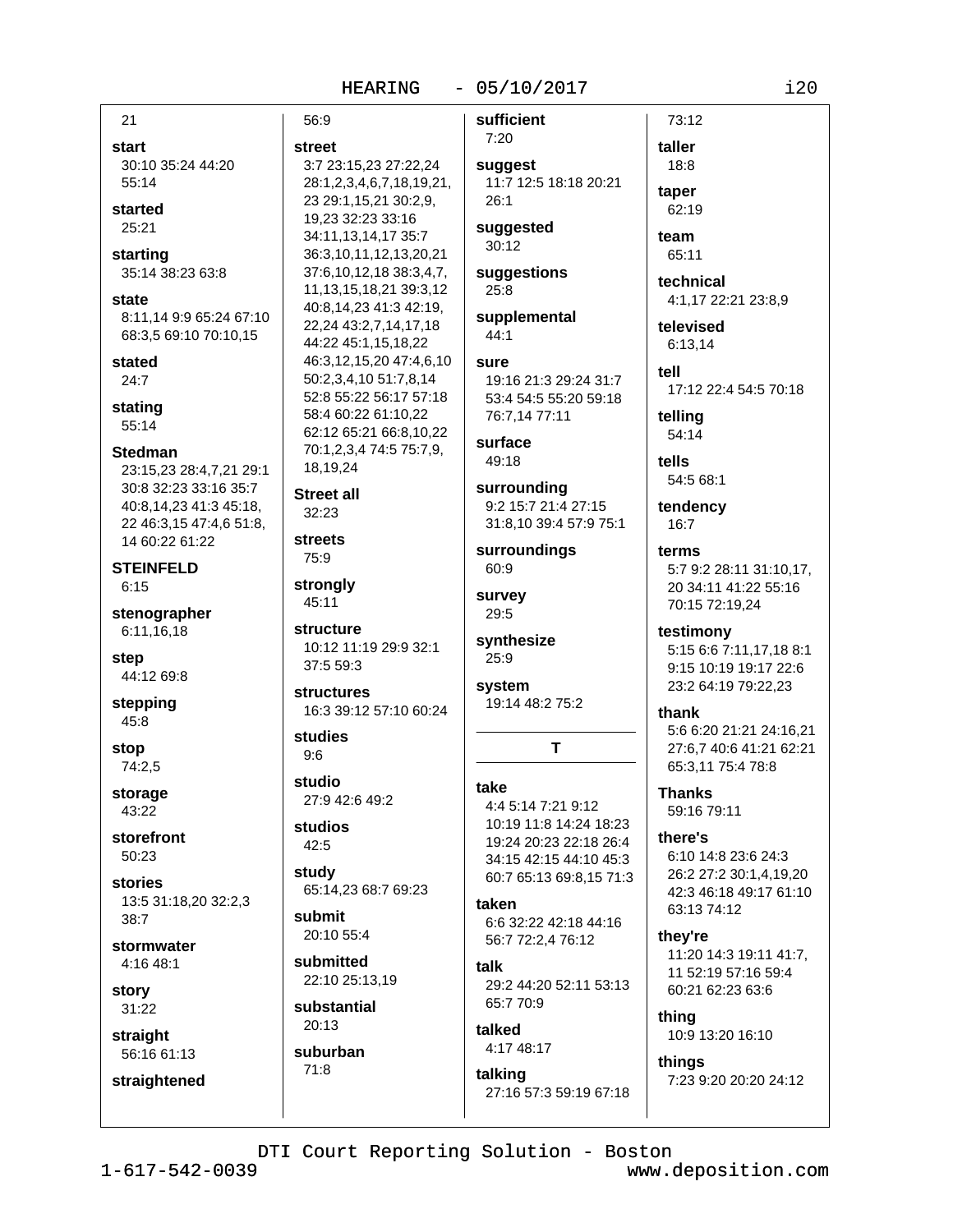26:17.24 56:1 71:9 75:18 76:12

### think

3:17 11:13 12:12.15 13:9,13 14:13,18 15:10, 18 16:1,15,24 18:10 19:12 21:8,13 22:21,24 23:8 24:23 25:18,19,21 39:17,24 52:16 54:14 55:24 58:22 60:2 65:18

thinkina  $12:2$ 

third 51:17 56:13

thought 20:19

thoughts  $25:8$ 

three

 $38:7$ 

three-36:6

three-and-a-halfstory 35:22

three-hed 42:9

three-point 56:4

threes 42:6

**Thursday**  $12:13$ 

time

7:20 10:7 14:24 15:16 18:3,17 21:16 25:2 31:6 34:18 35:13 53:5 57:1 66:15.16 75:6 78:12

times 9:8,18 18:6 35:9

todav 21:16 33:13 52:5 68:20 71:22,24 72:3

### told

 $14:1$ ton

40:18 tones 50:7 tonight 3:8,14 5:11,13 22:3,6 25:1,4 26:5,8 27:11 61:2 65:12,13 75:3 **Tonight's**  $6:9$ top 34:3 44:16 45:11,13 topography 14:6,7,11 26:18,22 30:14 45:3,4 51:11 68:19 total  $42:9$ totality 24:15 tower 49:17 town 5:15 8:8 17:23 19:18 25:17 26:11,14 58:11 77:16 towns  $18:7$ traffic

27:20 44:21 52:11 65:7, 10.14 66:2.3.17 67:1.5 68:8,12 69:6,8,11,17,19 70:1,5,8,9,11,16,21 72:14,15 73:1,5 74:4 75:7,10 76:4,11 77:13 79:16

transcripts  $6:217:4$ 

transfers 56:20

transformer  $48:1$ 

transit 69:7 71:9 72:5 73:19 74:21 79:19

transitioning 27:19

transparent 53:19

transportation 4:4,12 18:13 20:6 69:1, 2 70:14 74:19 75:1.5 77:14,18 78:1,4,5

trash 48:7.8.11.21 49:19 64:15,18,21 65:1

traveling 36:10 67:3

travels 67:16

treating  $15:3$ 

### trees 14:15 24:3 37:10.15 39:7,11 40:18 41:2,6,8, 13,16 54:8,10 60:11,13

trip 70:17

trips 71:11,13,15,22,24 72:2, 5 73:18 77:19

trouble  $10:18$ 

try 39:16 42:15

trying 19:1 33:8 39:23 53:7.9. 13 75:8

tube 68:11

**Tuesday**  $12:17$ 

furn 27:4 38:23 50:16

turning 42:23

turnover 79:3

two 4:20 6:22,23,24 12:7 15:21 25:4 26:3,4 28:15 30:1 32:16 38:18 42:23 49:2 50:7,13 51:3 61:9

63:22 69:13 71:19 73:14 77:9

two-bath 42:8.9

two-bed  $42:8$ 

two-bedroom  $49:6$ 

two-point 56:8

twos  $42:6$ type

31:13,14 34:7 43:9 67:15

types 31:11 70:19

typical 3:24 48:16,19,23 66:11 67:24 70:22

typically 4:1,23 22:9,13,23 56:3

### $\mathbf{U}$

ultimately  $21:9$ 

understand 3:12 8:6 11:12 15:7 19:4,16 20:3 24:14 25:7 28:12 33:6.8 39:16 42:15 53:7,10 55:13 76:7

understanding 21:14 23:4 26:18.19 35:15.16 41:10 77:7

understands  $5:24$ 

**Understood** 12:4 65:3

**Unfortunately**  $3:19$ 

**UNIDENTIFIED** 

 $14:6$ unit

49:6,10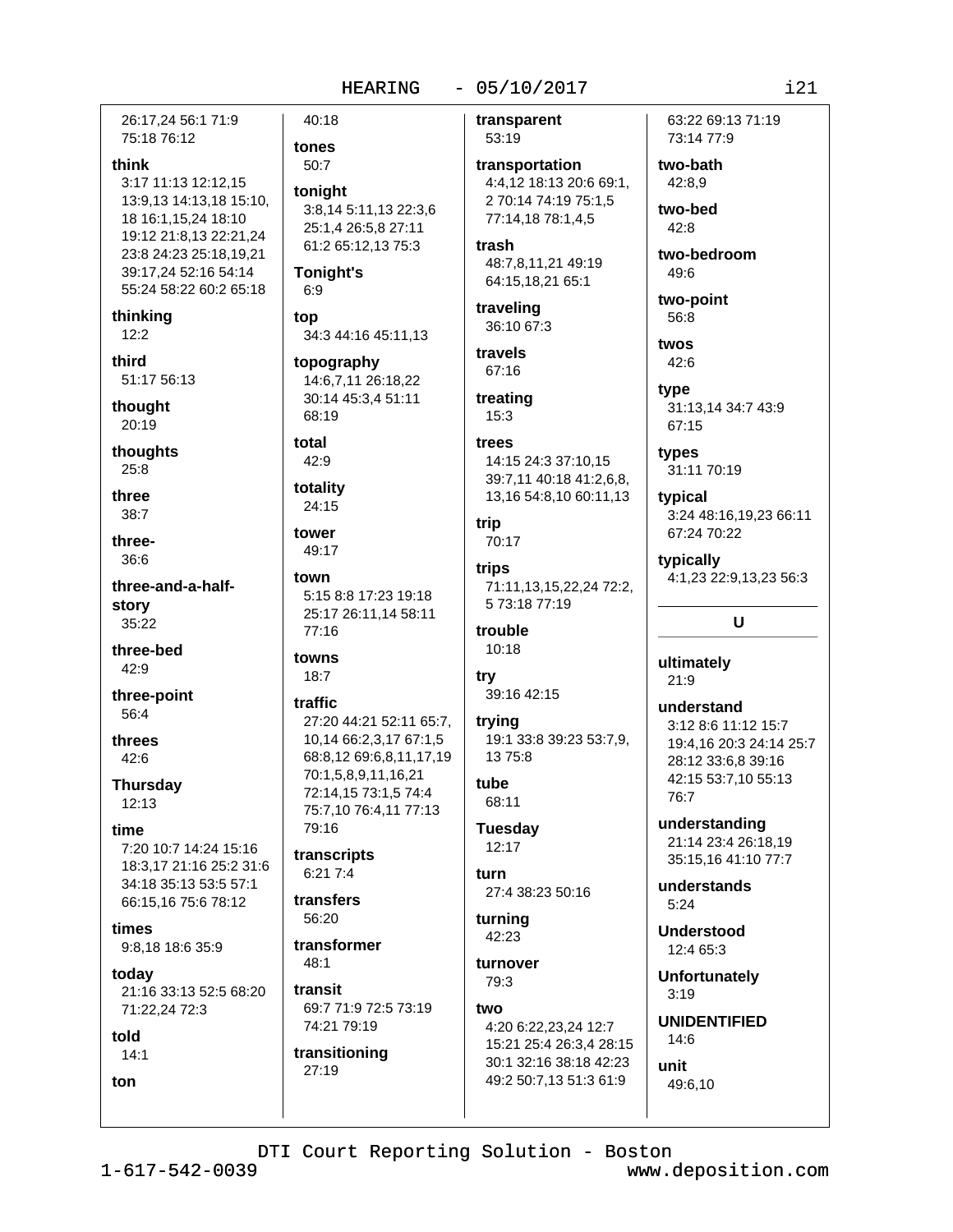### $-05/10/2017$

volume

### units

3:6 32:8 41:23 42:3,6,7, 8,9 48:20 49:2,5,9,13 51:1 78:24

unrealistic  $57:12$ 

unsignalized 66:7

unusual 19:22

update 51:19

updated 45:2,20

updating

39:19

upper 14:9 33:14 35:24 45:8,9 48:13 49:5 51:17

uppermost  $32:6$ 

urge  $7:16$ 

1190 18:16 68:14 74:21 78:1

useful 39:24

usual 22:23

utility

48:5 utilize

68:16 76:22 77:1

utilizing  $77:5$ 

 $\overline{\mathsf{v}}$ 

Vanasse 65:10

vanishing

56:5

varies 41:7 66:24

various

 $24:2$ vehicle 67:8 68:19 74:4.11

vegetation

7:6 50:23

vegetated

40:17

vehicles 66:23 68:3,6 72:10

vent 49:19

ventilation 43:24 44:1

version  $15:5$ 

versus 72:19

vertical

56:10 vicinity

74:7

Victorian-style 38:16

view 49:22 52:2 55:9

viewing 20:23

viewpoint 55:15

views 21:3 39:16,21 53:24 55:1,3,5,13 58:7

viewsheds 59:10

vision 56:18.20

visit 10:3,4,10,20,22 11:4,11

visual 15:6 16:14

visually 18:19 visuals

9:23 19:1,14 24:14

53:24 67:16,24 volumes 69:16 72:20 W wait  $52:13$ **Waldo**  $70.4$ walk 10:11 27:5,11 65:14 69:24 **Walker**  $4:13$ walking 27:14 57:17 71:9 72:5 73:19 77:18.20 wall 30:19 37:15,16 walls 10:13 34:22 37:23 want 6:7 9:9 10:8 11:21 12:5 19:5 22:7 24:23 53:11 54:10,19,20 57:1,5 58:3,7,8,20 59:6,7 64:23 65:1 wanted 8:10 9:19 10:21 44:6 55:4.8 wants  $7:11$ wasn't

 $22:22$ 

way 20:13 21:1 26:24 30:5 32:23 33:1 37:12 42:23 48:9 49:7 54:8 56:1 74:8

we'll 5:16 12:7 14:23 21:15 27:4,15,18 30:10 32:12, 24 44:10,19,20 51:19 59:15 60:14 65:6 79:21, 23

we're 3:20 10:19 14:1 15:2,9 17:11 18:23 22:5 24:8 26:12 27:14 29:2.5 32:11 33:22 34:11 35:16 36:10,11,15,17 38:6,10,21,23 39:15,18, 23 40:7,8,13,15 41:9,23 42:5 43:1,3,8 44:18,22 45:18 48:23 49:8,14,24 50:18,19,20,21 51:2,13 52:11,13 53:1,13 56:11 57:3,7,8 59:19 63:7 64:2,3 65:20 72:11 73:12,19,23 74:1,14,18, 21,23 77:22 we've

4:16 9:1 13:3 16:11 25:4,20,22 31:17 32:19, 22 34:15 35:23 54:24 56:7 59:24 63:1,2 64:8, 23 70:6,7 72:4,23 77:23

weaknesses  $23.5$ 

weather  $3:20$ 

weave  $40.19$ 

website  $42:13$ 

week 12:10,12,14

weekday 66:12.14 weeks

6:22.23.24 12:8

well-served 69:2

went 66:2 67:6,7

west 15:19 28:23 46:14 65:20

western 28:19 62:5 63:23 64:11

westernmost 62:19

wet

 $1 - 617 - 542 - 0039$